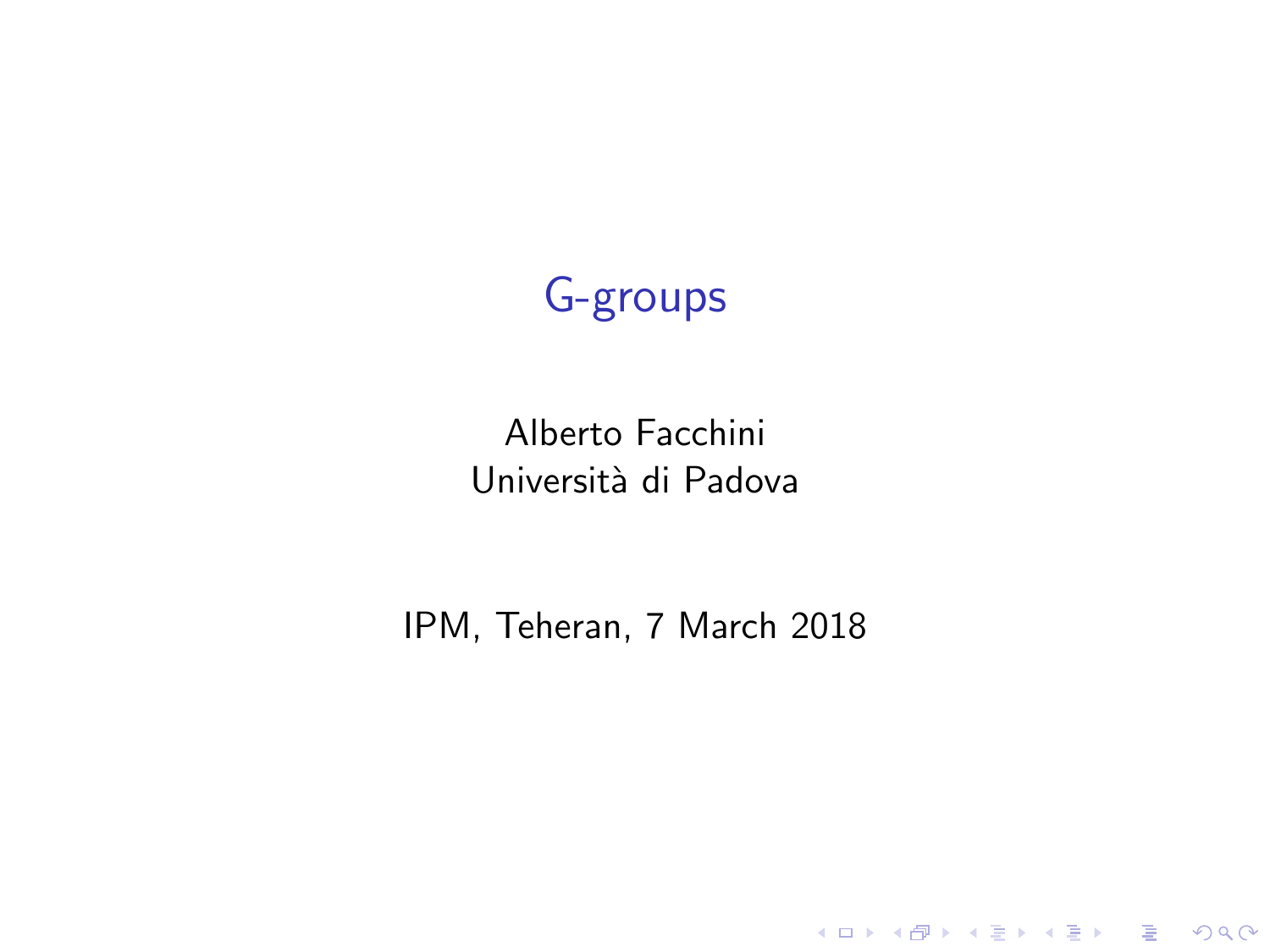Finite (abelian) groups

Ferdinand Georg Frobenius (Berlin, 1849-1917)

KO KKOK KEK KEK LE YORO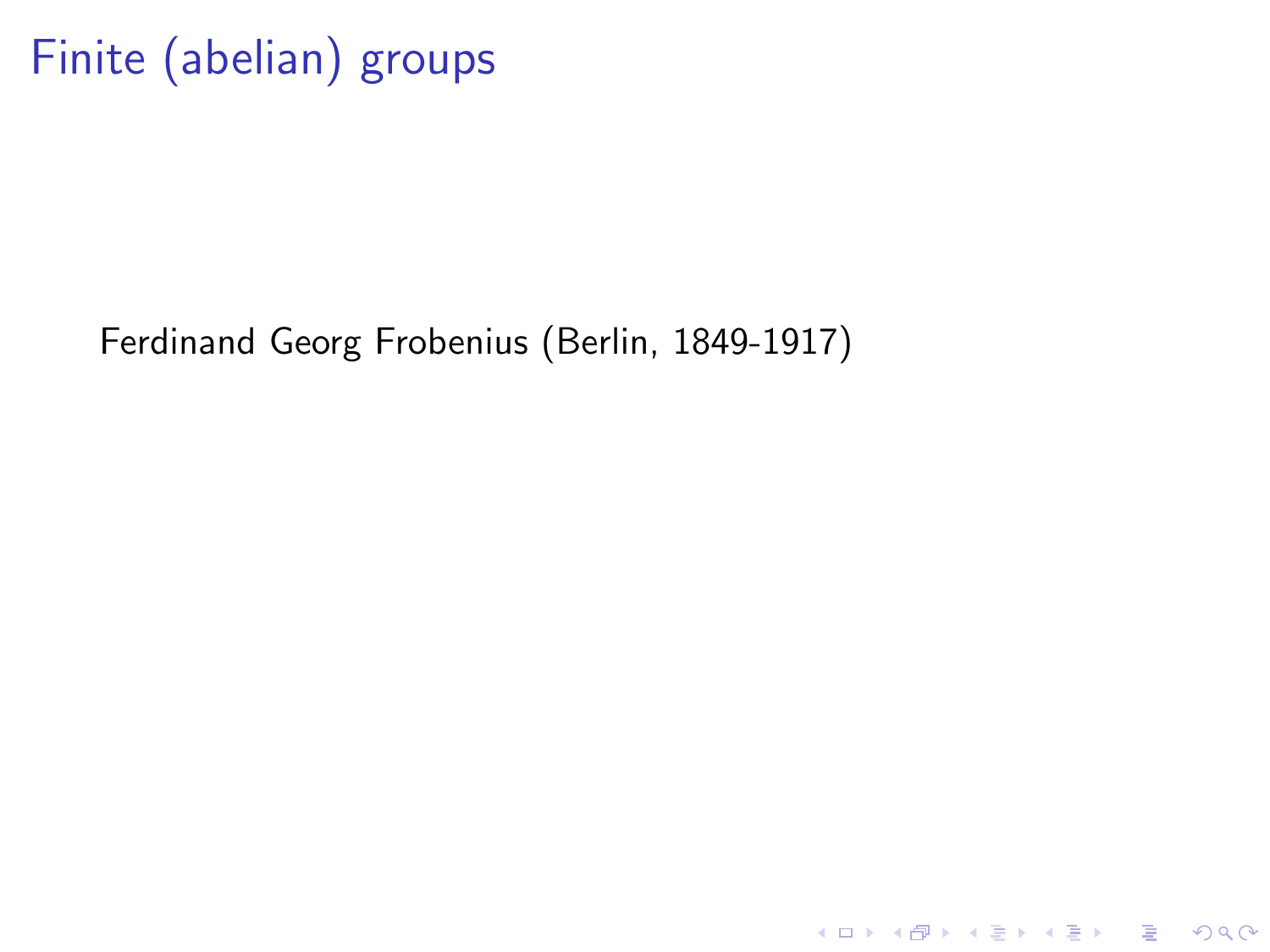# Finite (abelian) groups

Ferdinand Georg Frobenius (Berlin, 1849-1917) Frobenius and Stickelberger, "Uber Gruppen von vertauschbaren Elementen", J. reine angew. Math. 86 (1879), 217–262:

**K ロ ▶ K 個 ▶ K 필 K K 필 K 및 필 시 이 이 이 이**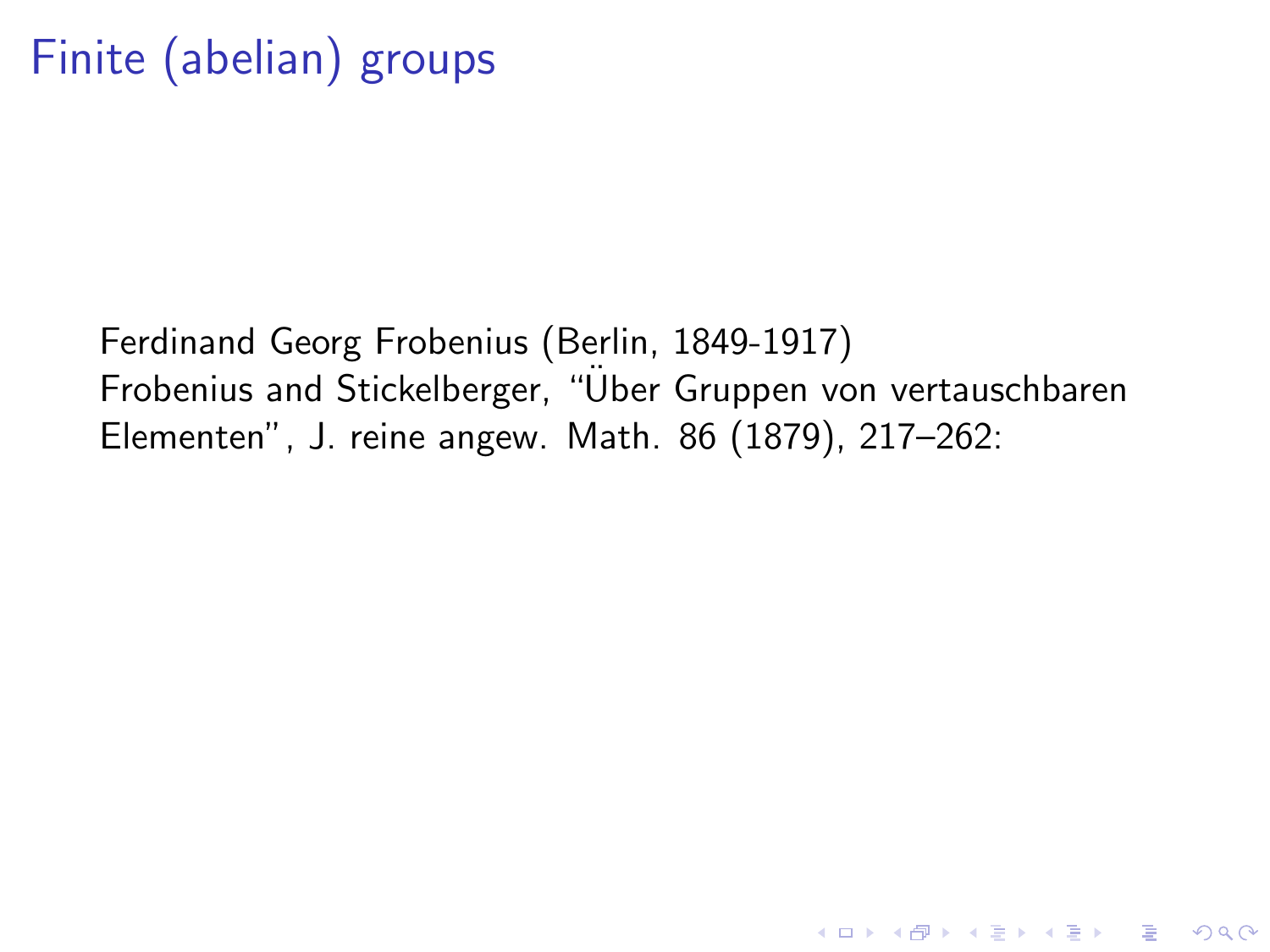# Finite (abelian) groups

Ferdinand Georg Frobenius (Berlin, 1849-1917) Frobenius and Stickelberger, "Uber Gruppen von vertauschbaren ¨ Elementen", J. reine angew. Math. 86 (1879), 217–262: any finite abelian group is a direct product of cyclic groups whose orders are powers of primes, and this powers of primes are uniquely determined by the group.

4 D > 4 P + 4 B + 4 B + B + 9 Q O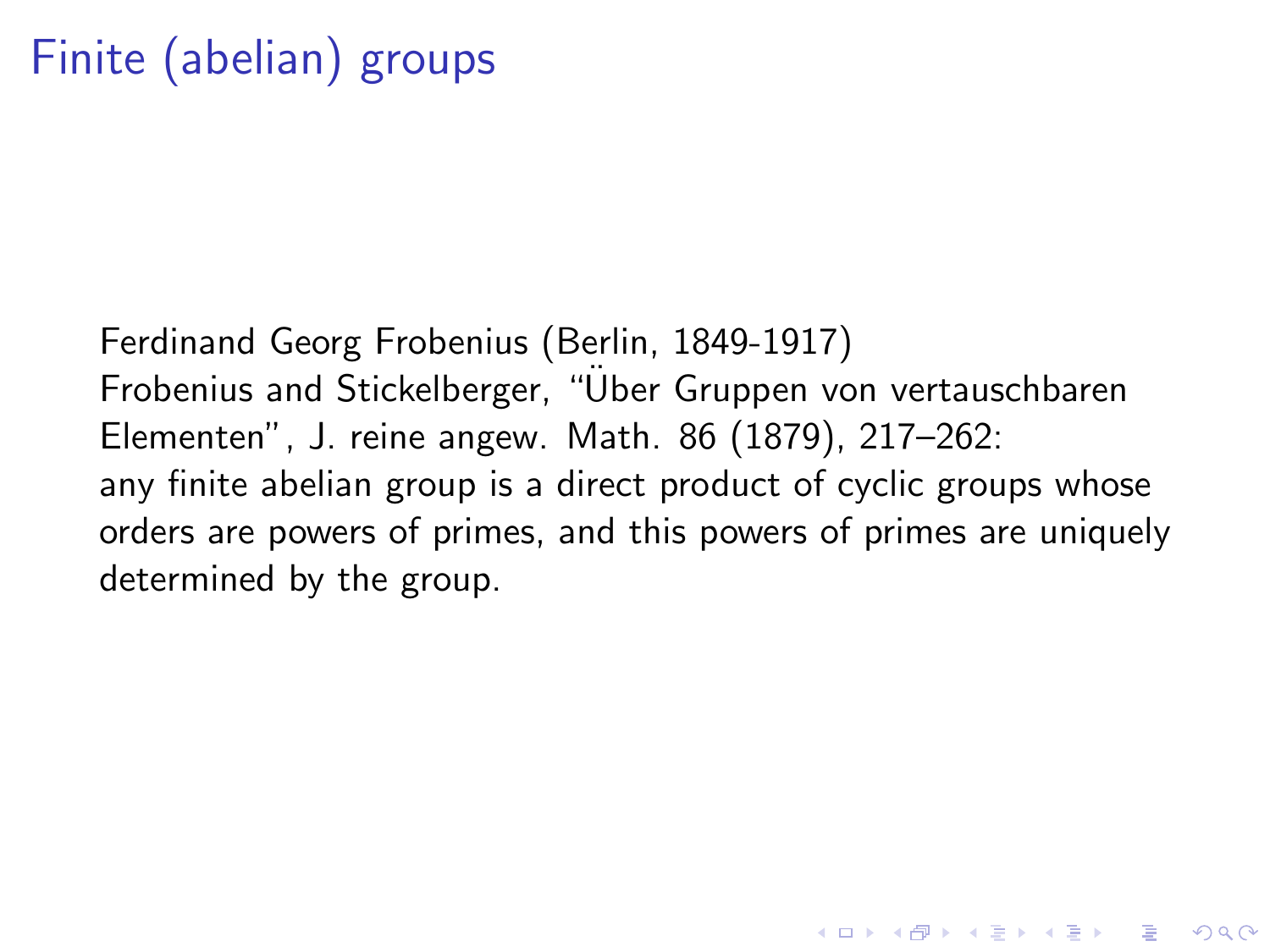Joseph Henry Maclagan Wedderburn (Angus, Scotland 1882 - Princeton 1948 – a Scottish mathematician, who taught at Princeton University for most of his career.)

K ロ ▶ K @ ▶ K 할 > K 할 > 1 할 > 1 이익어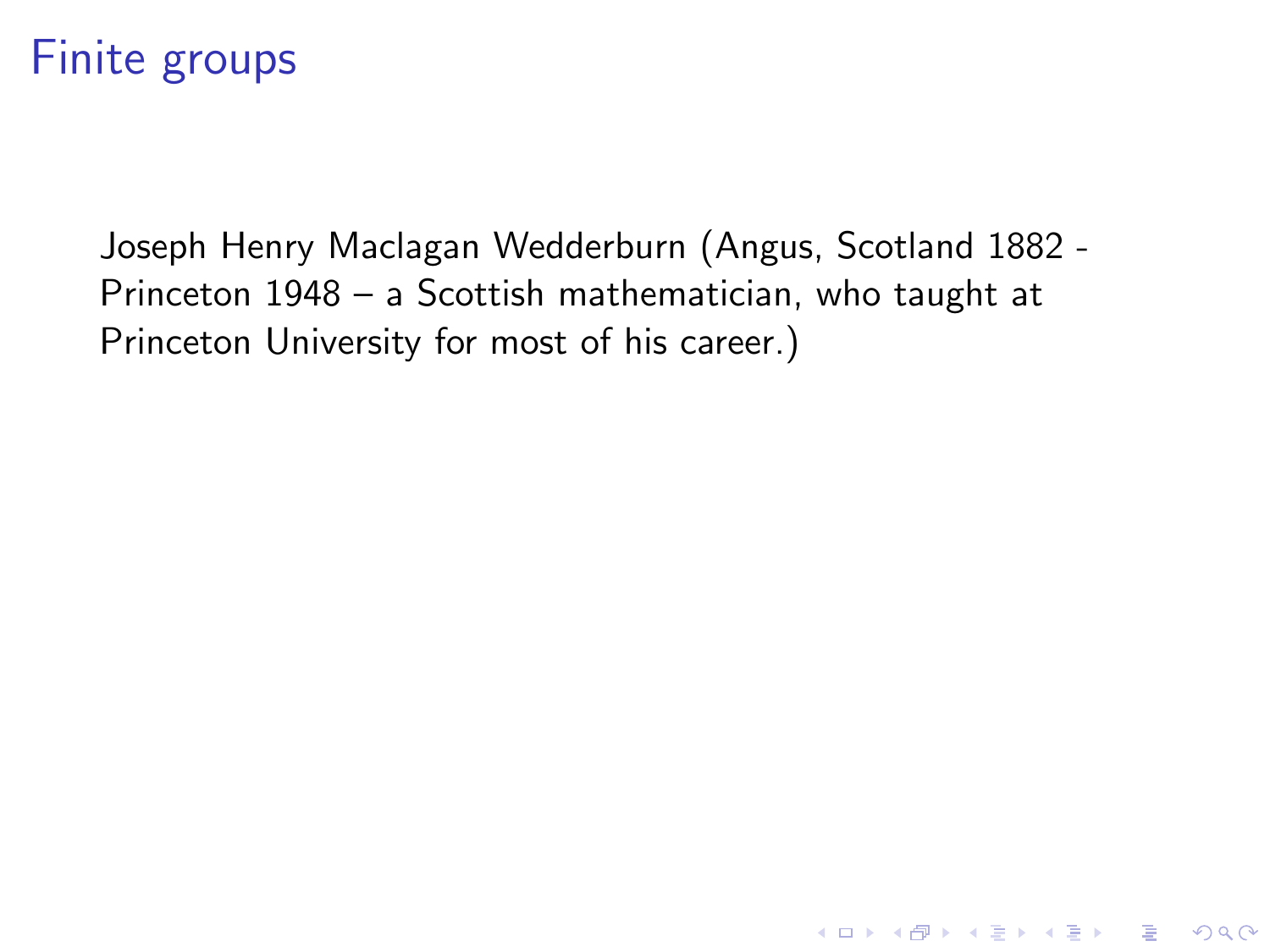Joseph Henry Maclagan Wedderburn (Angus, Scotland 1882 - Princeton 1948 – a Scottish mathematician, who taught at Princeton University for most of his career.) "On the Direct Product in the Theory of Finite Groups", Ann. of

Math. 10 (1909), 173–176; Wedderburn mentions some credit is due to G. A. Miller):

4 D > 4 P + 4 B + 4 B + B + 9 Q O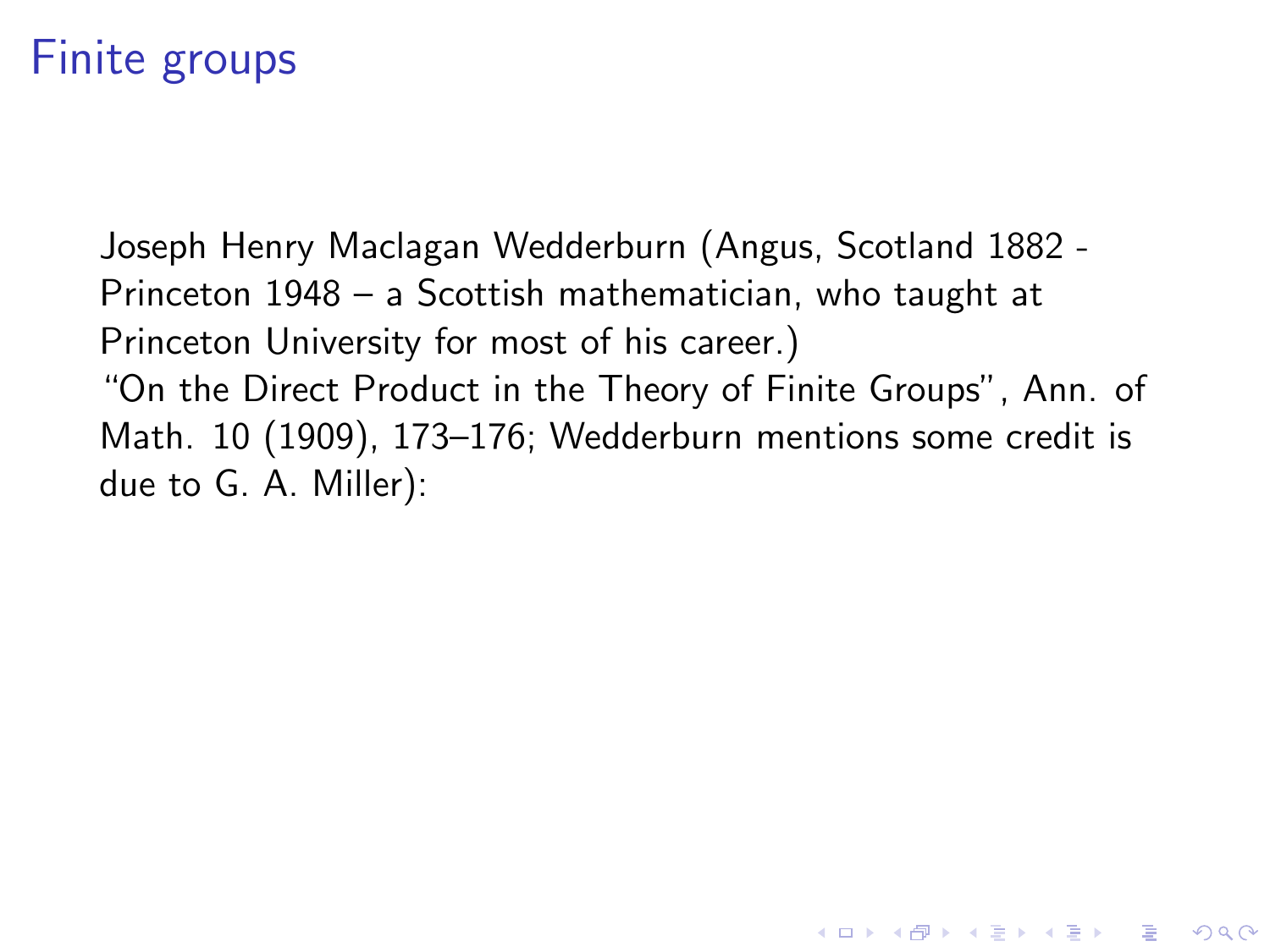Joseph Henry Maclagan Wedderburn (Angus, Scotland 1882 - Princeton 1948 – a Scottish mathematician, who taught at Princeton University for most of his career.) "On the Direct Product in the Theory of Finite Groups", Ann. of Math. 10 (1909), 173–176; Wedderburn mentions some credit is due to G. A. Miller): if a finite group G has two direct-product decompositions  $\mathsf{G} = \mathsf{G}_1 \times \mathsf{G}_2 \times \cdots \times \mathsf{G}_t = \mathsf{H}_1 \times \mathsf{H}_2 \times \cdots \times \mathsf{H}_s$  into indecomposables, then  $t = s$  and there is an automorphism  $\varphi$  of G such that  $\varphi(\mathit{G_{i}}) = H_{\sigma(i)}$  for all  $i$ 's for some permutation  $\sigma$  of  $1, 2, \ldots, n$ .

**KORKAR KERKER EL VOLO**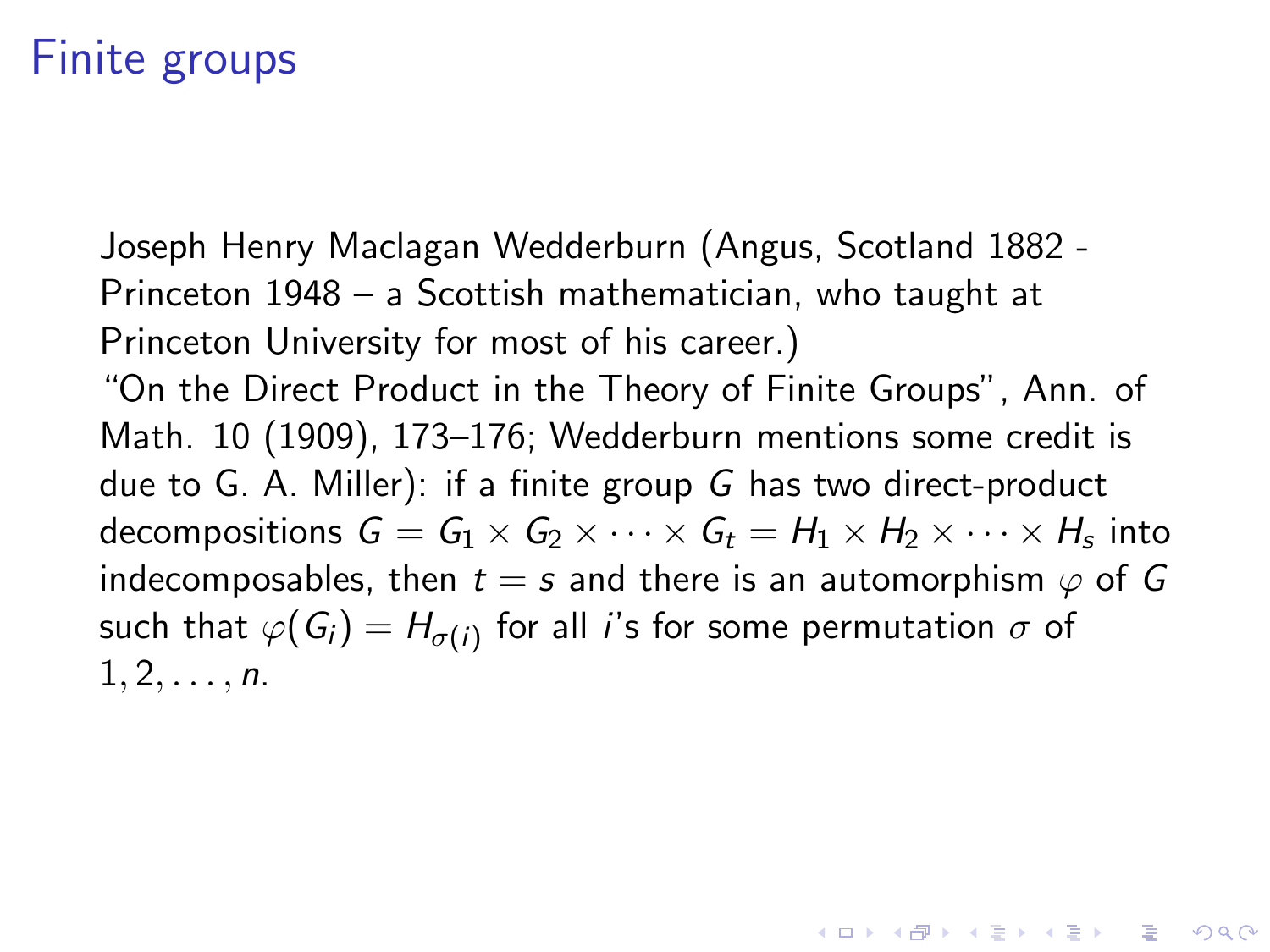Joseph Henry Maclagan Wedderburn (Angus, Scotland 1882 - Princeton 1948 – a Scottish mathematician, who taught at Princeton University for most of his career.)

"On the Direct Product in the Theory of Finite Groups", Ann. of Math. 10 (1909), 173–176; Wedderburn mentions some credit is due to G. A. Miller): if a finite group G has two direct-product decompositions  $\mathsf{G} = \mathsf{G}_1 \times \mathsf{G}_2 \times \cdots \times \mathsf{G}_t = \mathsf{H}_1 \times \mathsf{H}_2 \times \cdots \times \mathsf{H}_s$  into indecomposables, then  $t = s$  and there is an automorphism  $\varphi$  of G such that  $\varphi(\mathit{G_{i}}) = H_{\sigma(i)}$  for all  $i$ 's for some permutation  $\sigma$  of  $1, 2, \ldots, n$ .

**AD A 4 4 4 5 A 5 A 5 A 4 D A 4 D A 4 P A 4 5 A 4 5 A 5 A 4 A 4 A 4 A** 

The proof was not complete.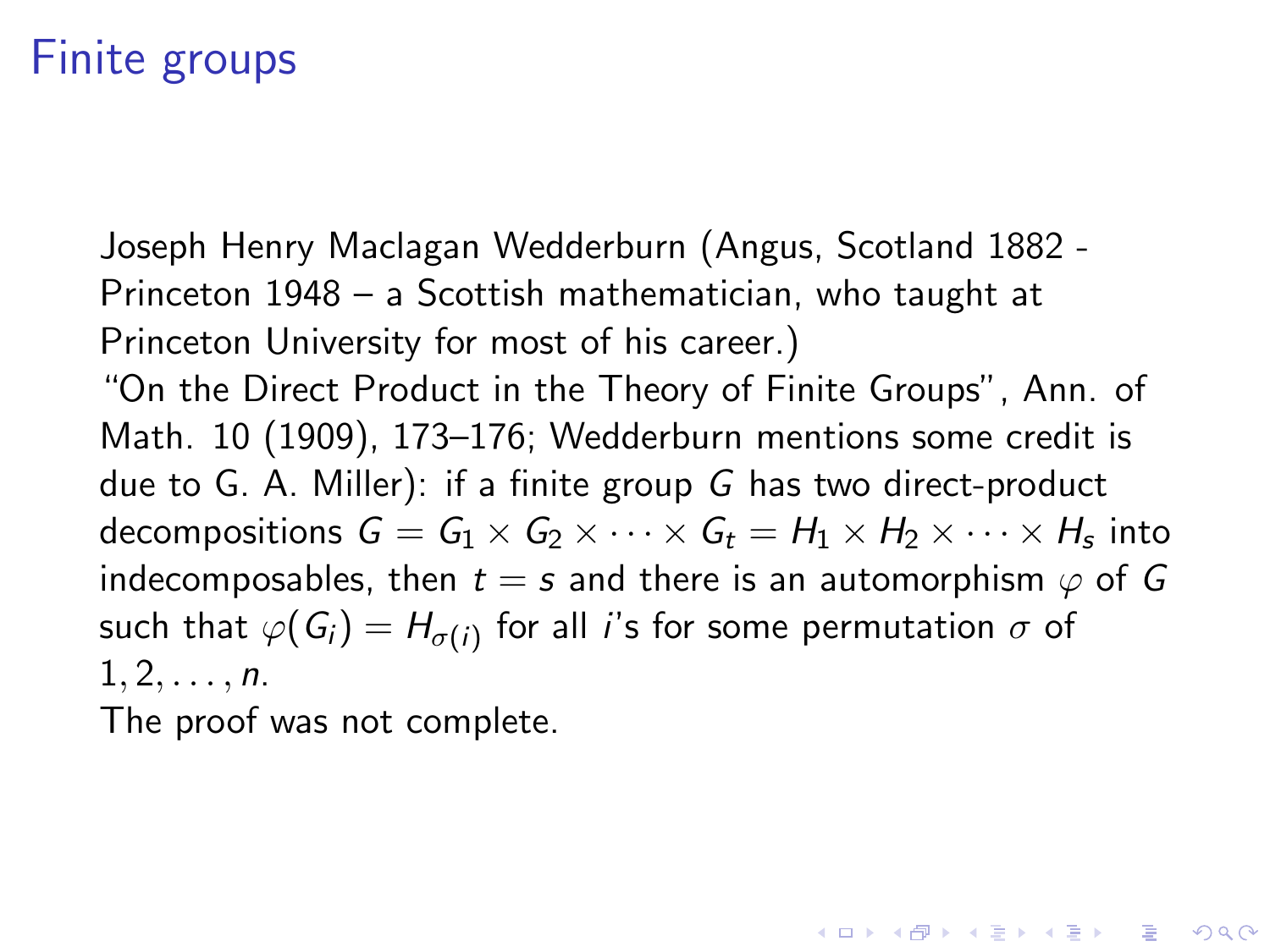# Krull-Schmidt-Remak Theorem

Robert Erich Remak (1888 - 1943)

K ロ ▶ K @ ▶ K 할 ▶ K 할 ▶ | 할 | ⊙Q @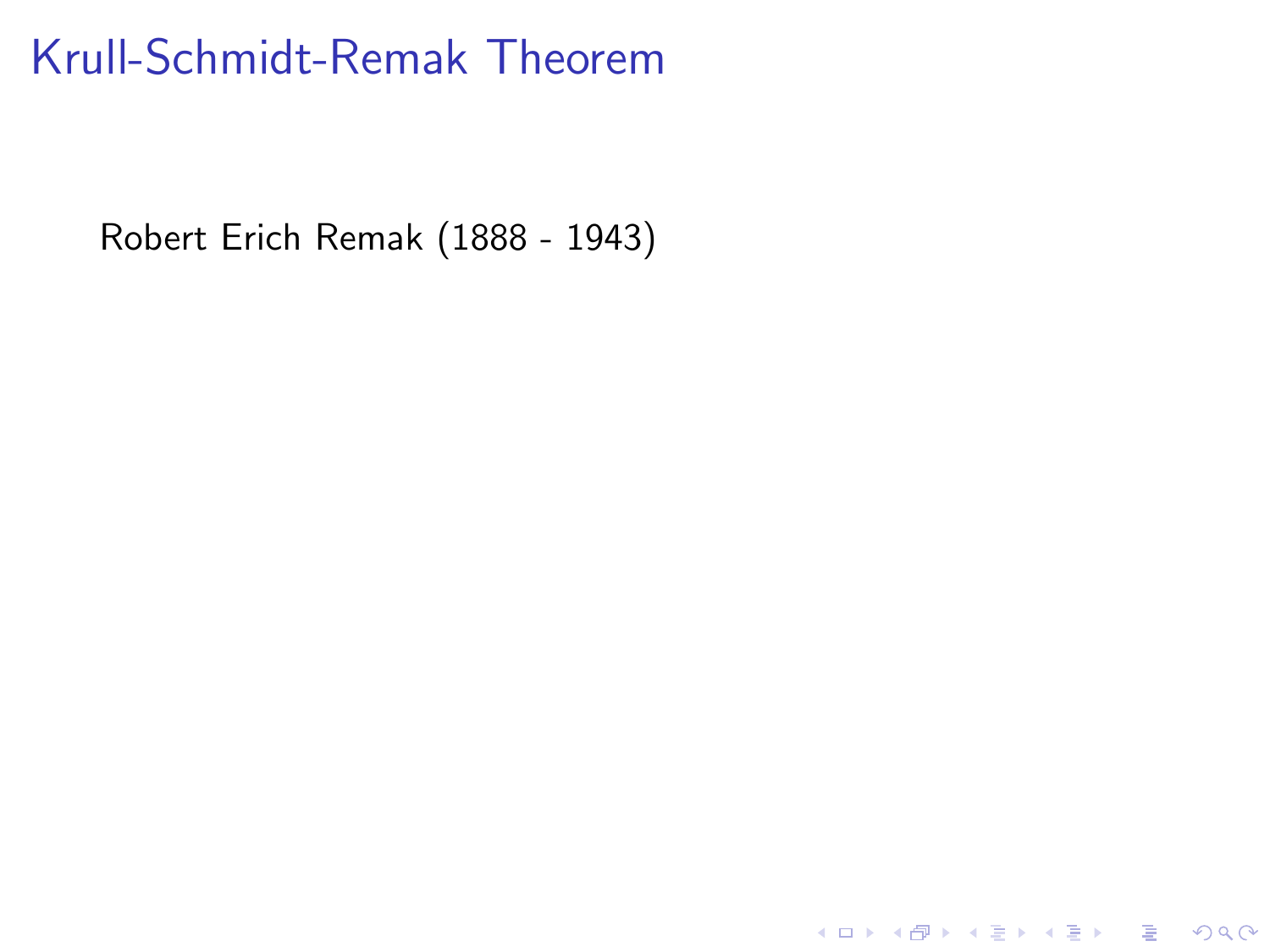### Krull-Schmidt-Remak Theorem

#### Robert Erich Remak (1888 - 1943)

His dissertation, "Über die Zerlegung der endlichen Gruppen in indirekte unzerlegbare Faktoren" ("On the decomposition of finite groups into indirect indecomposable factors", 1911) contained a complete proof and established that if a finite group G has two direct-product decompositions into indecomposables  $G = G_1 \times G_2 \times \cdots \times G_t = H_1 \times H_2 \times \cdots \times H_s$ , then  $t = s$  and there is a central automorphism  $\varphi$  of G such that  $\varphi(G_i) = H_{\sigma(i)}$ for all *i*'s for some permutation  $\sigma$  of  $1, 2, \ldots, n$ .

**KORKAR KERKER EL VOLO**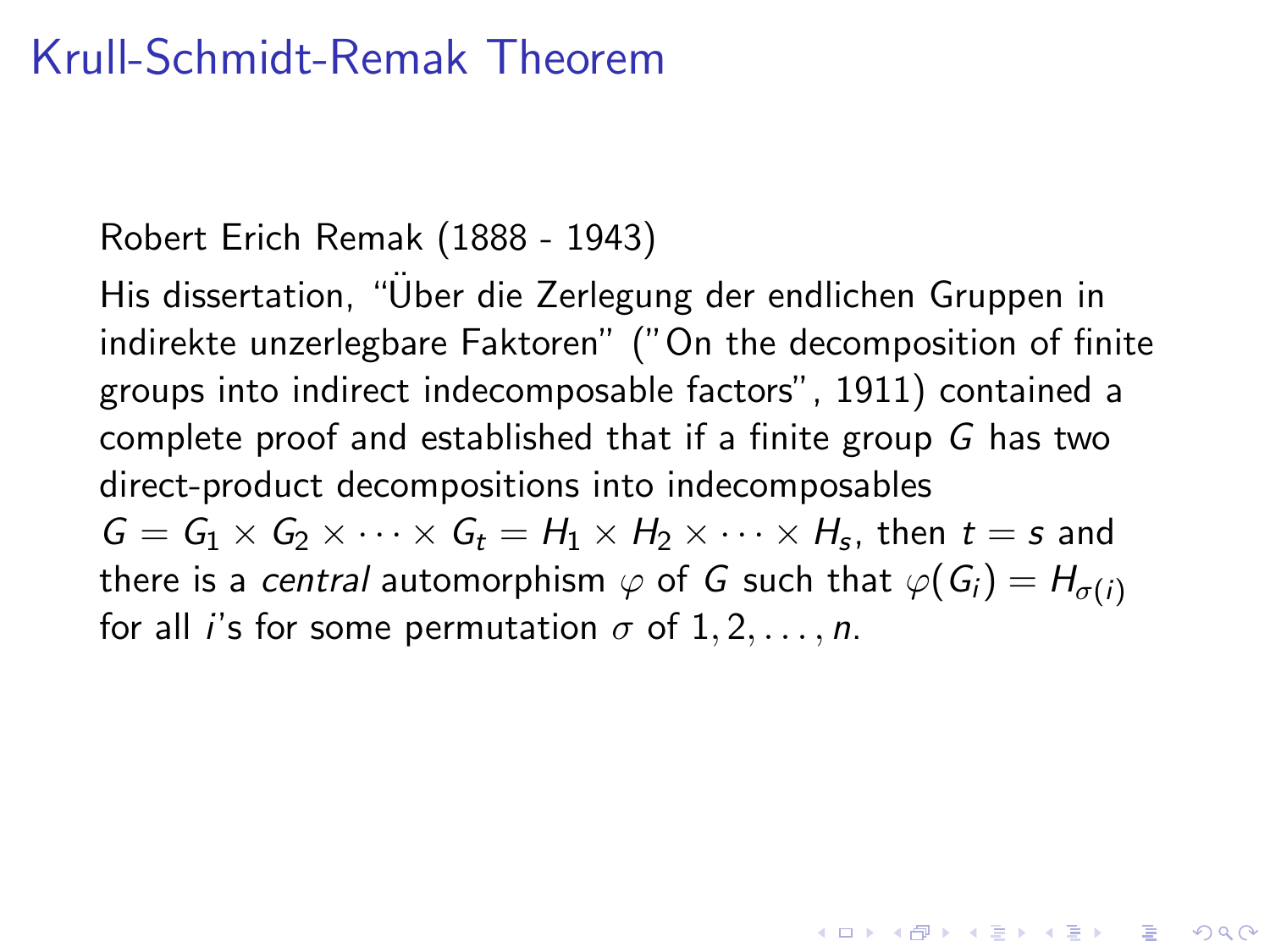### Krull-Schmidt-Remak Theorem

#### Robert Erich Remak (1888 - 1943)

His dissertation, "Über die Zerlegung der endlichen Gruppen in indirekte unzerlegbare Faktoren" ("On the decomposition of finite groups into indirect indecomposable factors", 1911) contained a complete proof and established that if a finite group G has two direct-product decompositions into indecomposables  $G = G_1 \times G_2 \times \cdots \times G_t = H_1 \times H_2 \times \cdots \times H_s$ , then  $t = s$  and there is a central automorphism  $\varphi$  of G such that  $\varphi(G_i) = H_{\sigma(i)}$ for all *i*'s for some permutation  $\sigma$  of 1, 2, ..., *n*.

central automorphism of  $G =$  automorphism of G that induces the identity  $G/\zeta(G) \to G/\zeta(G)$ . Here  $\zeta(G)$  denotes the center of G.

**KORKAR KERKER EL VOLO**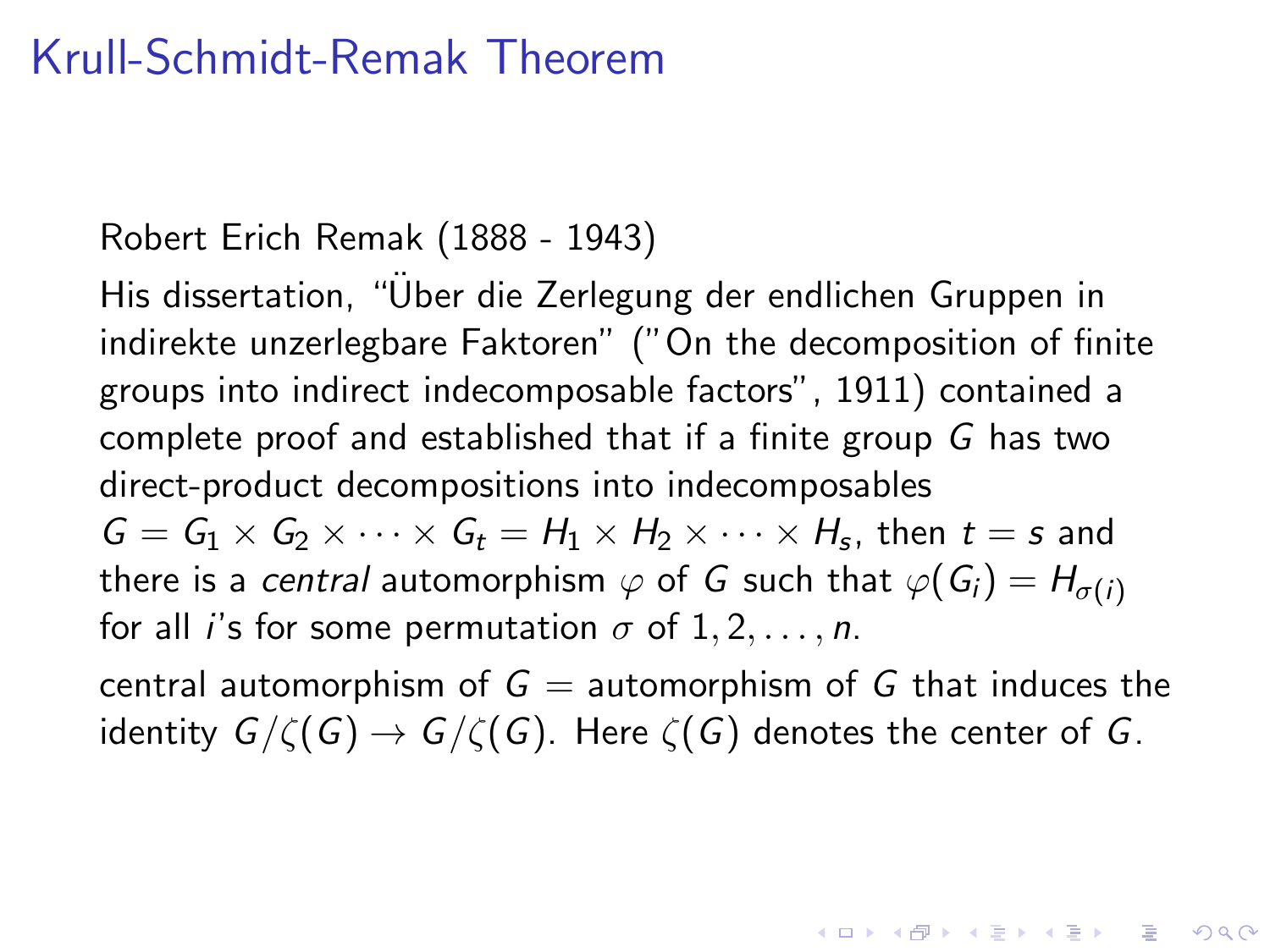Otto Yulyevich Schmidt (Отто Юльевич Шмидт, Mogilëv, Russian Empire (now Belarus) 1891 - Moscow 1956).

**K ロ ▶ K 個 ▶ K 필 K K 필 K 및 필 시 이 이 이 이**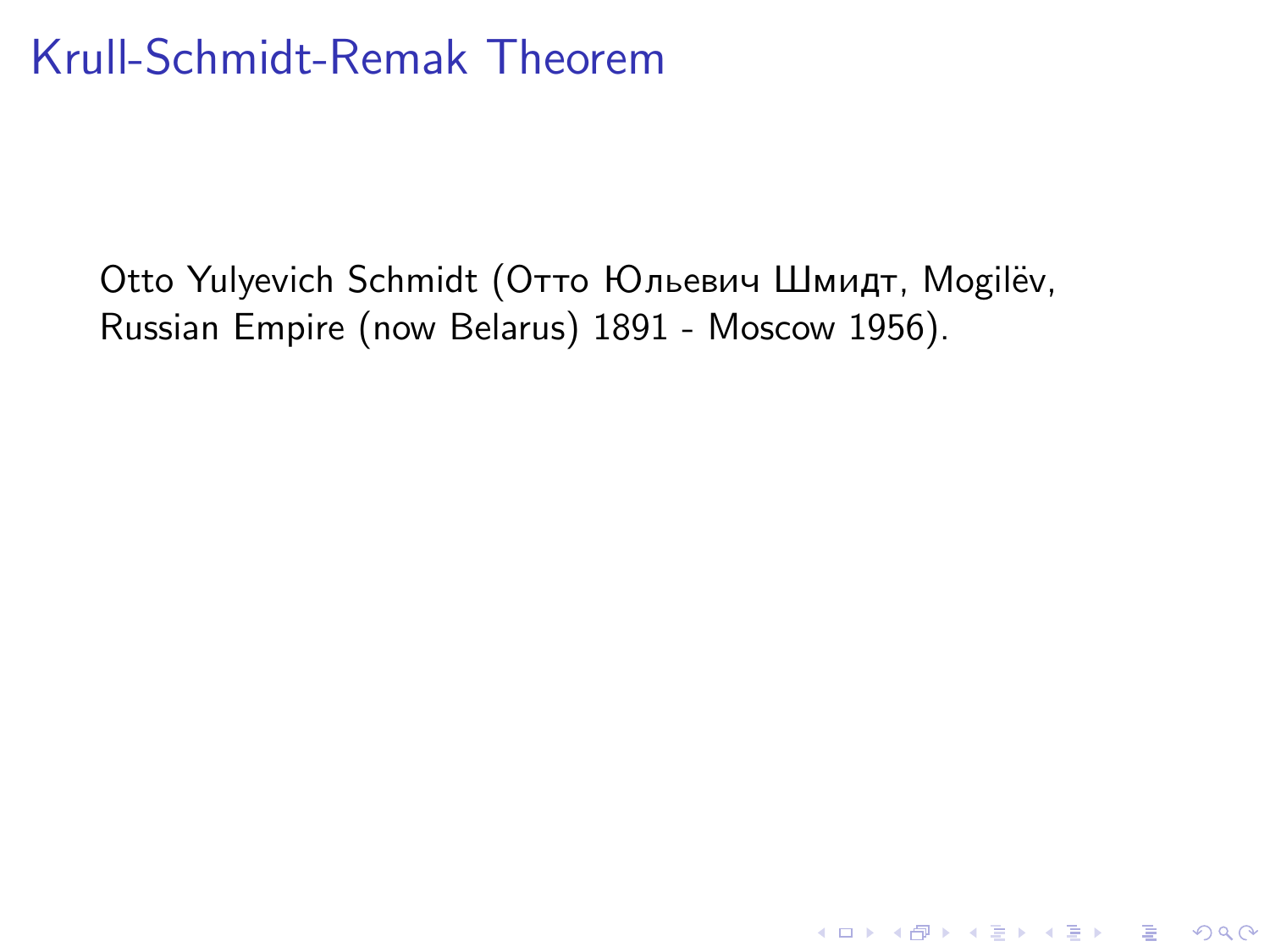Otto Yulyevich Schmidt (Отто Юльевич Шмидт, Mogilёv, Russian Empire (now Belarus) 1891 - Moscow 1956). His father was a descendant of German settlers in Latvia, while his mother was a Latvian.

K ロ ▶ K @ ▶ K 할 > K 할 > 1 할 > 1 이익어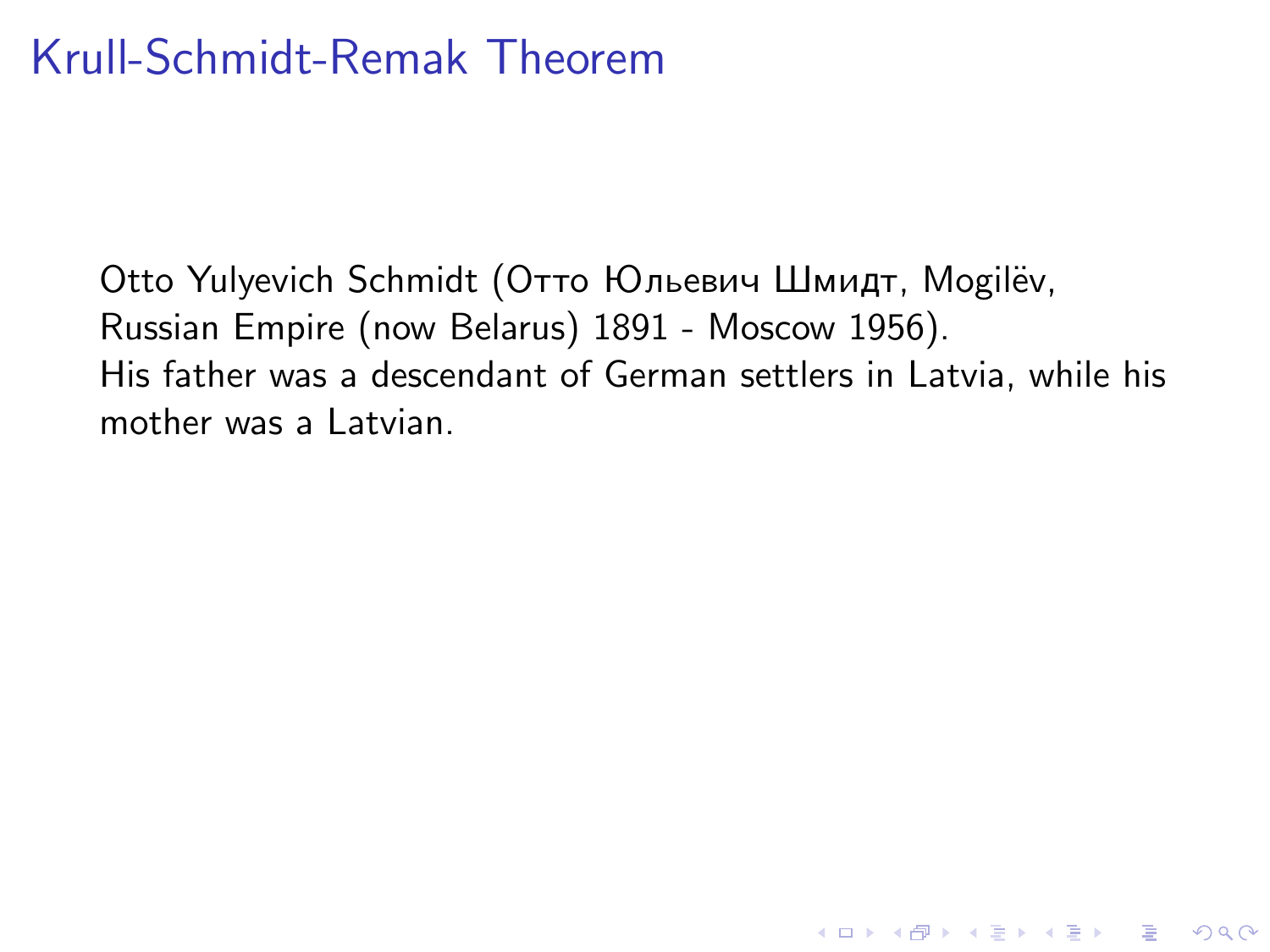Otto Yulyevich Schmidt (Отто Юльевич Шмидт, Mogilёv, Russian Empire (now Belarus) 1891 - Moscow 1956). His father was a descendant of German settlers in Latvia, while his mother was a Latvian. Soviet mathematician, astronomer, geophysicist, statesman,

academician, celebrated explorer of the Arctic, Hero of the USSR (1937), member of the Communist Party.

4 D > 4 P + 4 B + 4 B + B + 9 Q O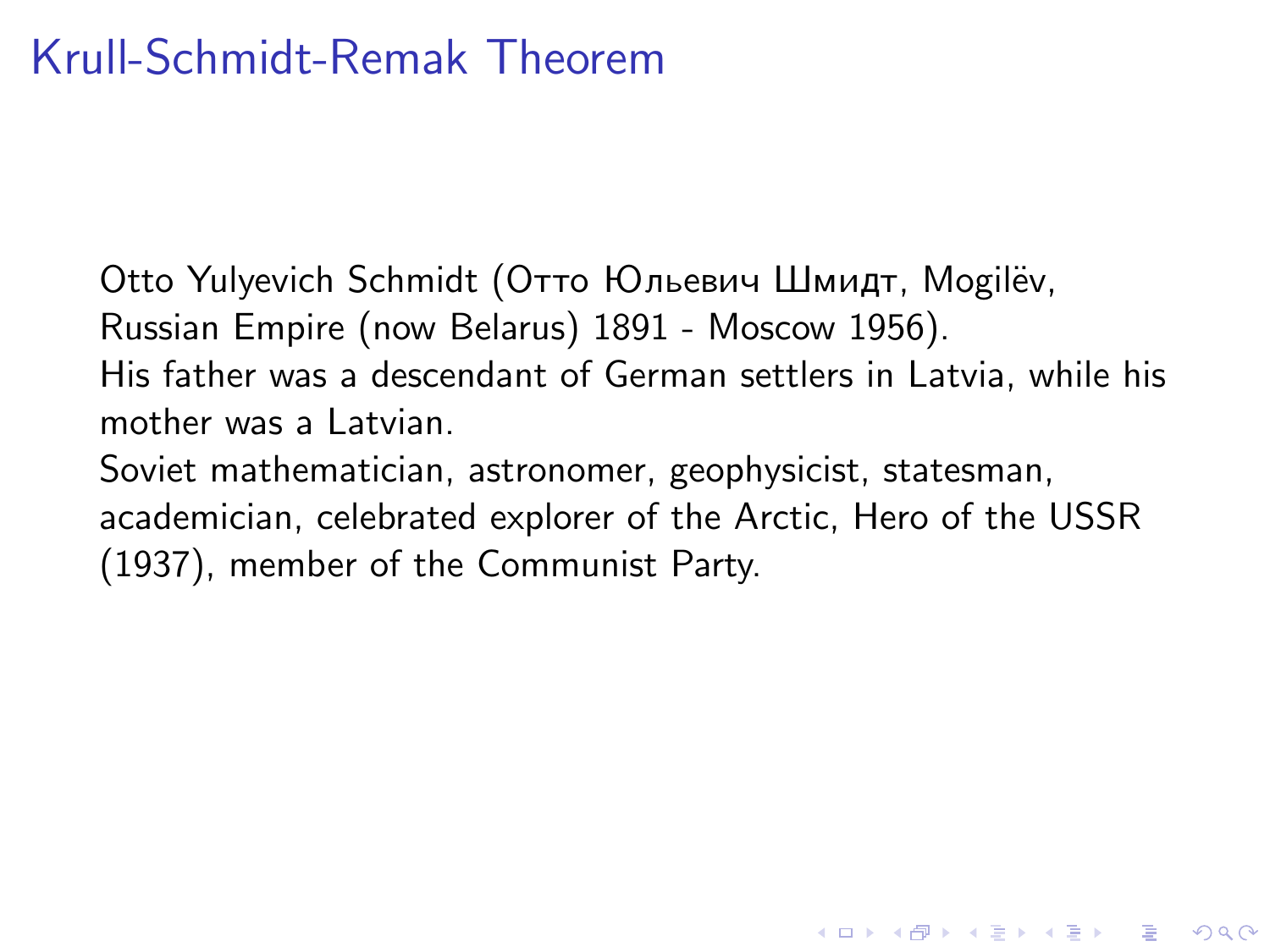Otto Yulyevich Schmidt (Отто Юльевич Шмидт, Mogilёv,

Russian Empire (now Belarus) 1891 - Moscow 1956).

His father was a descendant of German settlers in Latvia, while his mother was a Latvian.

Soviet mathematician, astronomer, geophysicist, statesman, academician, celebrated explorer of the Arctic, Hero of the USSR (1937), member of the Communist Party.

"Sur les produits directs", Bull. Soc. Math. France 41 (1913), 161–164: a simplified proof of Remak's main results.

4 D > 4 P + 4 B + 4 B + B + 9 Q O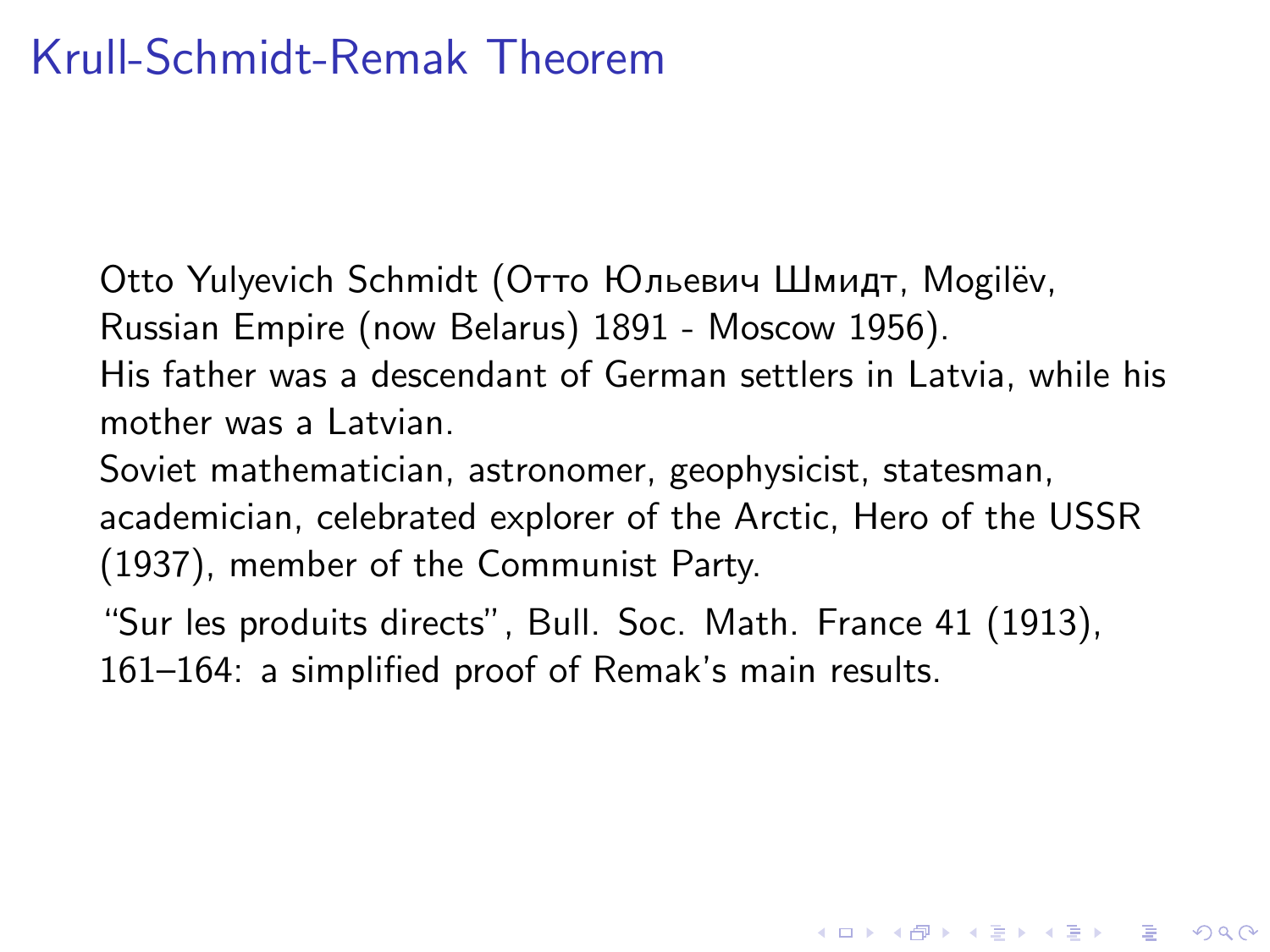Wolfgang Krull (Baden-Baden 1899, Bonn 1971)

K ロ ▶ K @ ▶ K 할 ▶ K 할 ▶ | 할 | ⊙Q @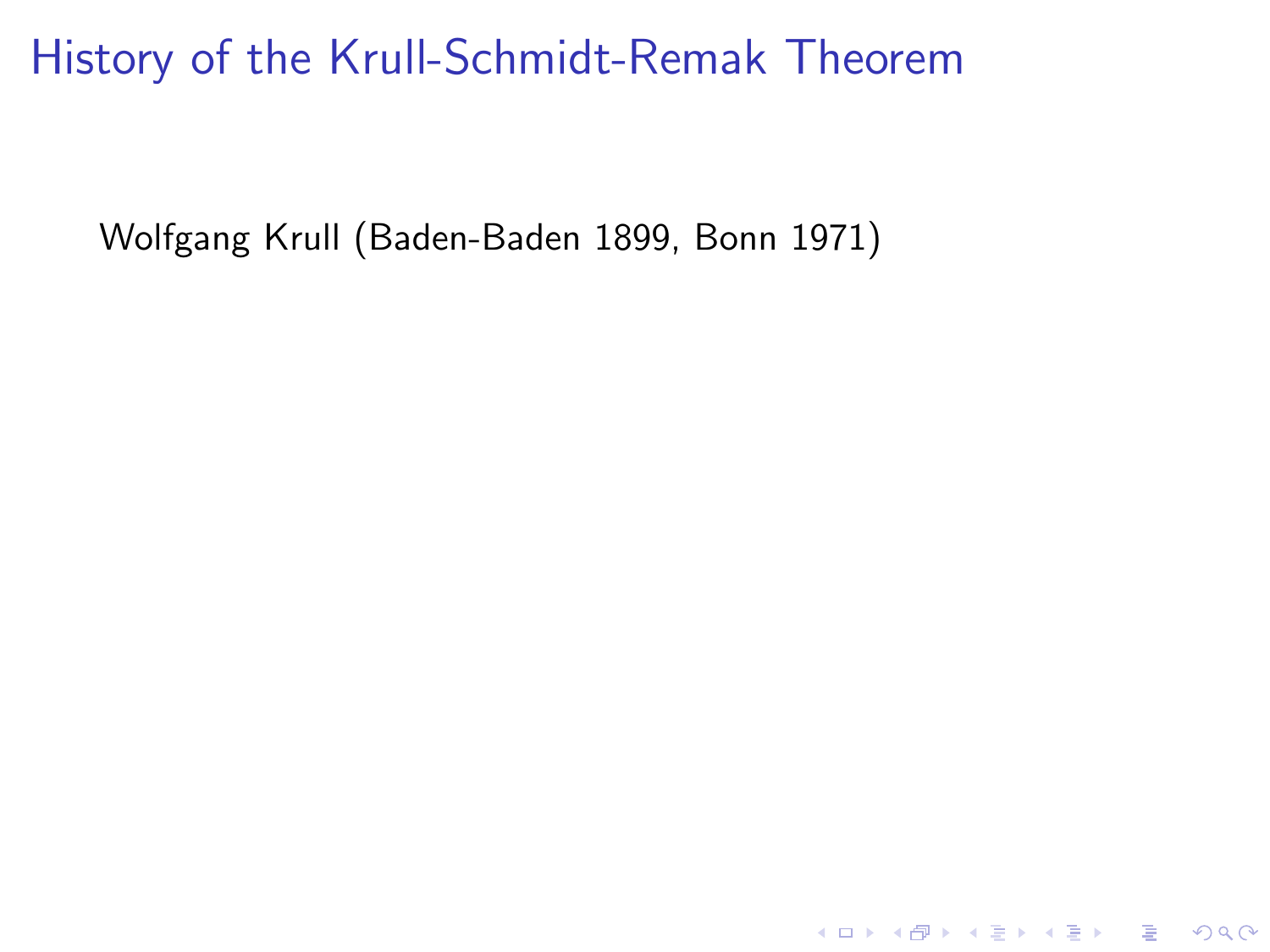Wolfgang Krull (Baden-Baden 1899, Bonn 1971) "Uber verallgemeinerte endliche Abelsche Gruppen", Math. ¨ Zeitschrift 23 (1925), 161–196:

**K ロ ▶ K @ ▶ K 할 X X 할 X 및 할 X X Q Q O \***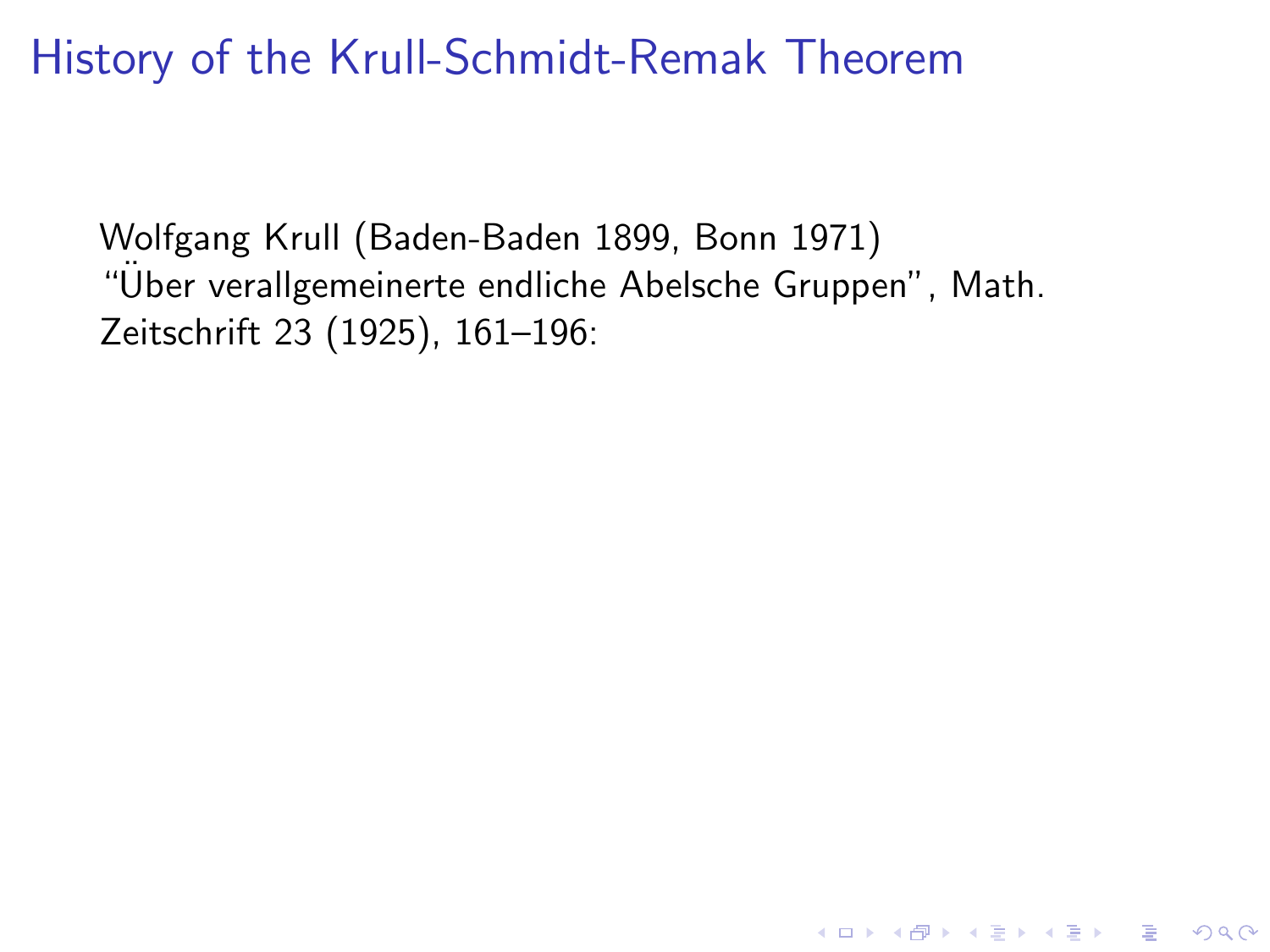Wolfgang Krull (Baden-Baden 1899, Bonn 1971) "Uber verallgemeinerte endliche Abelsche Gruppen", Math. ¨ Zeitschrift 23 (1925), 161–196:

Abelian operator groups with ascending and descending chain conditions (operator groups =  $\Omega$ -groups. Here  $\Omega$  is a set and an  $\Omega$ -group is a pair  $(H, \varphi)$ , where H is a group and  $\varphi \colon \Omega \to \text{End}(H)$ is a mapping).

4 D > 4 P + 4 B + 4 B + B + 9 Q O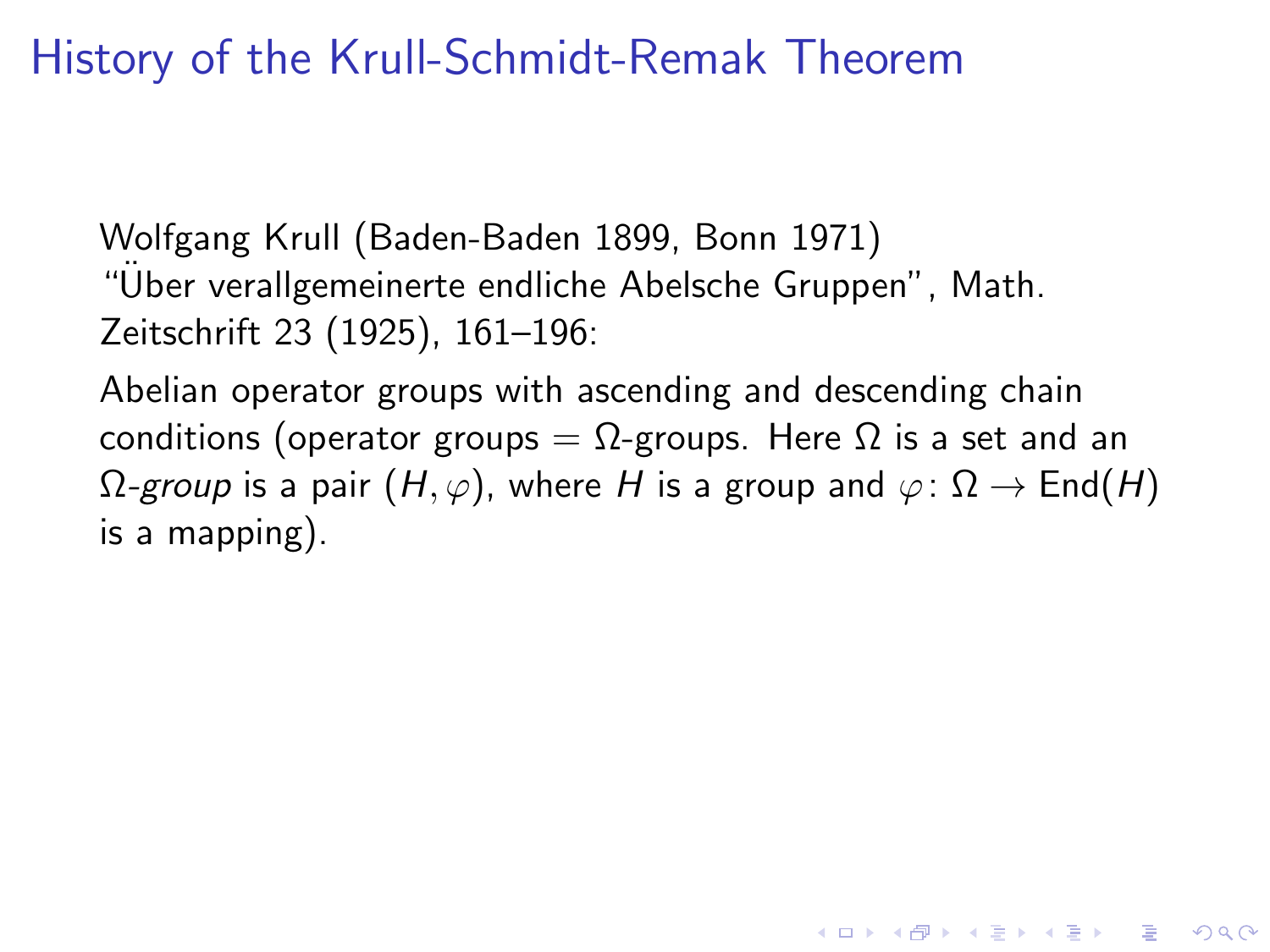Wolfgang Krull (Baden-Baden 1899, Bonn 1971) "Uber verallgemeinerte endliche Abelsche Gruppen", Math. ¨ Zeitschrift 23 (1925), 161–196:

Abelian operator groups with ascending and descending chain conditions (operator groups =  $\Omega$ -groups. Here  $\Omega$  is a set and an  $\Omega$ -group is a pair  $(H, \varphi)$ , where H is a group and  $\varphi \colon \Omega \to \text{End}(H)$ is a mapping).

Groups that satisfy ACC and DCC on normal subgroups ( $= G$ group,

KID KA KERKER KID KO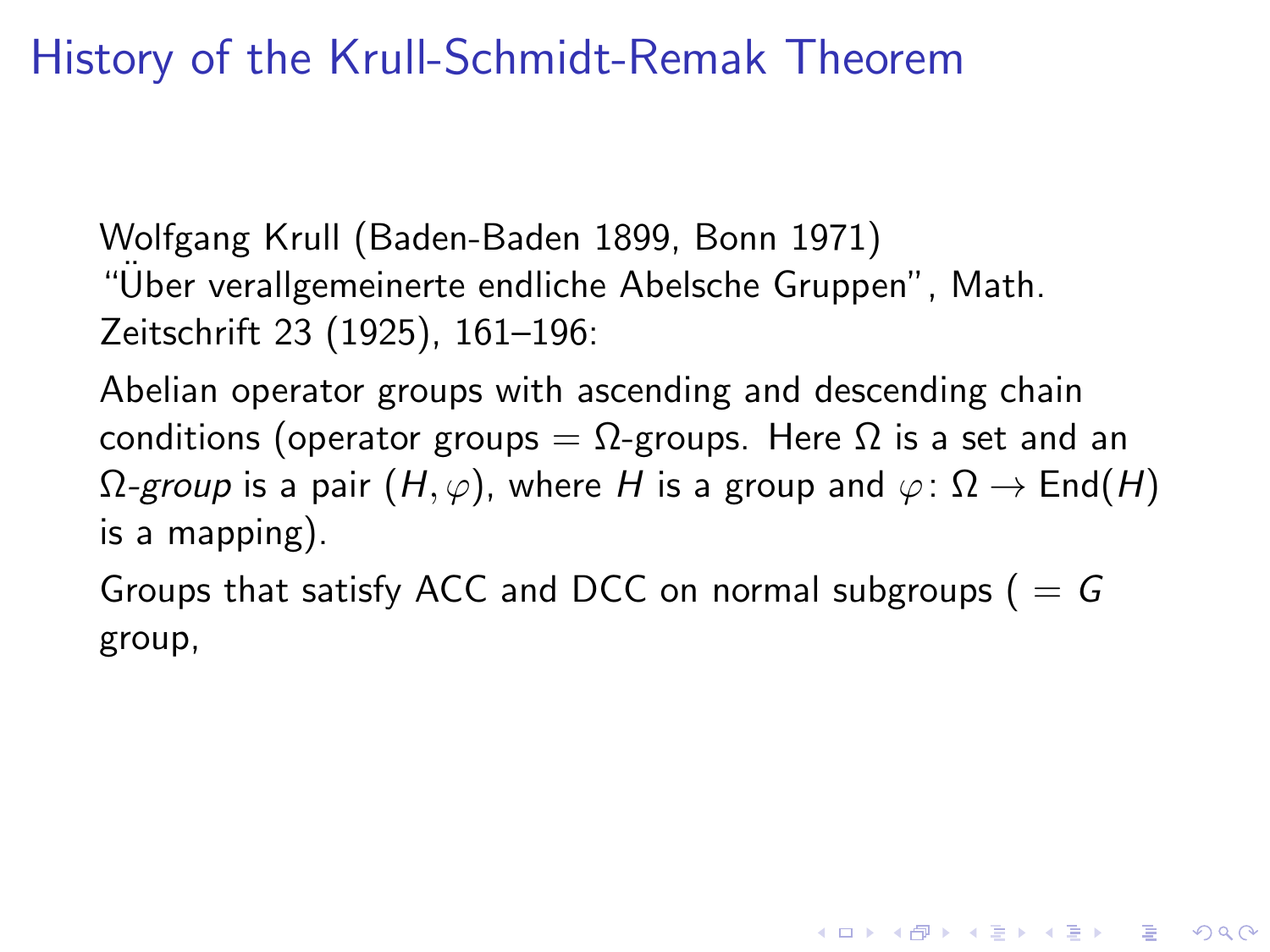Wolfgang Krull (Baden-Baden 1899, Bonn 1971) "Uber verallgemeinerte endliche Abelsche Gruppen", Math. ¨ Zeitschrift 23 (1925), 161–196:

Abelian operator groups with ascending and descending chain conditions (operator groups =  $\Omega$ -groups. Here  $\Omega$  is a set and an  $\Omega$ -group is a pair  $(H, \varphi)$ , where H is a group and  $\varphi \colon \Omega \to \text{End}(H)$ is a mapping).

Groups that satisfy ACC and DCC on normal subgroups ( $= G$ group,  $\mathcal{N}(G) = \{ N \mid N \leq G \}$ , partially ordered by  $\subseteq$ , turns out to be a modular lattice.

**KORKAR KERKER EL VOLO**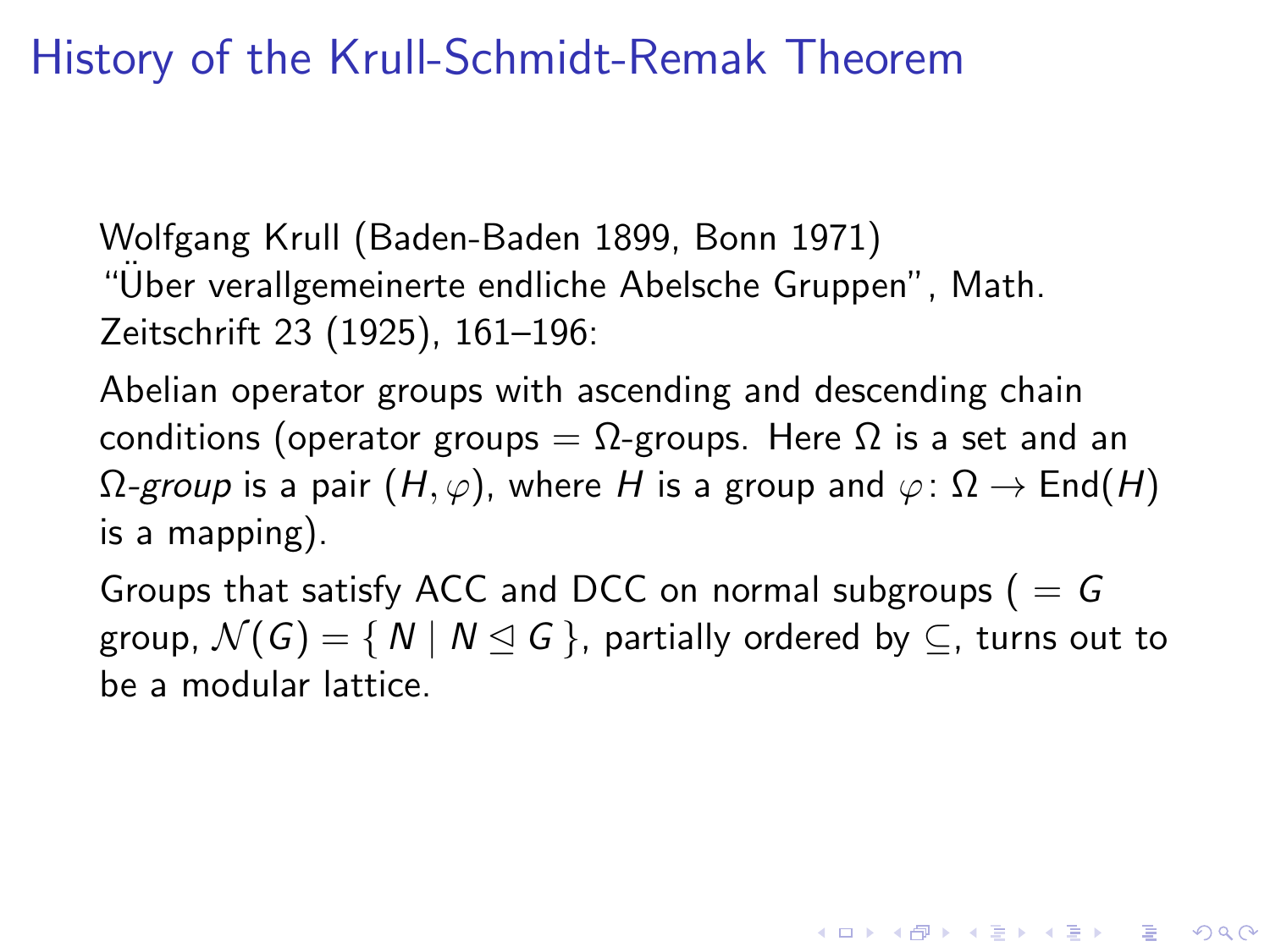Wolfgang Krull (Baden-Baden 1899, Bonn 1971) "Uber verallgemeinerte endliche Abelsche Gruppen", Math. ¨ Zeitschrift 23 (1925), 161–196:

Abelian operator groups with ascending and descending chain conditions (operator groups =  $\Omega$ -groups. Here  $\Omega$  is a set and an  $\Omega$ -group is a pair  $(H, \varphi)$ , where H is a group and  $\varphi \colon \Omega \to \text{End}(H)$ is a mapping).

Groups that satisfy ACC and DCC on normal subgroups ( $= G$ group,  $\mathcal{N}(G) = \{ N \mid N \leq G \}$ , partially ordered by  $\subseteq$ , turns out to be a modular lattice. If  $\mathcal{N}(G)$  is a partially ordered set that satisfies the ACC and the DCC, then K-S holds for G).

**AD A 4 4 4 5 A 5 A 5 A 4 D A 4 D A 4 P A 4 5 A 4 5 A 5 A 4 A 4 A 4 A**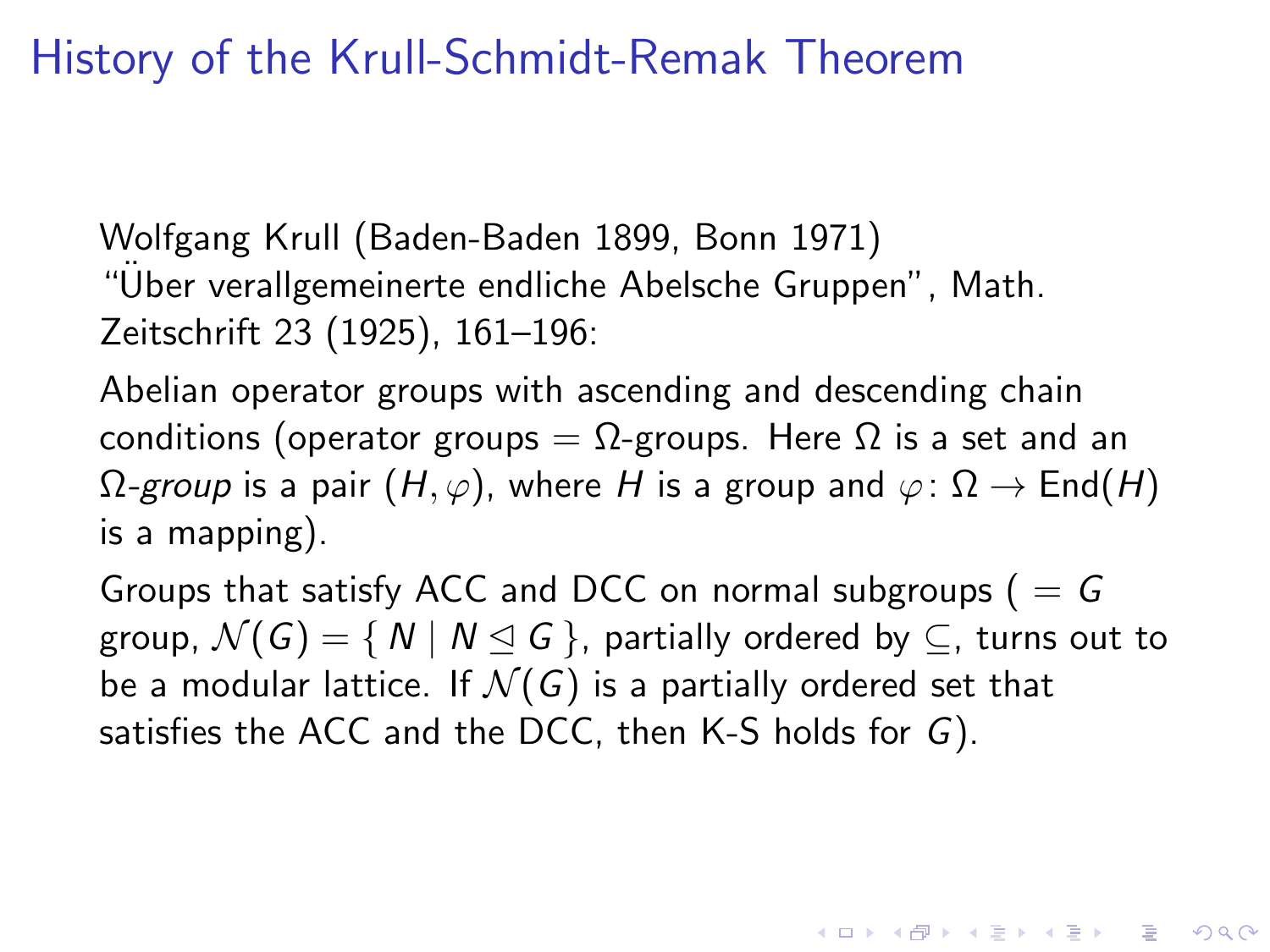K ロ ▶ K @ ▶ K 할 ▶ K 할 ▶ | 할 | ⊙Q @

Øystein Ore (Oslo, 1899-1968)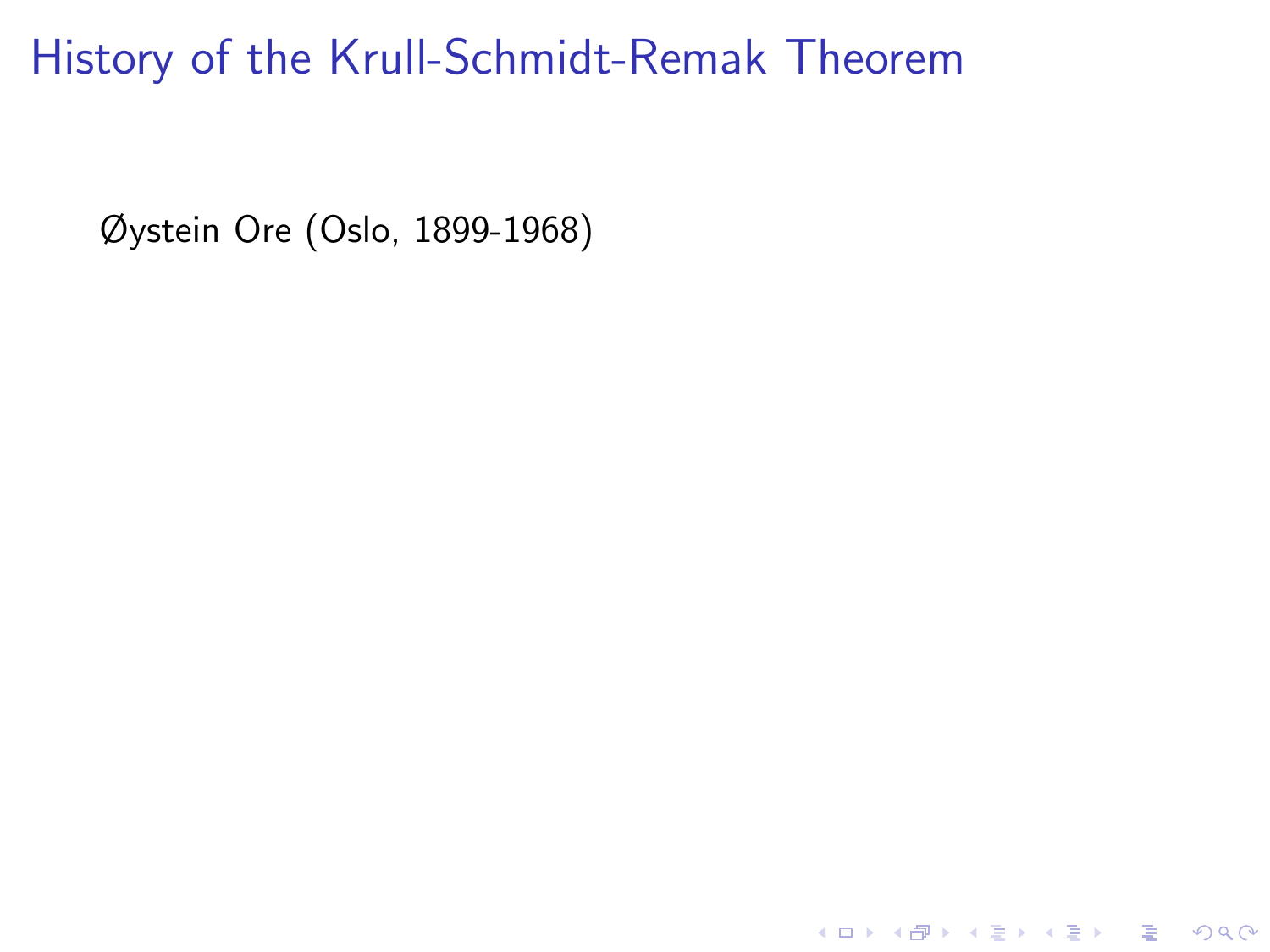Øystein Ore (Oslo, 1899-1968) unified the proofs from various categories: groups, abelian operator groups, rings and algebras, the theorem of Wedderburn holds for modular lattices with descending and ascending chain conditions.

K ロ ▶ K @ ▶ K 할 > K 할 > 1 할 > 1 이익어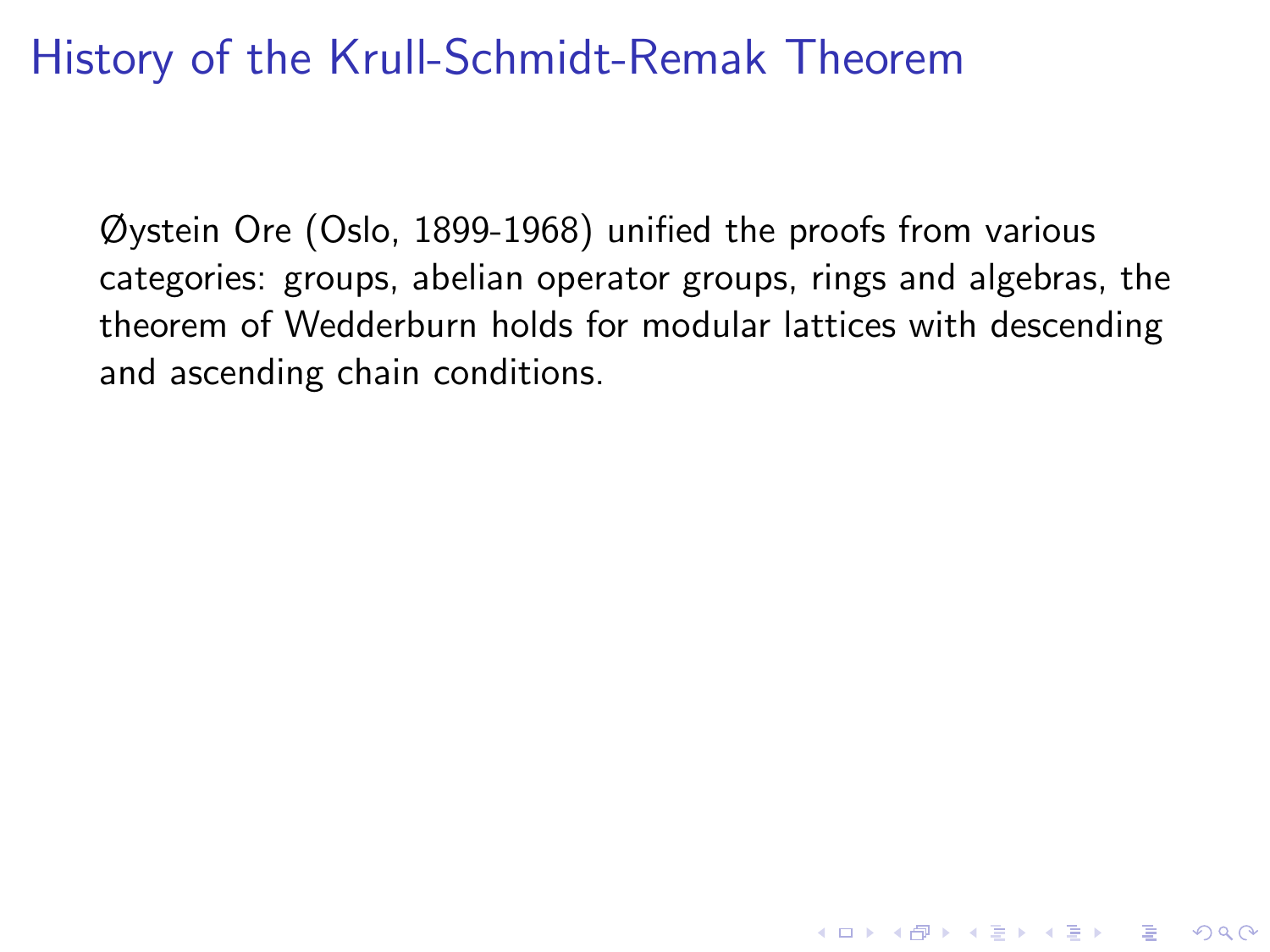Øystein Ore (Oslo, 1899-1968) unified the proofs from various categories: groups, abelian operator groups, rings and algebras, the theorem of Wedderburn holds for modular lattices with descending and ascending chain conditions.

Goro Azumaya (Yokohama 1920 - Bloomington, Indiana, 2010).

4 D > 4 P + 4 B + 4 B + B + 9 Q O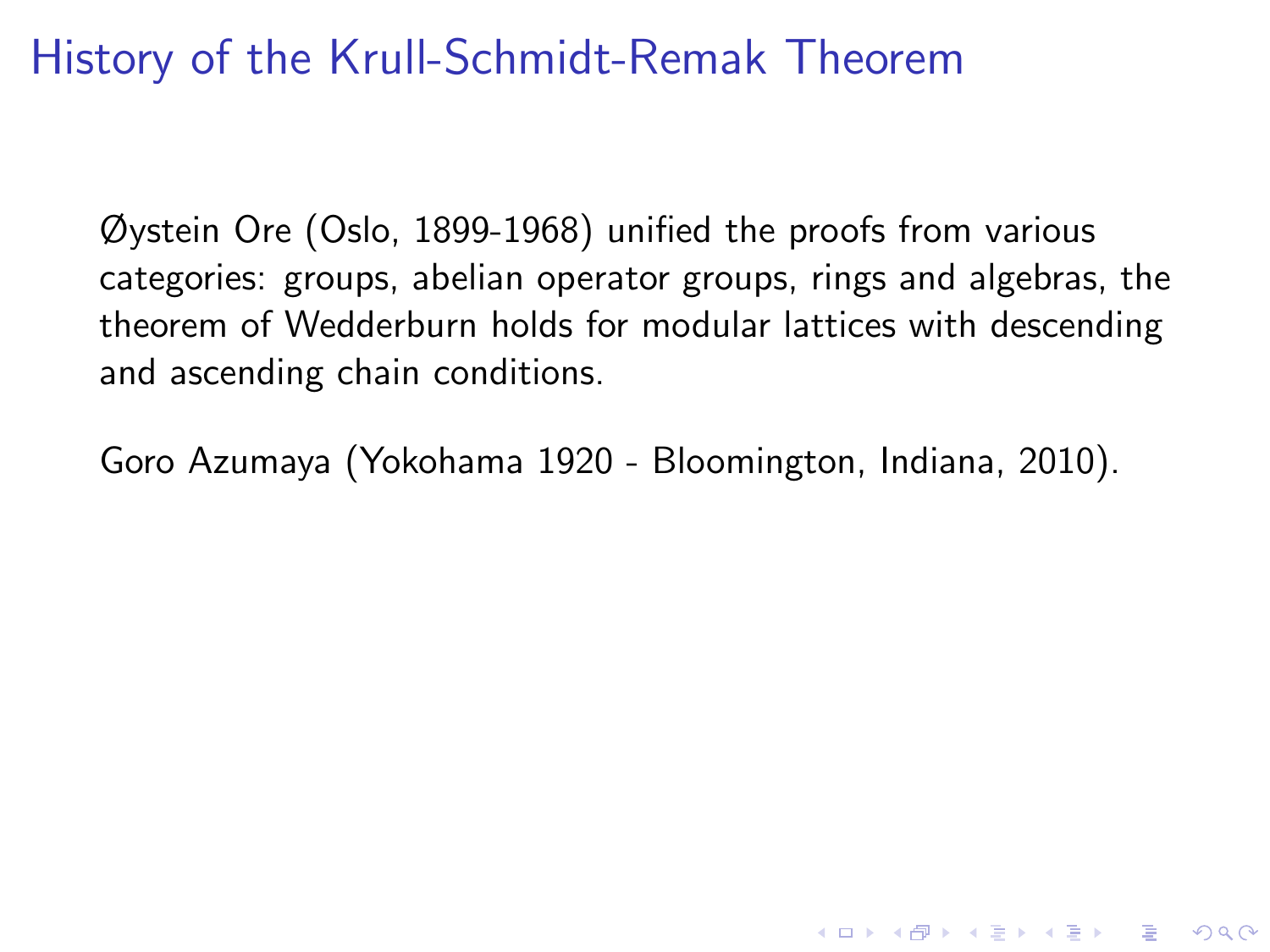Øystein Ore (Oslo, 1899-1968) unified the proofs from various categories: groups, abelian operator groups, rings and algebras, the theorem of Wedderburn holds for modular lattices with descending and ascending chain conditions.

Goro Azumaya (Yokohama 1920 - Bloomington, Indiana, 2010). "Corrections and supplementaries to my paper concerning Krull-Remak-Schmidt's theorem", Nagoya Math. J. 1 (1950), 117–124:

4 D > 4 P + 4 B + 4 B + B + 9 Q O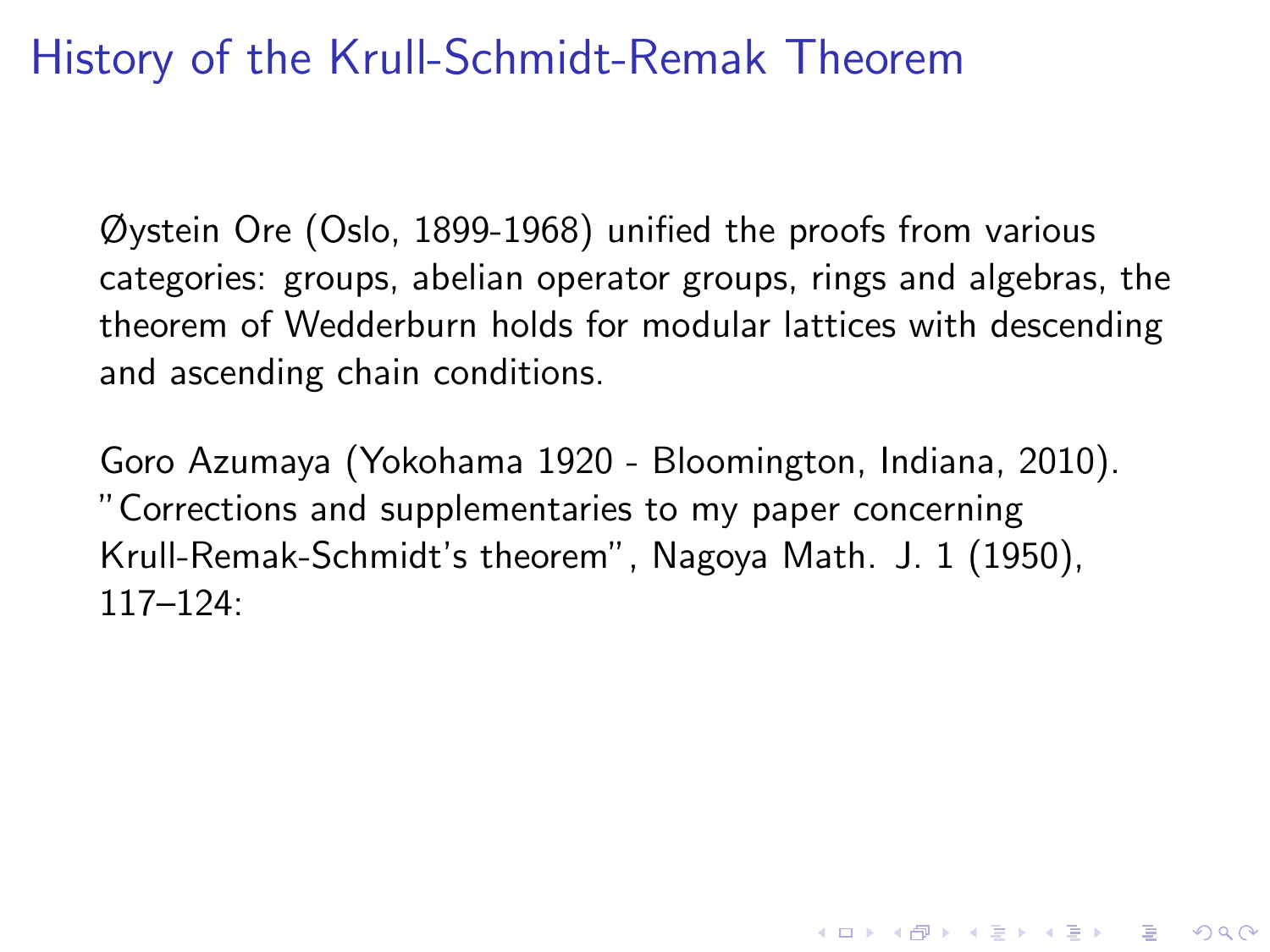Øystein Ore (Oslo, 1899-1968) unified the proofs from various categories: groups, abelian operator groups, rings and algebras, the theorem of Wedderburn holds for modular lattices with descending and ascending chain conditions.

Goro Azumaya (Yokohama 1920 - Bloomington, Indiana, 2010). "Corrections and supplementaries to my paper concerning Krull-Remak-Schmidt's theorem", Nagoya Math. J. 1 (1950), 117–124:

Let R be a ring,  $M_i$  ( $i \in I$ ) be a right R-module,  $\text{End}_R(M_i)$  a *local* ring,  $M = \bigoplus_{i \in I} M_i$ . Then any two direct sum decompositions of M into indecomposable direct summands are isomorphic.

**KORK (FRAGE) EL POLO**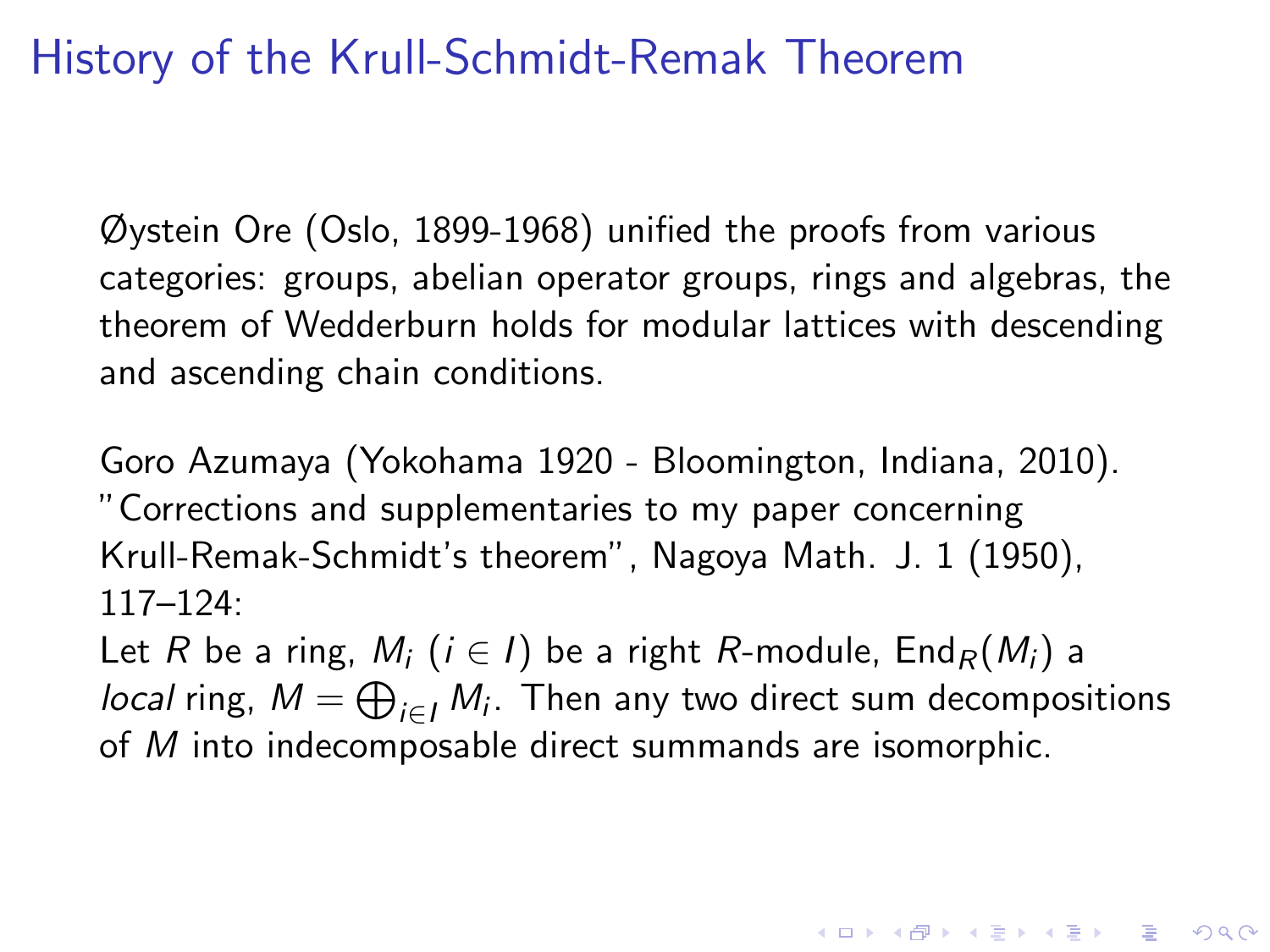K ロ ▶ K @ ▶ K 할 ▶ K 할 ▶ | 할 | ⊙Q @

R any ring,  $M_R$  any right R-module.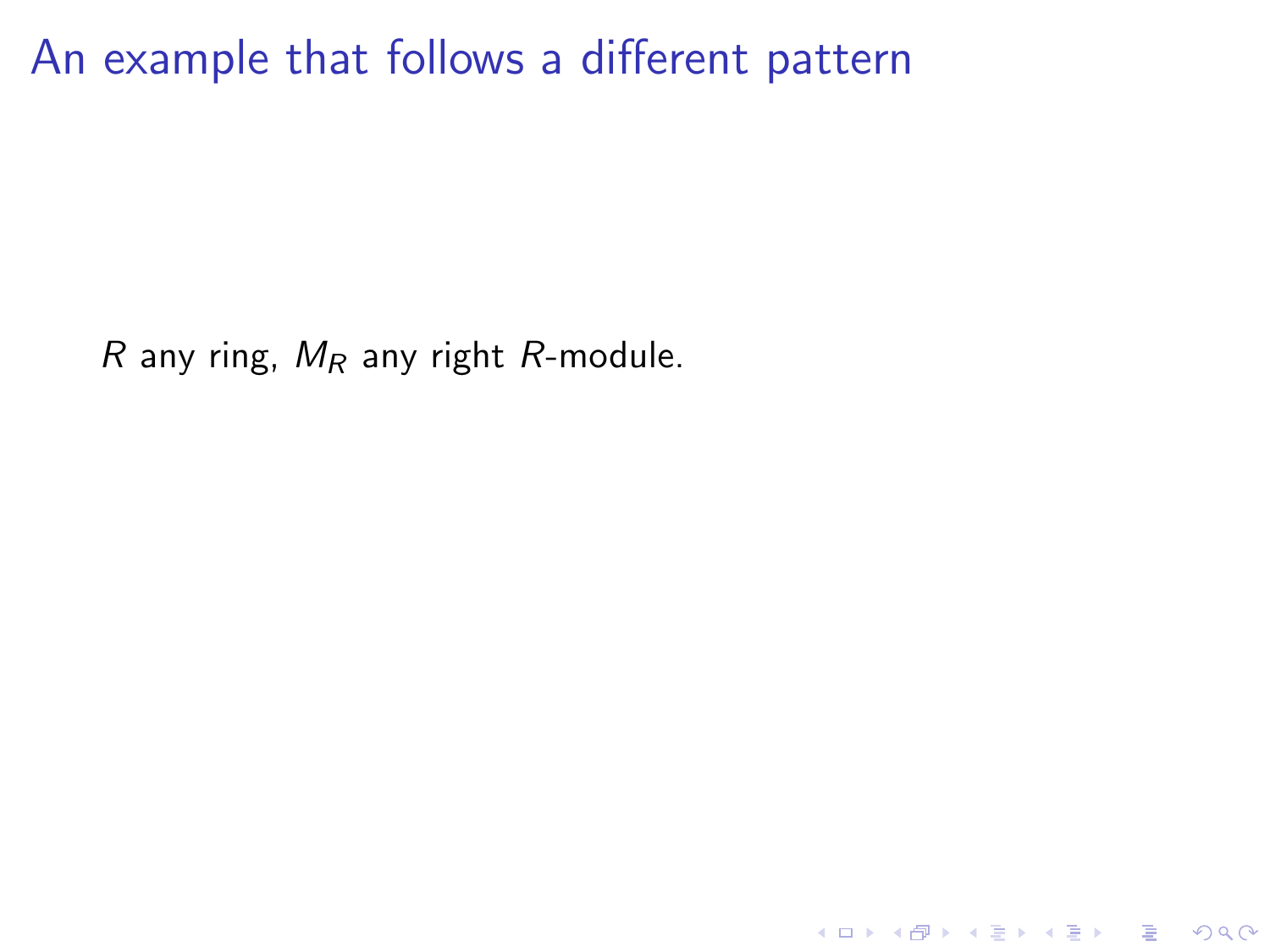R any ring,  $M_R$  any right R-module.  $M_R$  is uniserial if its lattice of submodules is linearly ordered

K ロ ▶ K @ ▶ K 할 ▶ K 할 ▶ | 할 | © 9 Q @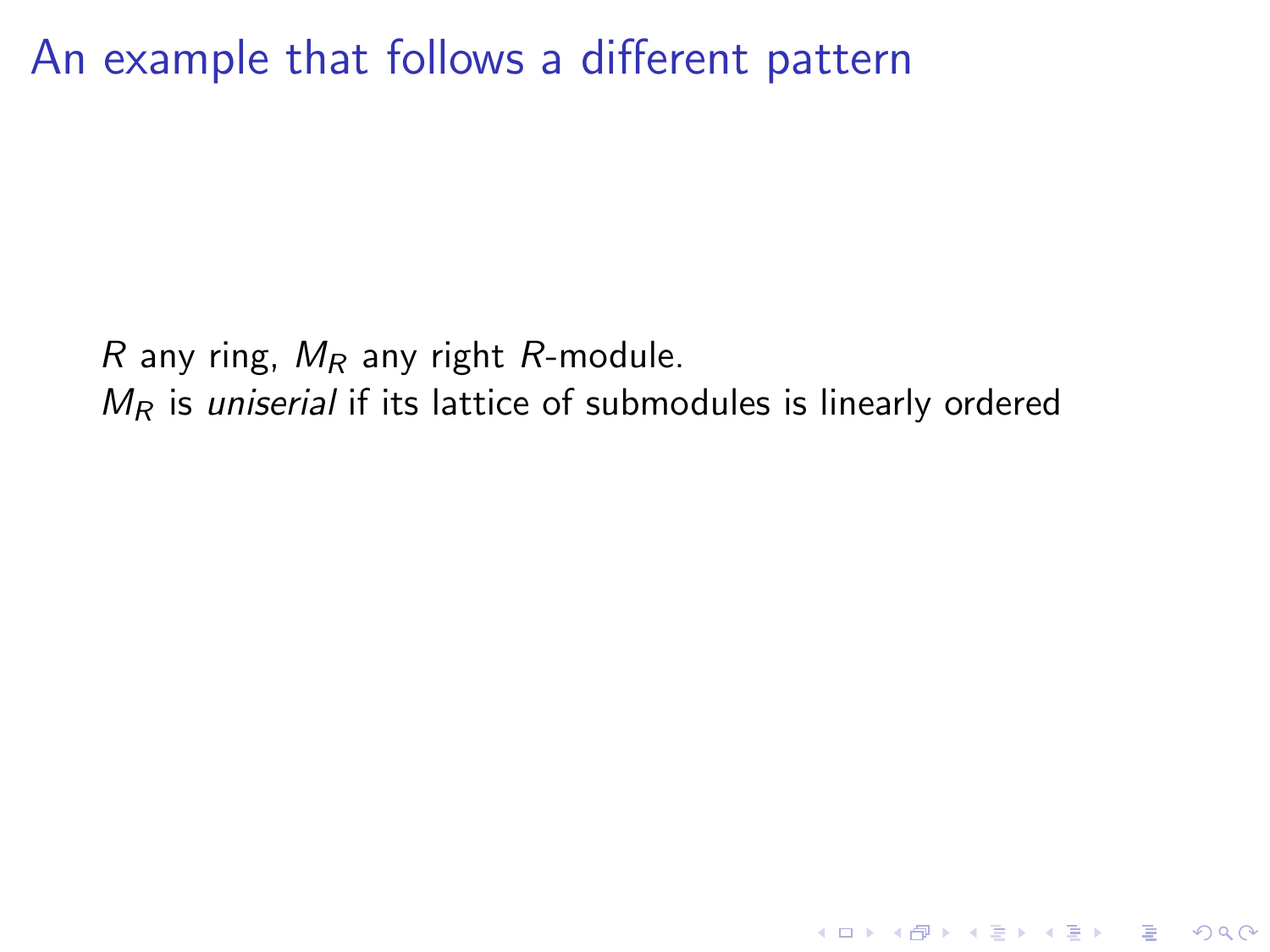R any ring,  $M_R$  any right R-module.  $M_R$  is uniserial if its lattice of submodules is linearly ordered, that is, if for any submodules A, B of  $M_R$  either  $A \subseteq B$  or  $B \subseteq A$ .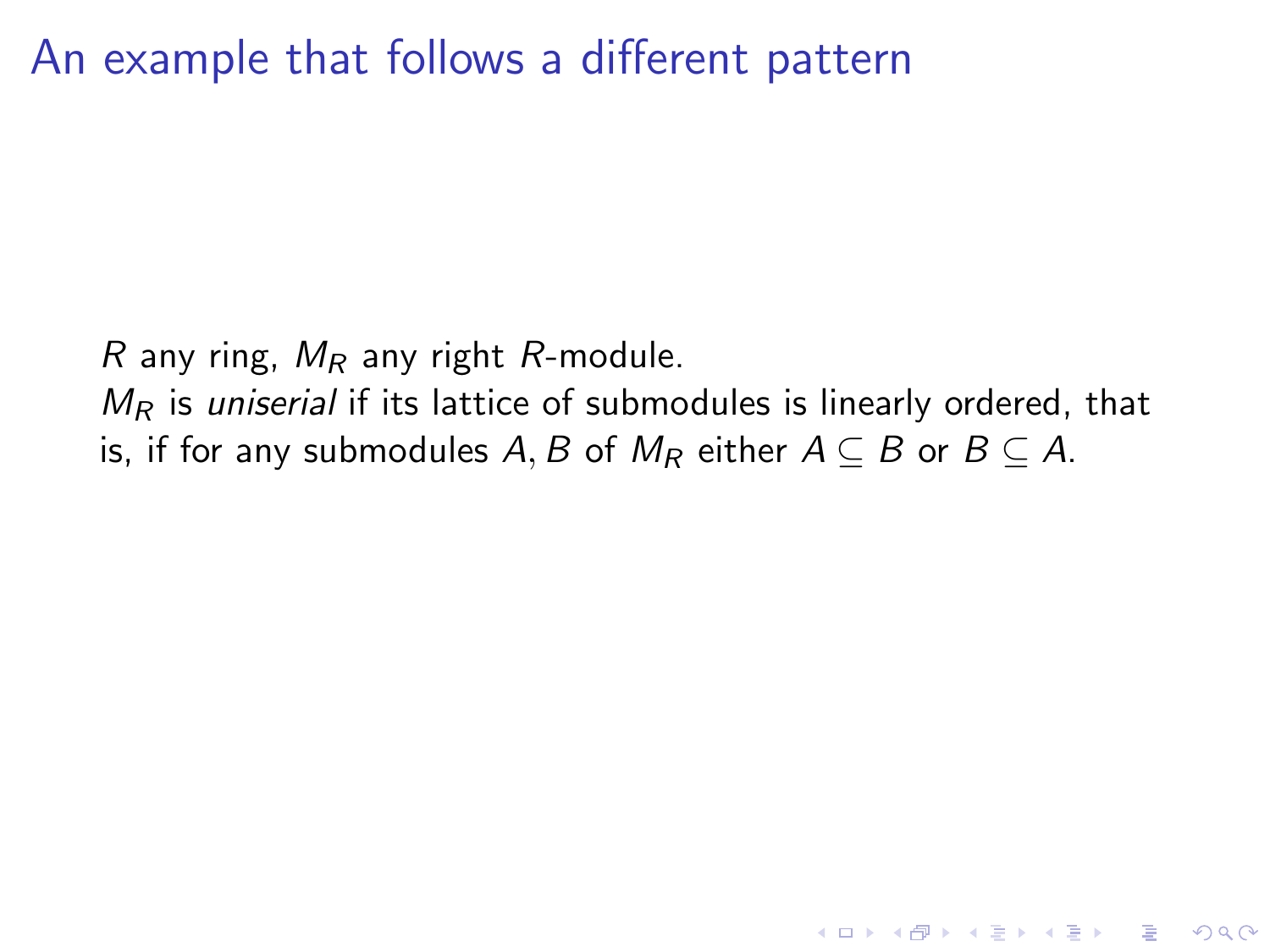R any ring,  $M_R$  any right R-module.

 $M_R$  is uniserial if its lattice of submodules is linearly ordered, that is, if for any submodules A, B of  $M_R$  either  $A \subseteq B$  or  $B \subseteq A$ .

K ロ ▶ K @ ▶ K 할 > K 할 > 1 할 > 1 이익어

The endomorphism ring of a uniserial module has at most two maximal right (left) ideals: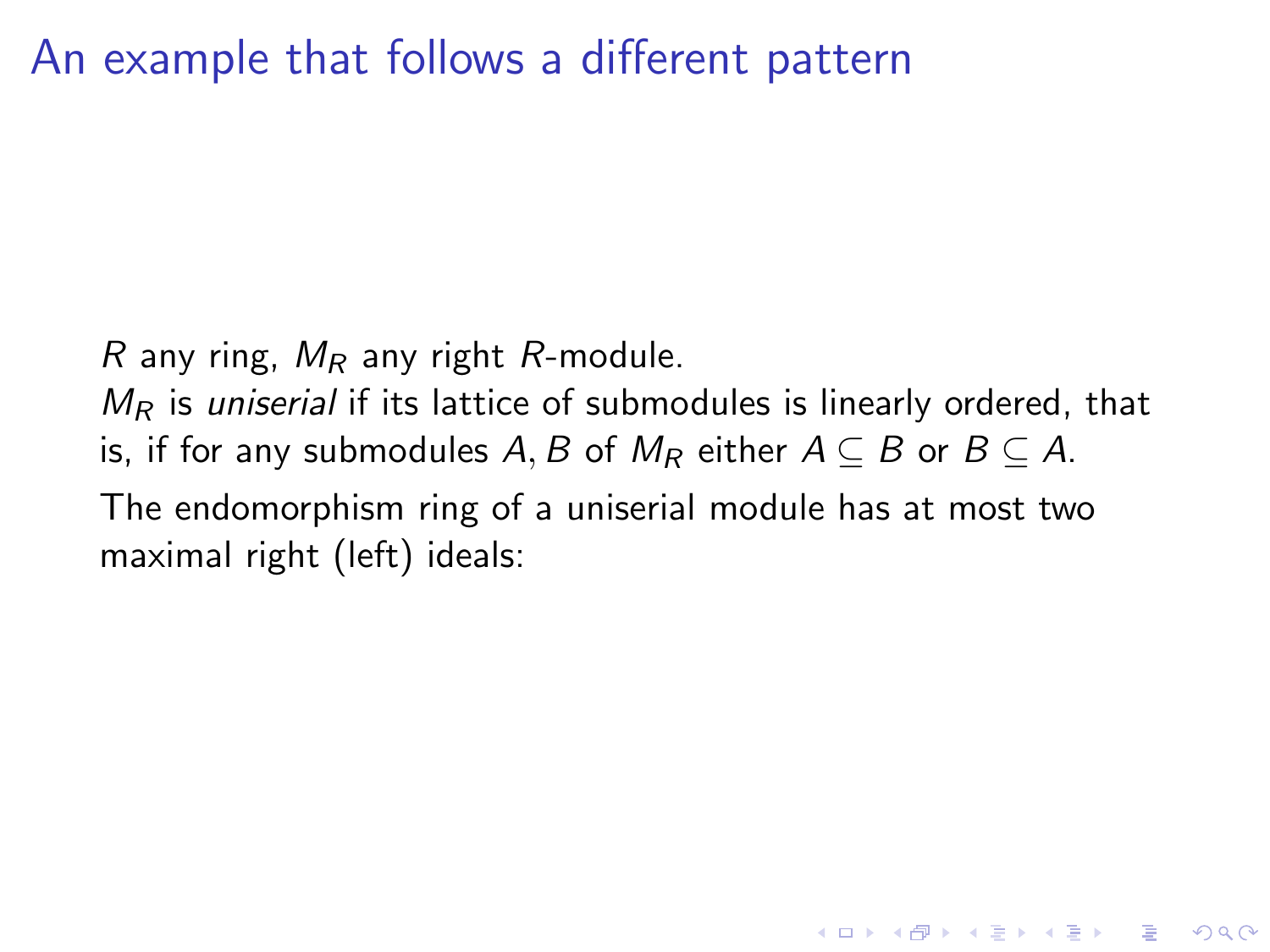Theorem

 $[F., T.A.M.S. 1996]$  Let  $U_R$  be a non-zero uniserial module over a ring R,

K ロ ▶ K @ ▶ K 할 ▶ K 할 ▶ | 할 | © 9 Q @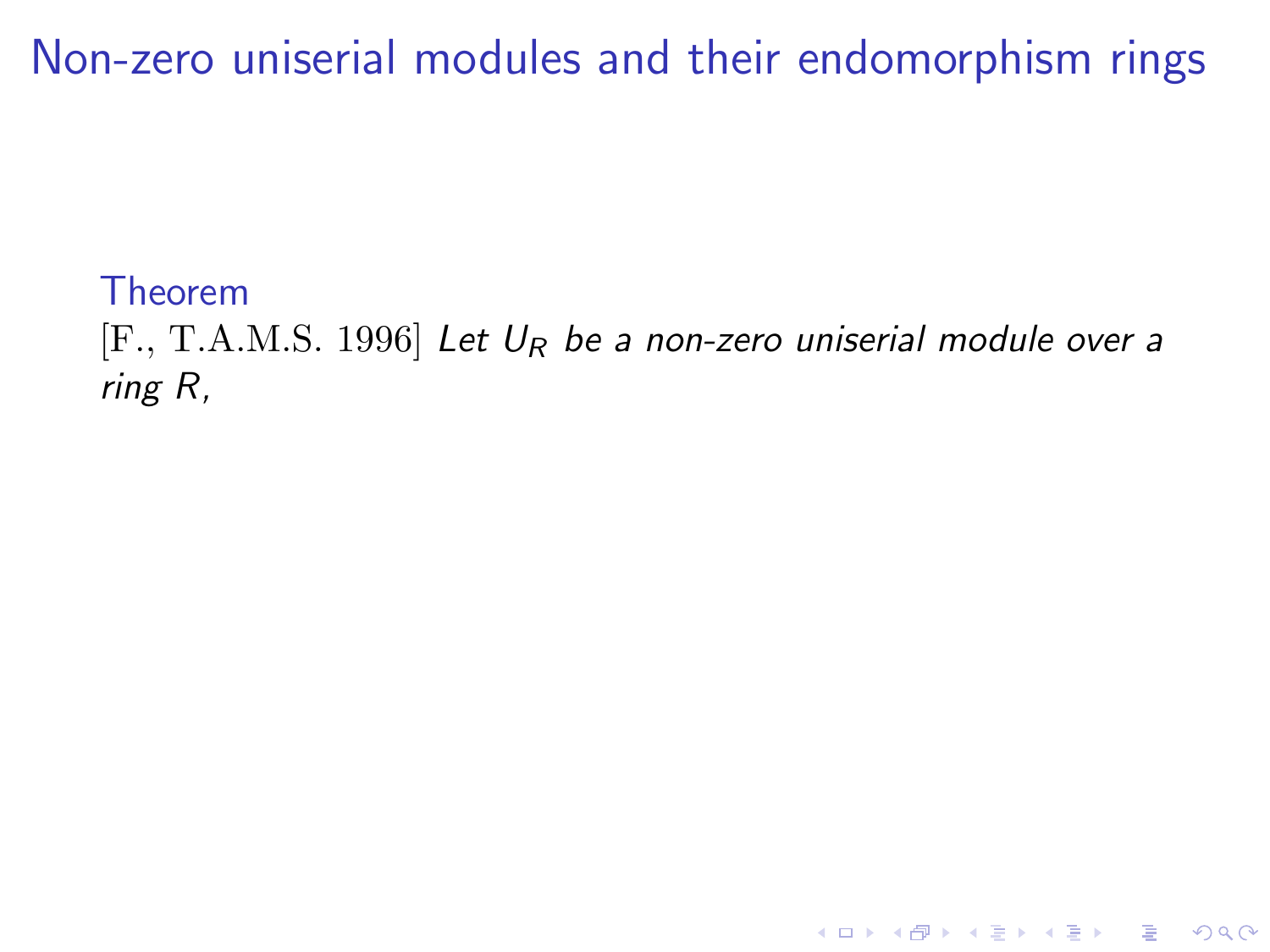#### Theorem

 $[F., T.A.M.S. 1996]$  Let  $U_R$  be a non-zero uniserial module over a ring R,  $E :=$  End( $U_R$ ) its endomorphism ring,

**KORK STRATER STRAKER**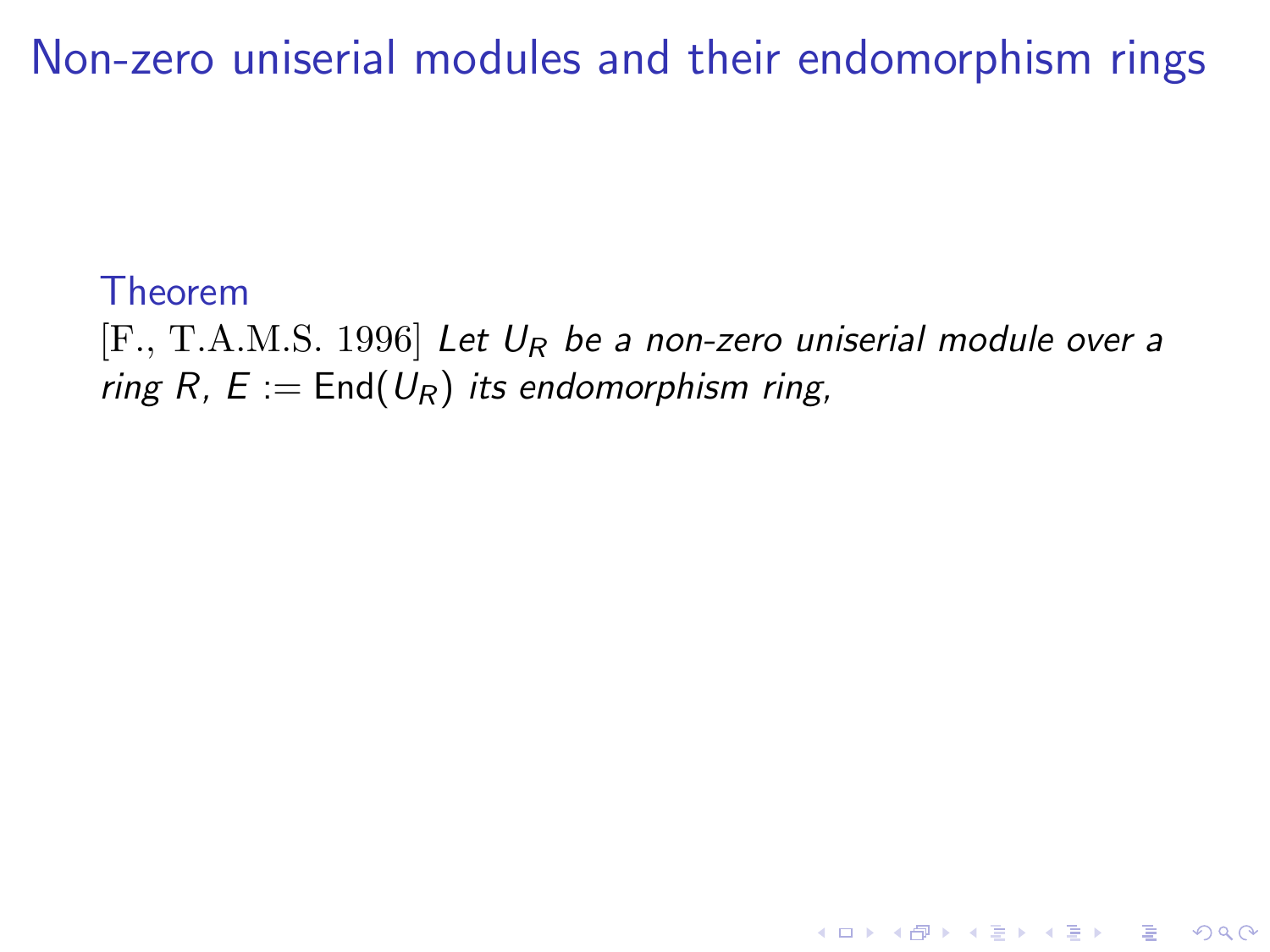#### Theorem

 $[F., T.A.M.S. 1996]$  Let  $U_R$  be a non-zero uniserial module over a ring R,  $E := \text{End}(U_R)$  its endomorphism ring,  $I := \{ f \in E \mid f \text{ is }$ not injective }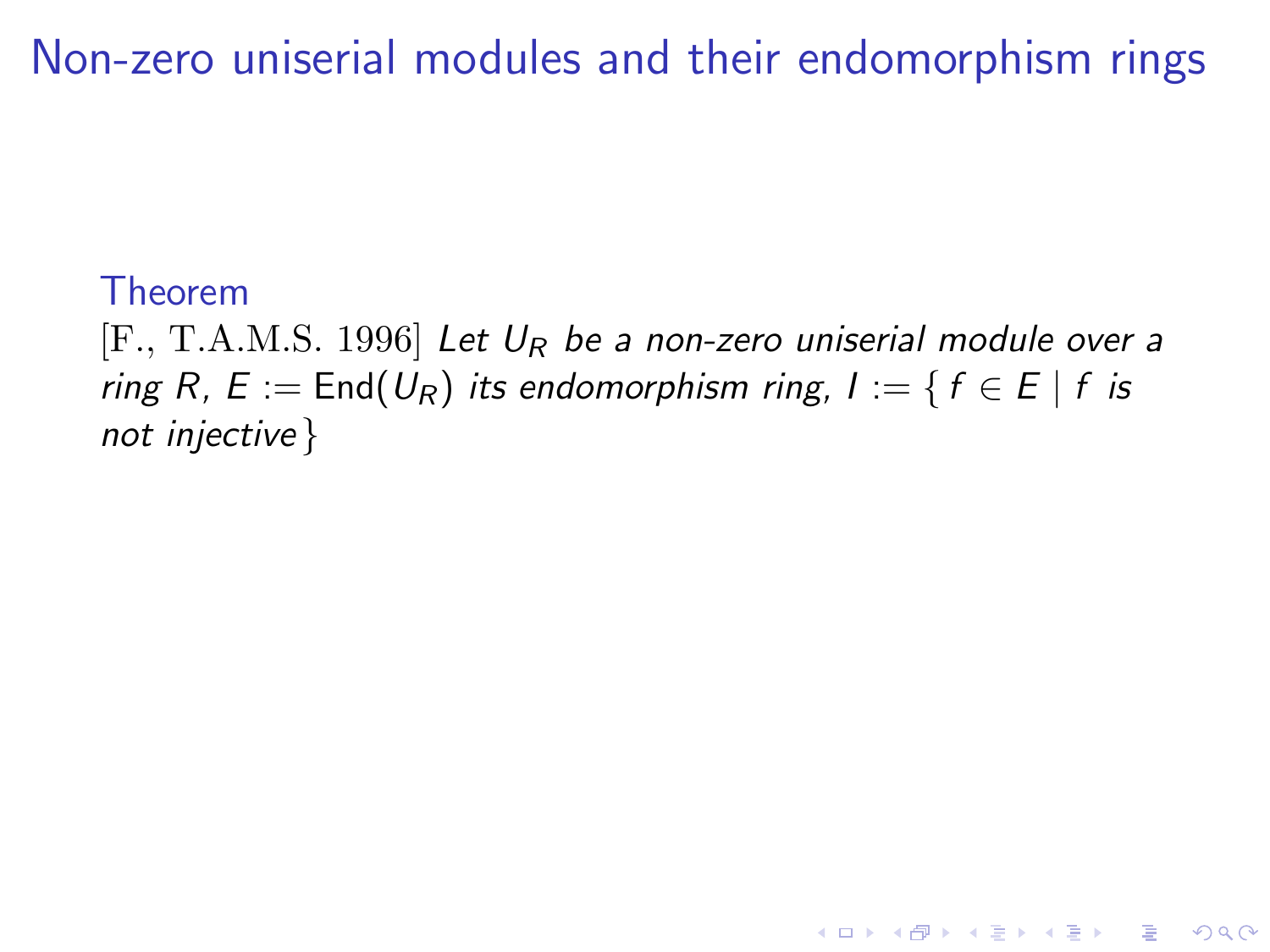#### Theorem

 $[F., T.A.M.S. 1996]$  Let  $U_R$  be a non-zero uniserial module over a ring R,  $E := \text{End}(U_R)$  its endomorphism ring,  $I := \{ f \in E \mid f \text{ is }$ not injective } and  $K := \{ f \in E \mid f$  is not surjective  $\}.$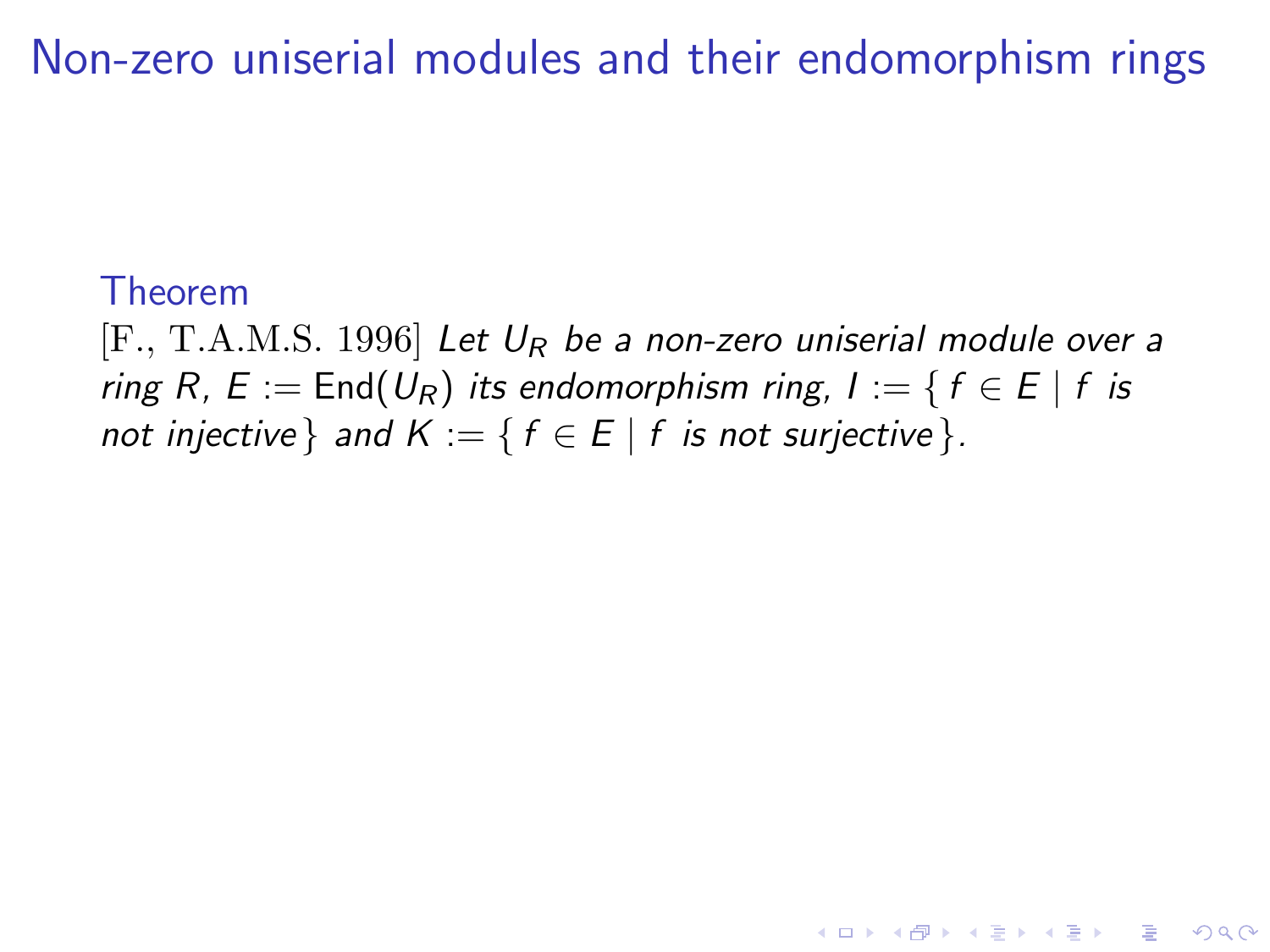#### Theorem

[F., T.A.M.S. 1996] Let  $U_R$  be a non-zero uniserial module over a ring R,  $E := \text{End}(U_R)$  its endomorphism ring,  $I := \{ f \in E \mid f \text{ is }$ not injective } and  $K := \{ f \in E \mid f \text{ is not surjective } \}.$  Then I and K are two two-sided completely prime ideals of  $E$ ,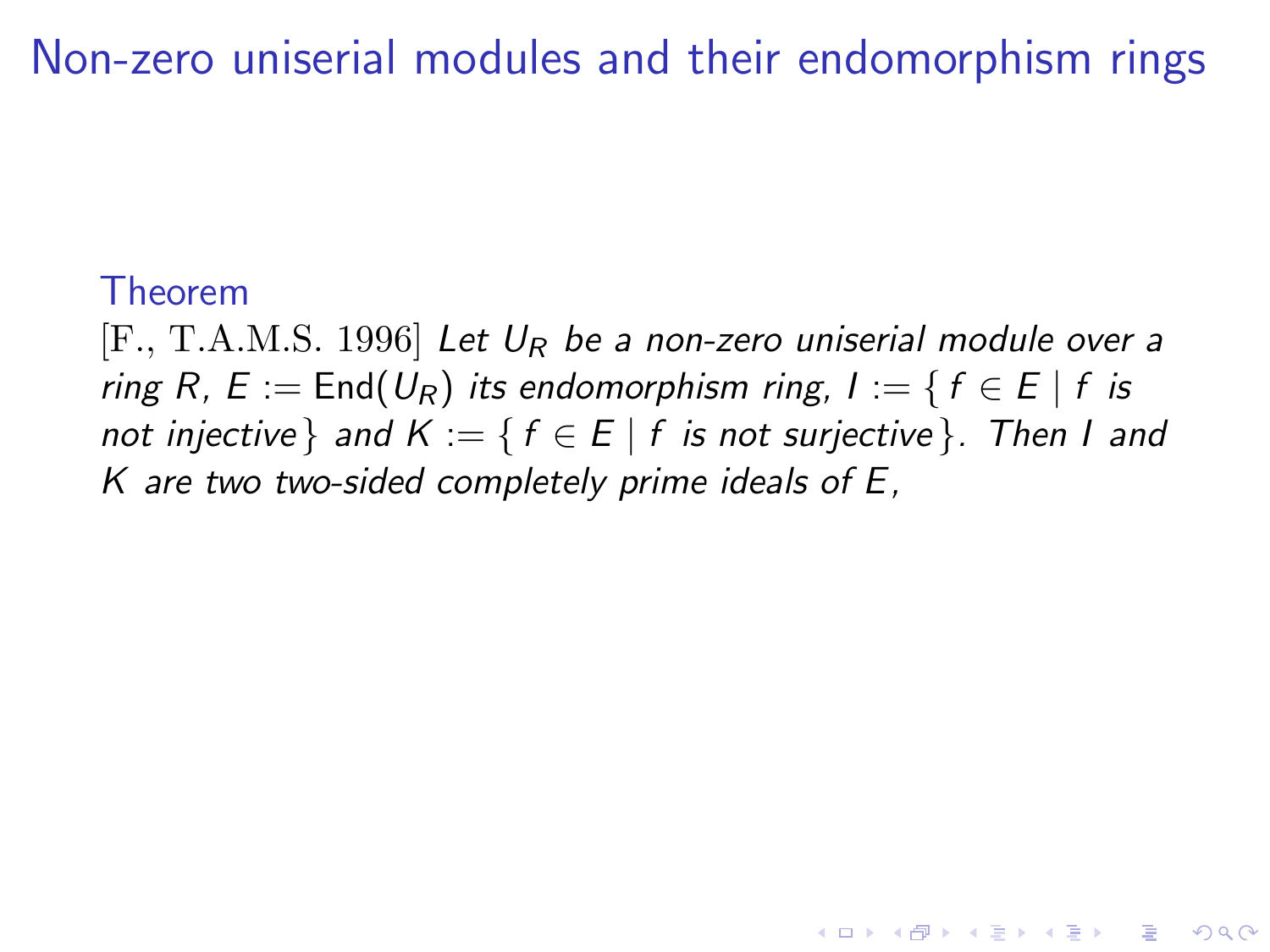#### Theorem

 $[F., T.A.M.S. 1996]$  Let  $U_R$  be a non-zero uniserial module over a ring R,  $E := \text{End}(U_R)$  its endomorphism ring,  $I := \{ f \in E \mid f \text{ is }$ not injective } and  $K := \{ f \in E \mid f \text{ is not surjective } \}.$  Then I and  $K$  are two two-sided completely prime ideals of  $E$ , and every proper right ideal of E and every proper left ideal of E is contained either in I or in K.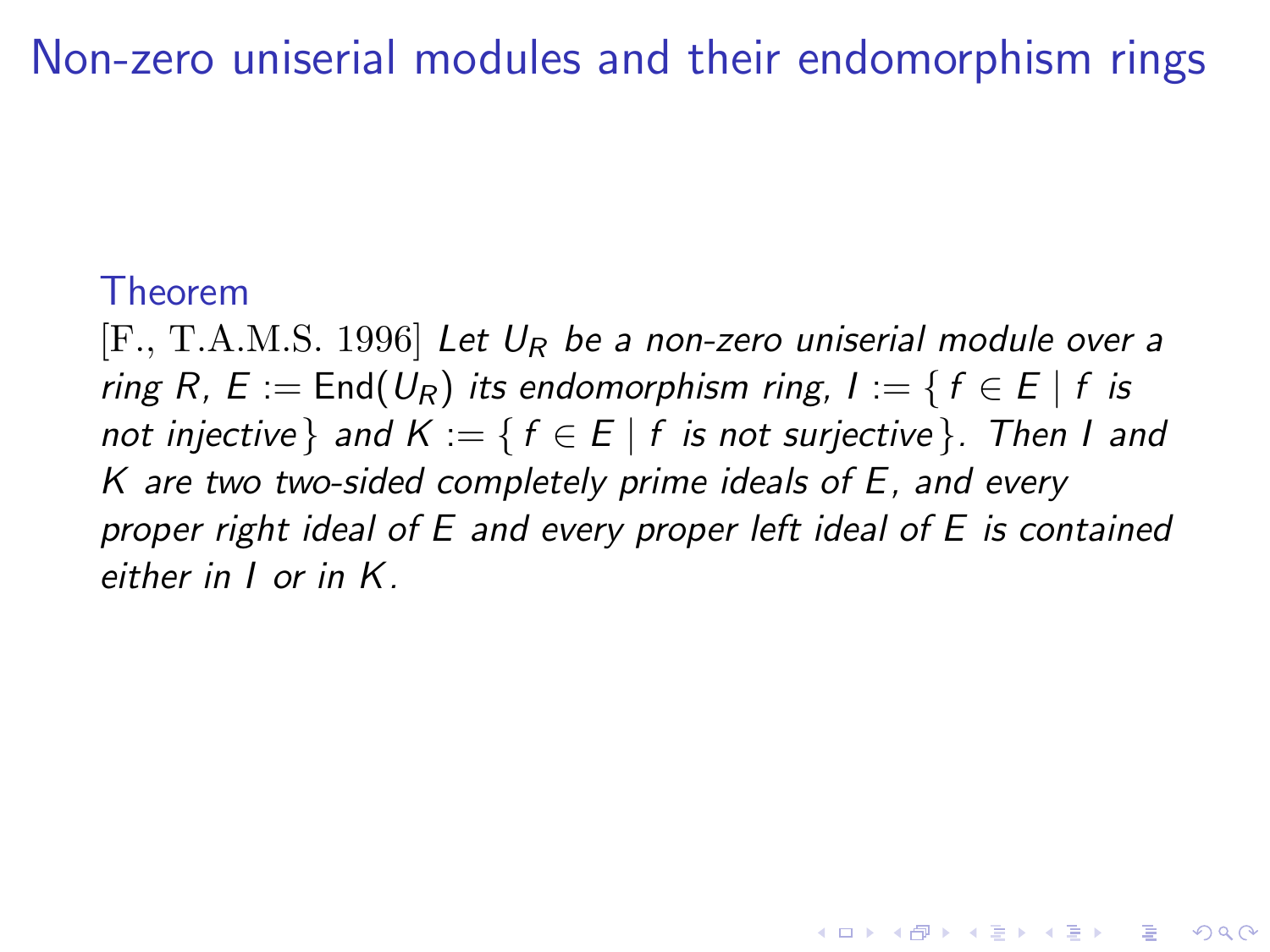Non-zero uniserial modules and their endomorphism rings

#### Theorem

 $[F., T.A.M.S. 1996]$  Let  $U_R$  be a non-zero uniserial module over a ring R,  $E := \text{End}(U_R)$  its endomorphism ring,  $I := \{ f \in E \mid f \text{ is }$ not injective } and  $K := \{ f \in E \mid f \text{ is not surjective } \}.$  Then I and K are two two-sided completely prime ideals of E, and every proper right ideal of E and every proper left ideal of E is contained either in I or in K. Moreover,

**KORKAR KERKER EL VOLO** 

(a) either E is a local ring with maximal ideal  $I \cup K$ , or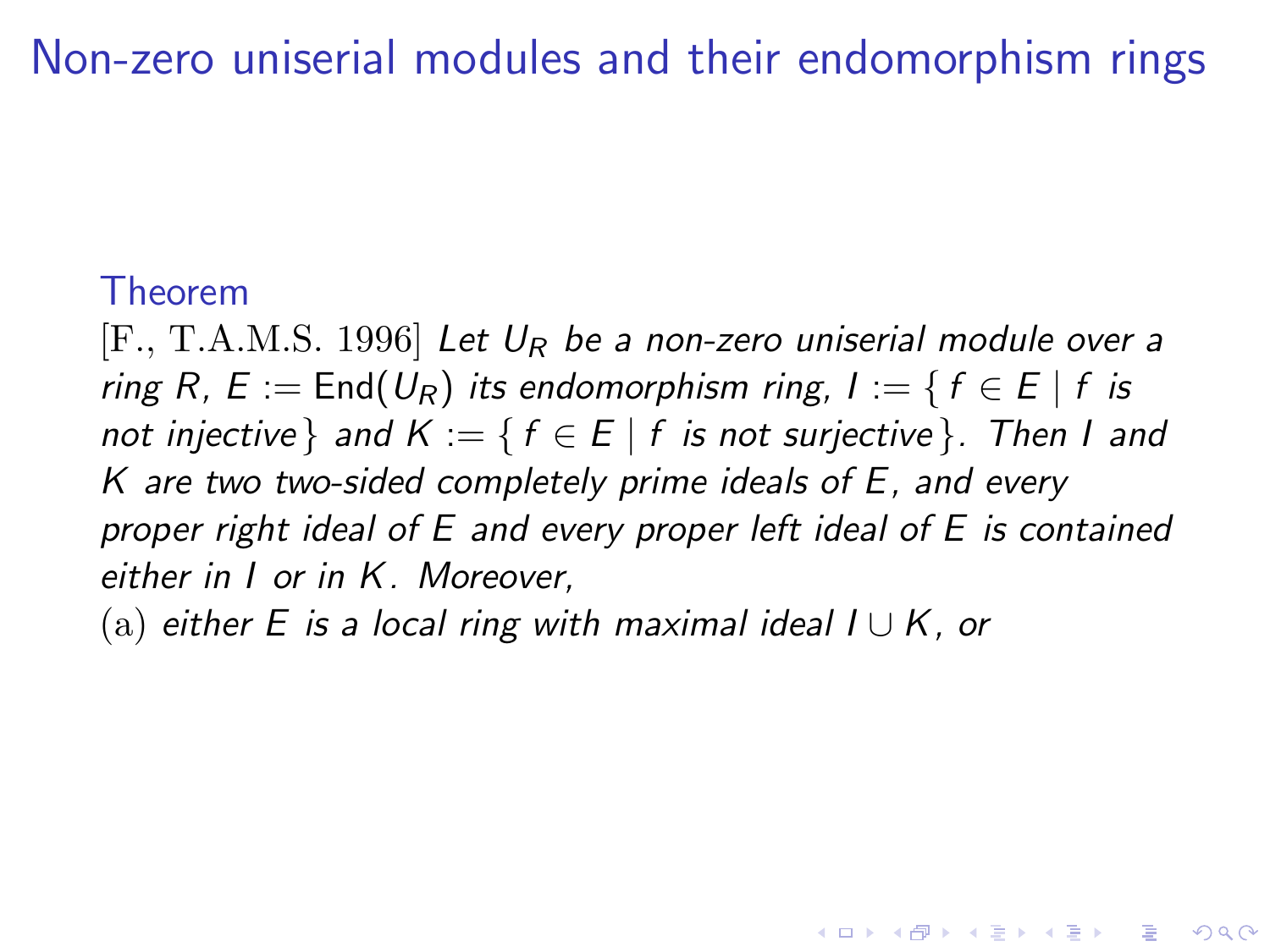Non-zero uniserial modules and their endomorphism rings

#### Theorem

 $[F., T.A.M.S. 1996]$  Let  $U_R$  be a non-zero uniserial module over a ring R,  $E := \text{End}(U_R)$  its endomorphism ring,  $I := \{ f \in E \mid f \text{ is }$ not injective } and  $K := \{ f \in E \mid f \text{ is not surjective } \}.$  Then I and K are two two-sided completely prime ideals of E, and every proper right ideal of E and every proper left ideal of E is contained either in I or in K. Moreover,

- (a) either E is a local ring with maximal ideal  $I \cup K$ , or
- (b)  $E/I$  and  $E/K$  are division rings, and  $E/J(E) \cong E/I \times E/K$ .

**KORKAR KERKER EL VOLO**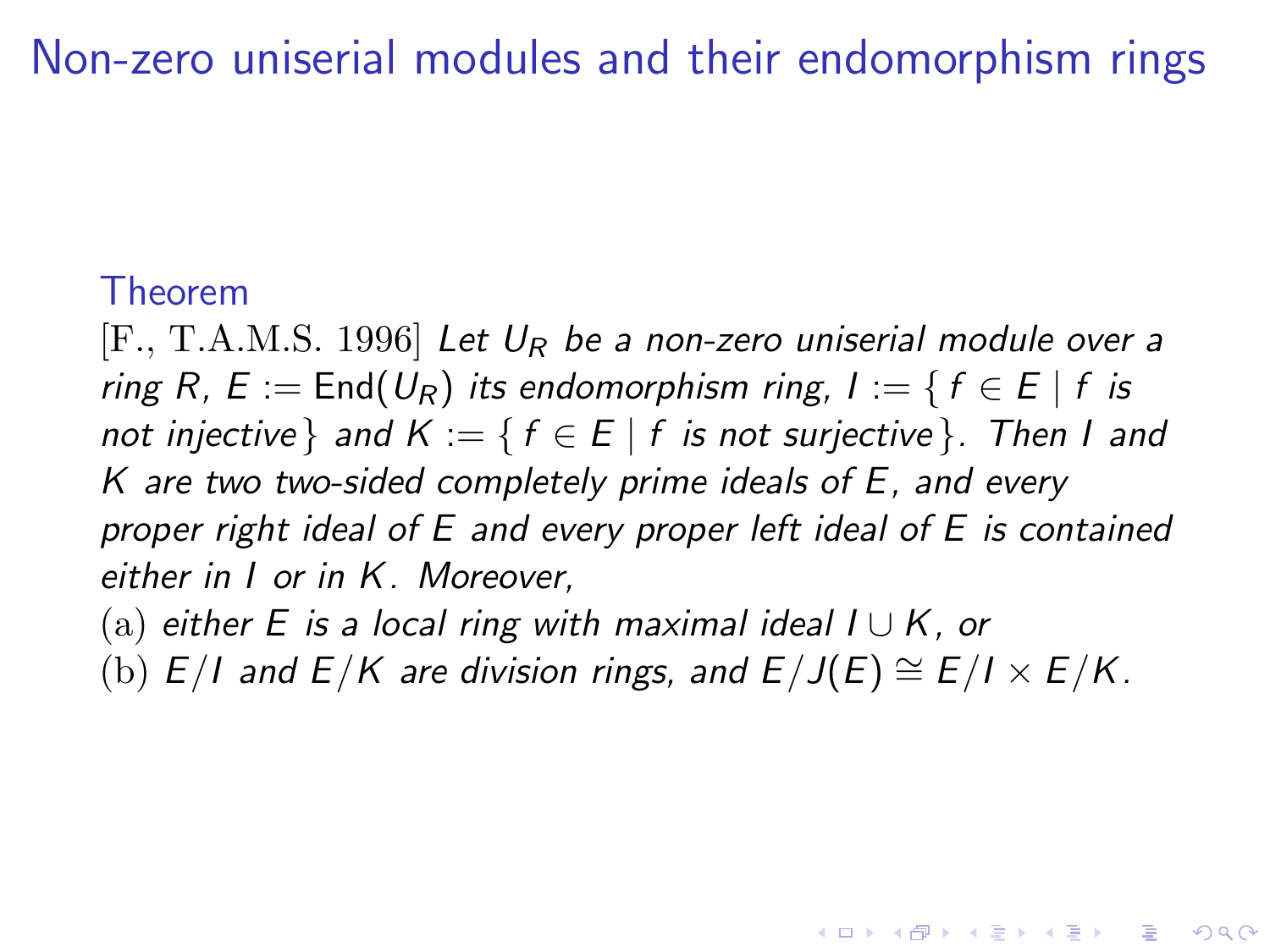## Monogeny class, epigeny class

Two modules  $U$  and  $V$  are said to have

1. the same monogeny class, denoted  $[U]_m = [V]_m$ , if there exist a monomorphism  $U \rightarrow V$  and a monomorphism  $V \rightarrow U$ ;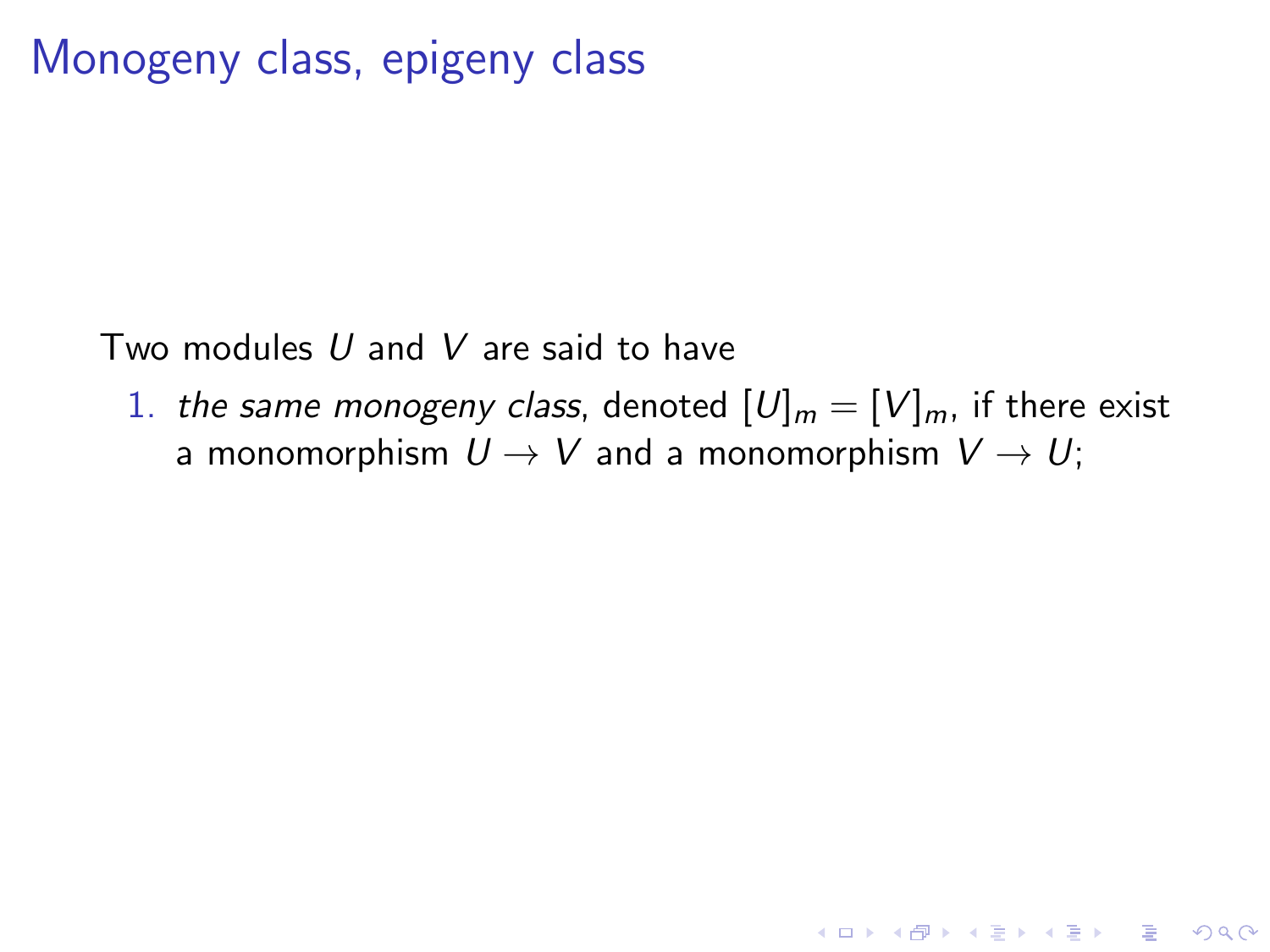## Monogeny class, epigeny class

Two modules  $U$  and  $V$  are said to have

- 1. the same monogeny class, denoted  $[U]_m = [V]_m$ , if there exist a monomorphism  $U \rightarrow V$  and a monomorphism  $V \rightarrow U$ ;
- 2. the same epigeny class, denoted  $[U]_e = [V]_e$ , if there exist an epimorphism  $U \rightarrow V$  and an epimorphism  $V \rightarrow U$ .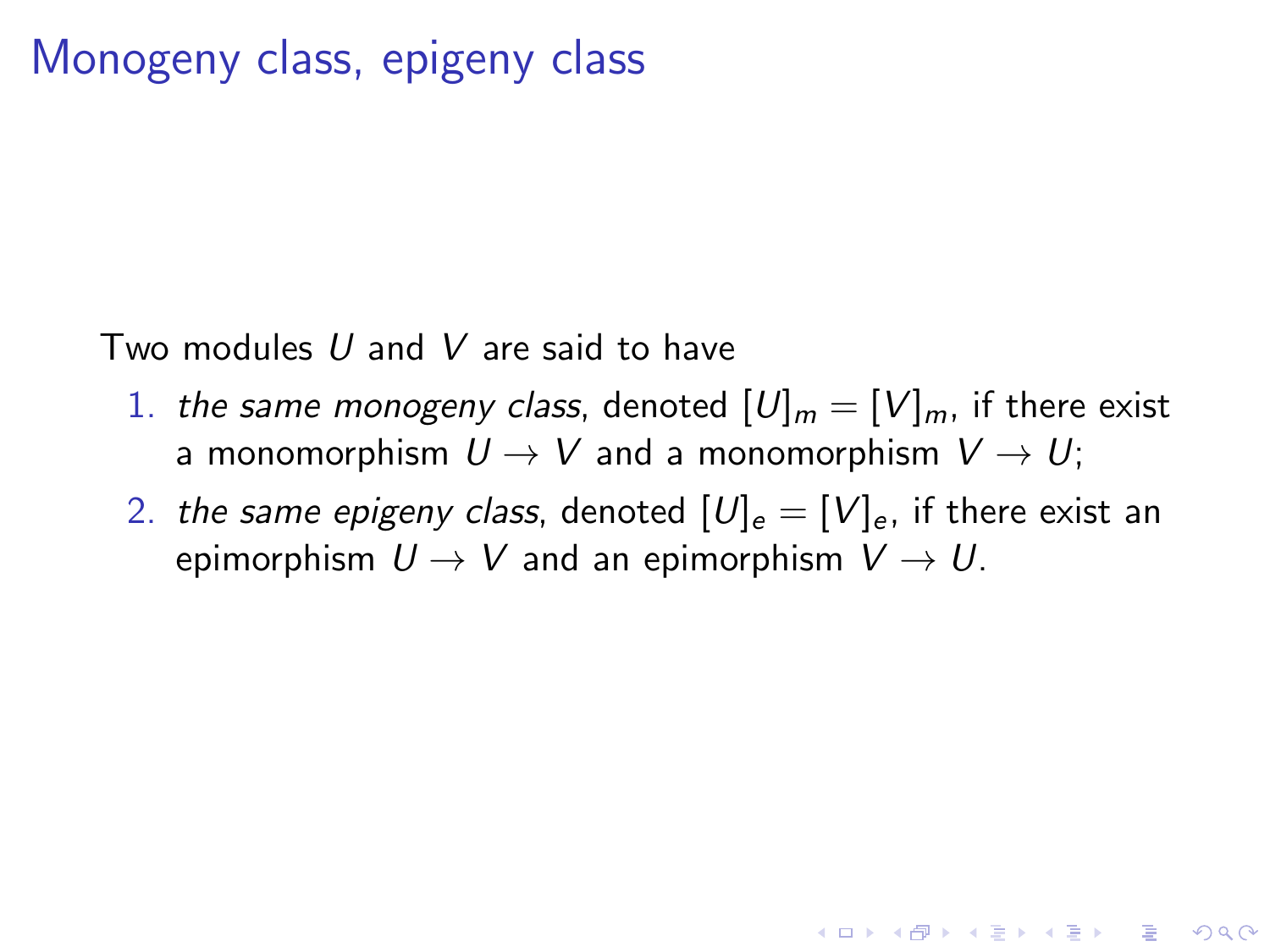## Weak Krull-Schmidt Theorem

#### Theorem

[F., T.A.M.S. 1996] Let  $U_1, \ldots, U_n, V_1, \ldots, V_t$  be  $n + t$ non-zero uniserial right modules over a ring R. Then the direct sums  $U_1 \oplus \cdots \oplus U_n$  and  $V_1 \oplus \cdots \oplus V_t$  are isomorphic R-modules if and only if  $n = t$  and there exist two permutations  $\sigma$  and  $\tau$  of  $\{1,2,\ldots,n\}$  such that  $[U_i]_m=[V_{\sigma(i)}]_m$  and  $[U_i]_e=[V_{\tau(i)}]_e$  for every  $i = 1, 2, \ldots, n$ .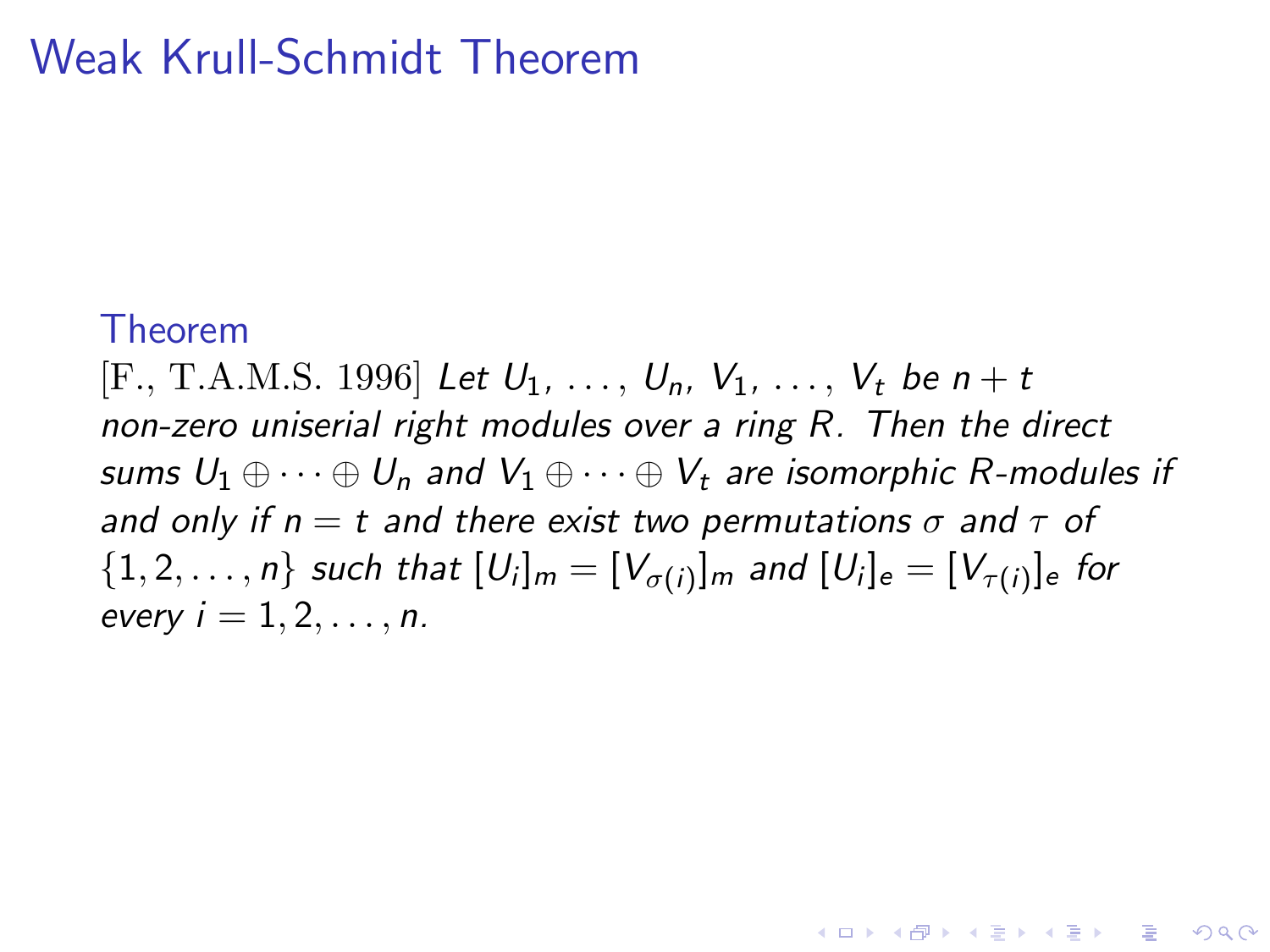The behavior of uniserial modules is enjoyed by other classes of modules.

K ロ ▶ K @ ▶ K 할 ▶ K 할 ▶ | 할 | © 9 Q @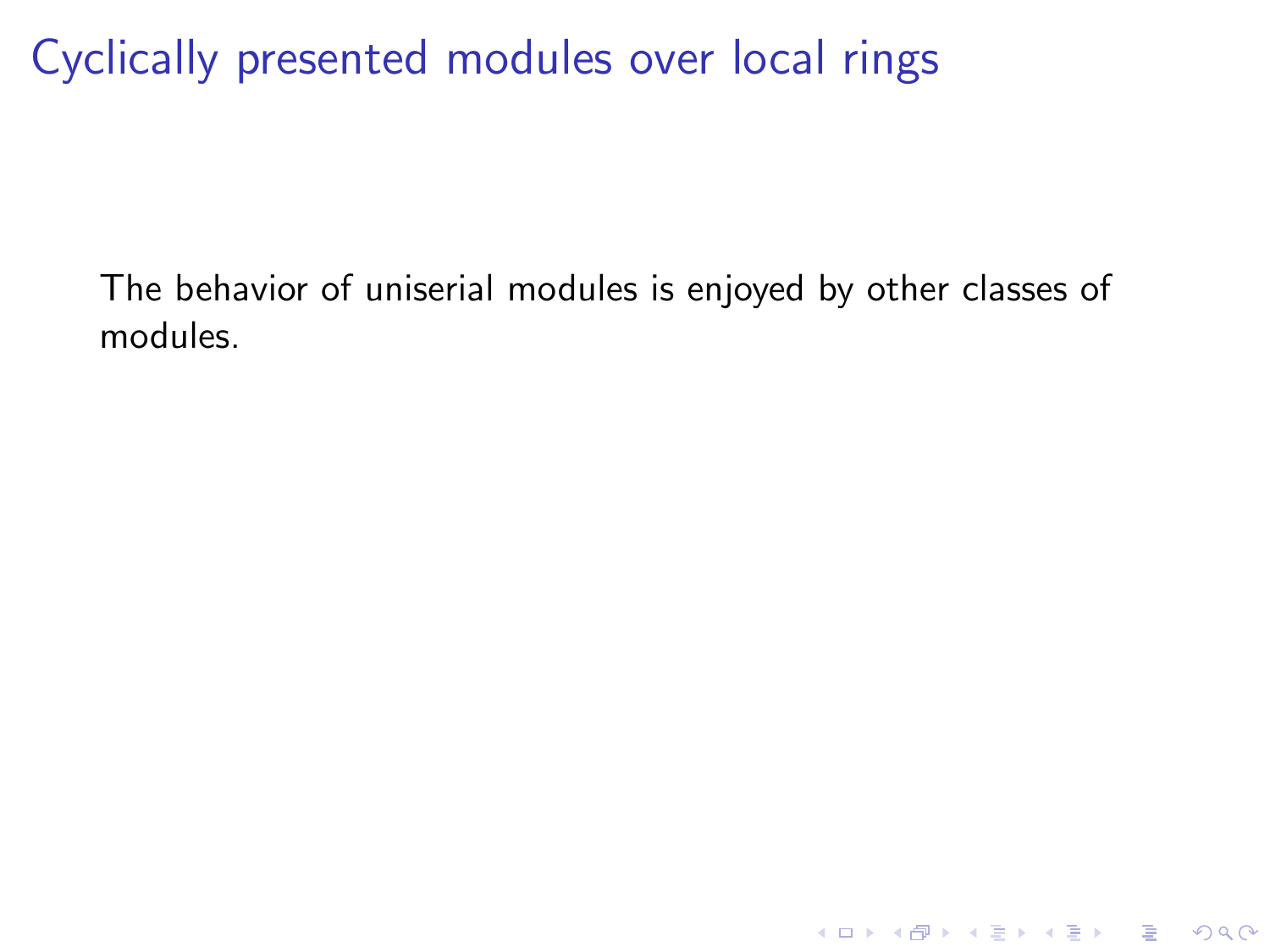The behavior of uniserial modules is enjoyed by other classes of modules.

First example [B. Amini, A. Amini and A. Facchini, J. Algebra 2008].

**K ロ ▶ K @ ▶ K 할 X X 할 X → 할 X → 9 Q Q ^**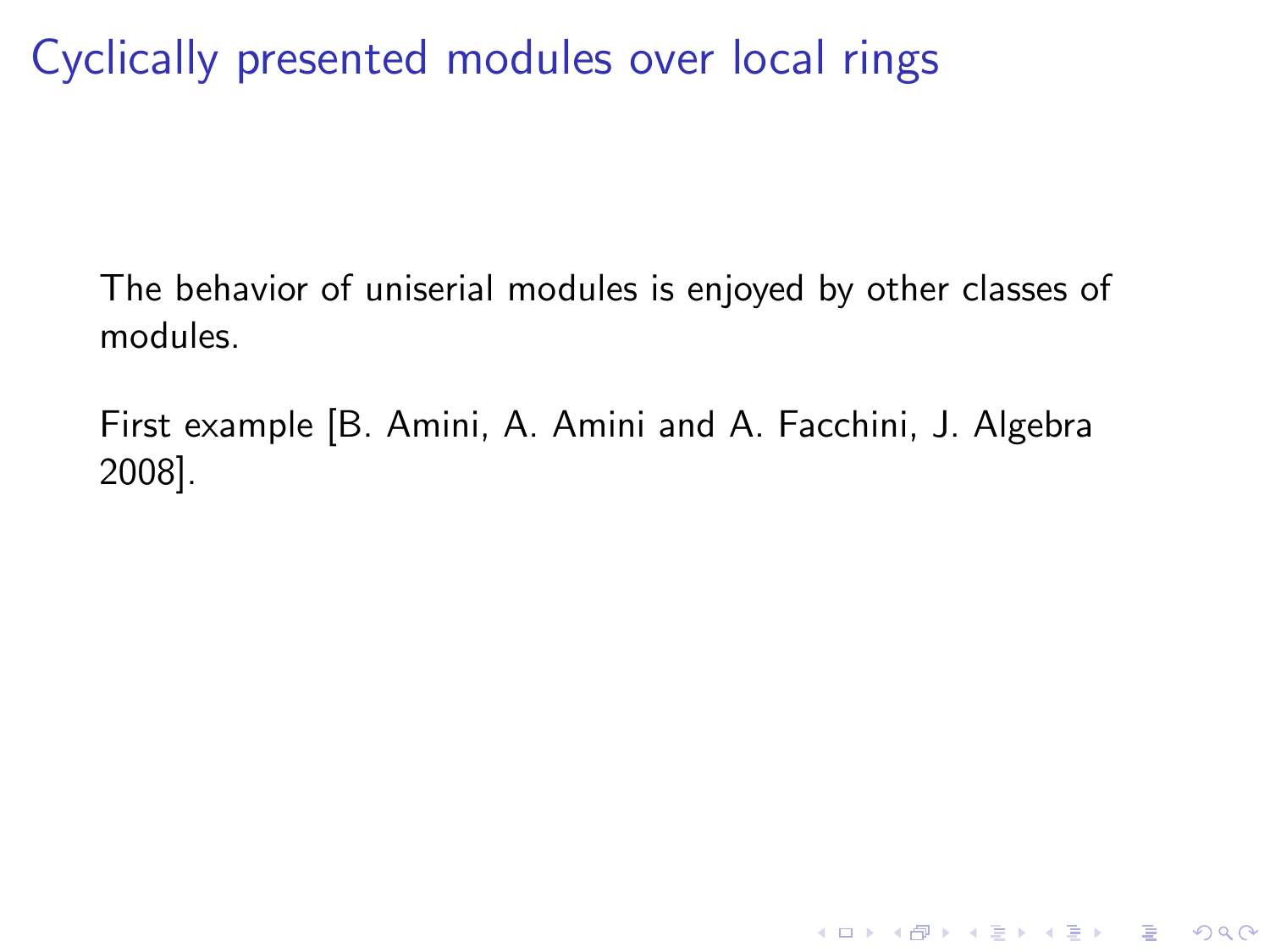The behavior of uniserial modules is enjoyed by other classes of modules.

First example [B. Amini, A. Amini and A. Facchini, J. Algebra 2008].

**K ロ ▶ K @ ▶ K 할 X X 할 X → 할 X → 9 Q Q ^** 

A right module over a ring  $R$  is cyclically presented if it is isomorphic to  $R/aR$  for some element  $a \in R$ .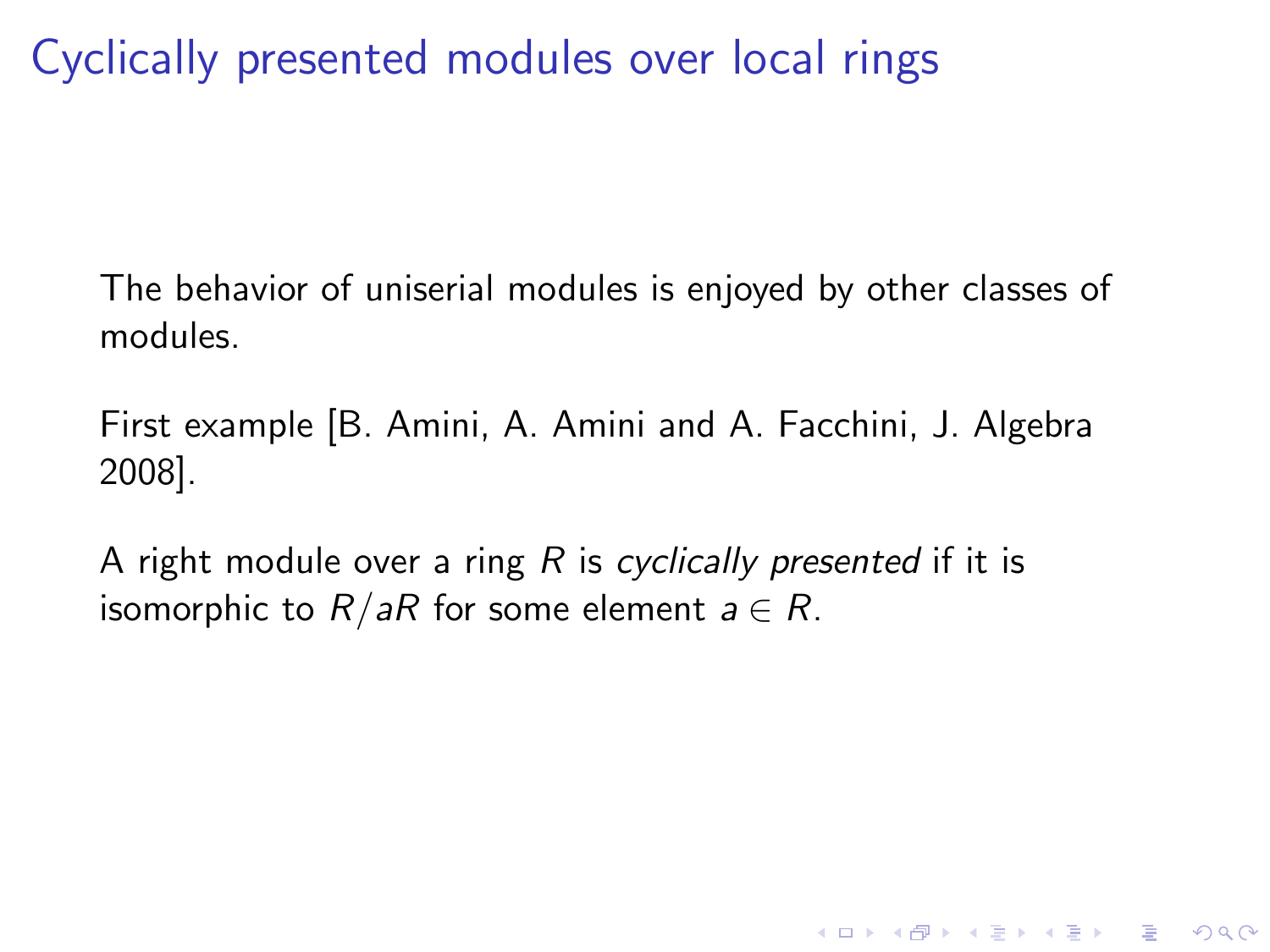The behavior of uniserial modules is enjoyed by other classes of modules.

First example [B. Amini, A. Amini and A. Facchini, J. Algebra 2008].

A right module over a ring  $R$  is cyclically presented if it is isomorphic to  $R/aR$  for some element  $a \in R$ . For any ring R, we will denote with  $U(R)$  the group of all invertible elements of R.

4 D > 4 P + 4 B + 4 B + B + 9 Q O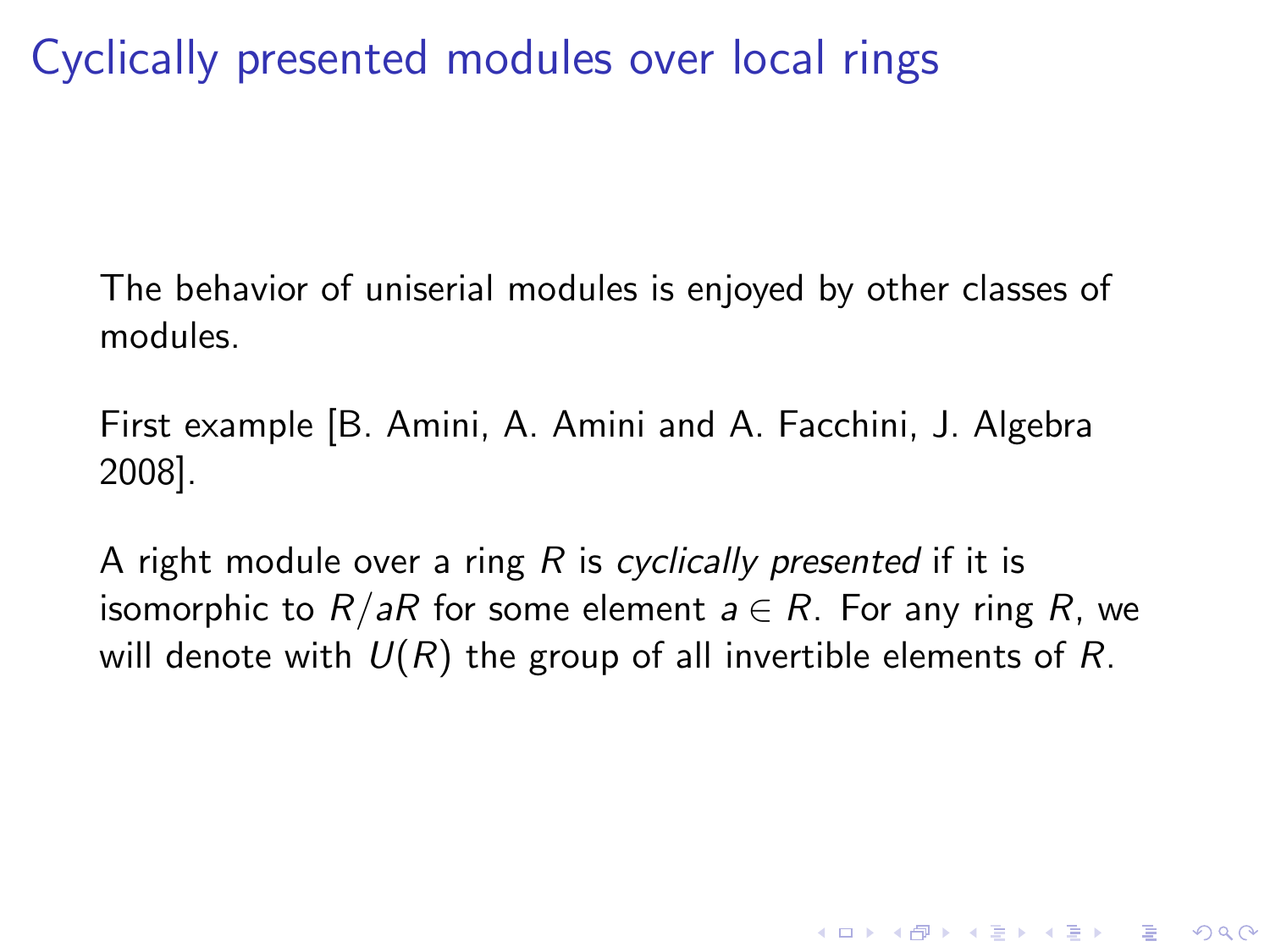If  $R/aR$  and  $R/bR$  are cyclically presented modules over a local ring R, we say that  $R/aR$  and  $R/bR$  have the same lower part, and write  $[R/aR]_{\mathit{l}}=[R/bR]_{\mathit{l}}$ , if there exist  $u,v\in\mathit{U}(R)$  and  $r, s \in R$  with  $au = rb$  and  $bv = sa$ .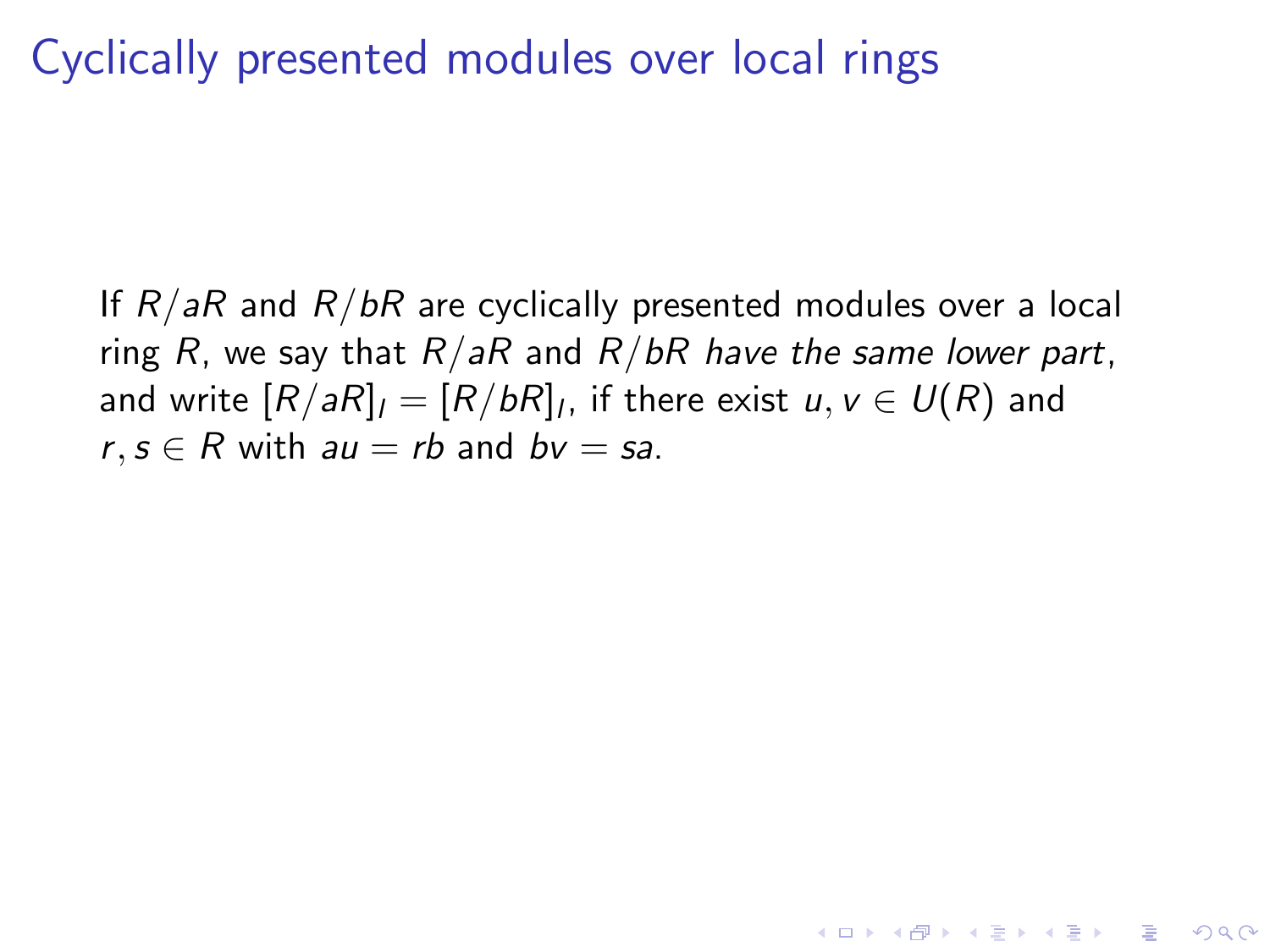If  $R/aR$  and  $R/bR$  are cyclically presented modules over a local ring R, we say that  $R/aR$  and  $R/bR$  have the same lower part, and write  $[R/aR]_{\mathit{l}}=[R/bR]_{\mathit{l}}$ , if there exist  $u,v\in\mathit{U}(R)$  and  $r, s \in R$  with  $au = rb$  and  $bv = sa$ .

(Two cyclically presented modules over a local ring have the same lower part if and only if their Auslander-Bridger transposes have the same epigeny class.)

4 D > 4 P + 4 B + 4 B + B + 9 Q O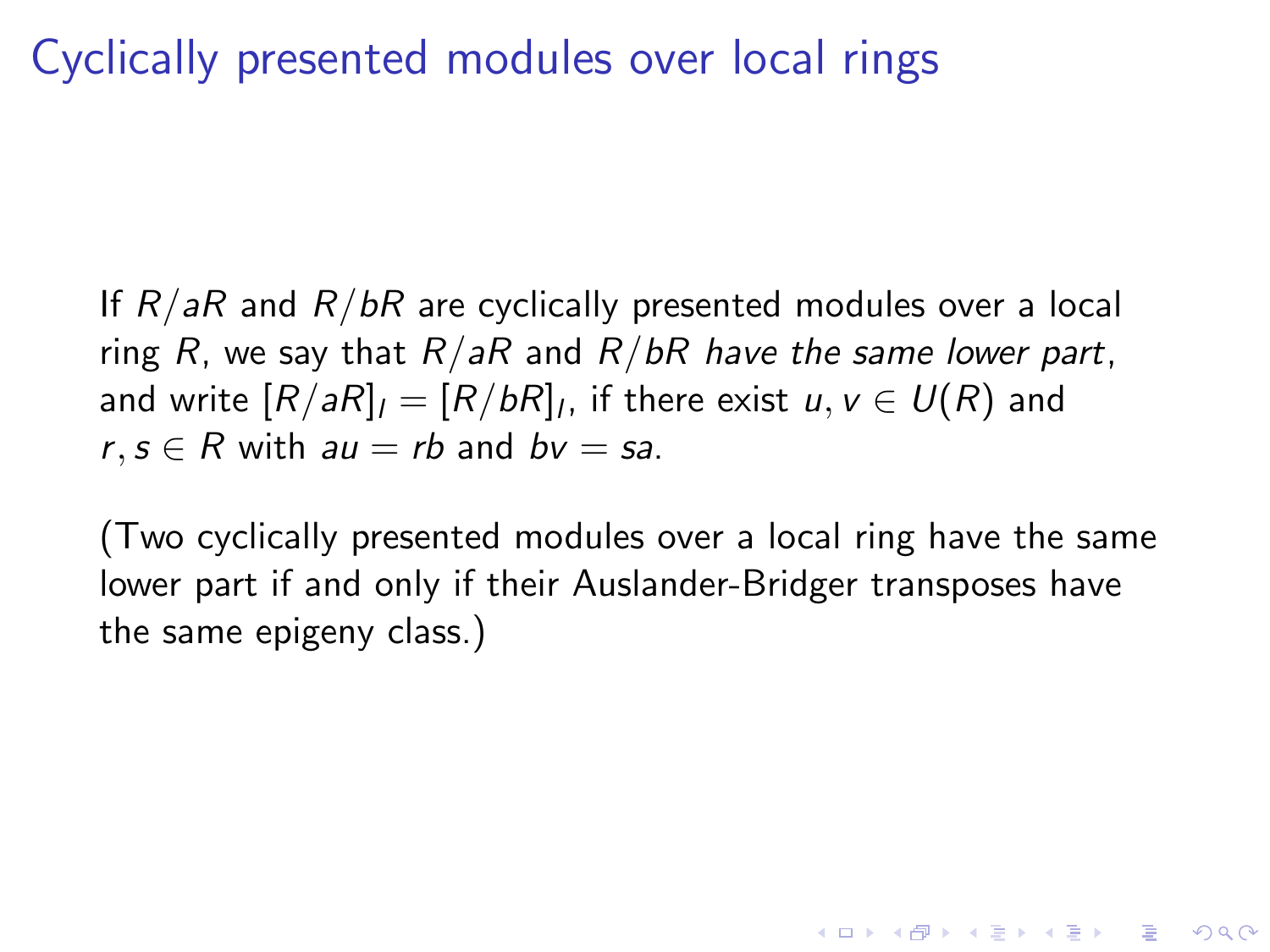Cyclically presented modules and idealizer

The endomorphism ring  $\text{End}_R(R/aR)$  of a non-zero cyclically presented module  $R/aR$  is isomorphic to  $E/aR$ , where  $E := \{ r \in R \mid ra \in aR \}$  is the *idealizer* of aR.

**K ロ ▶ K @ ▶ K 할 X X 할 X → 할 X → 9 Q Q ^**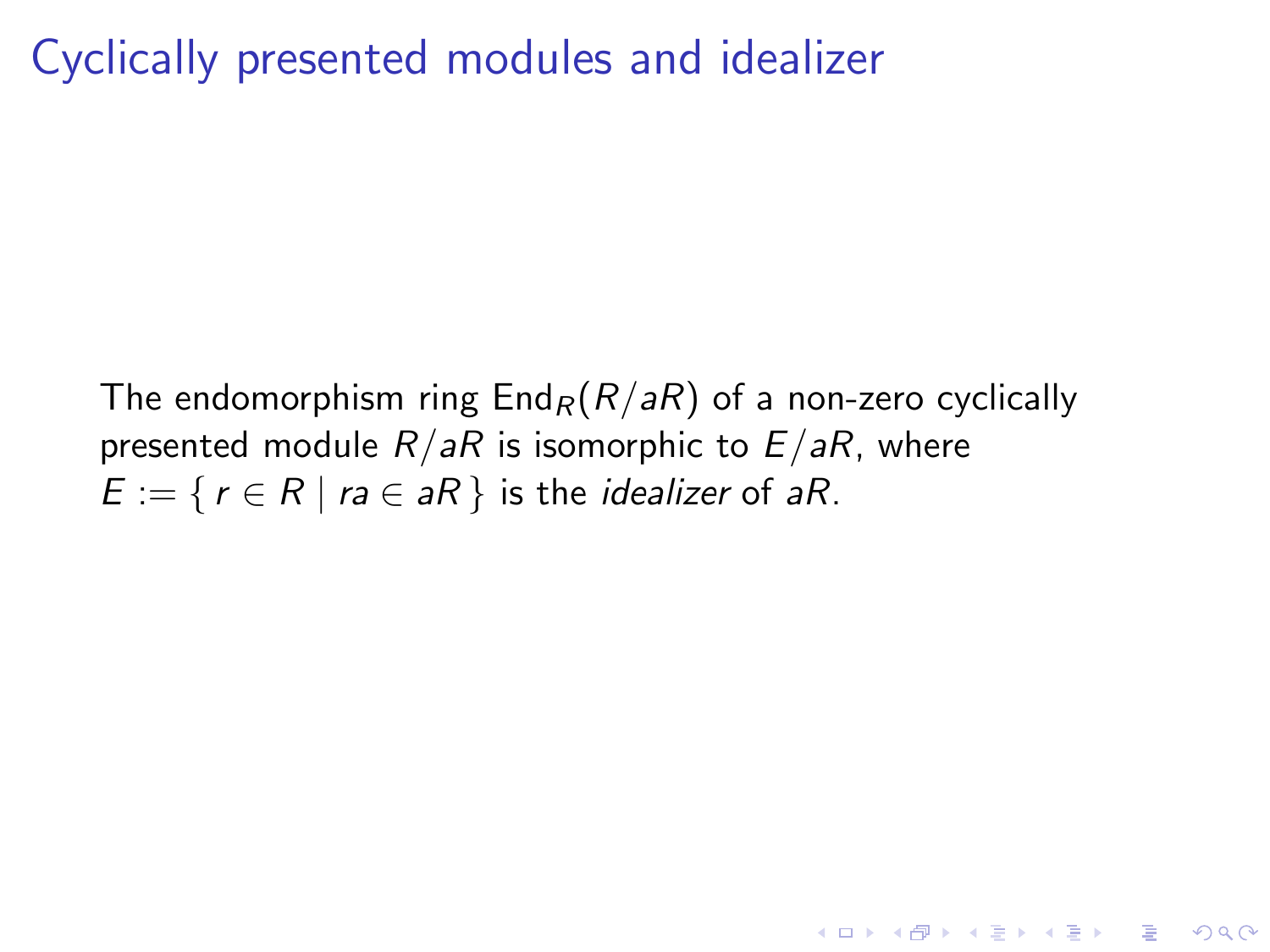$E := \{ r \in R \mid ra \in aR \}$  is the *idealizer* of aR.

**K ロ ▶ K @ ▶ K 할 X X 할 X 및 할 X X Q Q O \***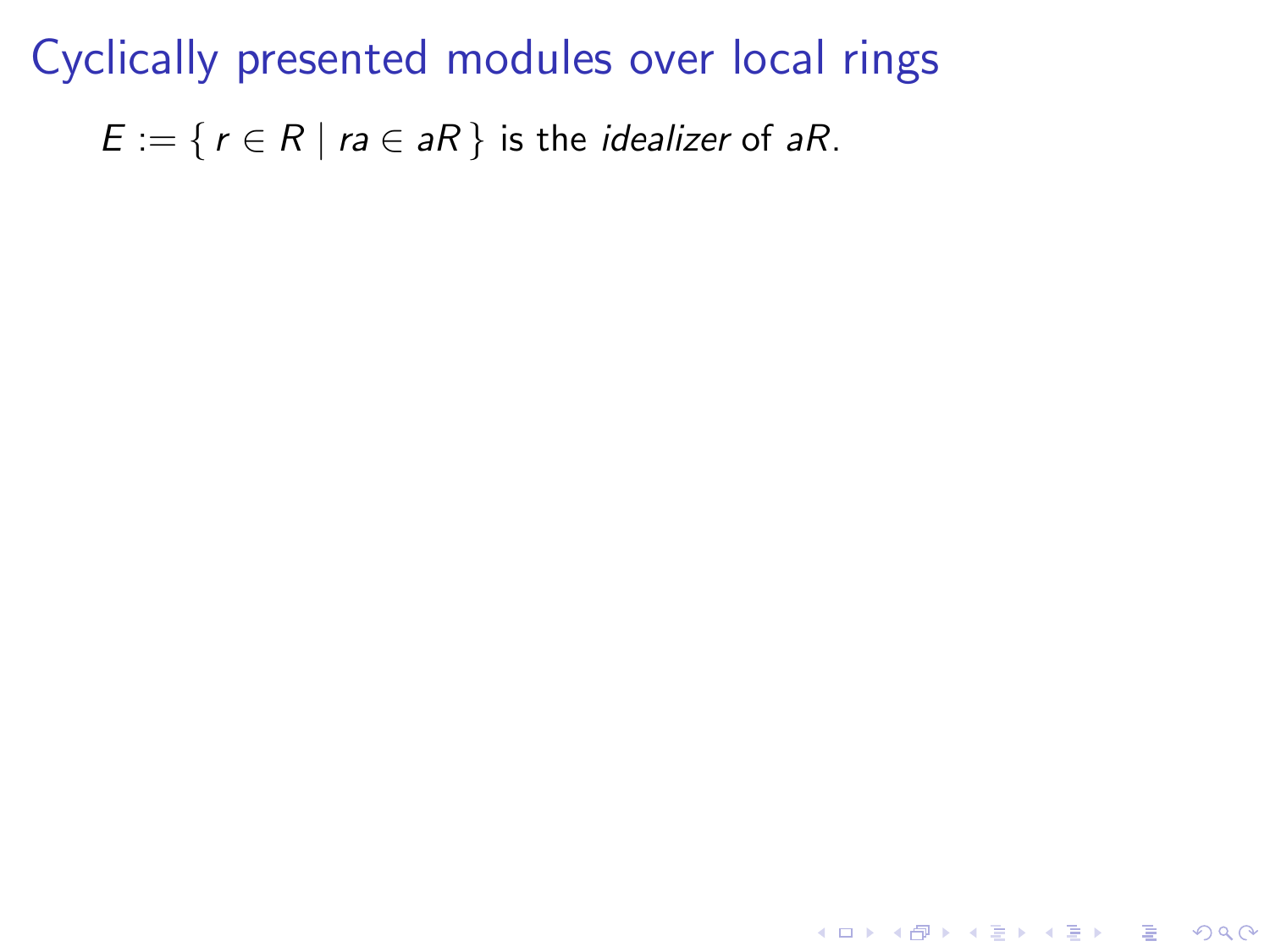$E := \{ r \in R \mid ra \in aR \}$  is the *idealizer* of aR.

#### Theorem

Let a be a non-zero non-invertible element of an arbitrary local ring R, let E be the idealizer of aR, and let  $E/aR$  be the endomorphism ring of the cyclically presented right R-module R/aR.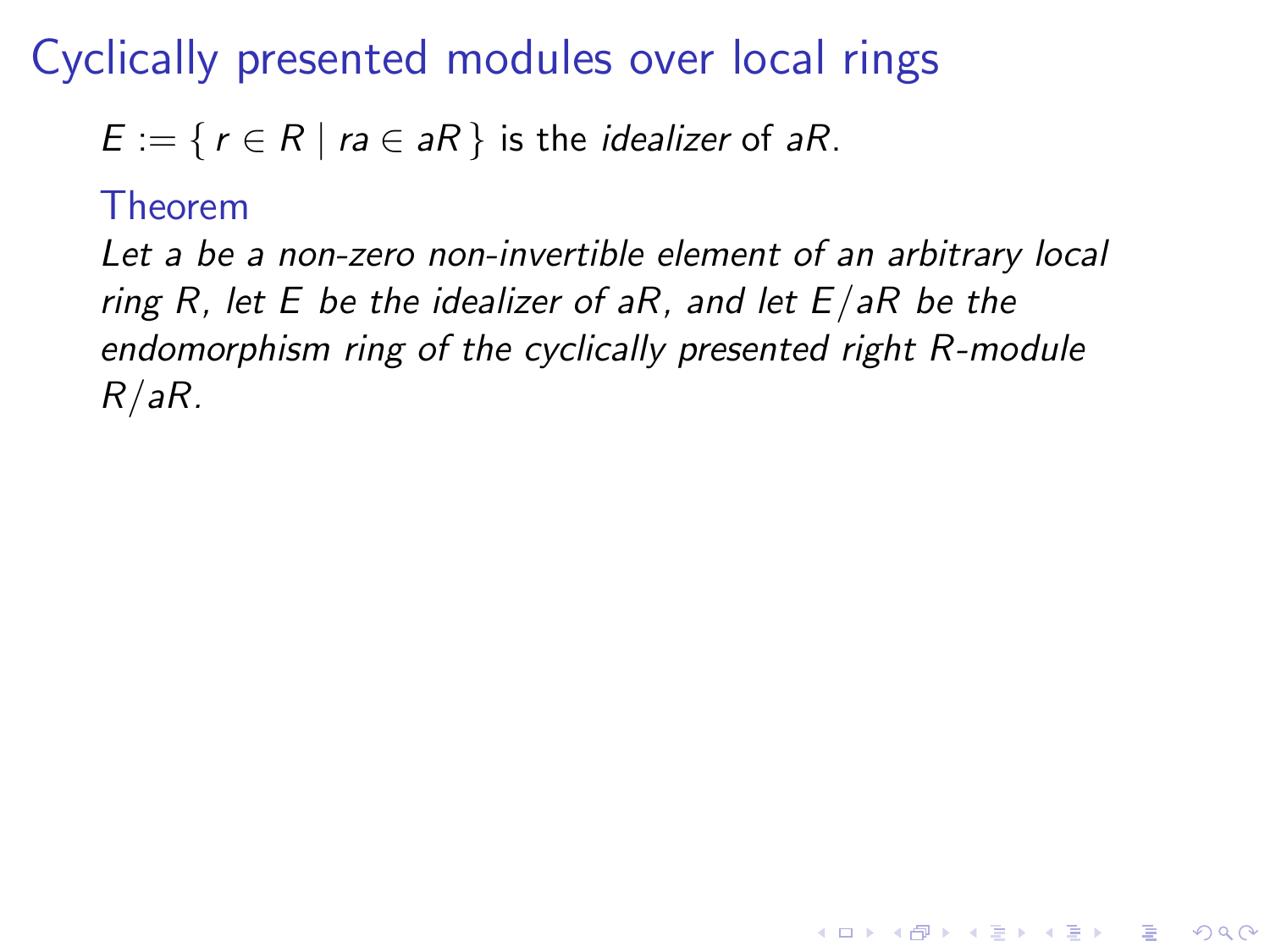$E := \{ r \in R \mid ra \in aR \}$  is the *idealizer* of aR.

#### Theorem

Let a be a non-zero non-invertible element of an arbitrary local ring R, let E be the idealizer of aR, and let  $E/aR$  be the endomorphism ring of the cyclically presented right R-module  $R/aR$ . Set  $I := \{ r \in R \mid ra \in aJ(R) \}$  and  $K := J(R) \cap E$ . Then I and K are two two-sided completely prime ideals of E containing aR, the union  $(I/aR) \cup (K/aR)$  is the set of all non-invertible elements of  $E/aR$ , and every proper right ideal of  $E/aR$  and every proper left ideal of  $E/aR$  is contained either in  $I/aR$  or in  $K/aR$ .

4 D > 4 P + 4 B + 4 B + B + 9 Q O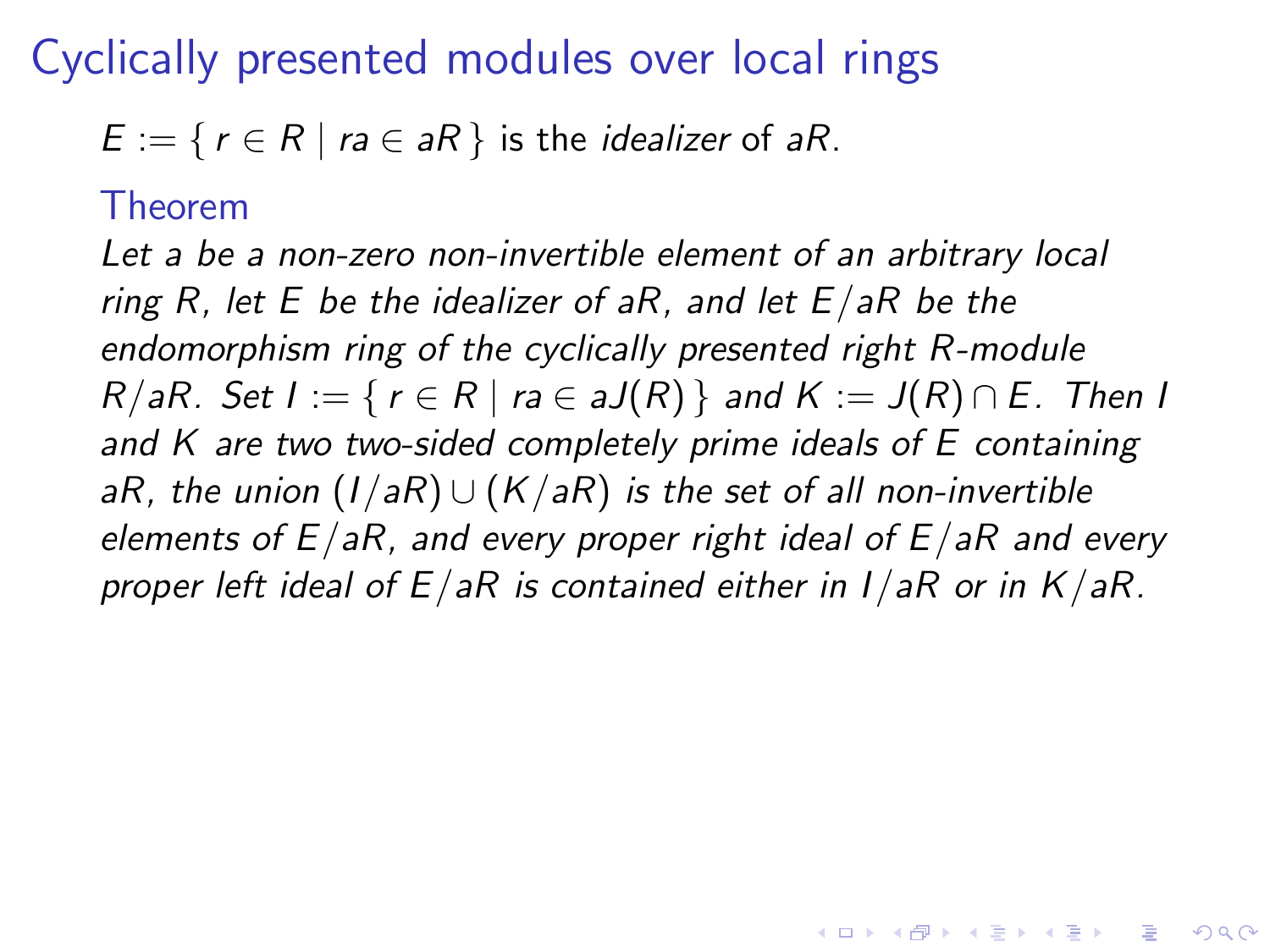$E := \{ r \in R \mid ra \in aR \}$  is the *idealizer* of aR.

#### Theorem

Let a be a non-zero non-invertible element of an arbitrary local ring R, let E be the idealizer of aR, and let  $E/aR$  be the endomorphism ring of the cyclically presented right R-module  $R/aR$ . Set  $I := \{ r \in R \mid ra \in aJ(R) \}$  and  $K := J(R) \cap E$ . Then I and  $K$  are two two-sided completely prime ideals of  $E$  containing aR, the union  $(I/aR) \cup (K/aR)$  is the set of all non-invertible elements of  $E/aR$ , and every proper right ideal of  $E/aR$  and every proper left ideal of  $E/aR$  is contained either in  $I/aR$  or in  $K/aR$ . Moreover, exactly one of the following two conditions holds: (a) Either I and K are comparable (that is,  $I \subseteq K$  or  $K \subseteq I$ ), in which case  $E/aR$  is a local ring, or (b) I and K are not comparable, and in this case  $E/I$  and  $E/K$  are division rings,  $J(E/aR) = (I \cap K)/aR$ , and  $(E/aR)/J(E/aR)$  is canonically isomorphic to the direct product  $E/I \times E/K$ .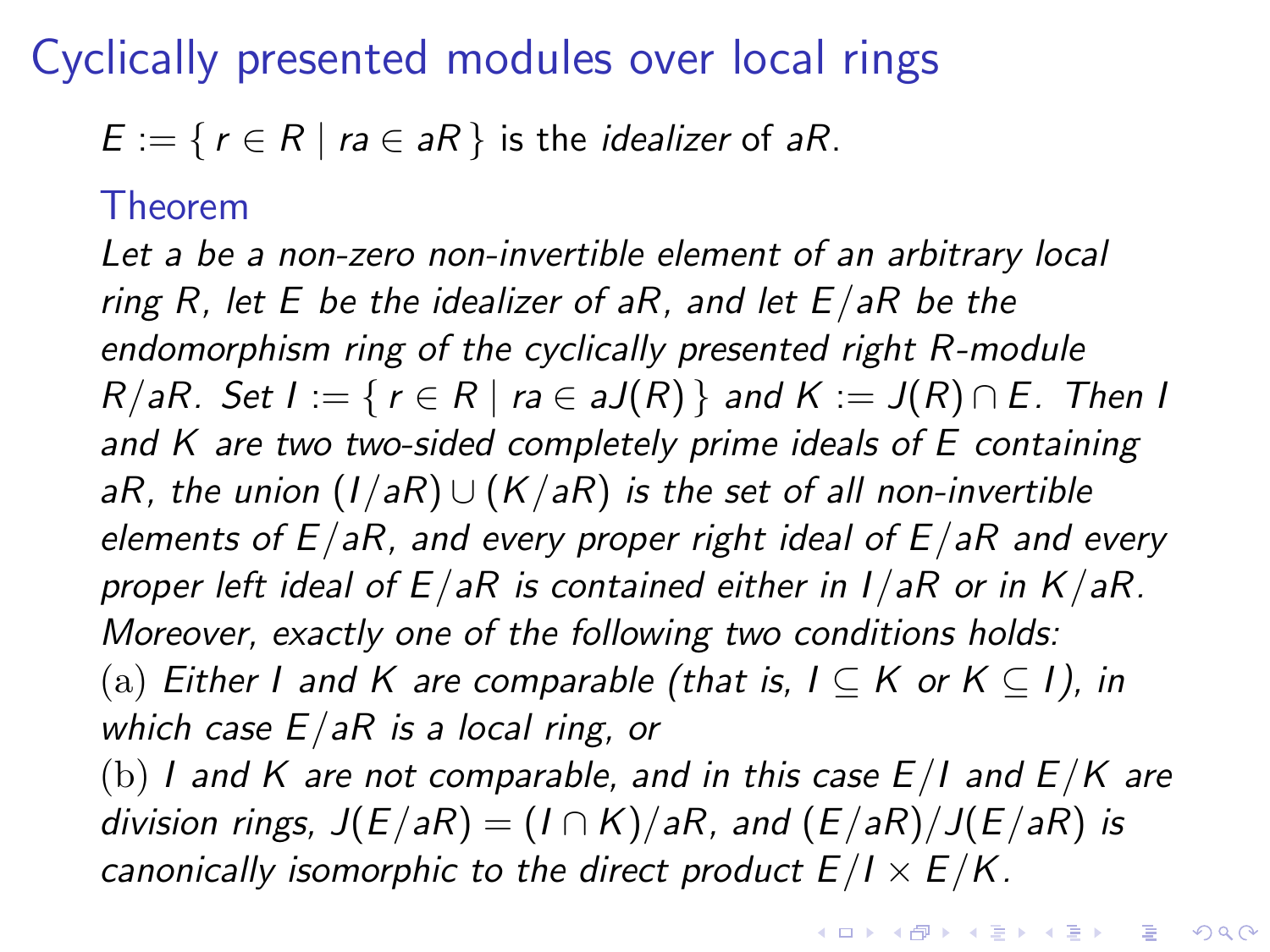# Weak Krull-Schmidt Theorem for cyclically presented modules over local rings

#### Theorem

(Weak Krull-Schmidt Theorem) Let  $a_1, \ldots, a_n, b_1, \ldots, b_t$  be  $n + t$  non-invertible elements of a local ring R. Then the direct sums  $R/a_1R \oplus \cdots \oplus R/a_nR$  and  $R/b_1R \oplus \cdots \oplus R/b_rR$  are isomorphic right R-modules if and only if  $n = t$  and there exist two permutations  $\sigma, \tau$  of  $\{1, 2, ..., n\}$  such that  $[R/a_iR]_i = [R/b_{\sigma(i)}R]_i$ and  $[R/a_iR]_e = [R/b_{\tau(i)}R]_e$  for every  $i = 1, 2, \ldots, n$ .

**KORKAR KERKER EL VOLO**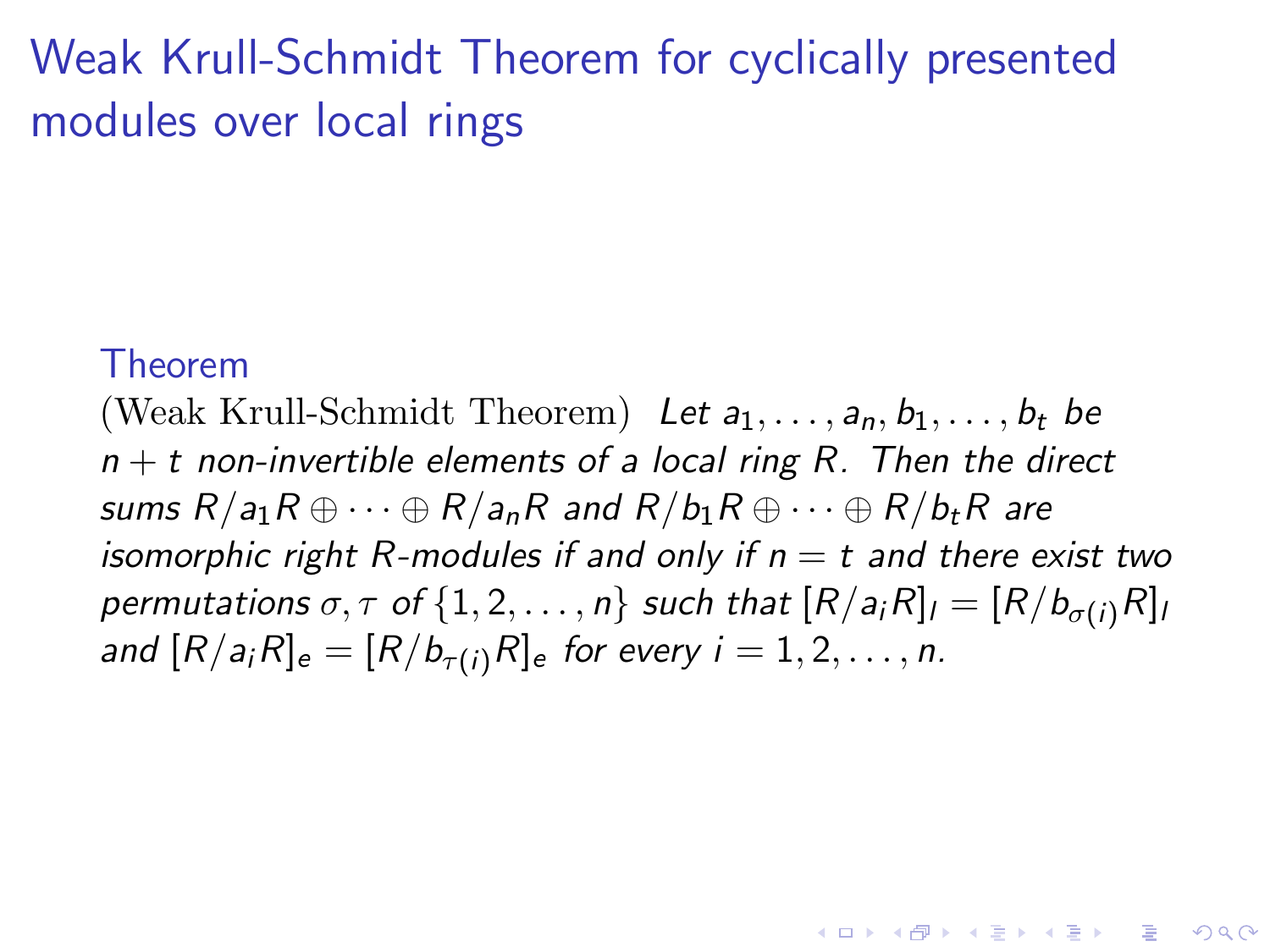The Weak Krull-Schmidt Theorem for cyclically presented modules has an immediate consequence as far as equivalence of matrices is concerned. Recall that two  $m \times n$  matrices A and B with entries in a ring R are said to be equivalent matrices, denoted  $A \sim B$ , if there exist an  $m \times m$  invertible matrix P and an  $n \times n$  invertible matrix Q with entries in R (that is, matrices invertible in the rings  $M_m(R)$  and  $M_n(R)$ , respectively) such that  $B = PAQ$ .

**KORKAR KERKER EL VOLO**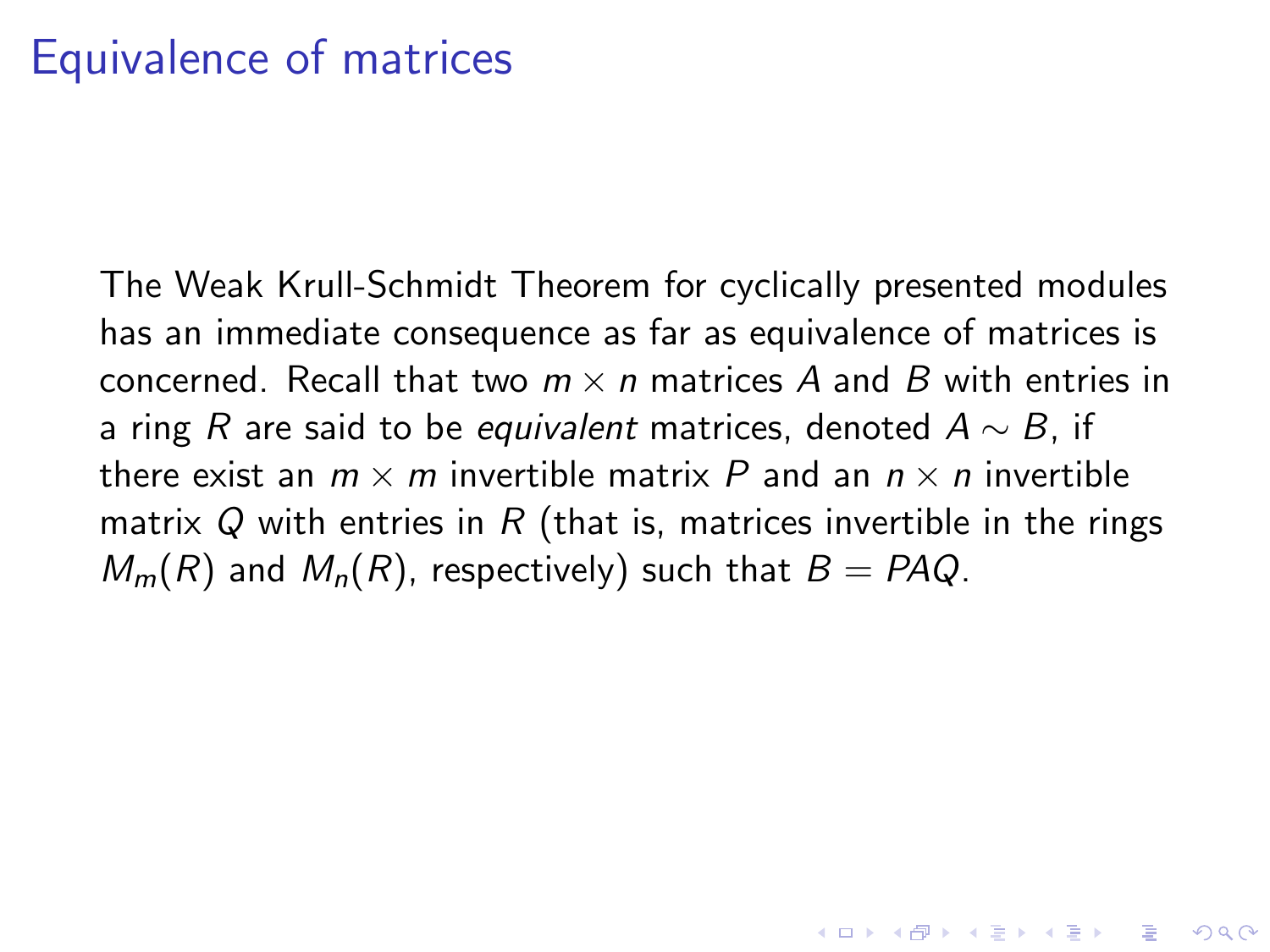The Weak Krull-Schmidt Theorem for cyclically presented modules has an immediate consequence as far as equivalence of matrices is concerned. Recall that two  $m \times n$  matrices A and B with entries in a ring R are said to be equivalent matrices, denoted  $A \sim B$ , if there exist an  $m \times m$  invertible matrix P and an  $n \times n$  invertible matrix Q with entries in R (that is, matrices invertible in the rings  $M_m(R)$  and  $M_n(R)$ , respectively) such that  $B = PAQ$ . We denote by  $diag(a_1, \ldots, a_n)$  the  $n \times n$  diagonal matrix whose  $(i, i)$  entry is  $a_i$  and whose other entries are zero.

**AD A 4 4 4 5 A 5 A 5 A 4 D A 4 D A 4 P A 4 5 A 4 5 A 5 A 4 A 4 A 4 A**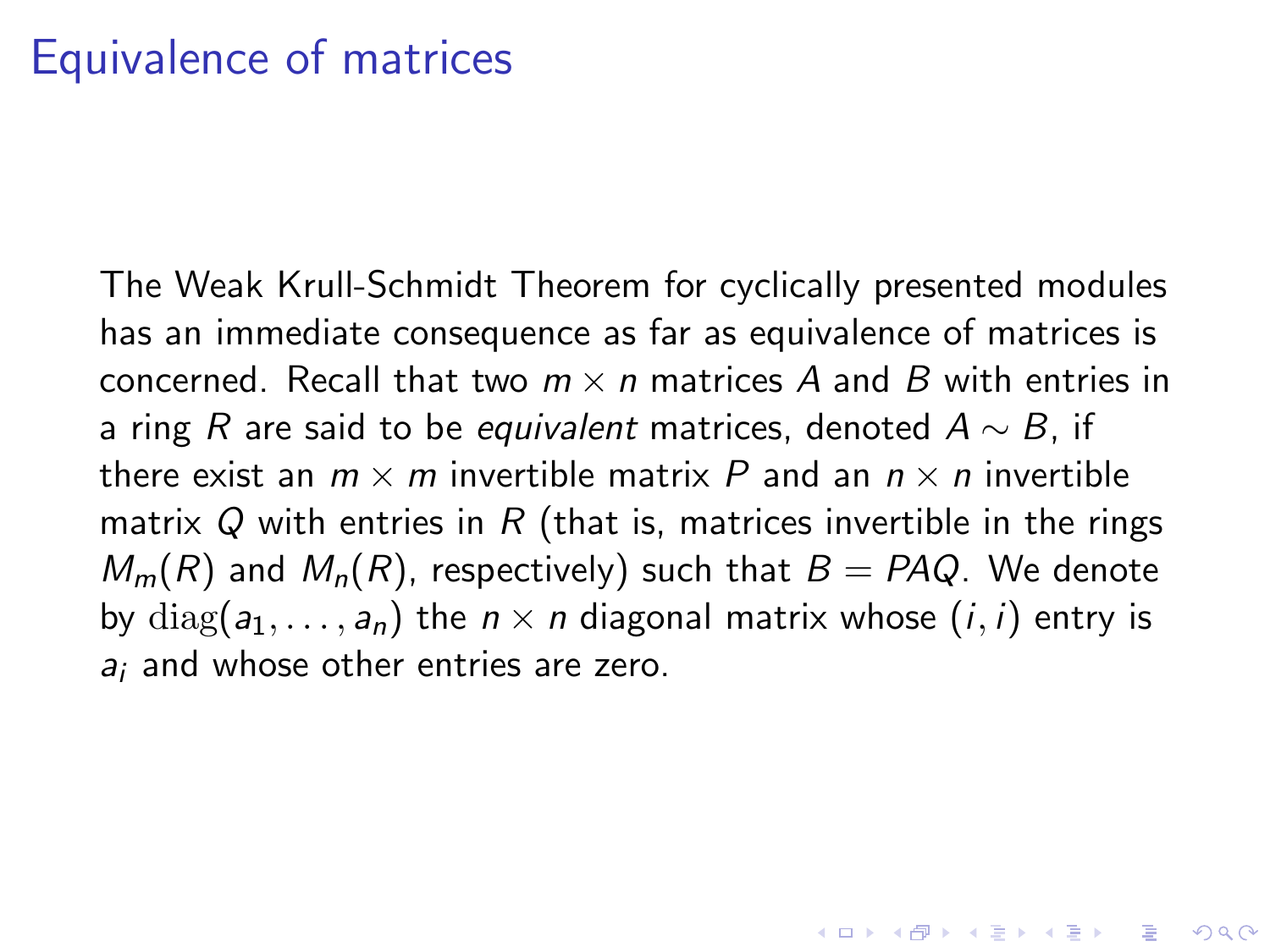## Equivalence of matrices

If R is a commutative local ring and  $a_1, \ldots, a_n, b_1, \ldots, b_n$  are elements of R, then  $diag(a_1, \ldots, a_n) \sim diag(b_1, \ldots, b_n)$  if and only if there exists a permutation  $\sigma$  of  $\{1, 2, \ldots, n\}$  with  $a_i$  and  $b_{\sigma(i)}$ associates for every  $i = 1, 2, ..., n$ . Here  $a, b \in R$  are associates if they generate the same principal ideal of R.

**KORKAR KERKER EL VOLO**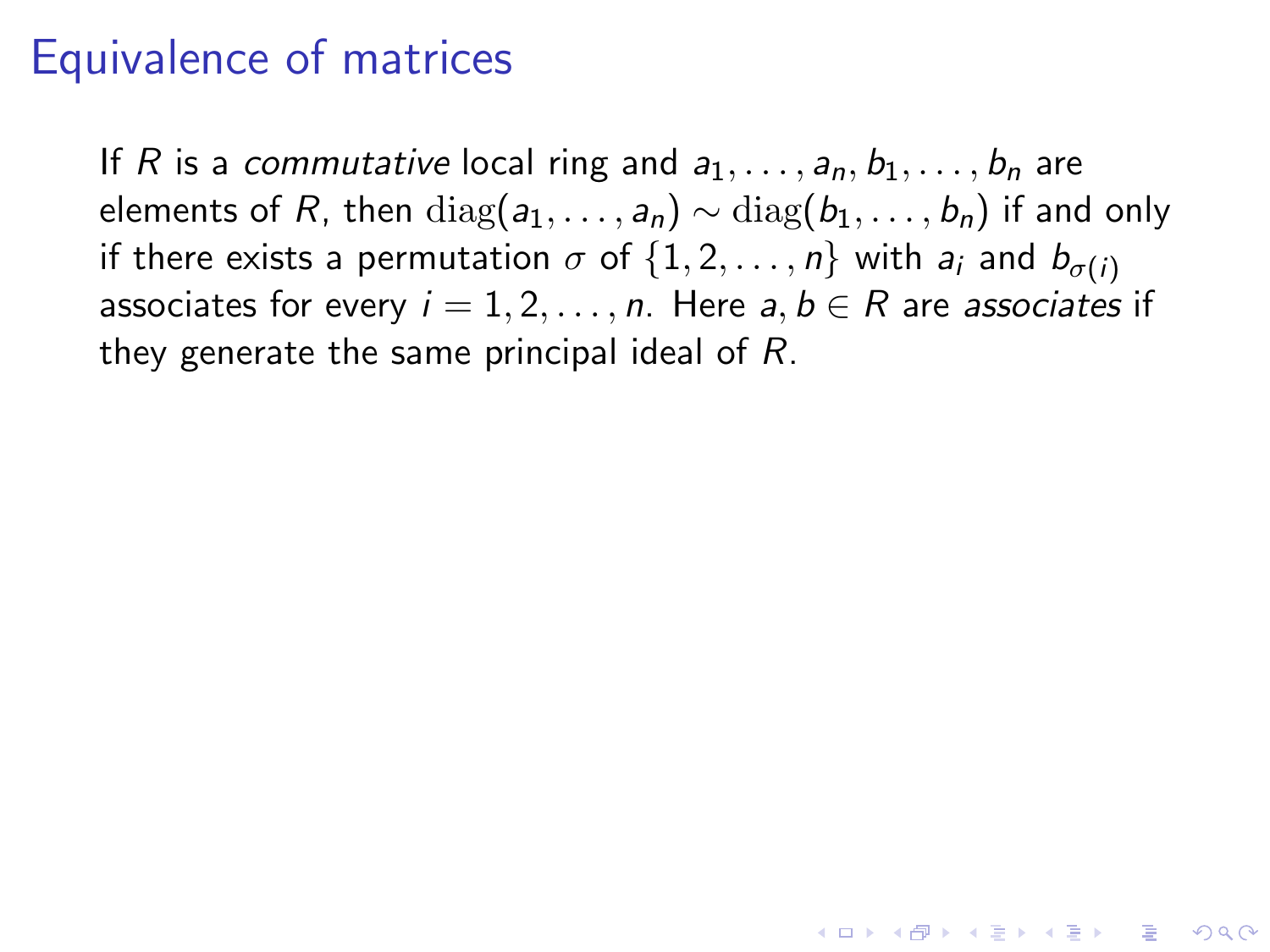## Equivalence of matrices

If R is a commutative local ring and  $a_1, \ldots, a_n, b_1, \ldots, b_n$  are elements of R, then  $diag(a_1, \ldots, a_n) \sim diag(b_1, \ldots, b_n)$  if and only if there exists a permutation  $\sigma$  of  $\{1, 2, \ldots, n\}$  with  $a_i$  and  $b_{\sigma(i)}$ associates for every  $i = 1, 2, ..., n$ . Here  $a, b \in R$  are associates if they generate the same principal ideal of R. If the ring  $R$  is local, but non-necessarily commutative, we have

the following result:

#### Proposition

Let  $a_1, \ldots, a_n, b_1, \ldots, b_n$  be elements of a local ring R. Then  $diag(a_1, \ldots, a_n) \sim diag(b_1, \ldots, b_n)$  if and only if there exist two permutations  $\sigma, \tau$  of  $\{1, 2, \ldots, n\}$  with

$$
[R/a_iR]_i = [R/b_{\sigma(i)}R]_i \quad \text{and} \quad [R/a_iR]_e = [R/b_{\tau(i)}R]_e
$$

4 D > 4 P + 4 B + 4 B + B + 9 Q O

for every  $i = 1, 2, \ldots, n$ .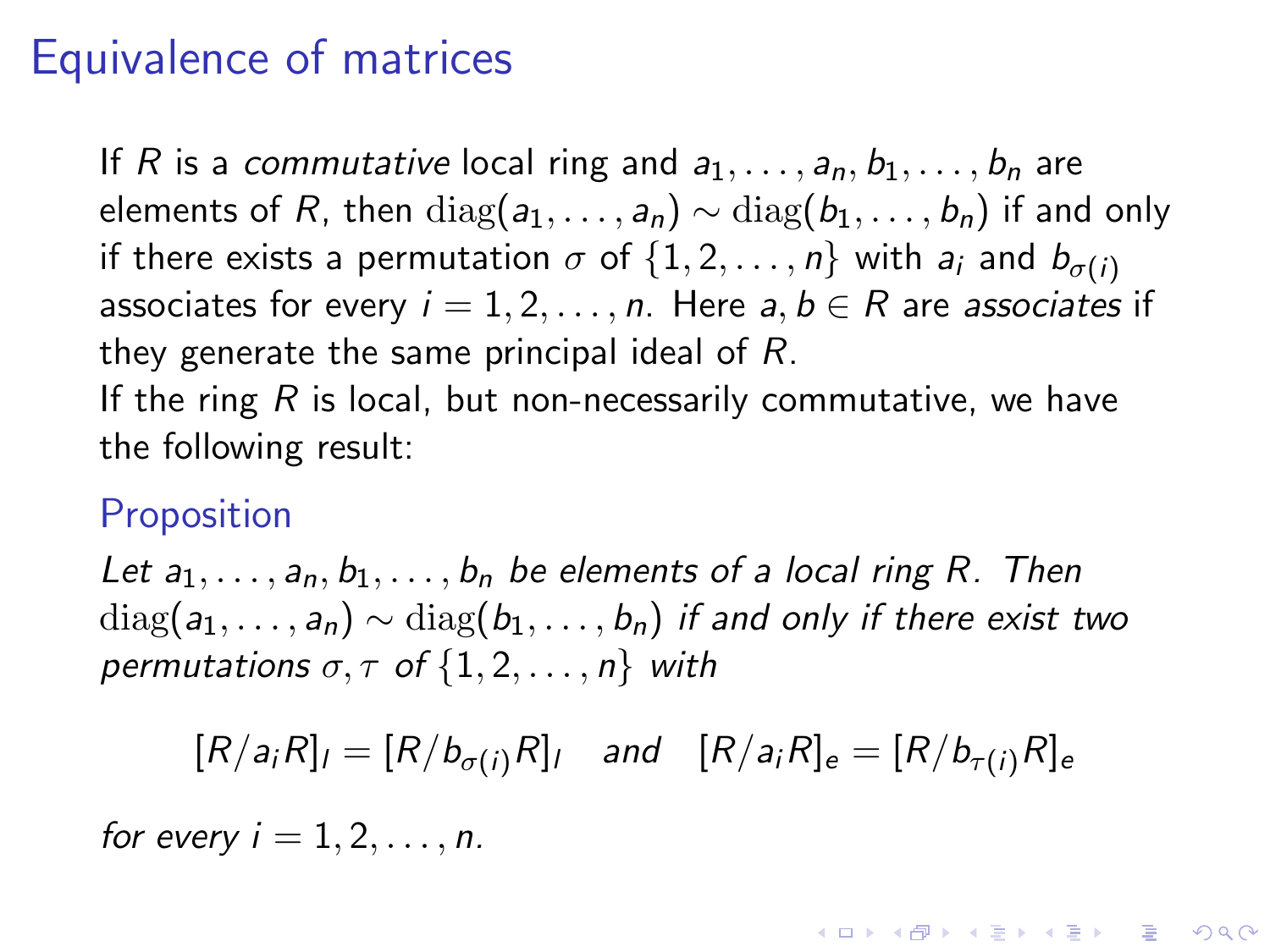**K ロ K イロ K K モ K K モ K エ エ エ イ の Q Q C**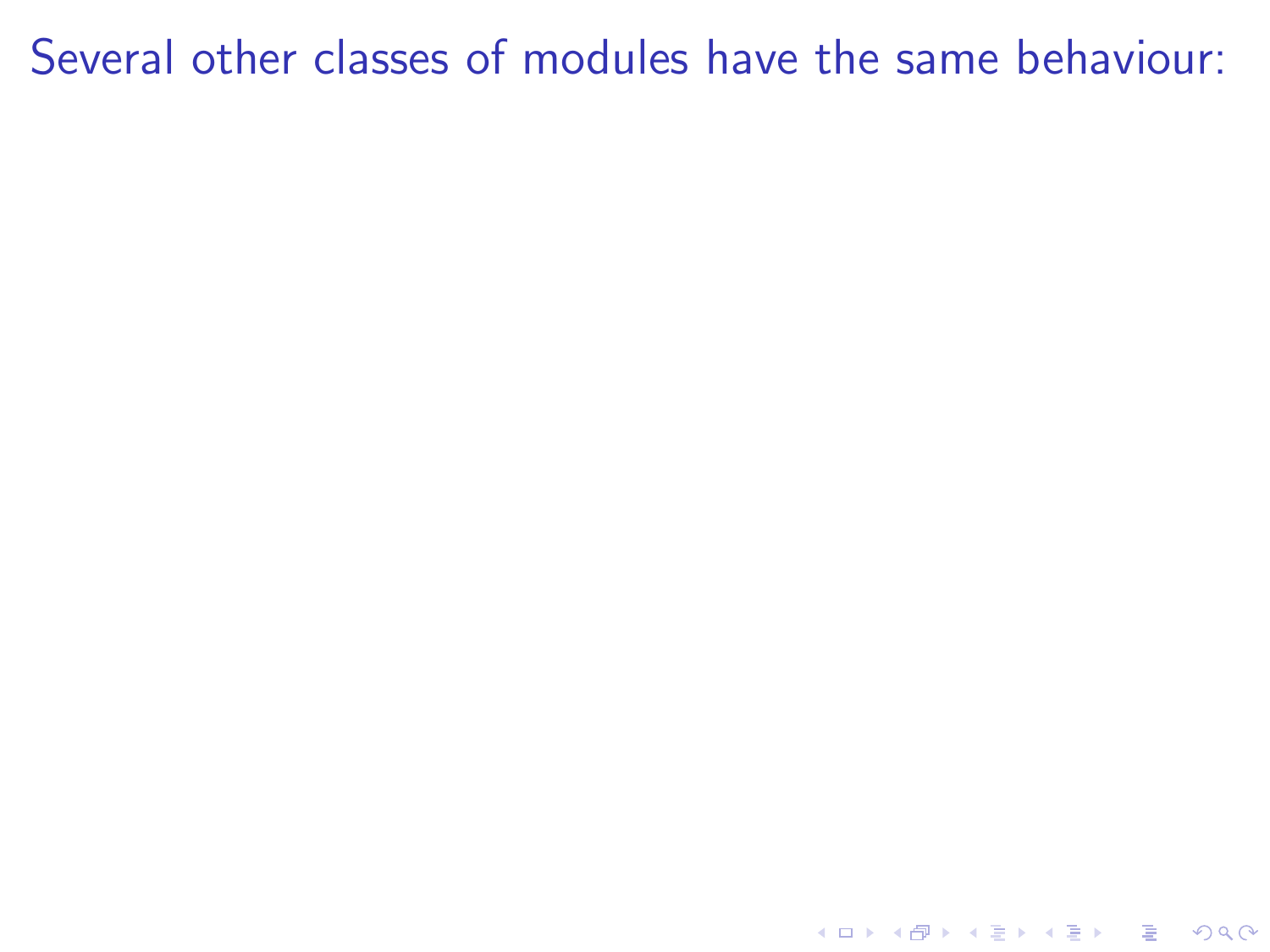Biuniform modules.

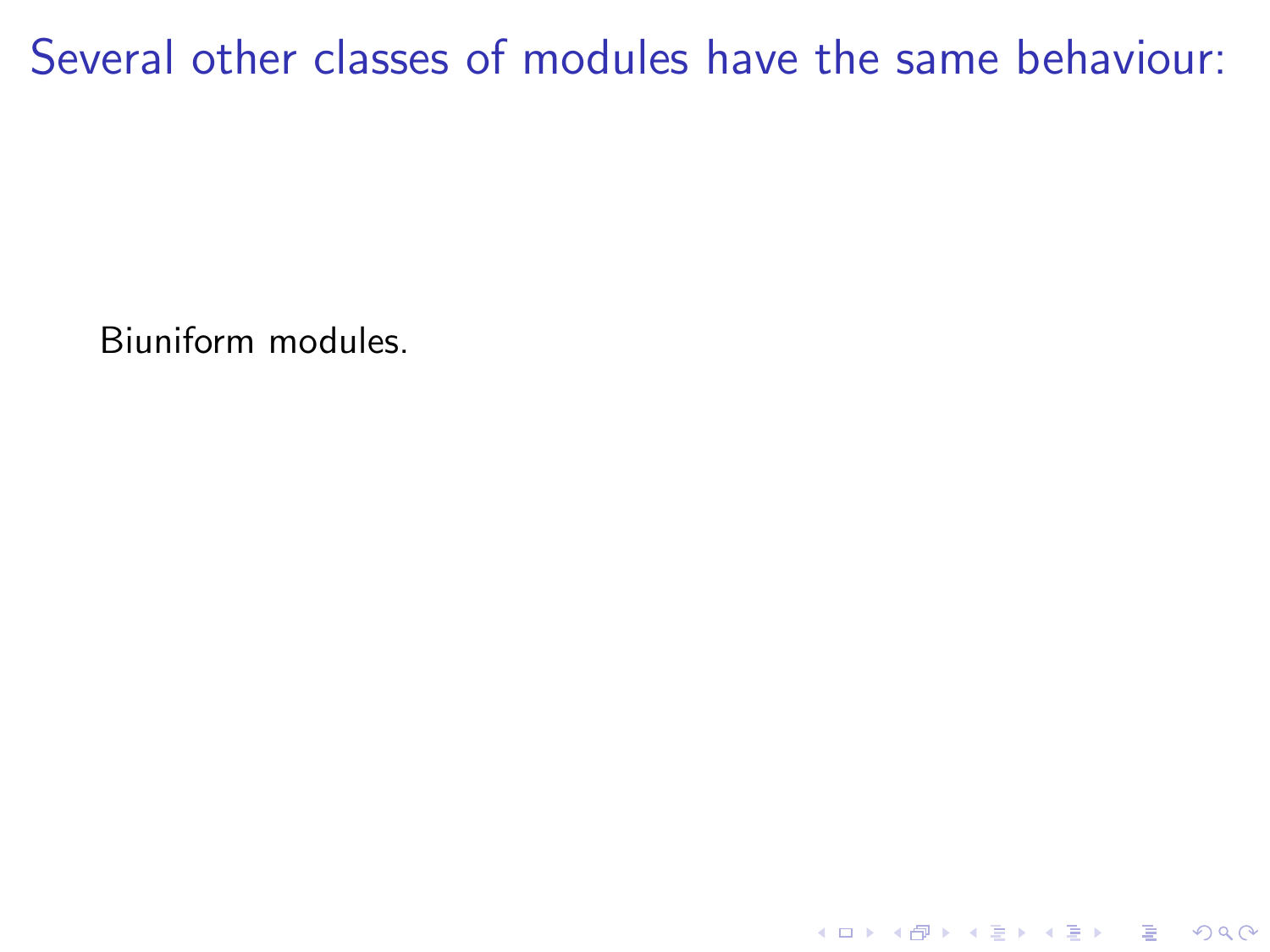Biuniform modules.

Kernels of morphisms between indecomposable injective modules (Ecevit, F., Koşan).

K ロ ▶ K @ ▶ K 할 > K 할 > 1 할 > 1 이익어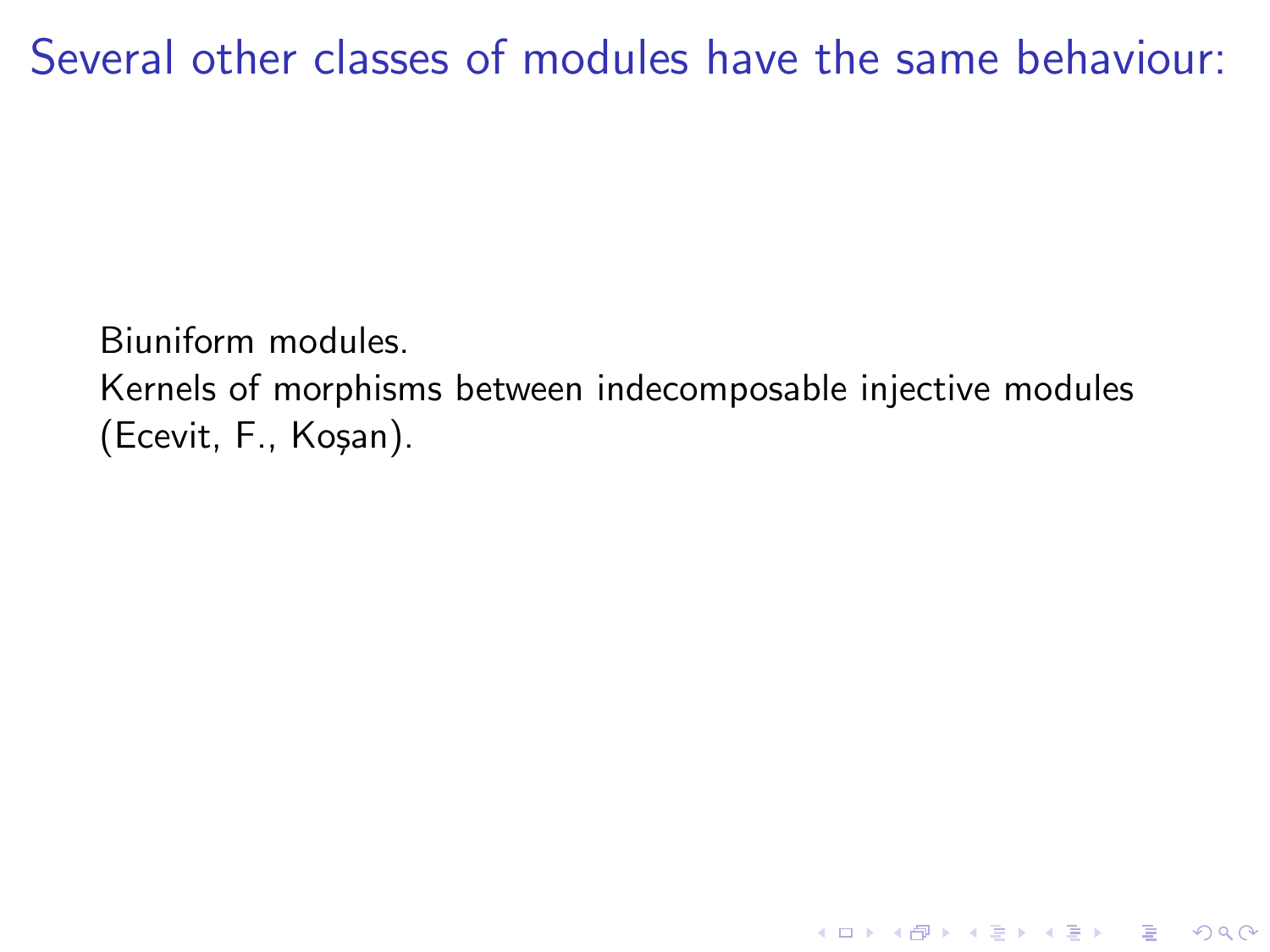Biuniform modules.

Kernels of morphisms between indecomposable injective modules (Ecevit, F., Ko¸san).

K ロ ▶ K @ ▶ K 할 > K 할 > 1 할 > 1 이익어

Couniformly presented modules (F., Girardi).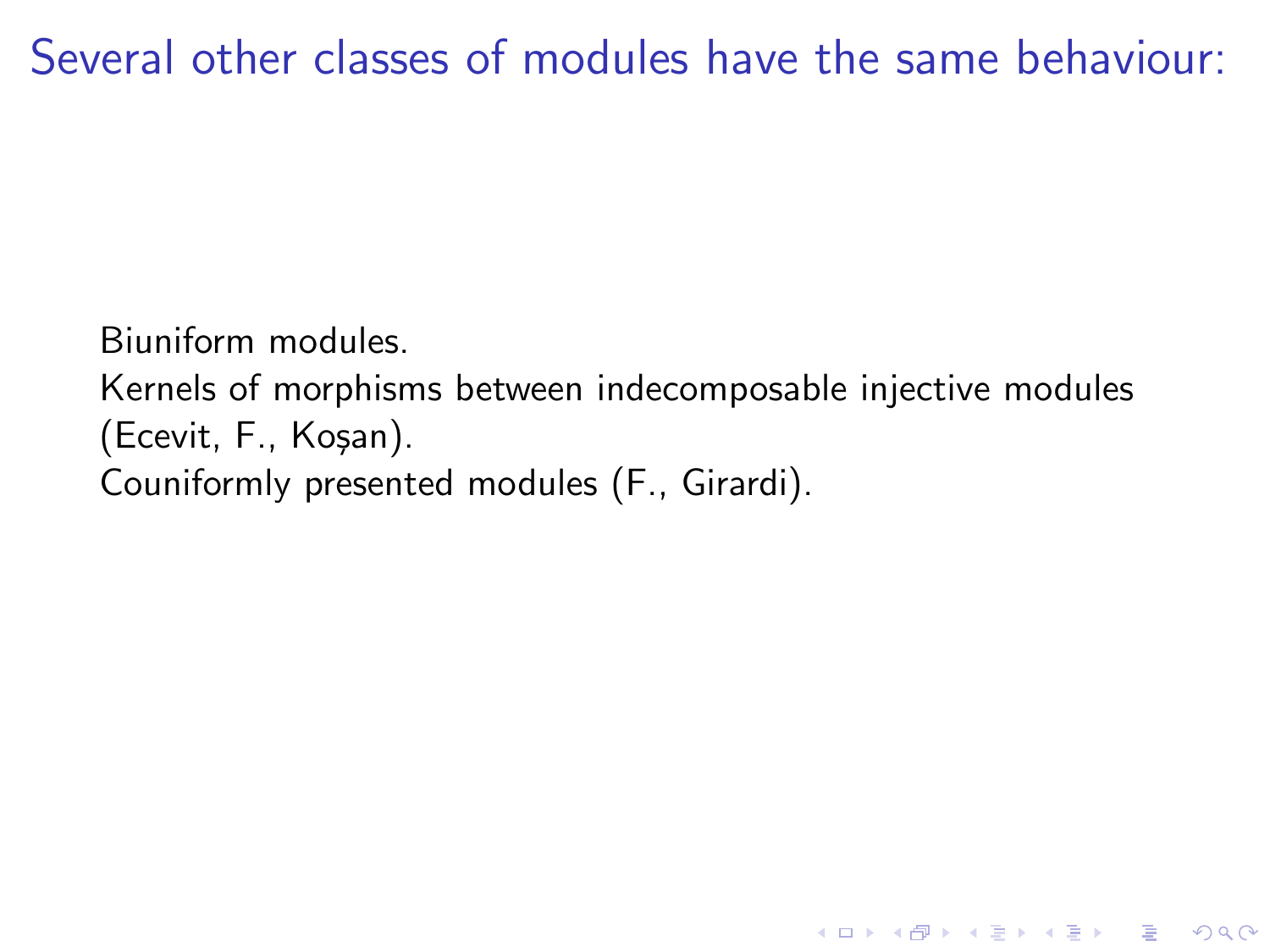Biuniform modules.

Kernels of morphisms between indecomposable injective modules (Ecevit, F., Koşan). Couniformly presented modules (F., Girardi). Auslander-Bridger modules (F., Girardi).

**K ロ ▶ K @ ▶ K 할 X X 할 X → 할 X → 9 Q Q ^**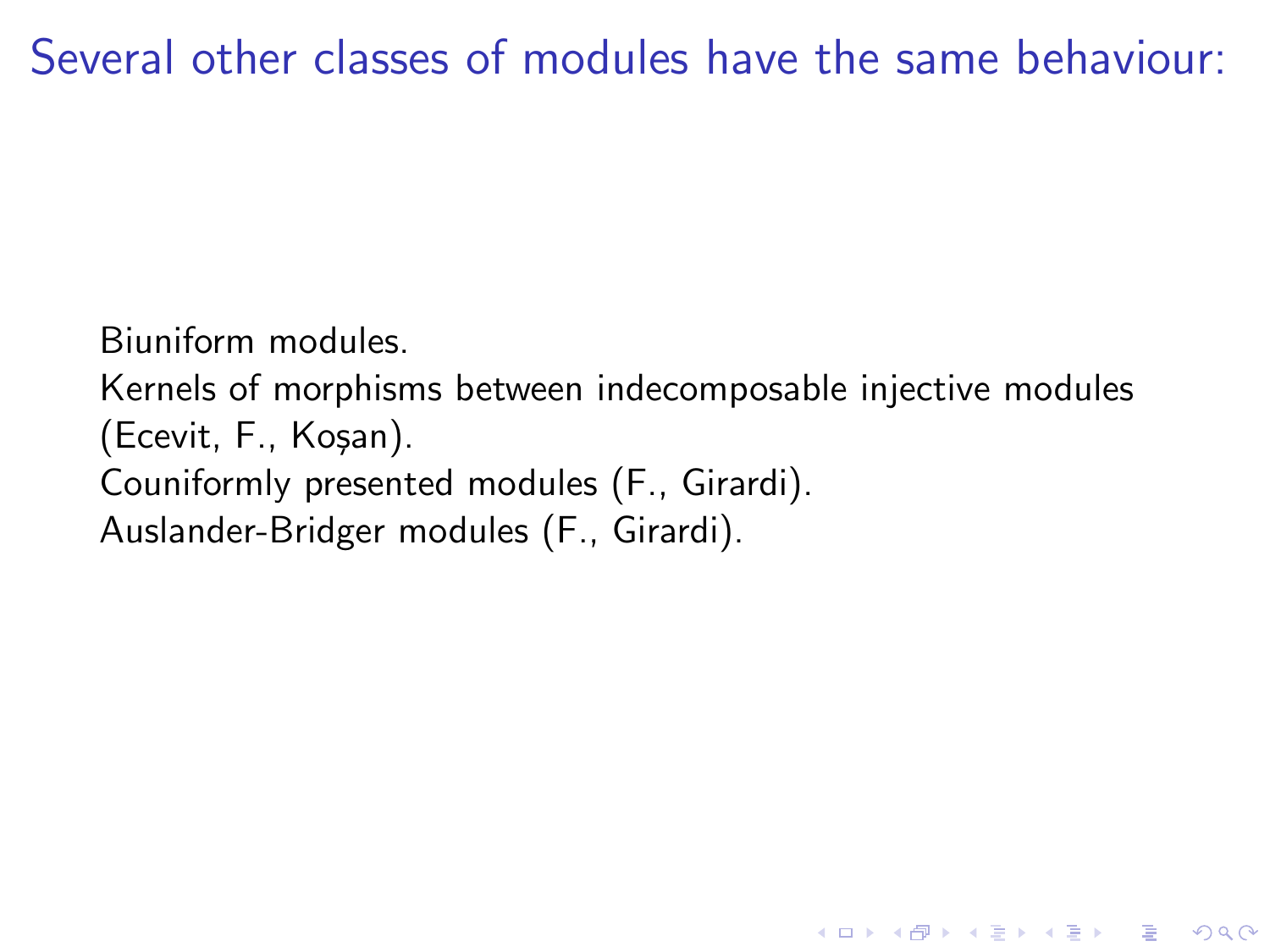Biuniform modules.

Kernels of morphisms between indecomposable injective modules (Ecevit, F., Koşan).

4 D > 4 P + 4 B + 4 B + B + 9 Q O

Couniformly presented modules (F., Girardi).

Auslander-Bridger modules (F., Girardi).

Also for direct products (Alahmadi, F., J. Algebra 2015).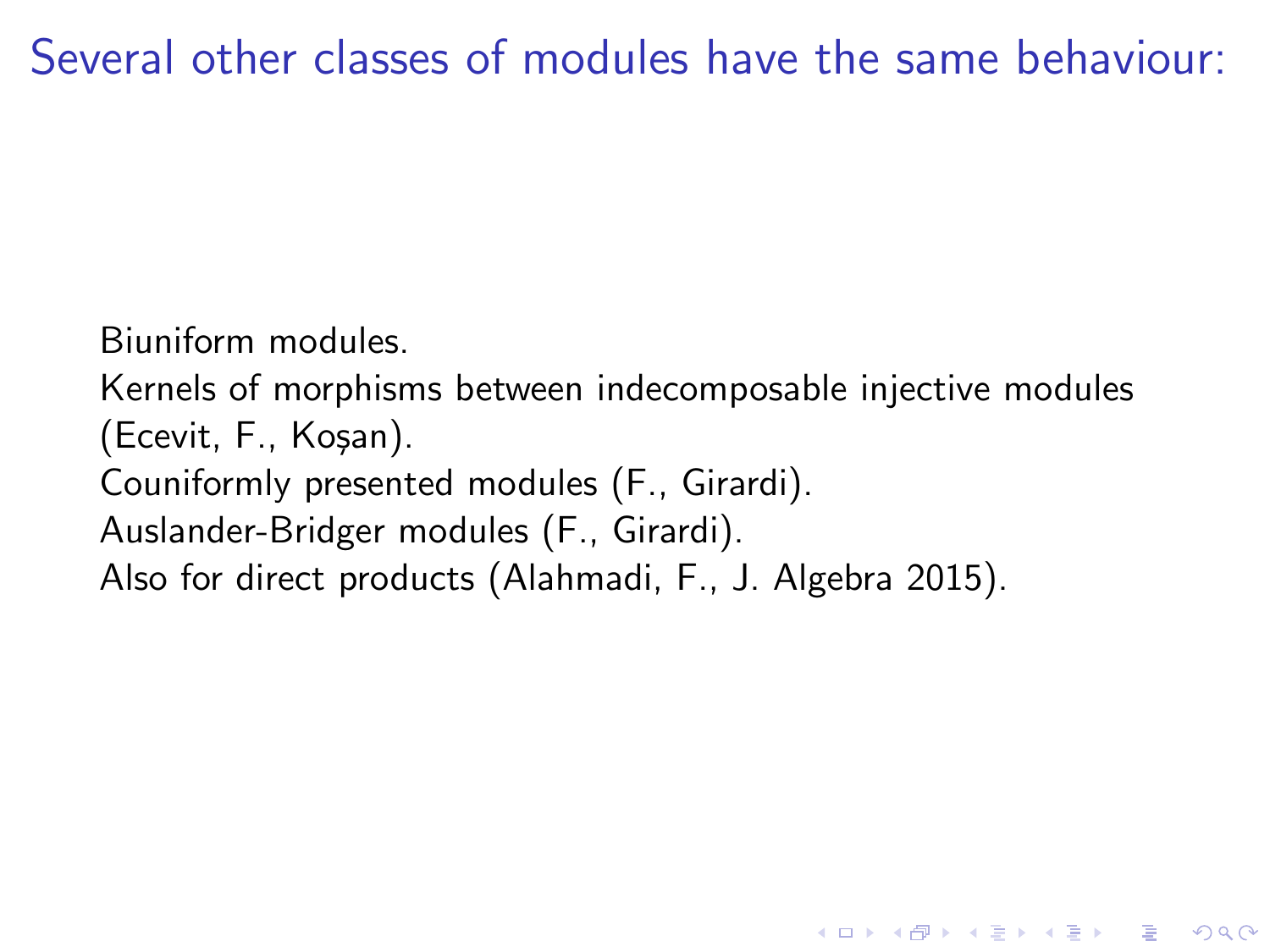Other algebraic structures, not only modules, could have the same behavior.

**K ロ ▶ K @ ▶ K 할 X X 할 X 및 할 X X Q Q O \*** 

Groups, Lie algebras, G-groups,. . .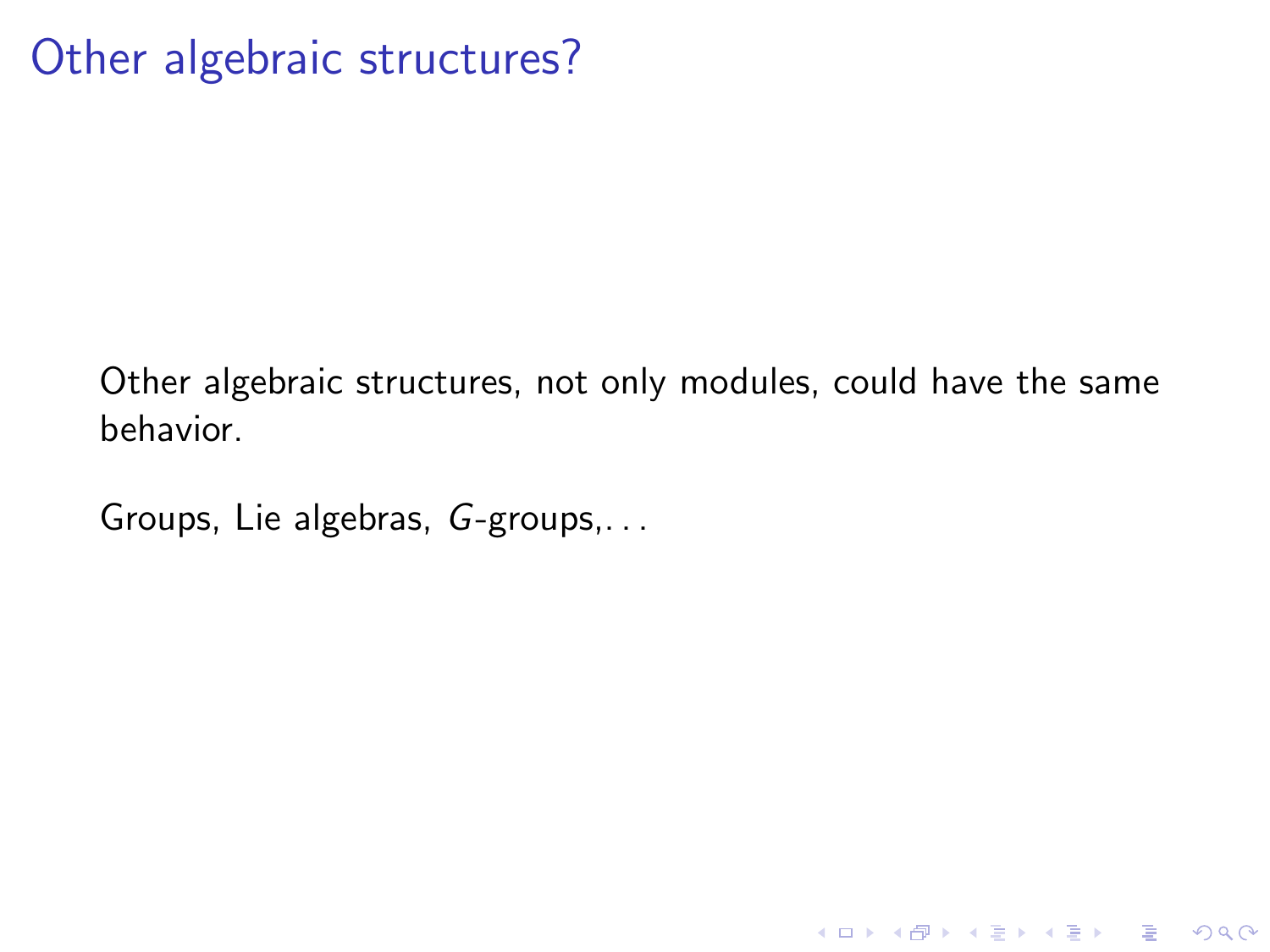

### $K$  a commutative ring with identity

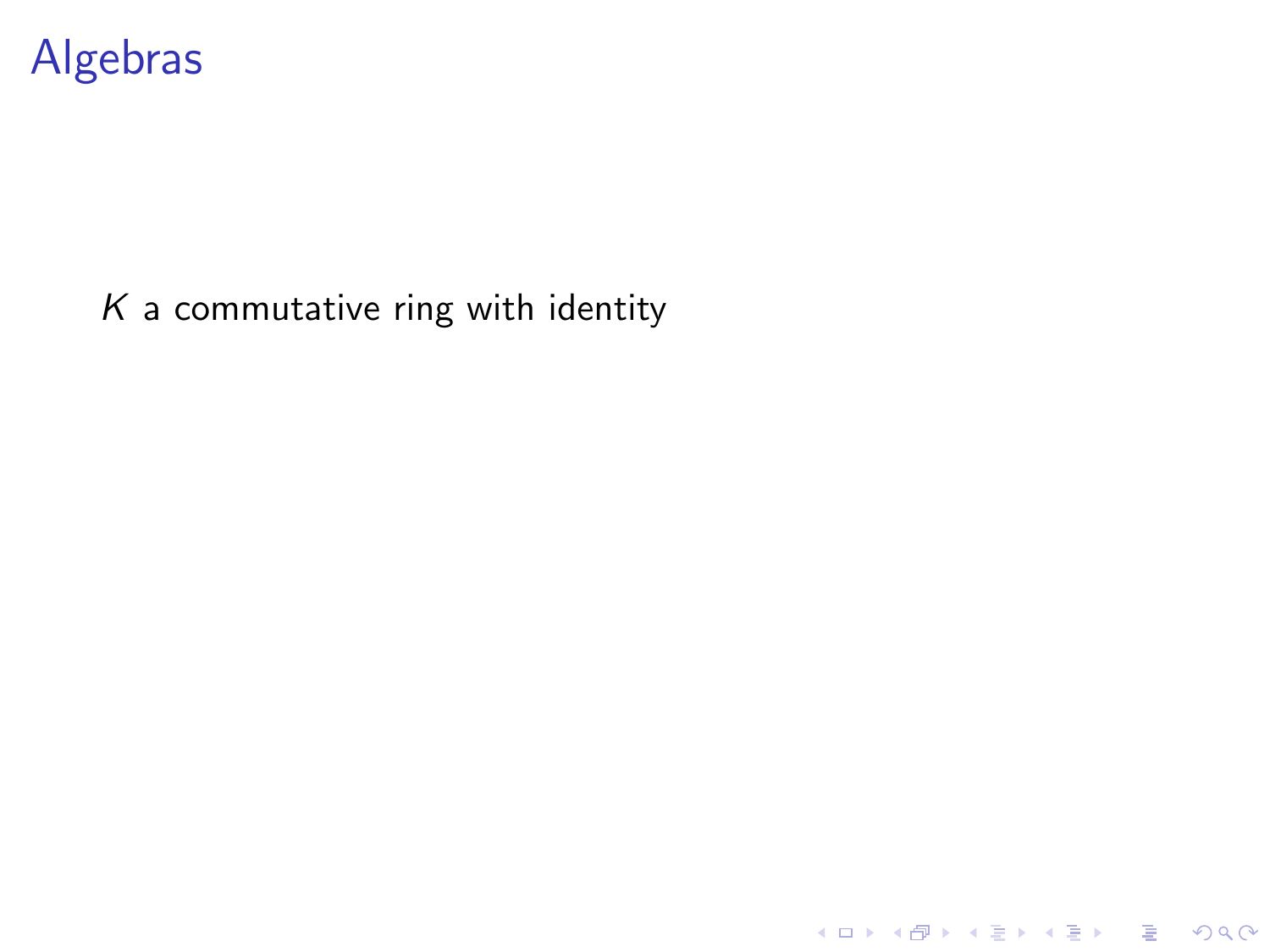## Algebras

### $K$  a commutative ring with identity

M a K-module

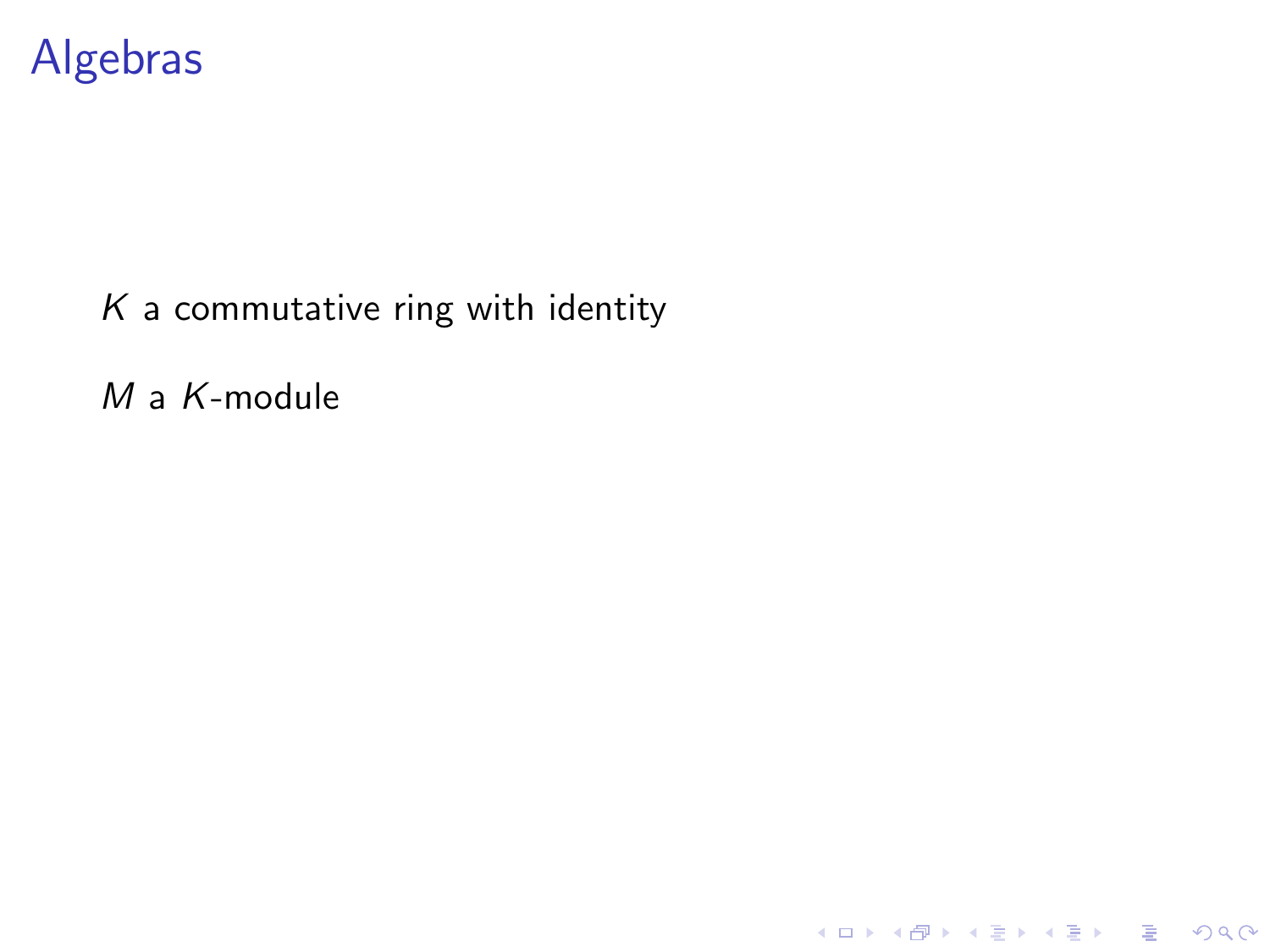### Algebras

 $K$  a commutative ring with identity

M a K-module with a K-bilinear mapping  $M \times M \rightarrow M$  is a K-algebra (not necessarily associative).

K ロ ▶ K @ ▶ K 할 > K 할 > 1 할 > 1 이익어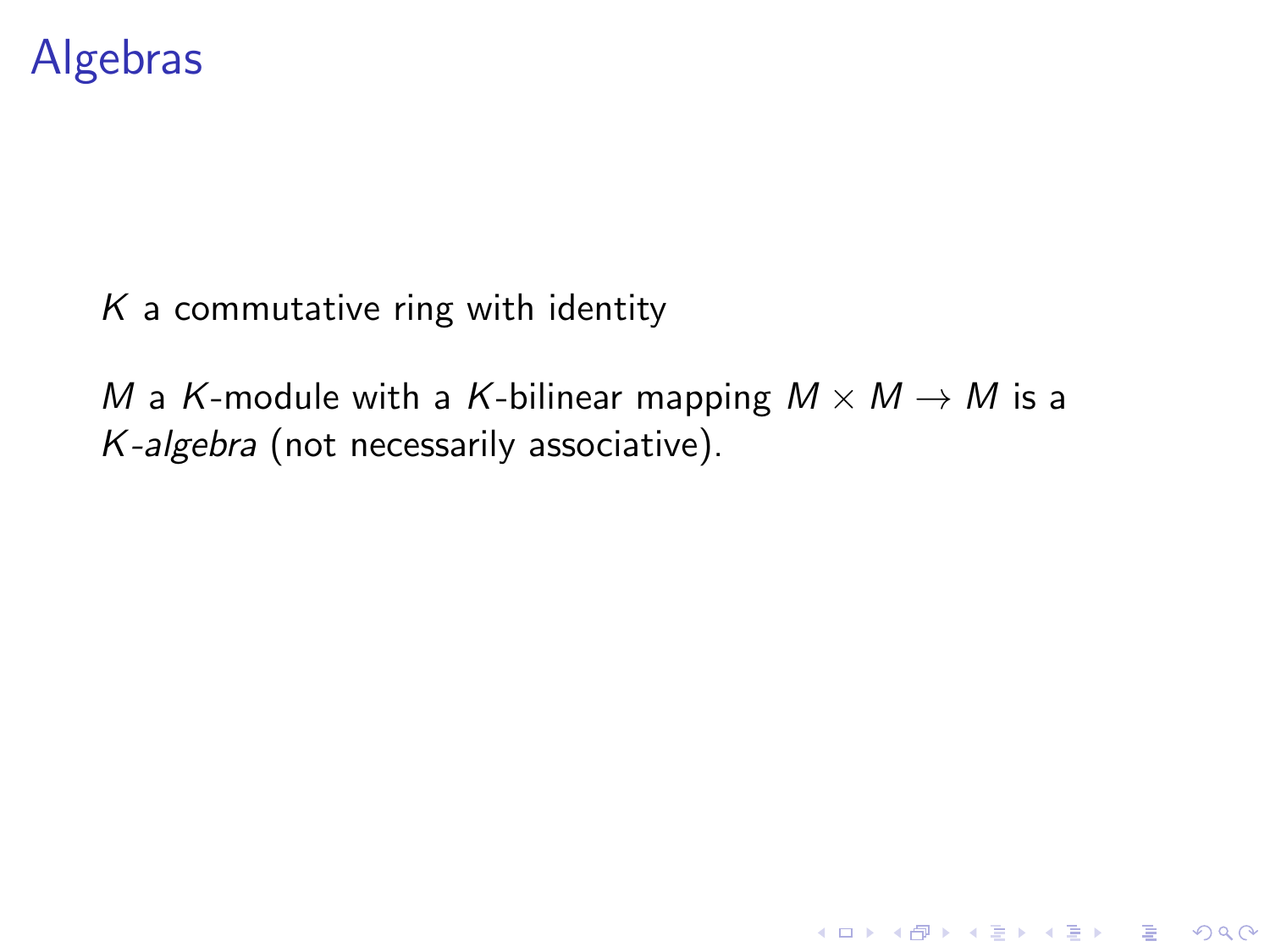### Algebras

 $K$  a commutative ring with identity

M a K-module with a K-bilinear mapping  $M \times M \rightarrow M$  is a K-algebra (not necessarily associative).

If M is a K-algebra and we endow M with the multiplication  $M \times M \rightarrow M$ ,  $(x, y) \mapsto yx$ , we get another algebra, called its opposite algebra, denoted by  $M^{op}$ .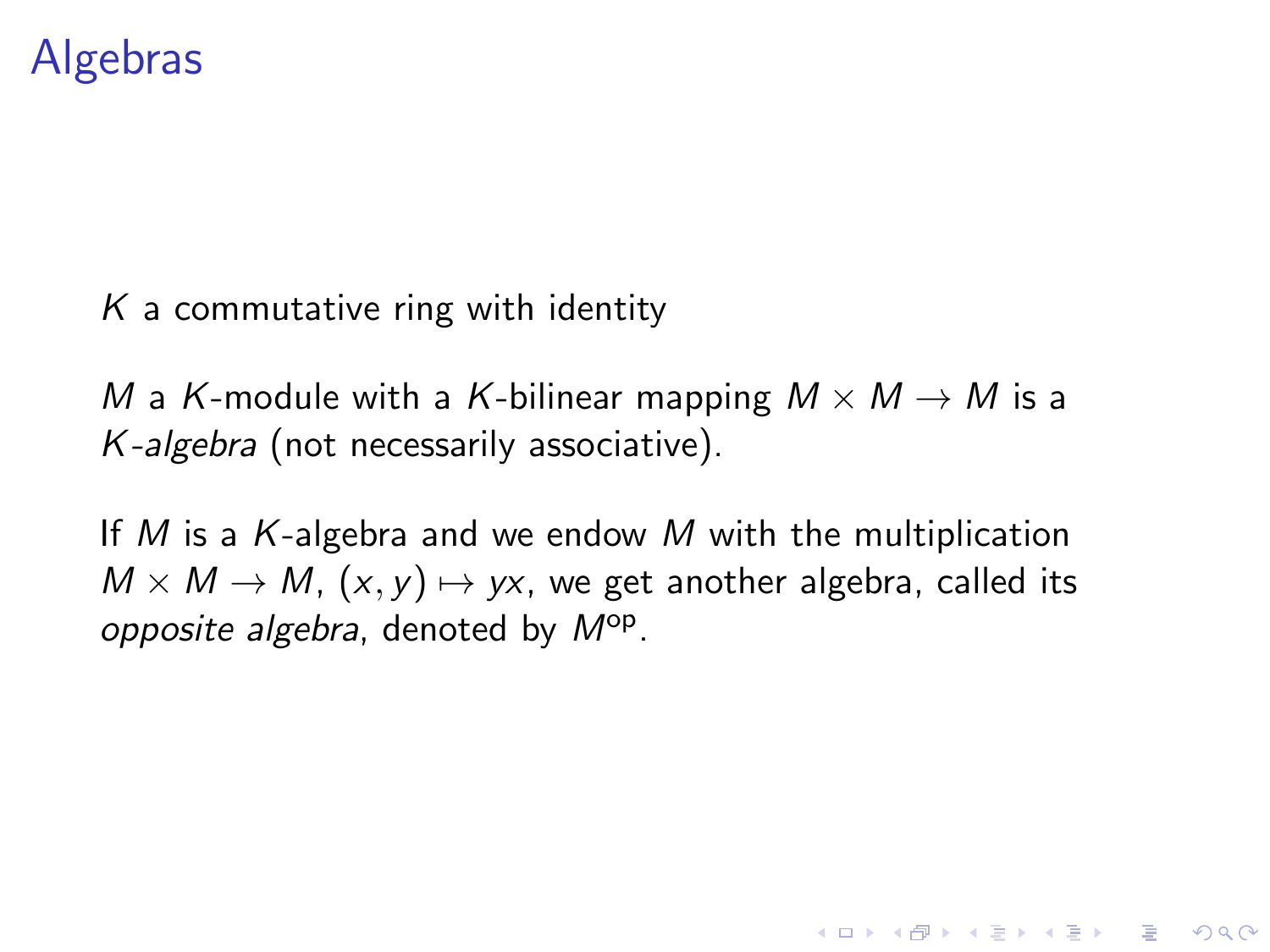

Rings are the associative K-algebras (for  $K = \mathbb{Z}$ ).

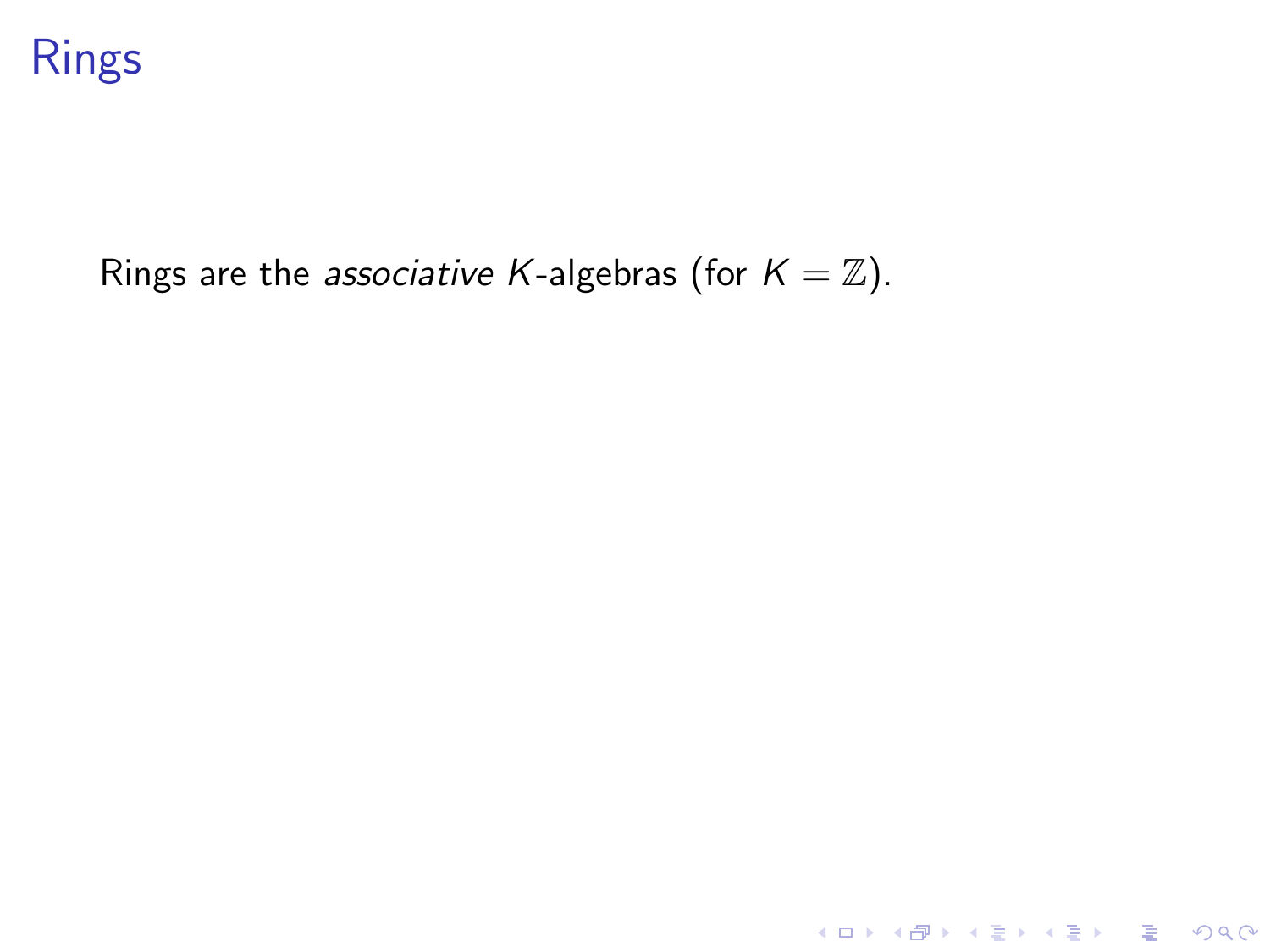# Rings

Rings are the associative K-algebras (for  $K = \mathbb{Z}$ ).

(a) The main example of ring is the endomorphism ring of any abelian group (or the endomorphism ring of any  $K$ -module).

**K ロ ▶ K @ ▶ K 할 X X 할 X → 할 X → 9 Q Q ^**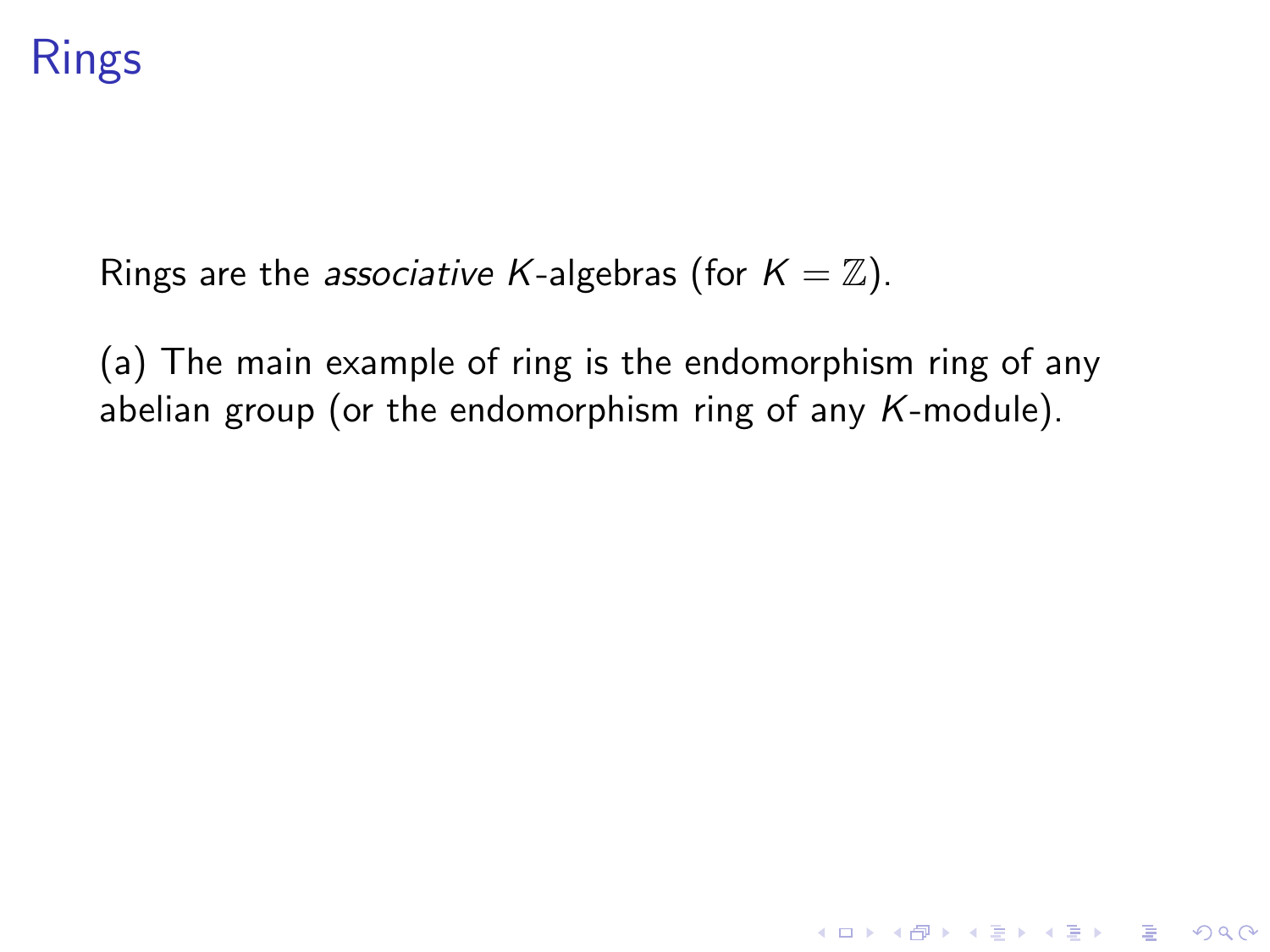# Rings

Rings are the associative K-algebras (for  $K = \mathbb{Z}$ ).

(a) The main example of ring is the endomorphism ring of any abelian group (or the endomorphism ring of any  $K$ -module).

(b) More generally, for any ring R and any  $a \in R$ , left multiplication by a is an abelian group endomorphism  $\lambda_a: R \to R$ .

**KORKAR KERKER EL VOLO**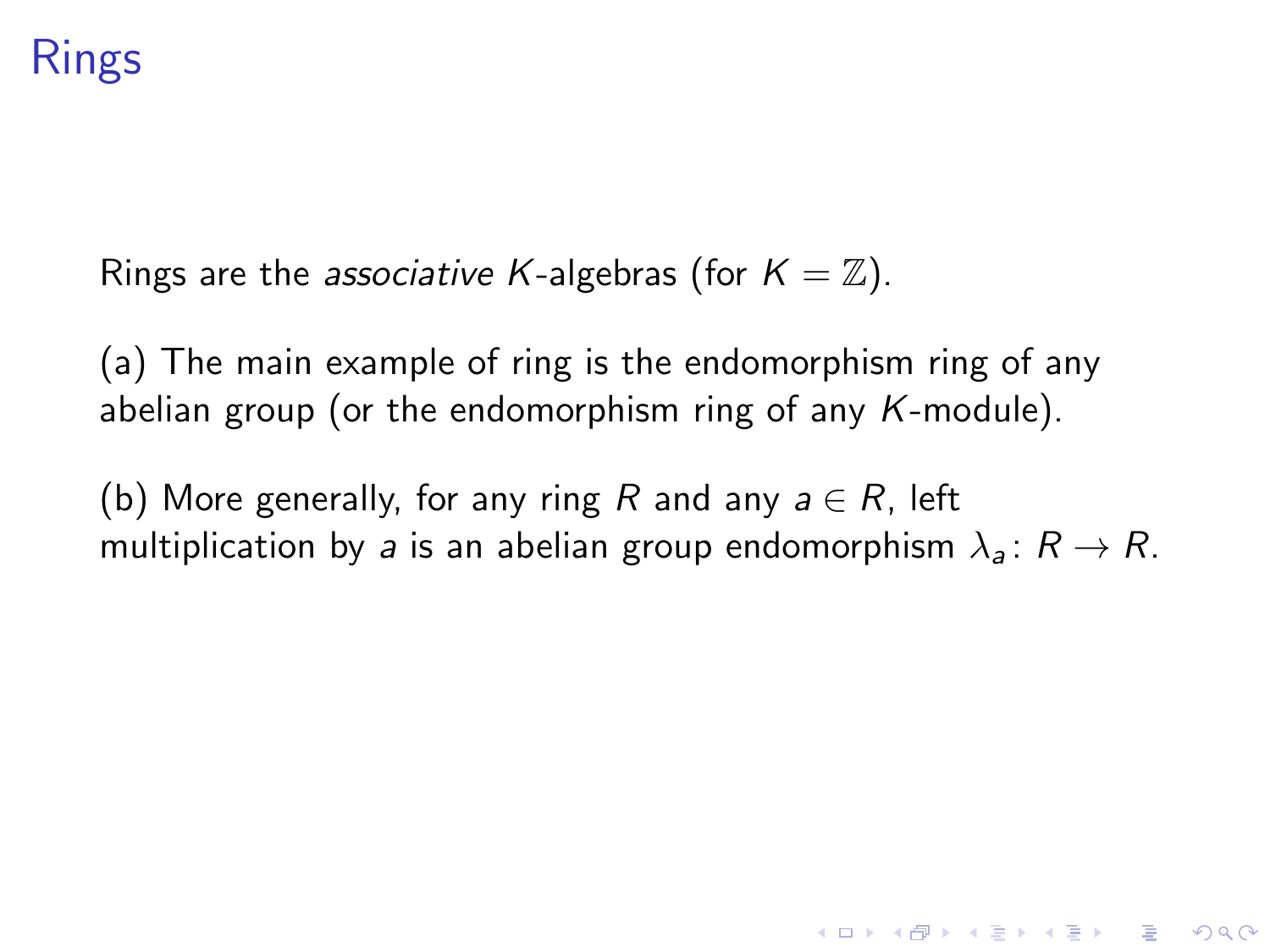# Rings

Rings are the *associative K*-algebras (for  $K = \mathbb{Z}$ ).

(a) The main example of ring is the endomorphism ring of any abelian group (or the endomorphism ring of any  $K$ -module).

(b) More generally, for any ring R and any  $a \in R$ , left multiplication by a is an abelian group endomorphism  $\lambda_a: R \to R$ .

**KORKAR KERKER EL VOLO** 

(c) There is a canonical ring morphism  $\lambda: R \to \text{End}_{Ab}(R)$ ,  $\lambda: a \mapsto \lambda_a$ .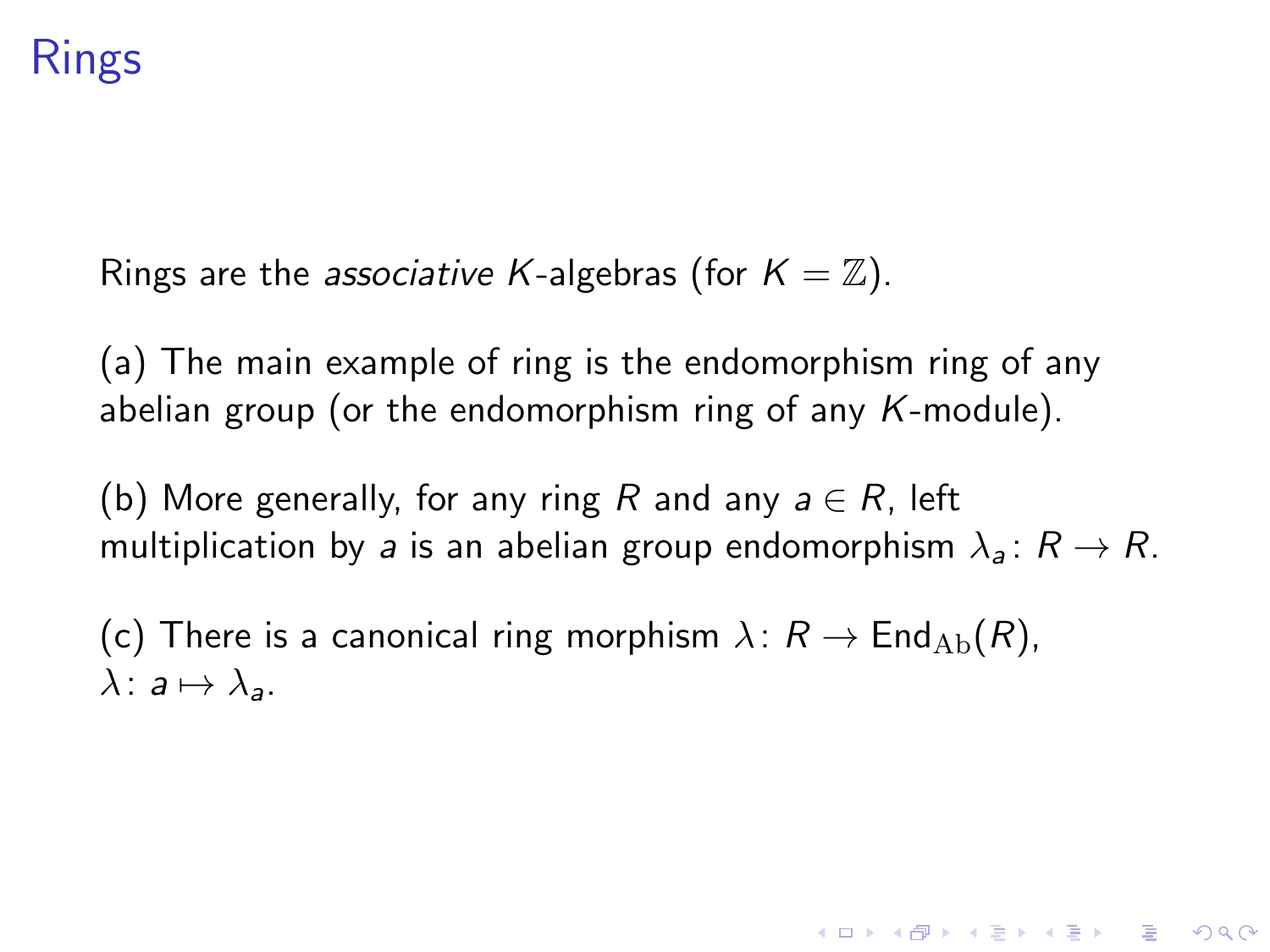Correspondingly, we have:

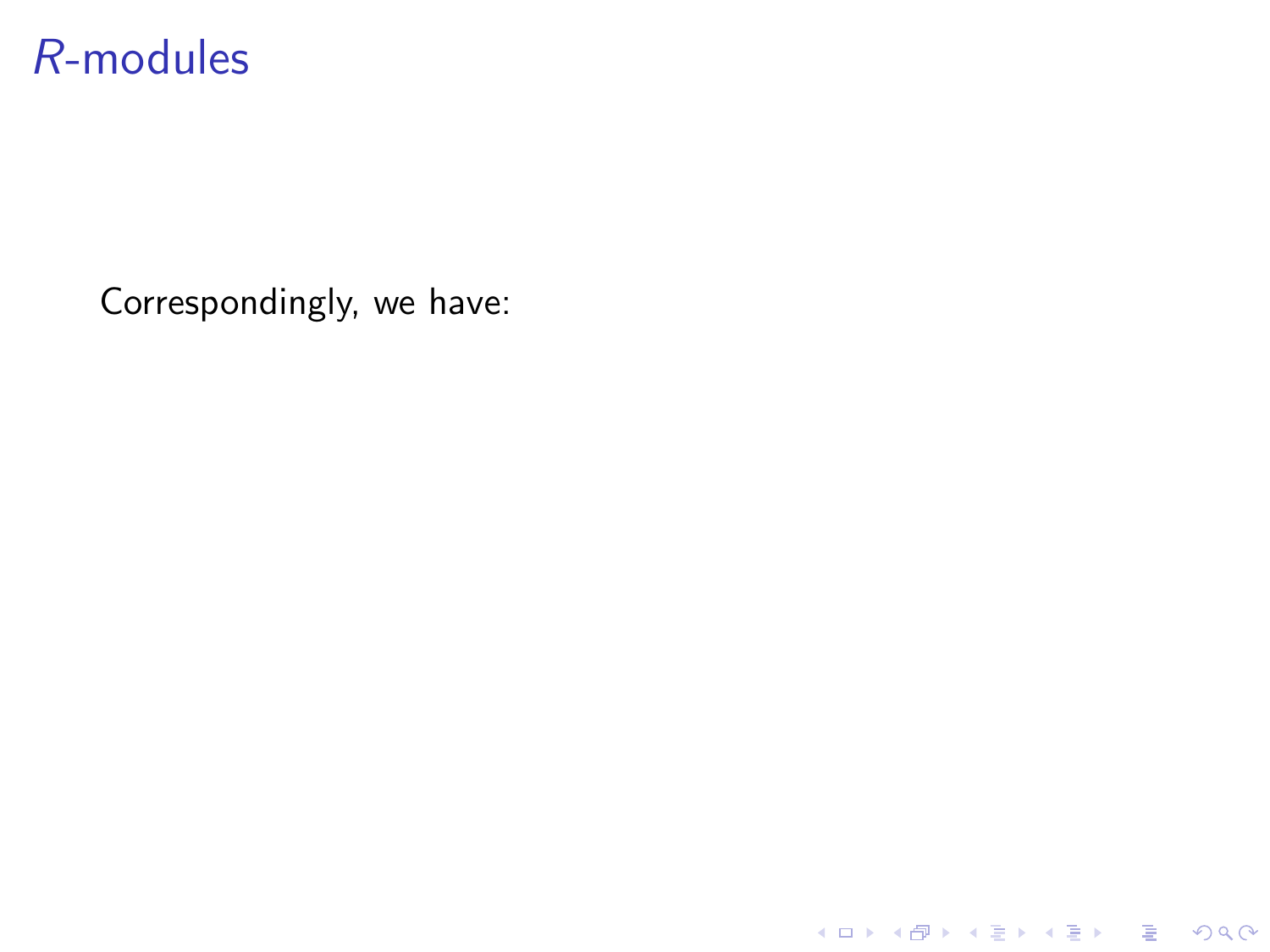#### Correspondingly, we have: (d) Left R-modules  $=$  abelian groups G with a ring homomorphism  $\lambda: R \to \text{End}_{Ab}(G)$ .

K ロ ▶ K @ ▶ K 할 > K 할 > 1 할 > 1 이익어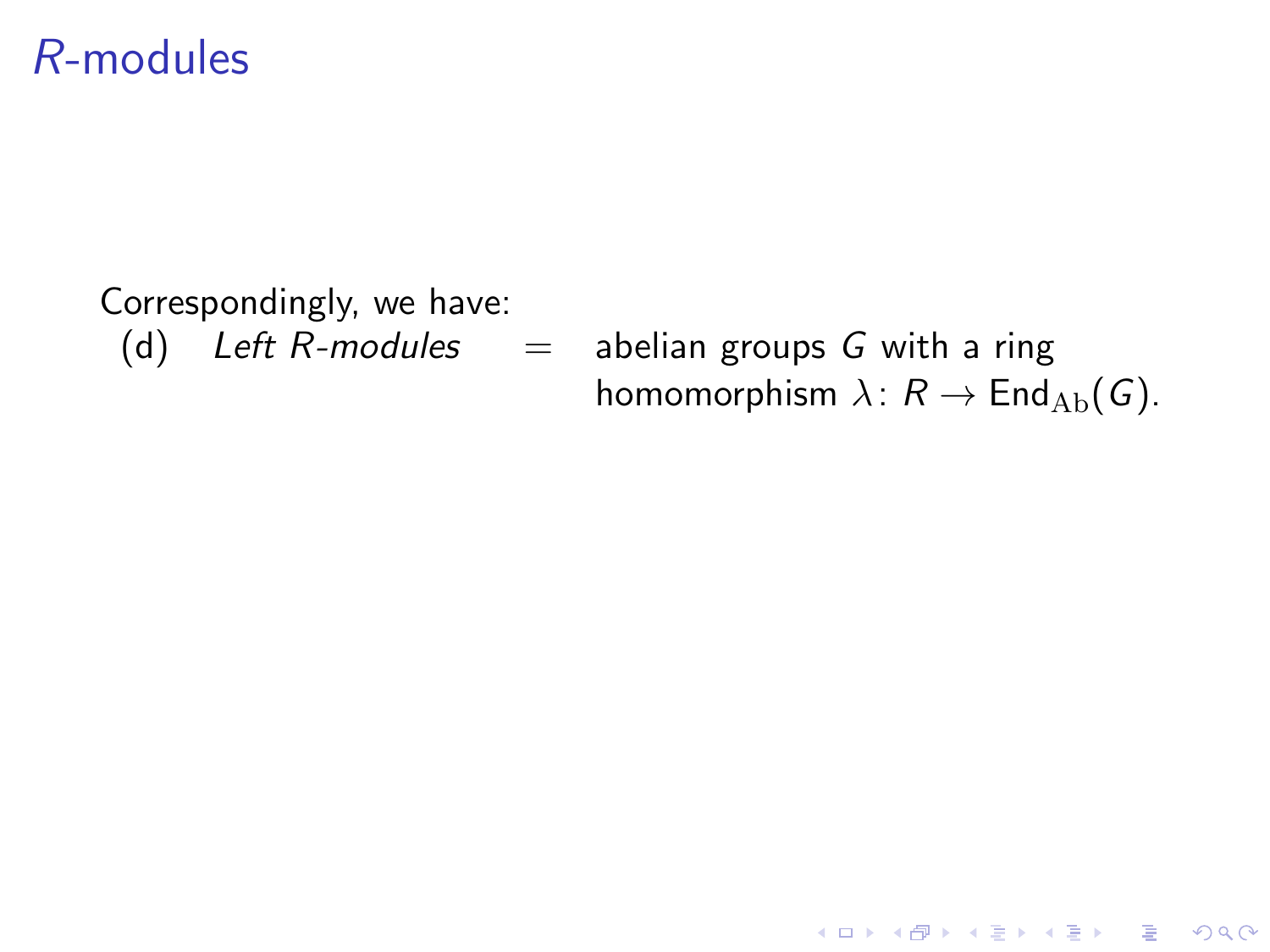Correspondingly, we have:

(d) Left R-modules  $=$  abelian groups G with a ring homomorphism  $\lambda: R \to \text{End}_{\text{Ab}}(G)$ .

(e) Right R-modules = abelian groups G with a ring  
antihomomorphism 
$$
\rho: R \to \text{End}_{Ab}(G)
$$

K ロ > K @ > K 할 > K 할 > 1 할 : ⊙ Q Q^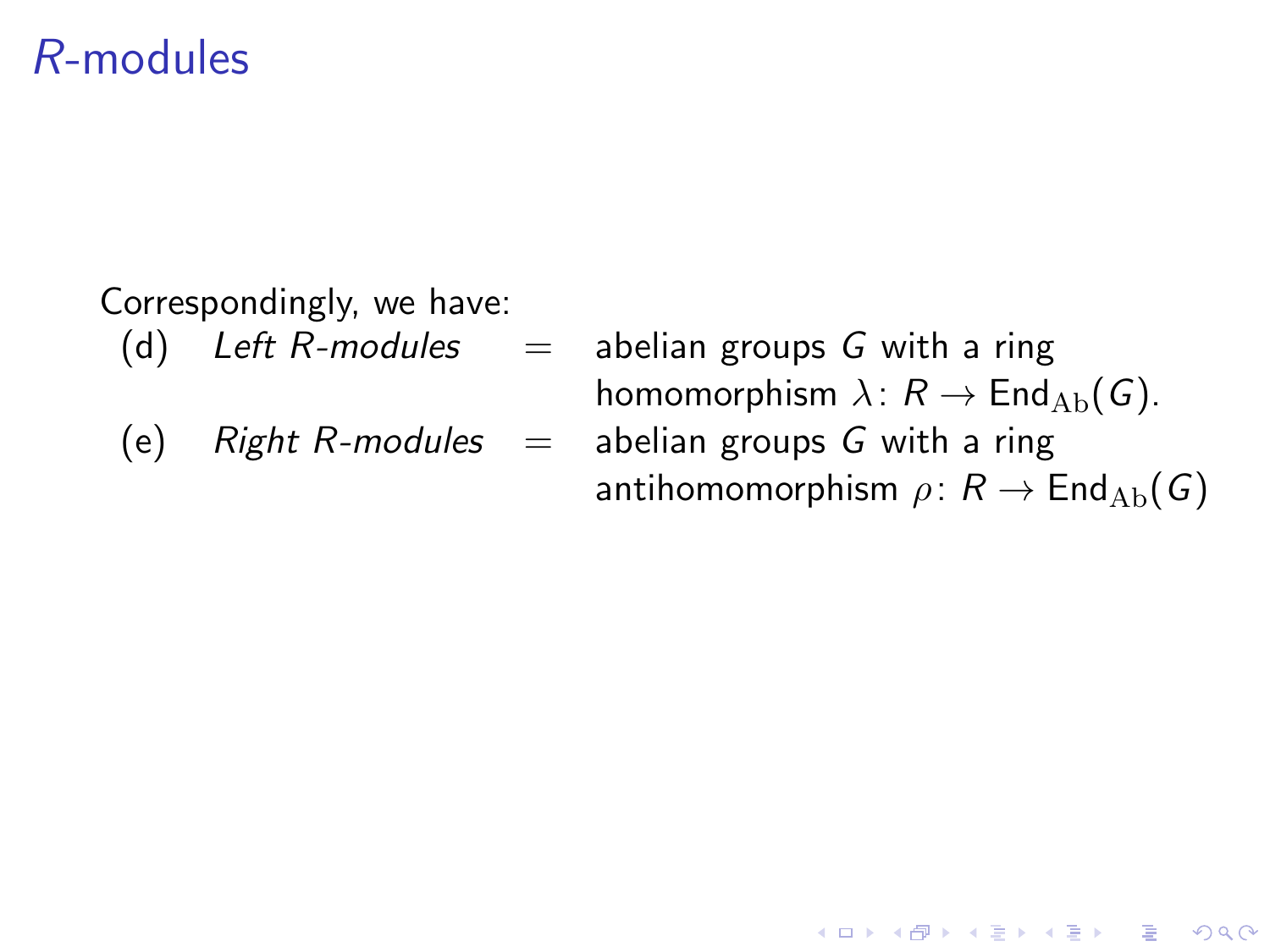Correspondingly, we have:

- (d) Left R-modules  $=$  abelian groups G with a ring homomorphism  $\lambda: R \to \text{End}_{Ab}(G)$ .
	- $=$  abelian groups G with a ring antihomomorphism  $\rho: R \to \text{End}_{Ab}(G)$ , or equivalently

**KORKA SERKER ORA** 

 $=$  abelian groups G with a ring homomorphism  $\rho: R^{\mathsf{op}} \to \mathsf{End}_{\mathrm{Ab}}(G)$ .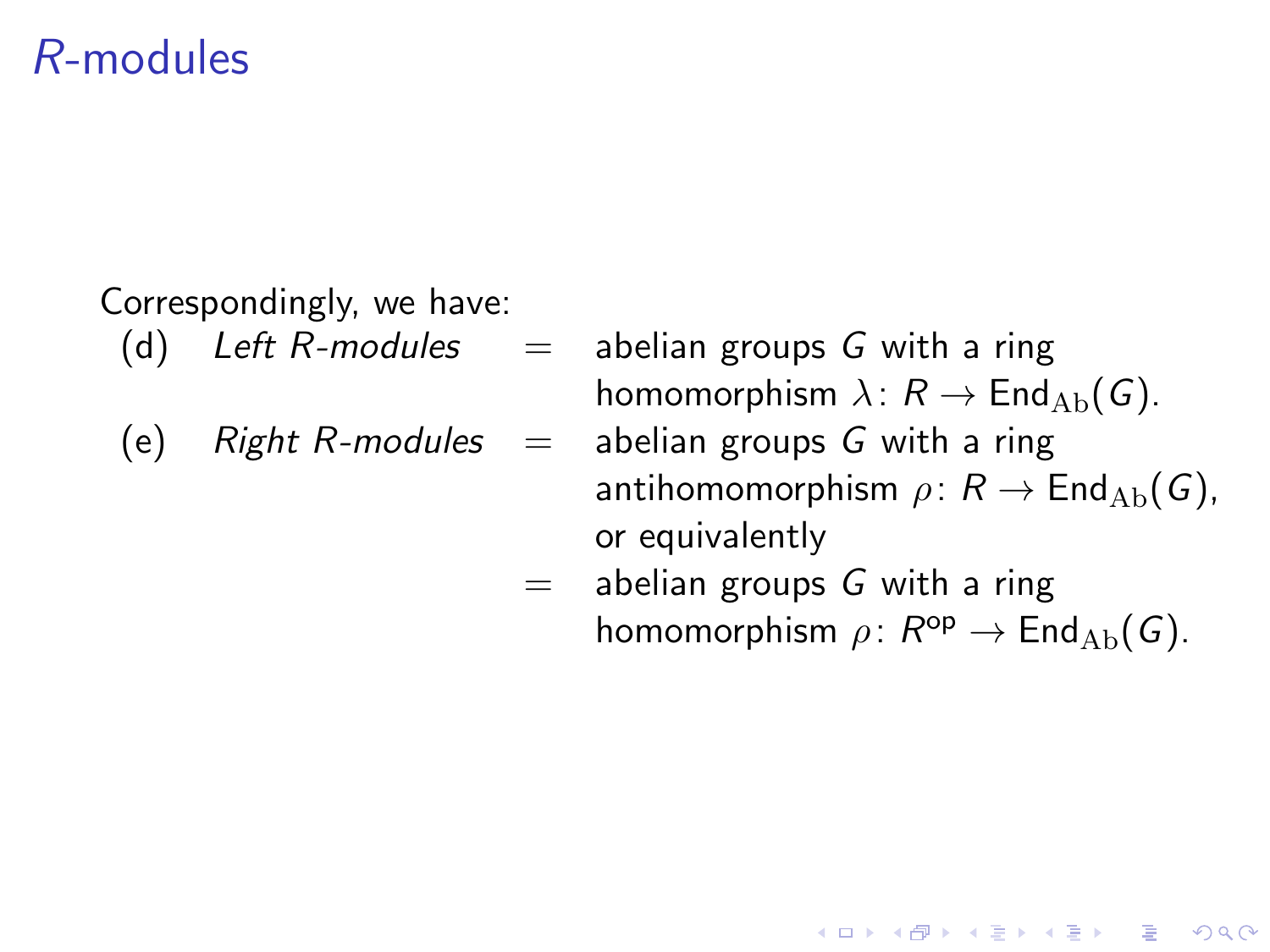They are the K-algebras with  $[x, x] = 0$  and the Jacobi identity.

**K ロ ▶ K 御 ▶ K 할 ▶ K 할 ▶ 이 할 → 이익단**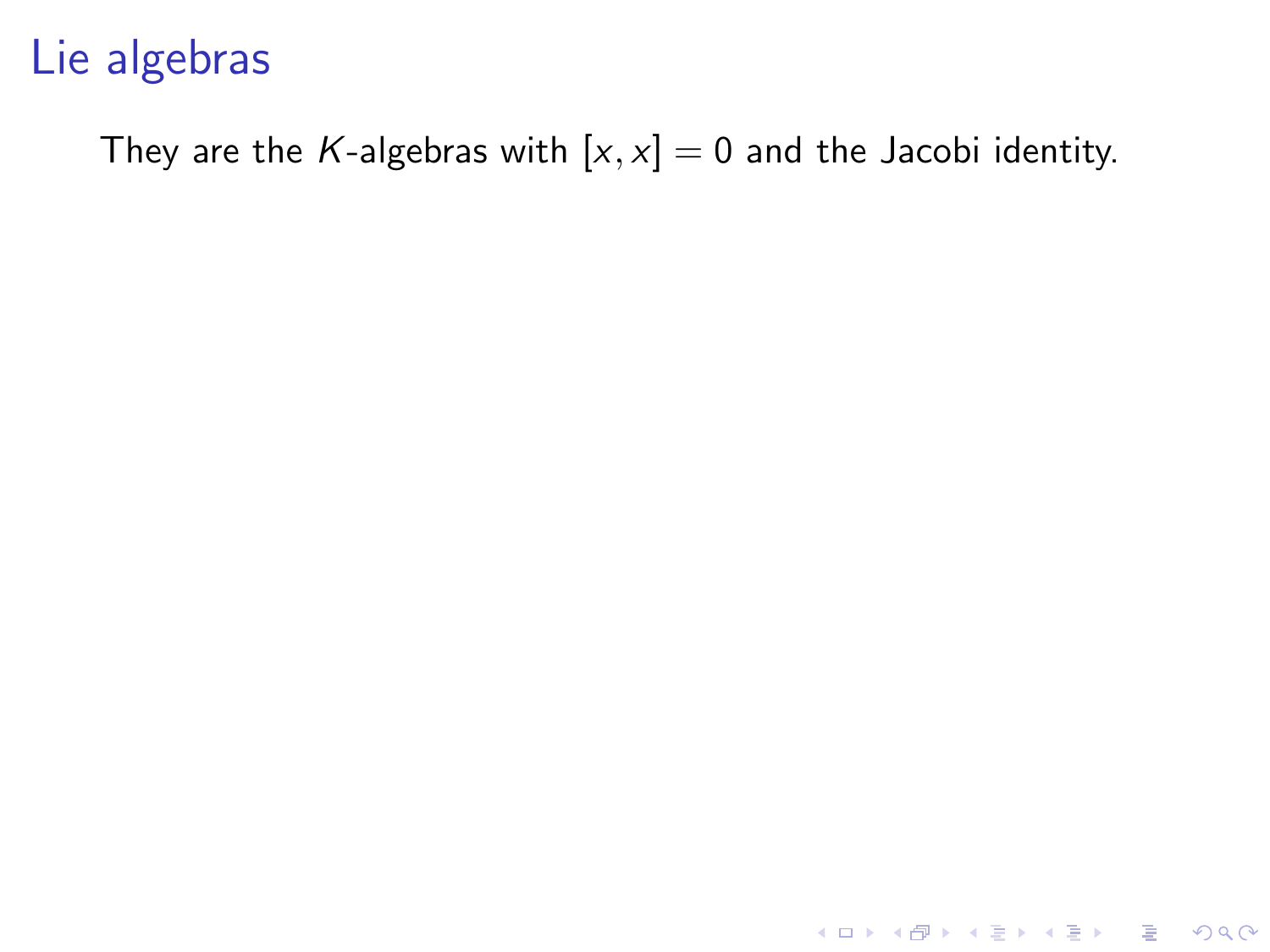They are the K-algebras with  $[x, x] = 0$  and the Jacobi identity. The first example is, for any K-module M, the algebra  $\mathfrak{gl}(M)$  of all K-module endomorphisms of  $M$  with multiplication  $[f, g] = fg - gf.$ 

**K ロ ▶ K @ ▶ K 할 X X 할 X → 할 X → 9 Q Q ^**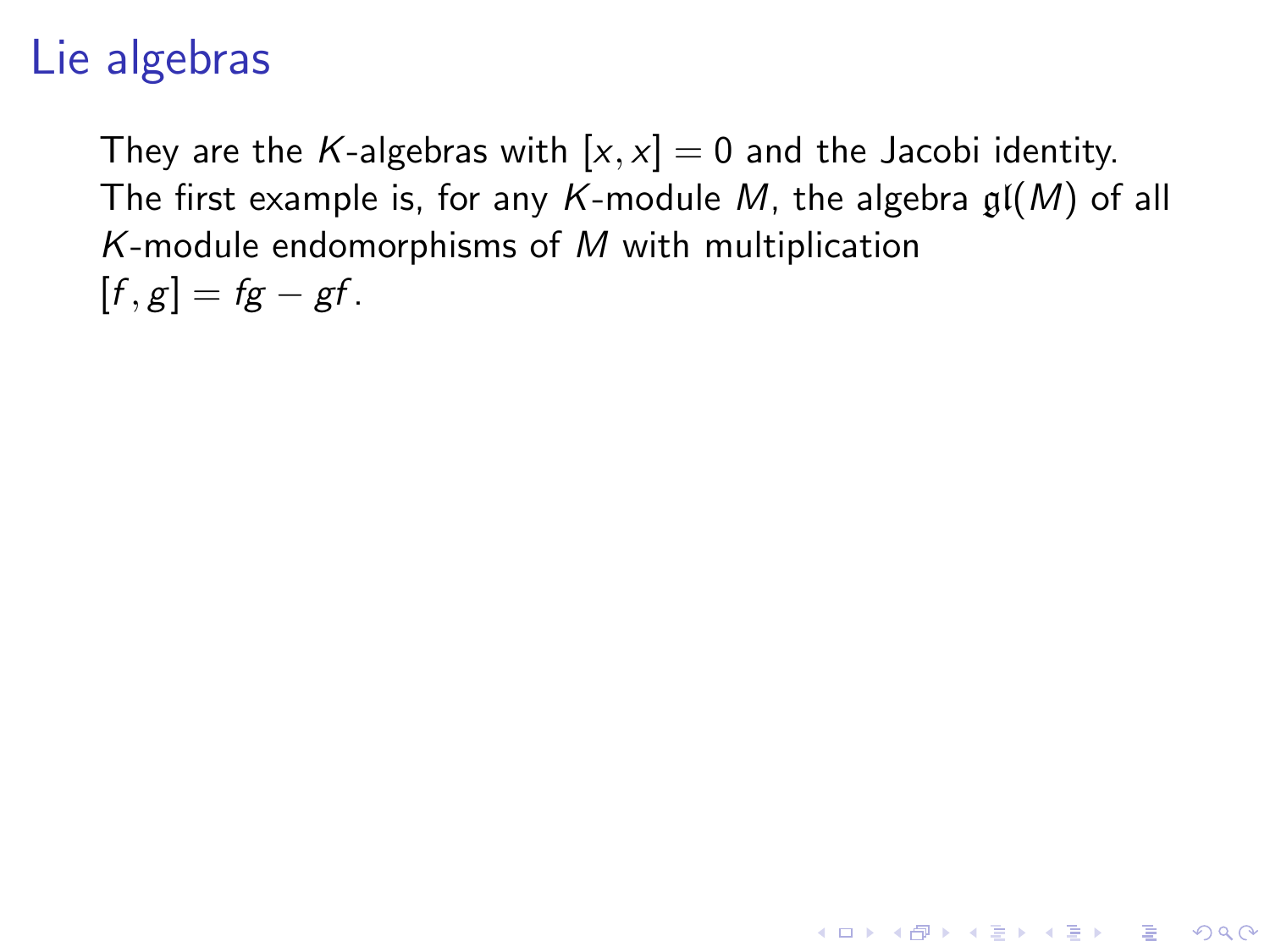They are the K-algebras with  $[x, x] = 0$  and the Jacobi identity. The first example is, for any K-module M, the algebra  $\mathfrak{gl}(M)$  of all K-module endomorphisms of  $M$  with multiplication  $[f, g] = fg - gf$ . But:

(a) The main example of Lie algebra is the algebra of derivations  $Der_K(M)$  of any K-algebra M.

4 D > 4 P + 4 B + 4 B + B + 9 Q O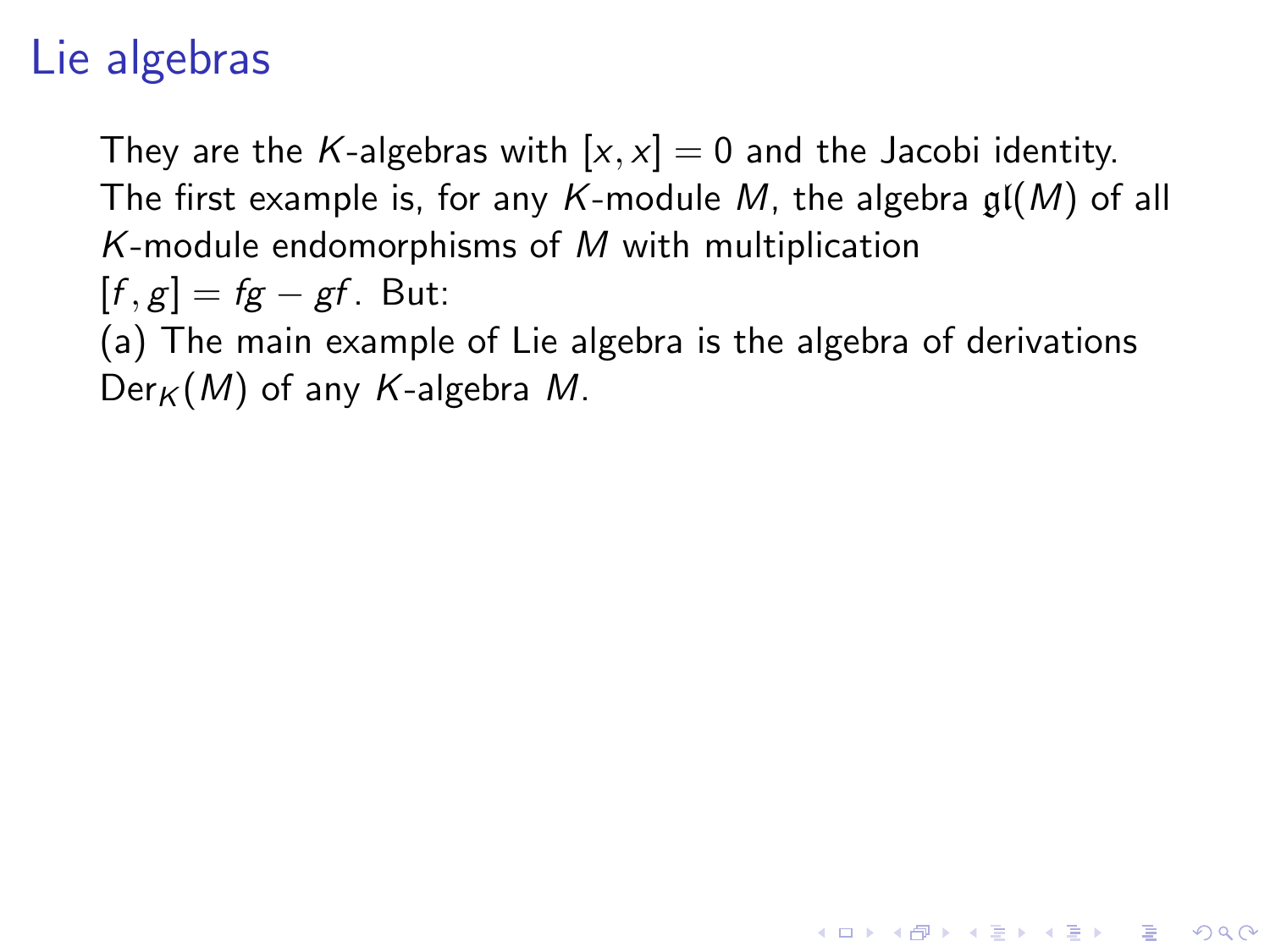They are the K-algebras with  $[x, x] = 0$  and the Jacobi identity. The first example is, for any K-module M, the algebra  $\mathfrak{gl}(M)$  of all K-module endomorphisms of  $M$  with multiplication  $[f, g] = fg - gf$ . But:

(a) The main example of Lie algebra is the algebra of derivations  $Der_K(M)$  of any K-algebra M.

A derivation of a K-algebra M is a mapping  $D: M \rightarrow M$  that is K-linear and is such that  $D(xy) = (Dx)y + x(Dy)$  for every  $x, y \in M$ .

**KORKAR KERKER EL VOLO**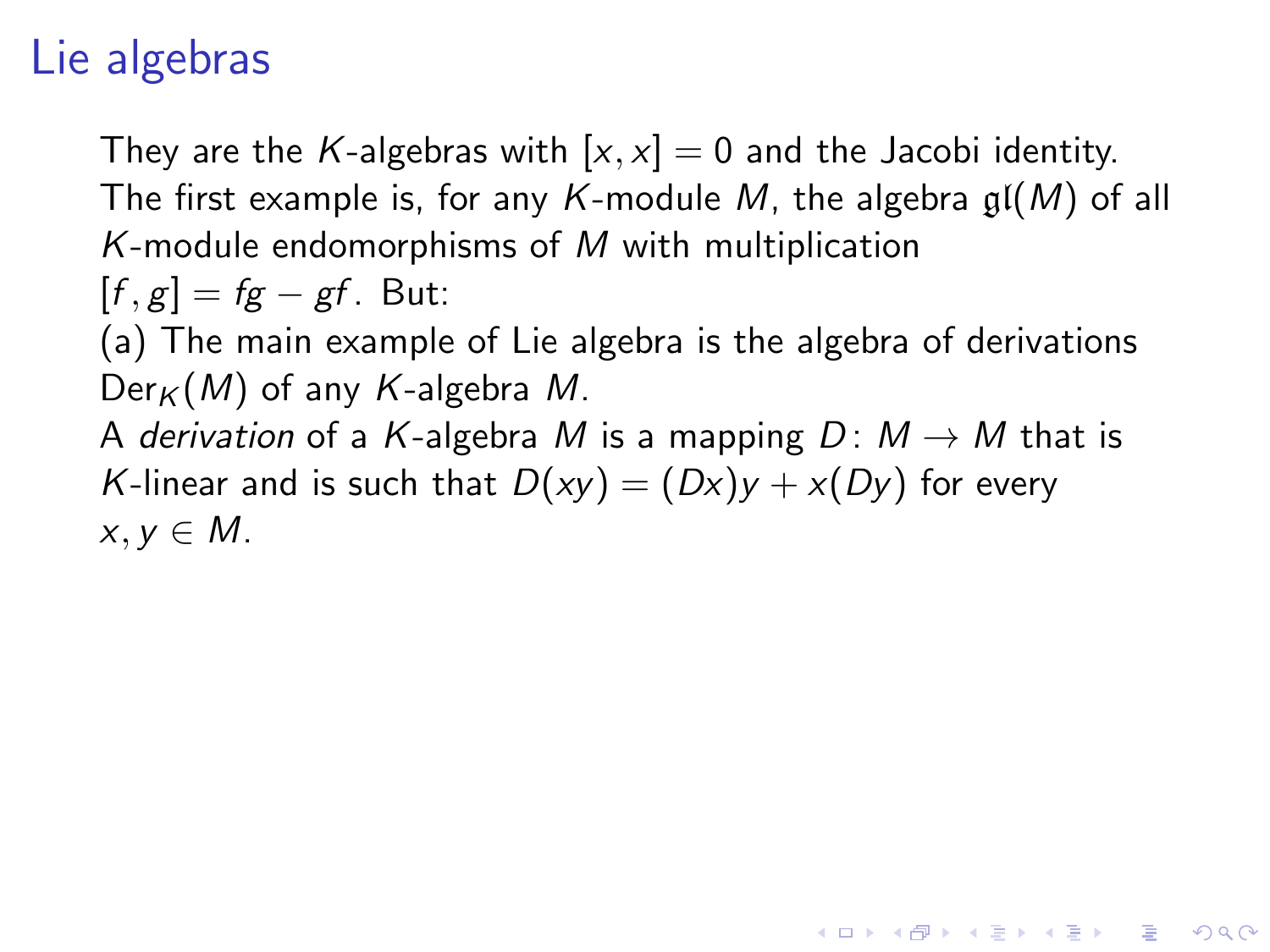They are the K-algebras with  $[x, x] = 0$  and the Jacobi identity. The first example is, for any K-module M, the algebra  $\mathfrak{gl}(M)$  of all K-module endomorphisms of  $M$  with multiplication

 $[f, g] = fg - gf$ . But:

(a) The main example of Lie algebra is the algebra of derivations  $Der_K(M)$  of any K-algebra M.

A derivation of a K-algebra M is a mapping  $D: M \rightarrow M$  that is K-linear and is such that  $D(xy) = (Dx)y + x(Dy)$  for every  $x, y \in M$ .

If  $D_1, D_2$  are derivations of an algebra M, then  $D_1D_2 - D_2D_1$  is a derivation of M.

**KORKAR KERKER EL VOLO**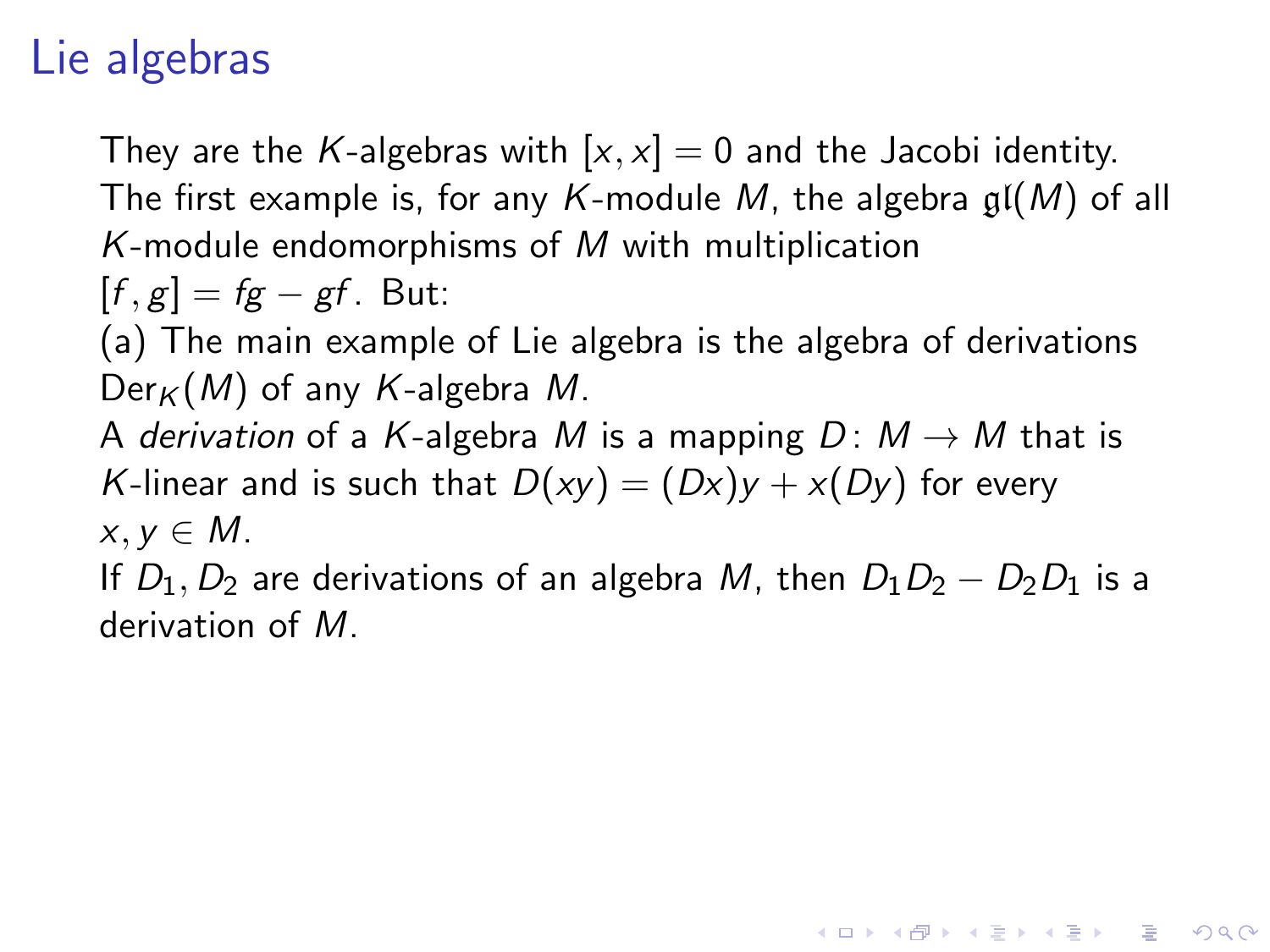They are the K-algebras with  $[x, x] = 0$  and the Jacobi identity. The first example is, for any K-module M, the algebra  $\mathfrak{gl}(M)$  of all K-module endomorphisms of  $M$  with multiplication

 $[f, g] = fg - gf$ . But:

(a) The main example of Lie algebra is the algebra of derivations  $Der_K(M)$  of any K-algebra M.

A derivation of a K-algebra M is a mapping  $D: M \rightarrow M$  that is K-linear and is such that  $D(xy) = (Dx)y + x(Dy)$  for every  $x, y \in M$ .

If  $D_1, D_2$  are derivations of an algebra M, then  $D_1D_2 - D_2D_1$  is a derivation of M.

(b) If L is any Lie algebra, the mapping ad  $x := [x, -]: L \to L$ ,  $y \mapsto [x, y]$ , is a derivation of L for every  $x \in L$ .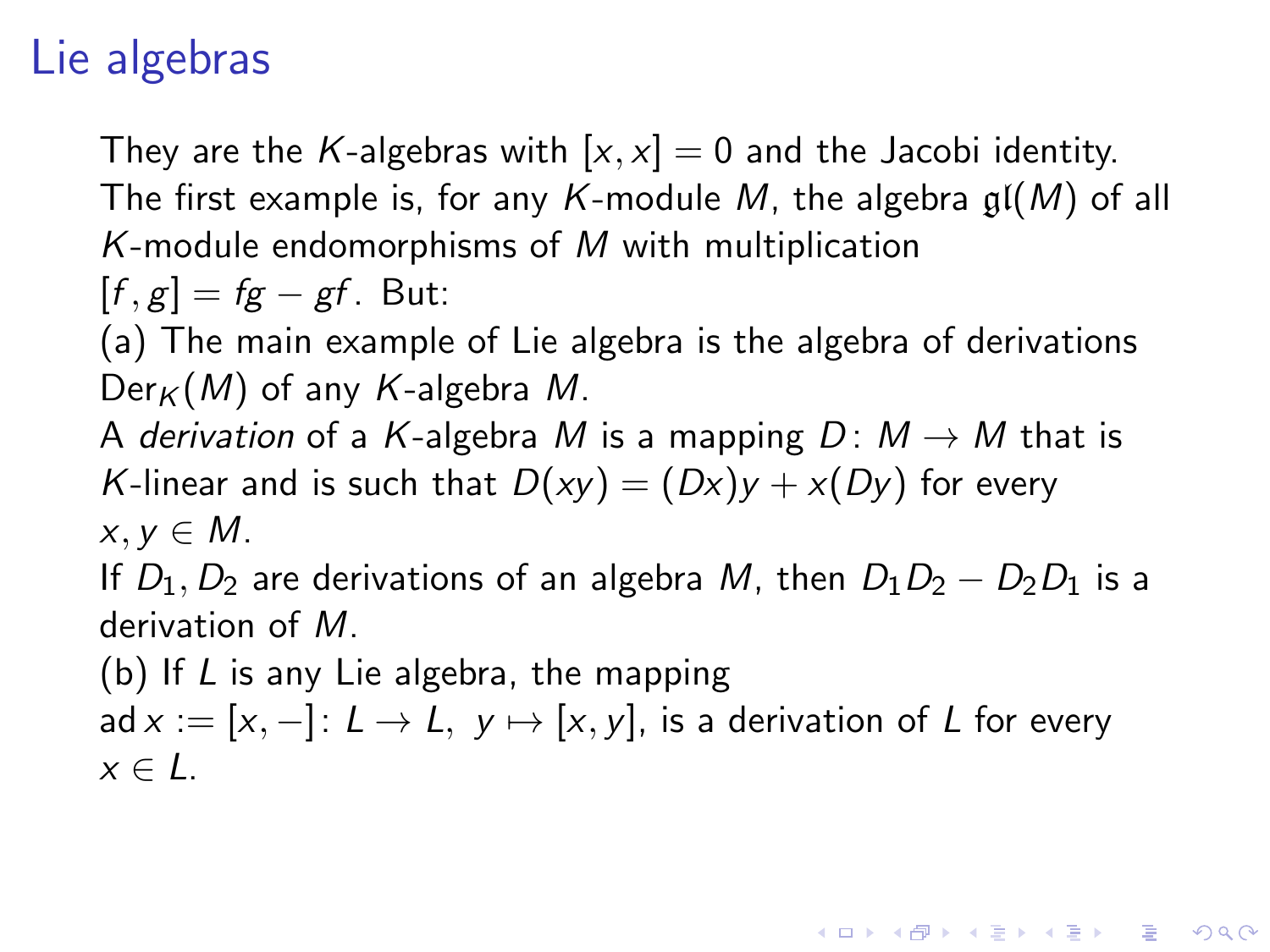They are the K-algebras with  $[x, x] = 0$  and the Jacobi identity. The first example is, for any K-module M, the algebra  $\mathfrak{gl}(M)$  of all  $K$ -module endomorphisms of  $M$  with multiplication

 $[f, g] = fg - gf$ . But:

(a) The main example of Lie algebra is the algebra of derivations  $Der_K(M)$  of any K-algebra M.

A derivation of a K-algebra M is a mapping  $D: M \rightarrow M$  that is K-linear and is such that  $D(xy) = (Dx)y + x(Dy)$  for every  $x, y \in M$ .

If  $D_1, D_2$  are derivations of an algebra M, then  $D_1D_2 - D_2D_1$  is a derivation of M.

(b) If L is any Lie algebra, the mapping ad  $x := [x, -]: L \to L$ ,  $y \mapsto [x, y]$ , is a derivation of L for every  $x \in L$ .

(c) There is a canonical Lie algebra morphism  $L \to \text{Der}_K(L) \subseteq \mathfrak{gl}(L), x \mapsto \text{ad }x.$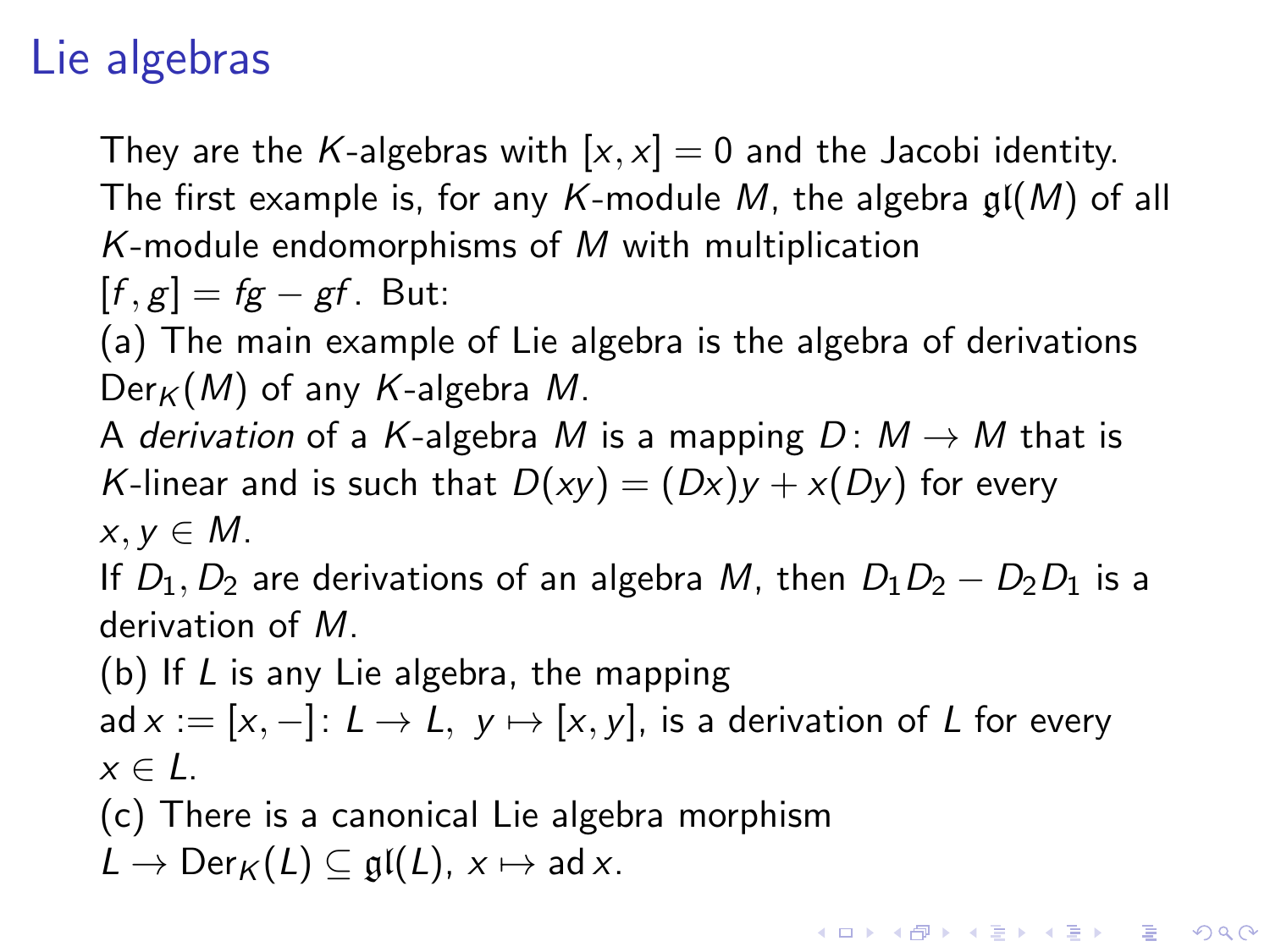Correspondingly, we have: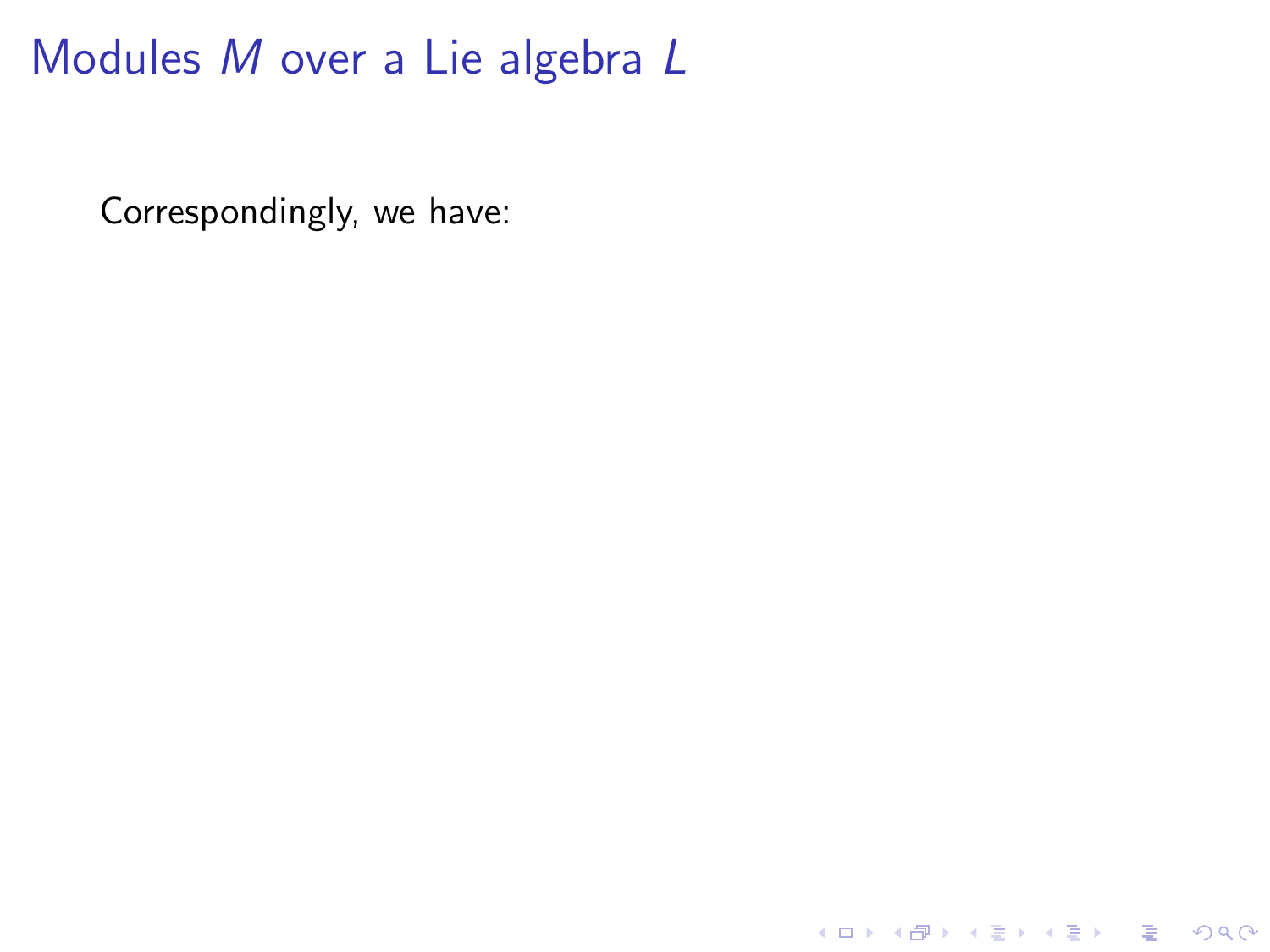Correspondingly, we have: (d) Left L-modules  $=$  K-modules M with a Lie algebra homomorphism  $L \to \mathfrak{gl}(M)$ .

K ロ ▶ K @ ▶ K 할 > K 할 > 1 할 > 1 이익어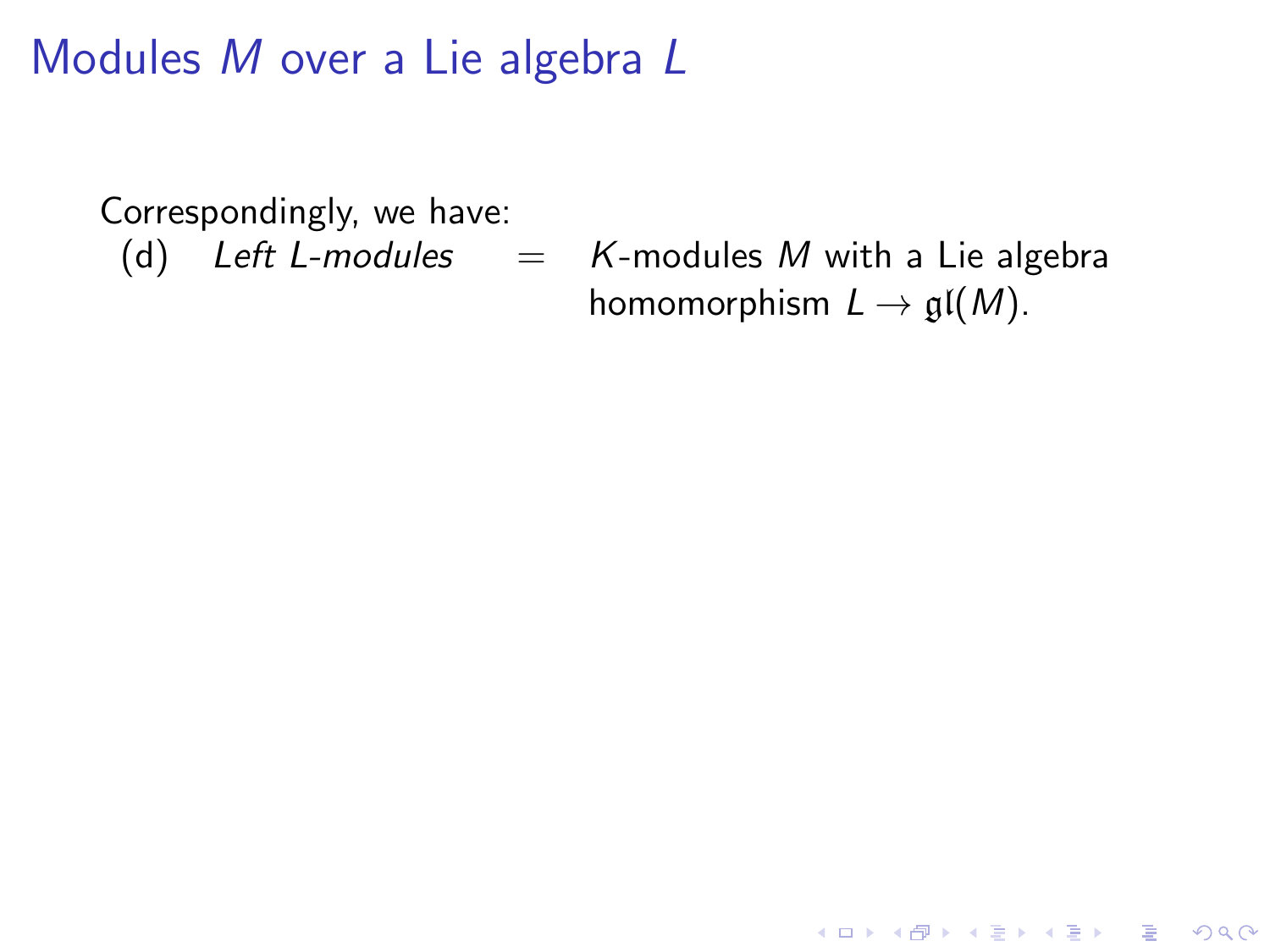Correspondingly, we have:

- (d) Left L-modules  $=$  K-modules M with a Lie algebra homomorphism  $L \to \mathfrak{gl}(M)$ .
	- $=$  K-modules M with a Lie algebra antihomomorphism  $L \to \mathfrak{gl}(M)$

**KORKA SERKER ORA**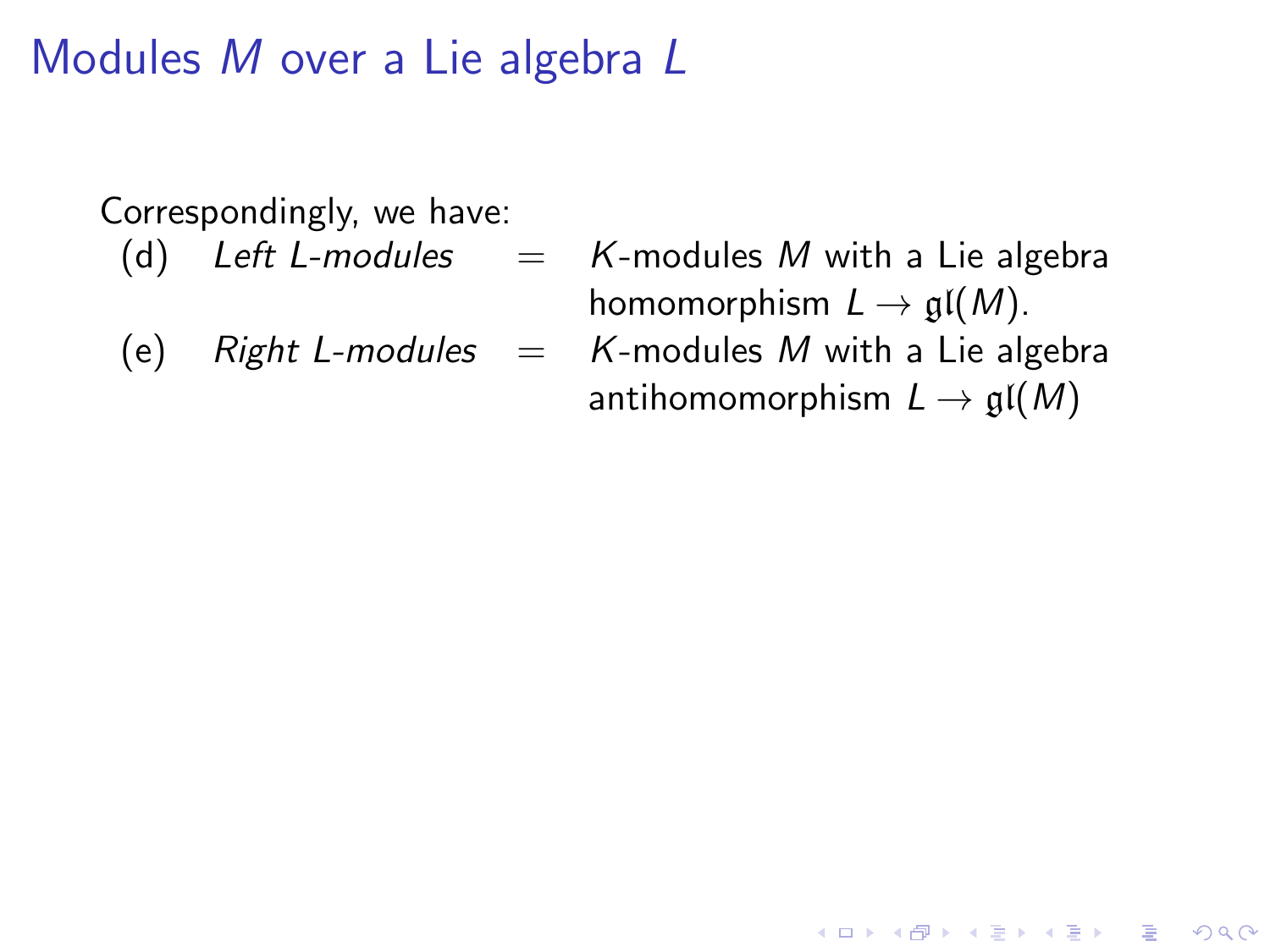Correspondingly, we have:

- (d) Left L-modules  $=$  K-modules M with a Lie algebra homomorphism  $L \to \mathfrak{gl}(M)$ .
	- $=$  K-modules M with a Lie algebra antihomomorphism  $L \to \mathfrak{gl}(M)$ , or equivalently
	- $=$  K-modules M with a Lie algebra homomorphism  $L^{\text{op}} \to \mathfrak{gl}(M)$ .

**KORK ERKER ADE YOUR**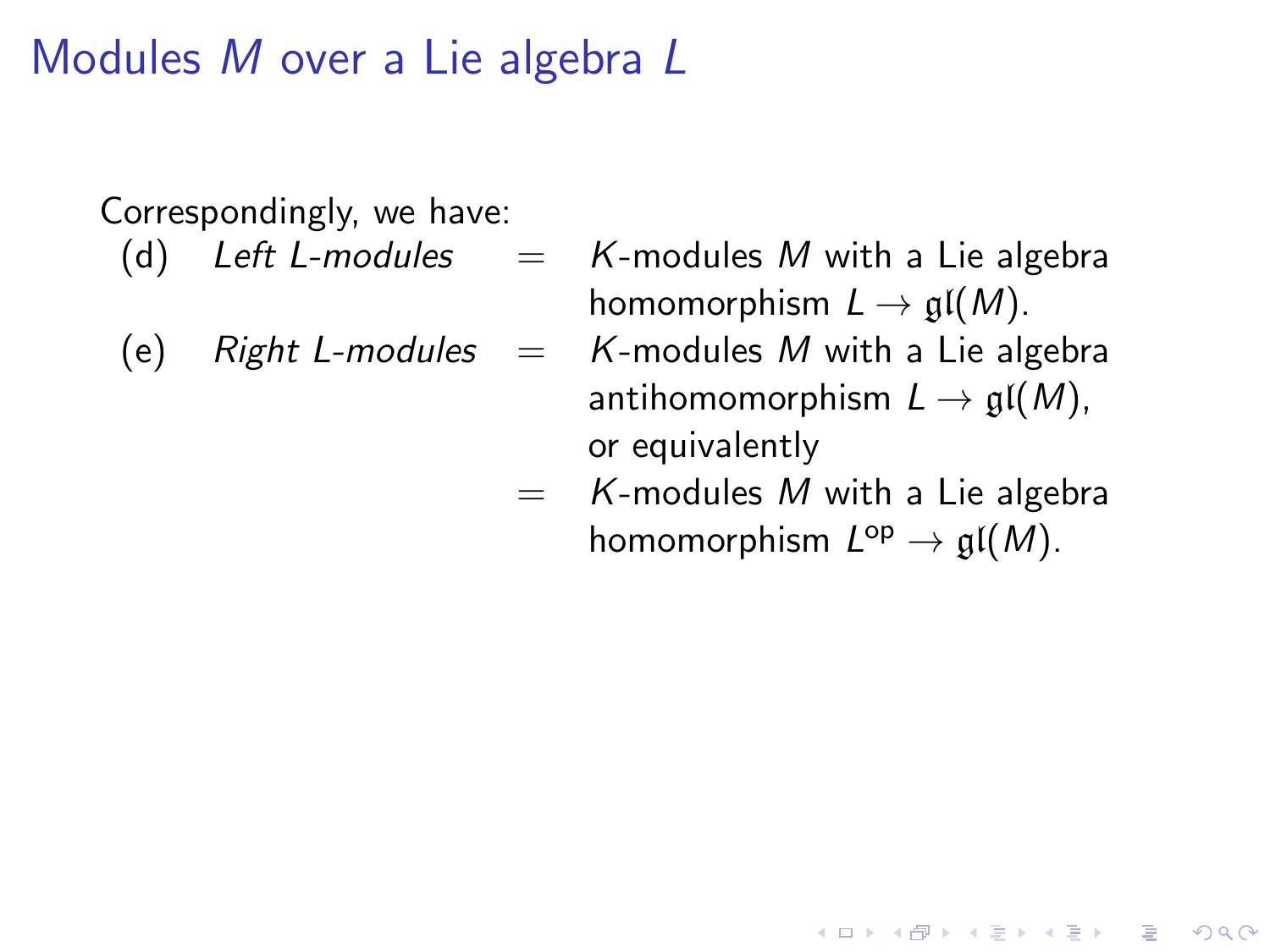Correspondingly, we have:

- (d) Left L-modules  $=$  K-modules M with a Lie algebra homomorphism  $L \to \mathfrak{gl}(M)$ .
	- $=$  K-modules M with a Lie algebra antihomomorphism  $L \to \mathfrak{gl}(M)$ , or equivalently
	- $=$  K-modules M with a Lie algebra

homomorphism  $L^{\text{op}} \to \mathfrak{gl}(M)$ . But:

**KORK ERKER ADE YOUR** 

the opposite of any Lie algebra L is a Lie algebra  $L^{\mathsf{op}},$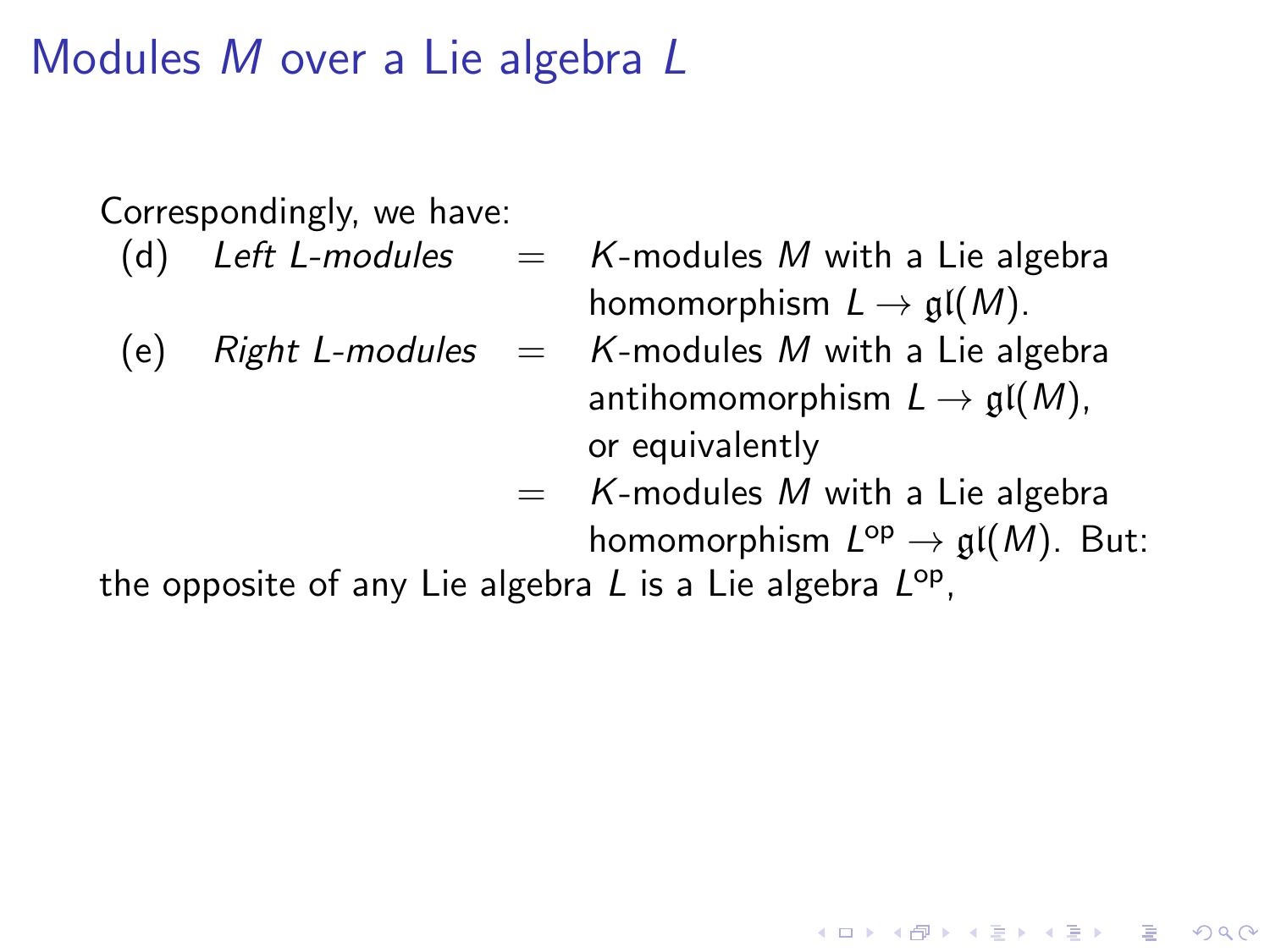Correspondingly, we have:

- 
- 
- (d) Left L-modules  $=$  K-modules M with a Lie algebra homomorphism  $L \to \mathfrak{gl}(M)$ .
- (e) Right L-modules  $=$  K-modules M with a Lie algebra antihomomorphism  $L \to \mathfrak{gl}(M)$ , or equivalently
	- $=$  K-modules M with a Lie algebra

homomorphism  $L^{\text{op}} \to \mathfrak{gl}(M)$ . But:

**KORK ERKER ADE YOUR** 

the opposite of any Lie algebra  $L$  is a Lie algebra  $L^{\mathsf{op}}$ , and  $L$  is always isomorphic to  $L^{op}$ ,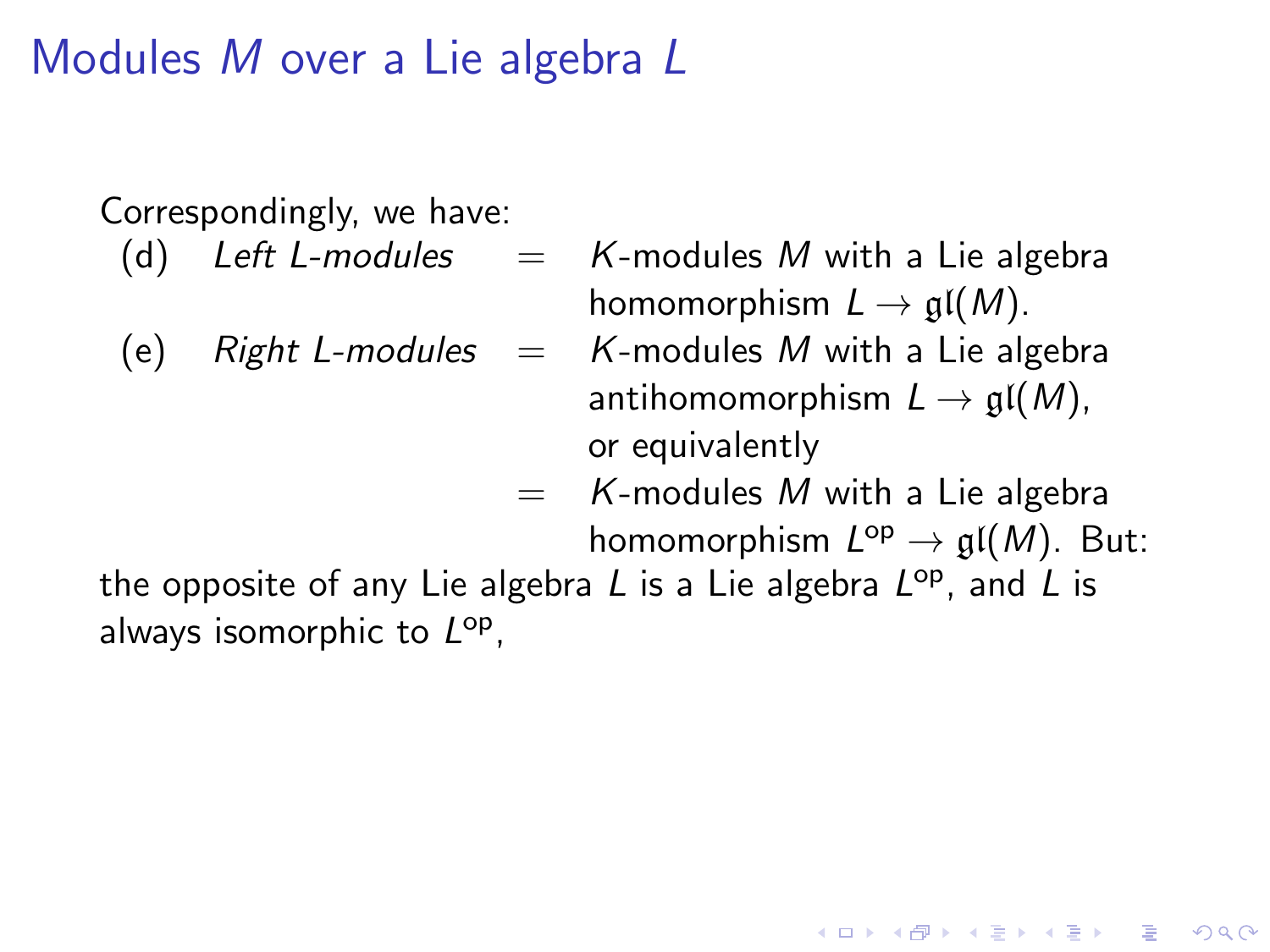Correspondingly, we have:

- 
- 
- (d) Left L-modules  $=$  K-modules M with a Lie algebra homomorphism  $L \to \mathfrak{gl}(M)$ .
- (e) Right L-modules  $=$  K-modules M with a Lie algebra antihomomorphism  $L \to \mathfrak{gl}(M)$ , or equivalently
	- $=$  K-modules M with a Lie algebra

homomorphism  $L^{\text{op}} \to \mathfrak{gl}(M)$ . But:

the opposite of any Lie algebra  $L$  is a Lie algebra  $L^{\mathsf{op}}$ , and  $L$  is always isomorphic to  $L^{\mathsf{op}}$ , because the mapping  $L \to L^{\mathsf{op}}$ , defined by  $x \in L \mapsto -x$ , is an isomorphism of L onto  $L^{\rm op}$ . So there is no need to introduce/distinguish left modules or right modules, they form isomorphic categories.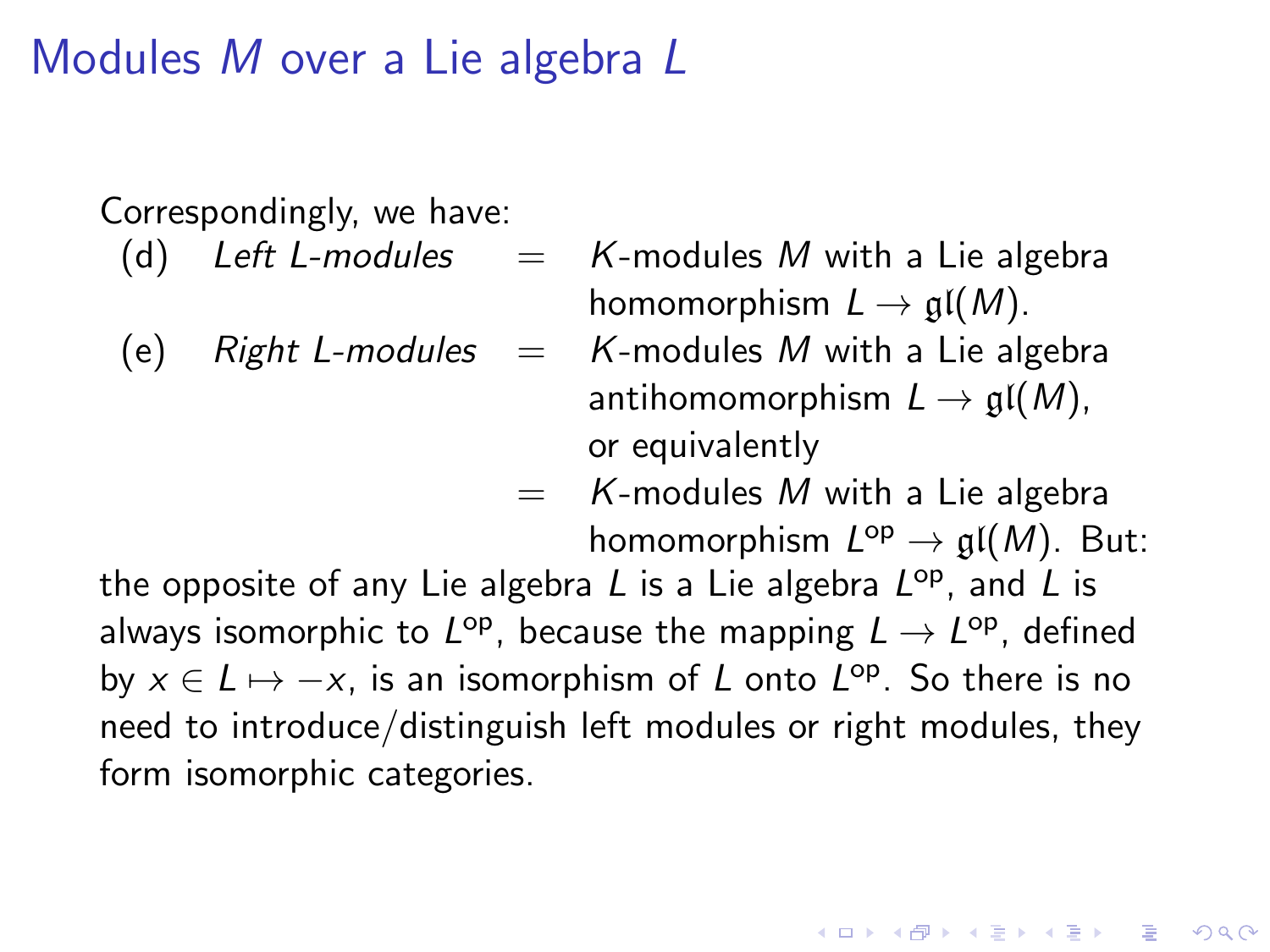(a) The main example is the automorphism group  $Aut(A)$  of any algebraic structure A.

イロト イ御 トイミト イミト ニミー りんぴ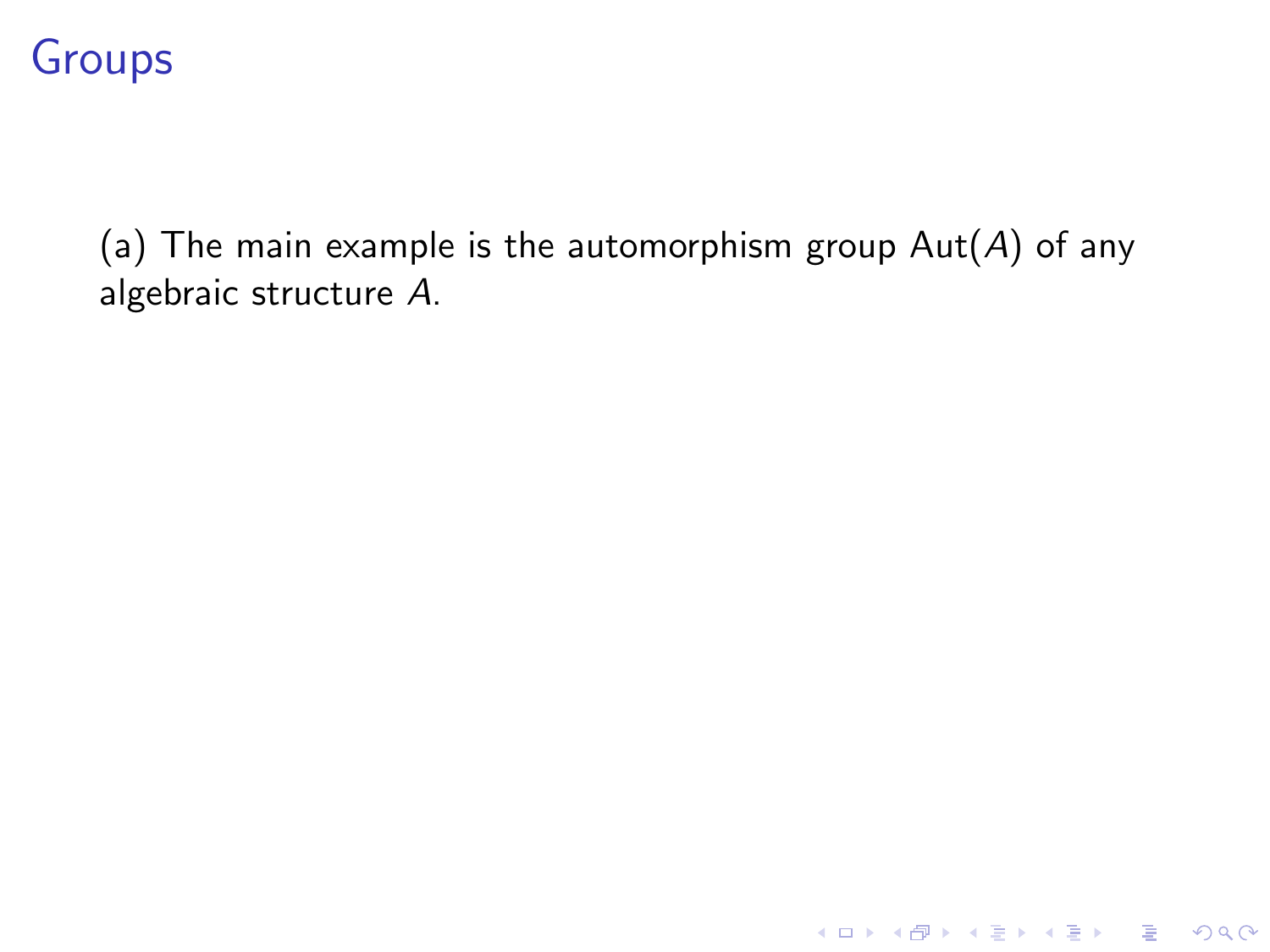(a) The main example is the automorphism group  $Aut(A)$  of any algebraic structure A. The most important cases are those of A a set X, so that  $Aut(A) = Sym(X)$ , and A a group H, in which case  $Aut(A) = Aut(H)$ .

**KORKAR KERKER E VOOR**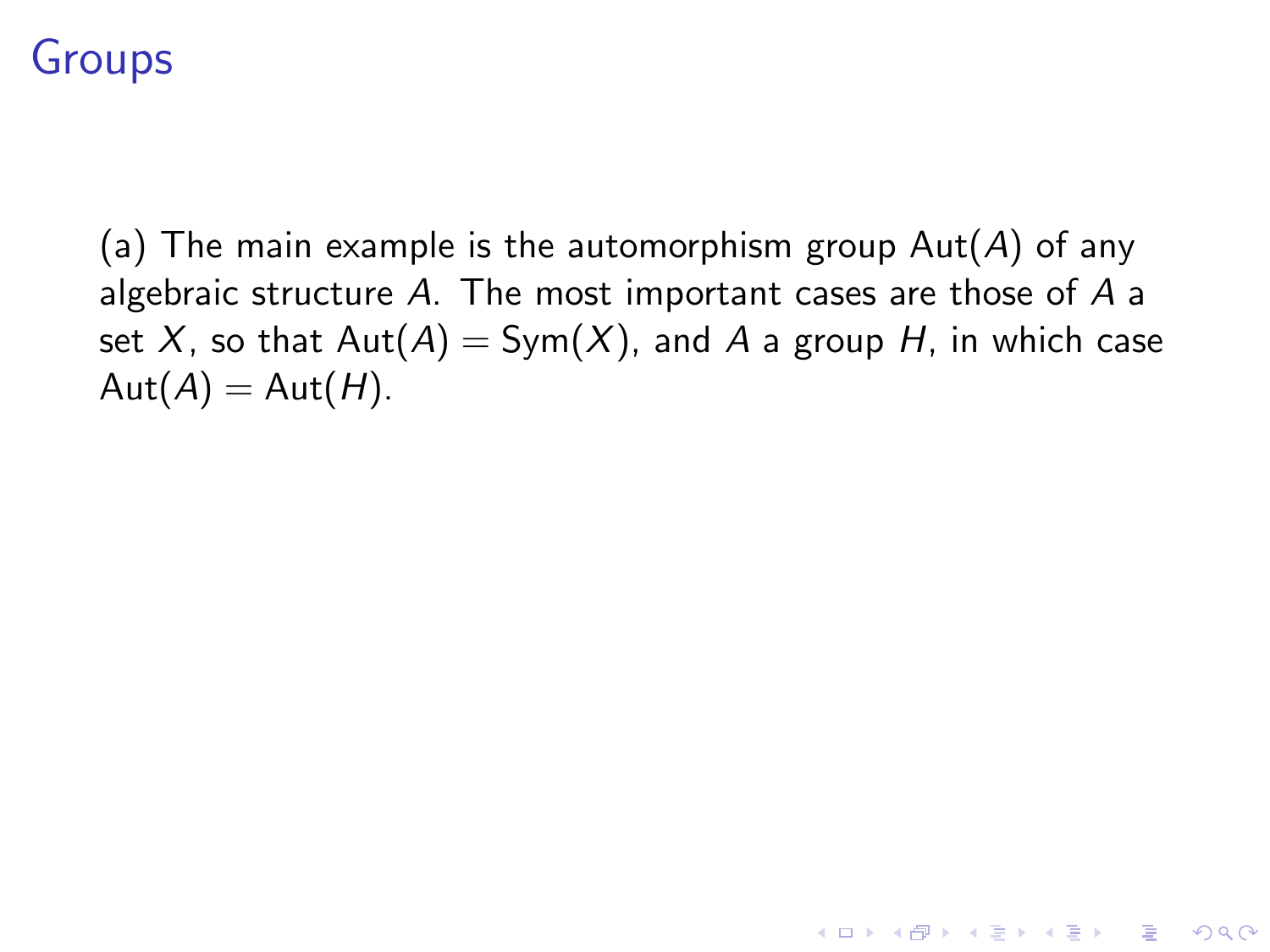(a) The main example is the automorphism group  $Aut(A)$  of any algebraic structure A. The most important cases are those of A a set X, so that  $Aut(A) = Sym(X)$ , and A a group H, in which case  $Aut(A) = Aut(H)$ . (b) Correspondingly, we have that if G is any group, the mapping  $\lambda_g$ :  $G \to G$ ,  $\lambda_g$ :  $h \mapsto gh$ , is a bijection (permutation of G) for every  $g\in\mathcal{G}$ , and the mapping  $\alpha_g\colon\mathcal{G}\to\mathcal{G},\ \alpha_g\colon h\mapsto ghg^{-1},$  is an automorphism of G (the inner automorphism) for every  $g \in G$ .

**KORKAR KERKER EL VOLO**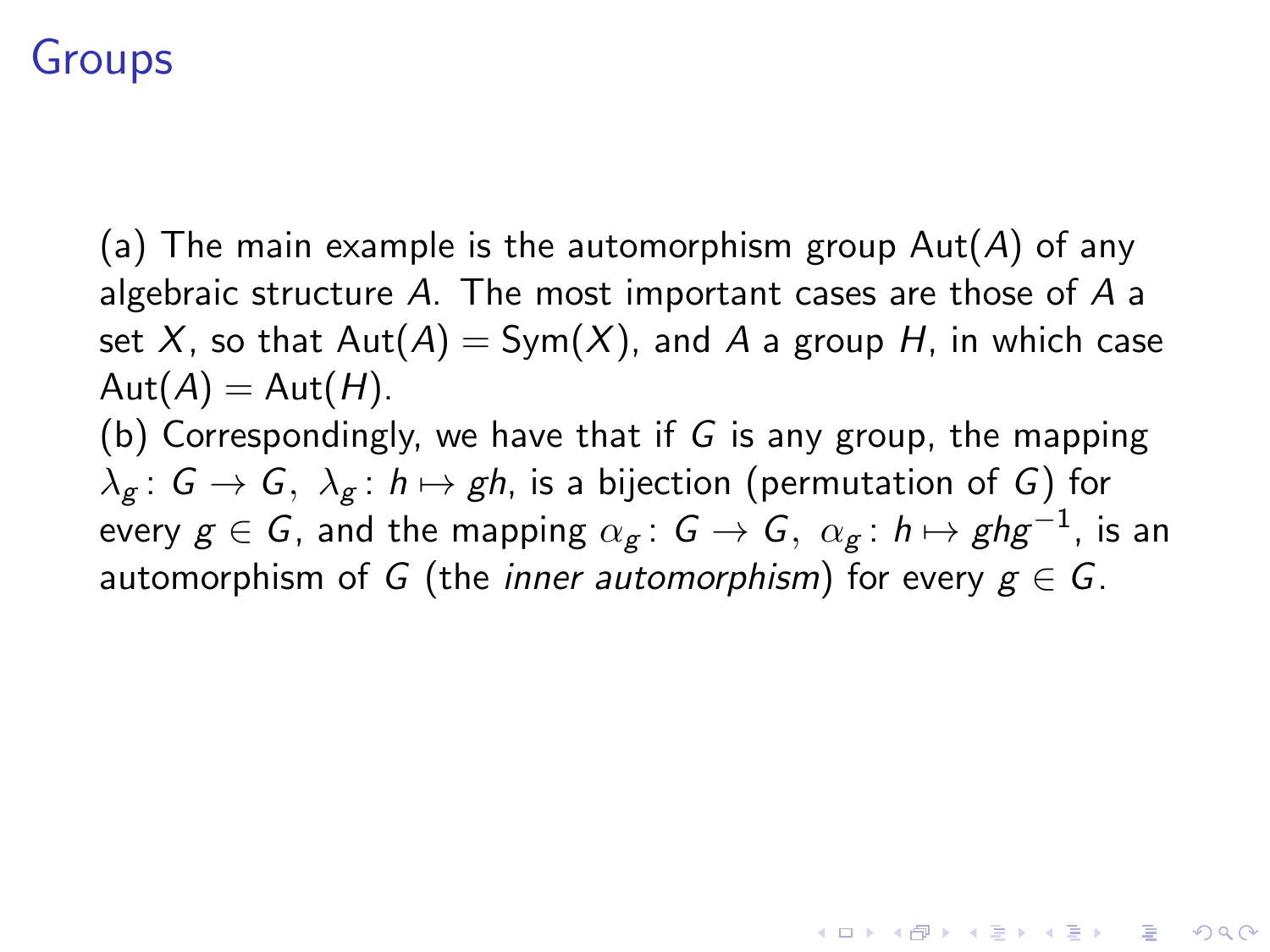(a) The main example is the automorphism group  $Aut(A)$  of any algebraic structure A. The most important cases are those of A a set X, so that  $Aut(A) = Sym(X)$ , and A a group H, in which case  $Aut(A) = Aut(H)$ . (b) Correspondingly, we have that if G is any group, the mapping  $\lambda_g$ :  $G \to G$ ,  $\lambda_g$ :  $h \mapsto gh$ , is a bijection (permutation of G) for every  $g\in\mathcal{G}$ , and the mapping  $\alpha_g\colon\mathcal{G}\to\mathcal{G},\ \alpha_g\colon h\mapsto ghg^{-1},$  is an automorphism of G (the inner automorphism) for every  $g \in G$ . (c) There is a canonical group morphism  $G \to Sym(G)$ ,  $g \mapsto \lambda_g$ (the Cayley representation) and a canonical group morphism  $\alpha: G \to \text{Aut}(G), g \mapsto \alpha_g$ .

**KORKAR KERKER EL VOLO**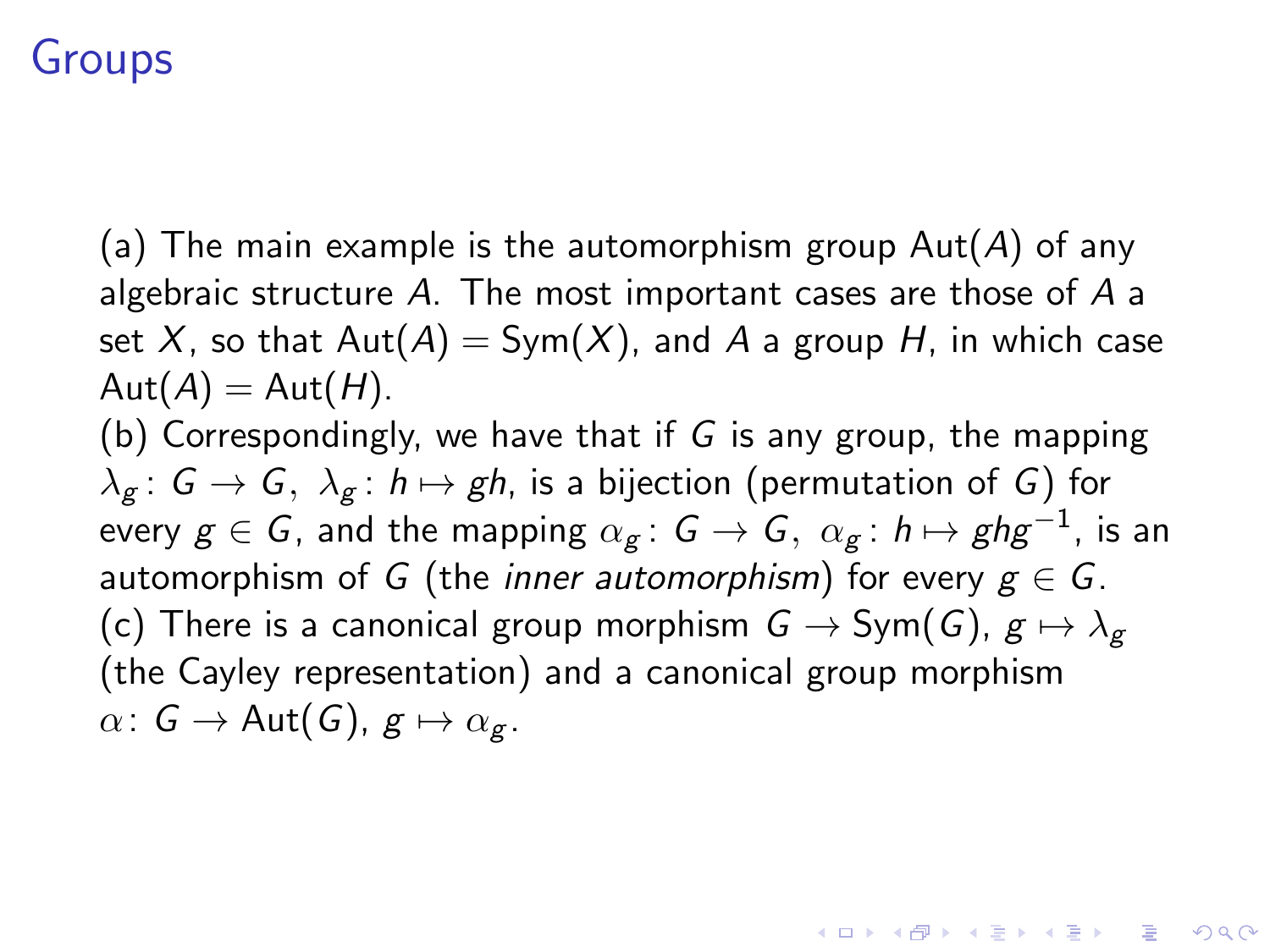

Correspondingly, we have:

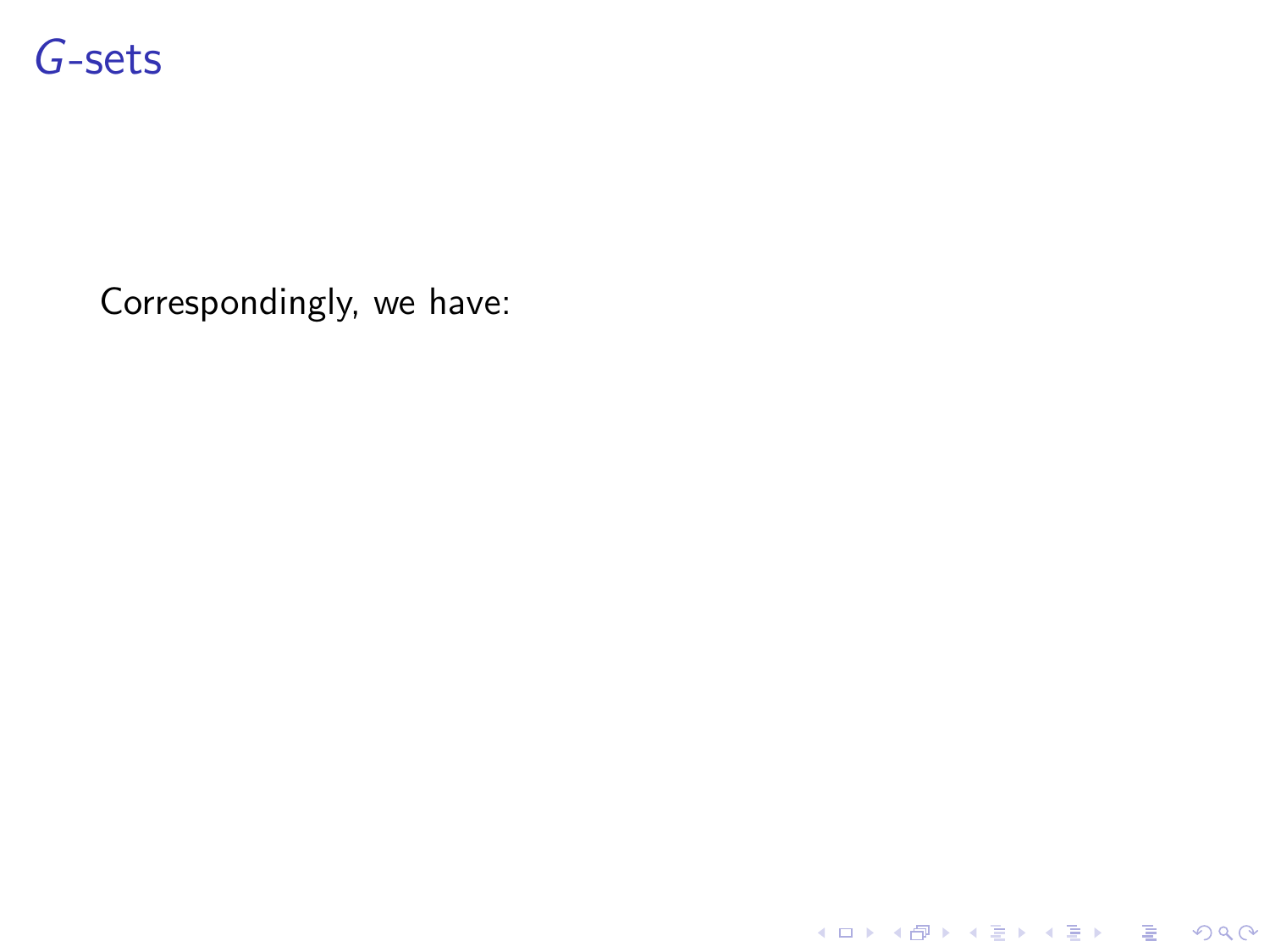### G-sets

#### Correspondingly, we have: (d) Left G-sets  $=$  sets X with a group homomorphism  $G \to Sym(X)$ .

K ロ ▶ K @ ▶ K 할 > K 할 > 1 할 > 1 이익어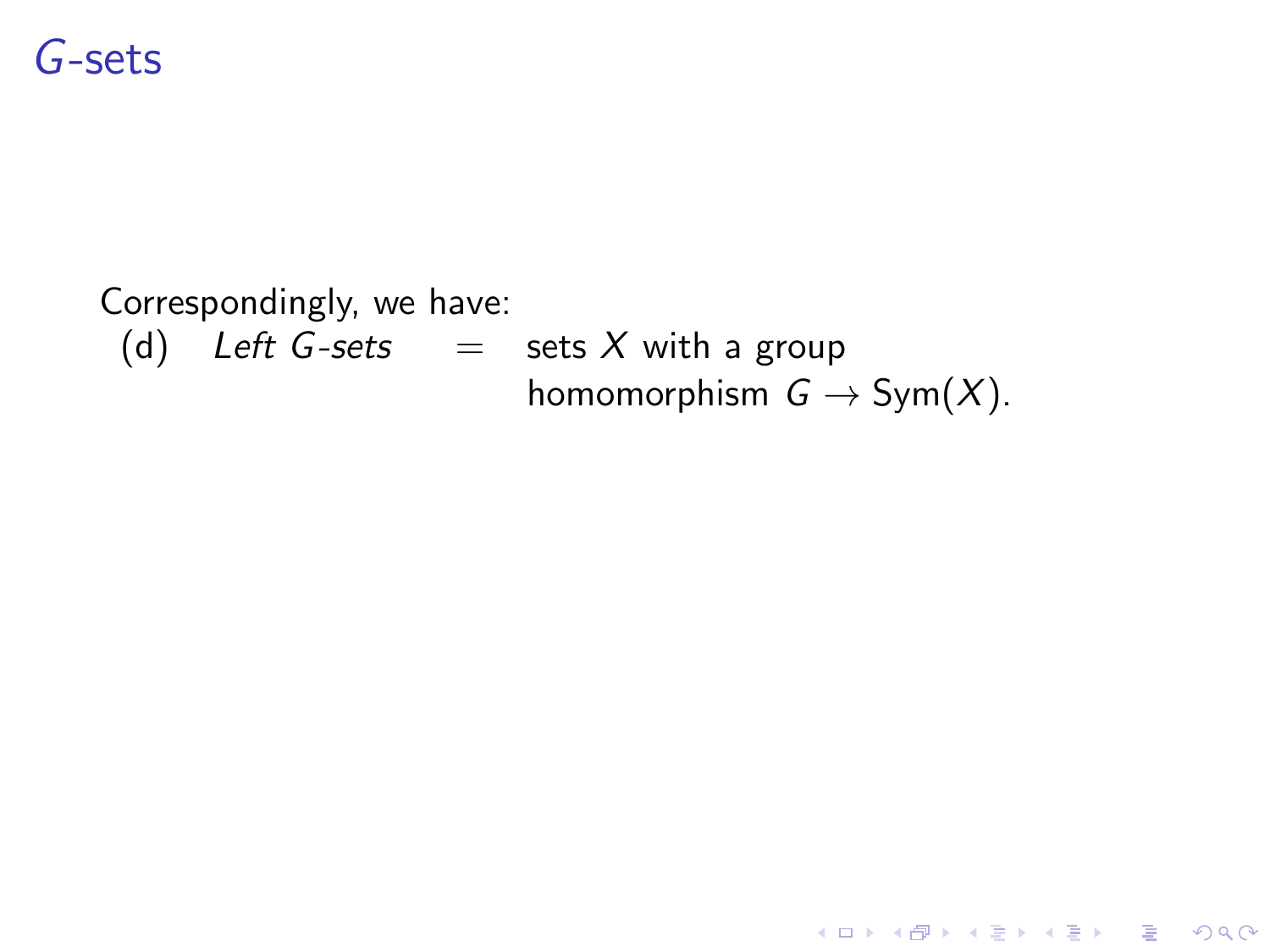## G-sets

#### Correspondingly, we have:

- (d) Left G-sets  $=$  sets X with a group homomorphism  $G \to Sym(X)$ .
- (e) Right G-sets  $=$  sets X with a group antihomomorphism  $G \to Sym(X)$ ,

**KORK ERKER ADE YOUR**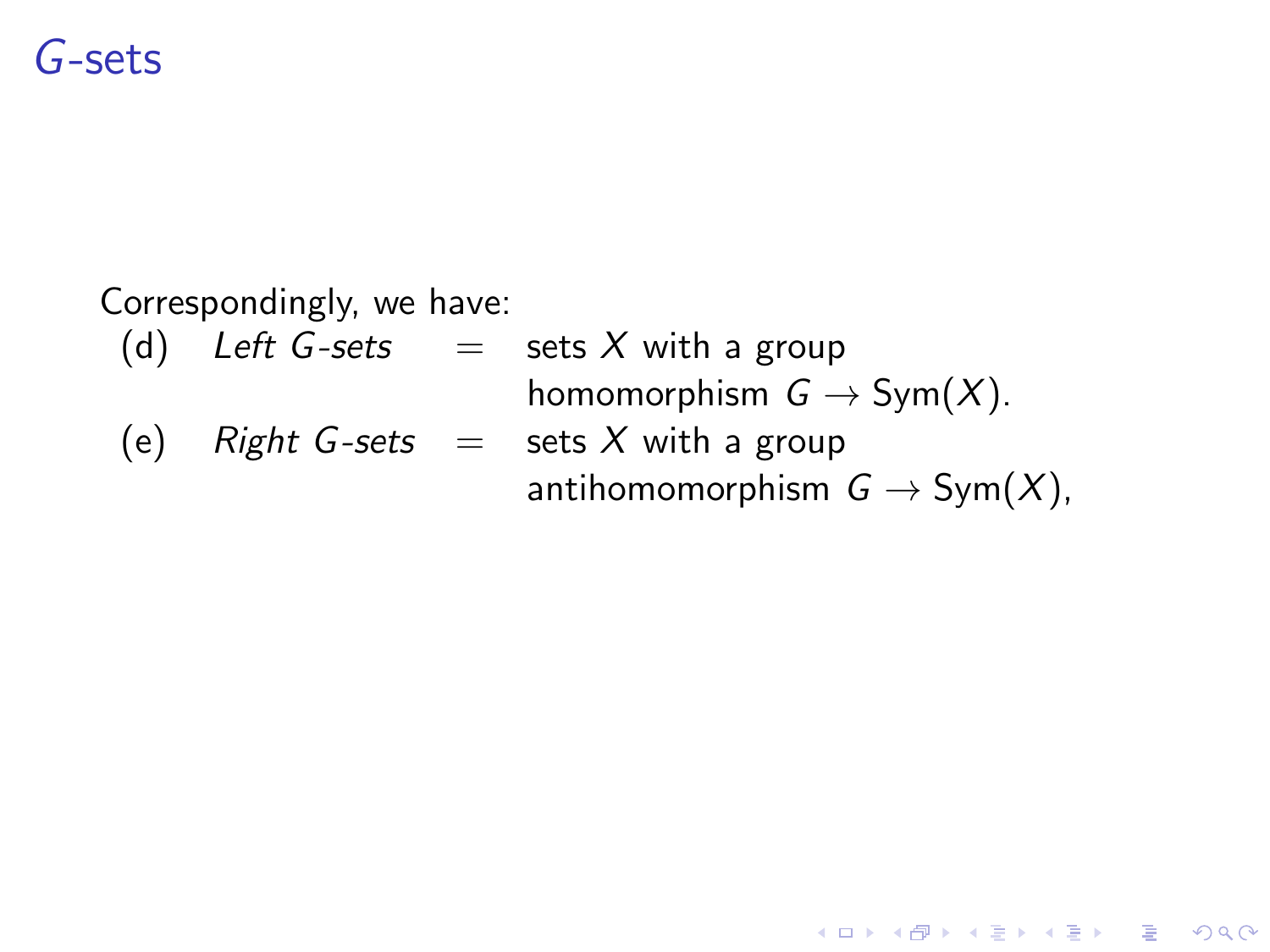## G-sets

Correspondingly, we have:

(d) Left G-sets  $=$  sets X with a group homomorphism  $G \to Sym(X)$ .

(e) Right G-sets = sets X with a group  
antihomomorphism 
$$
G \rightarrow Sym(X)
$$
,  
or equivalently

= sets X with a group  
homomorphism 
$$
G^{op} \to Sym(X)
$$
.

K ロ ▶ K @ ▶ K 할 > K 할 > 1 할 > 1 이익어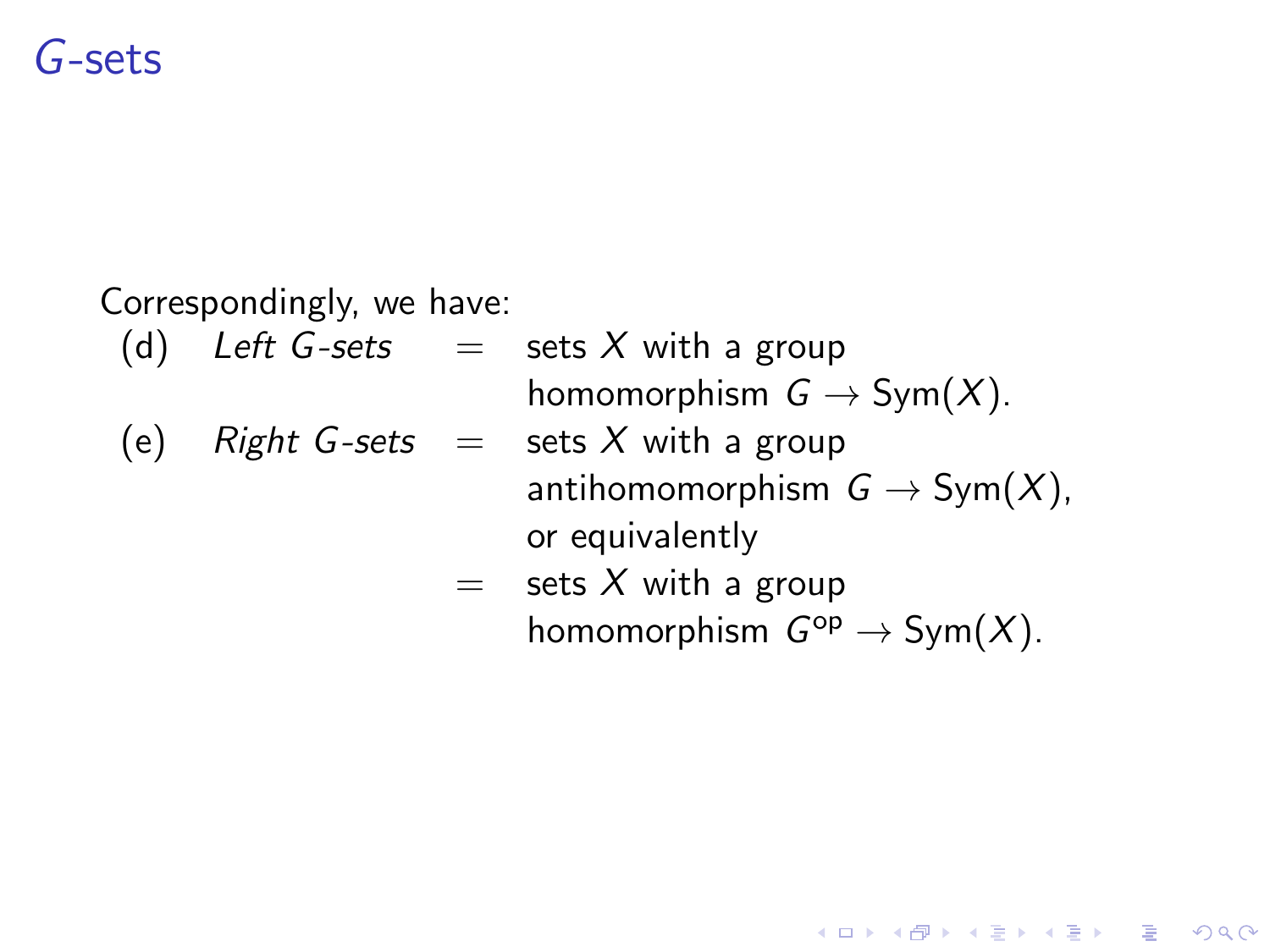Similarly, we have:

K ロ ▶ K @ ▶ K 할 ▶ K 할 ▶ | 할 | ⊙Q @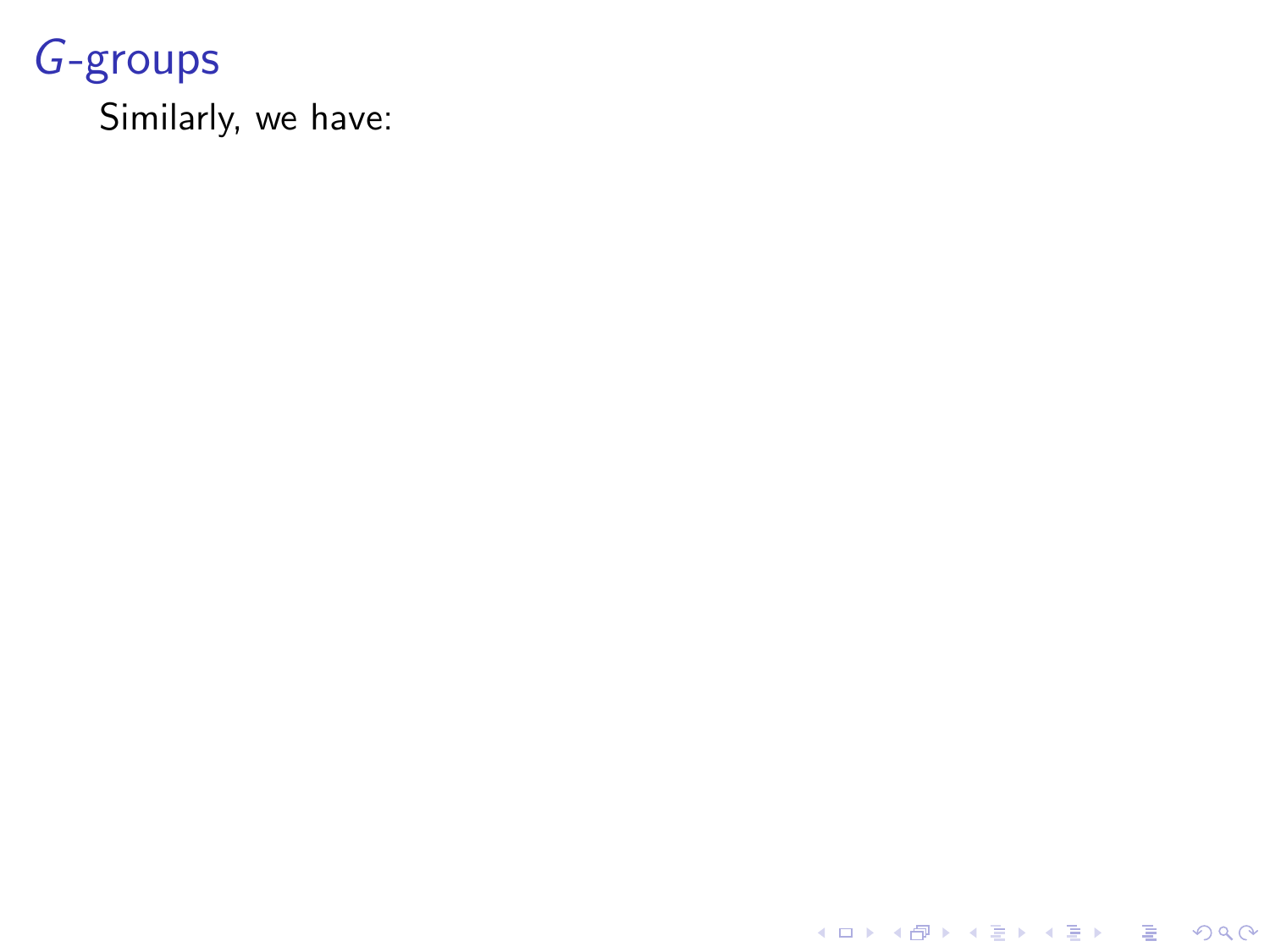Similarly, we have: (d) Left G-groups  $=$  groups H with a group homomorphism  $G \to \text{Aut}(H)$ .

K ロ ▶ K @ ▶ K 할 > K 할 > 1 할 > 1 이익어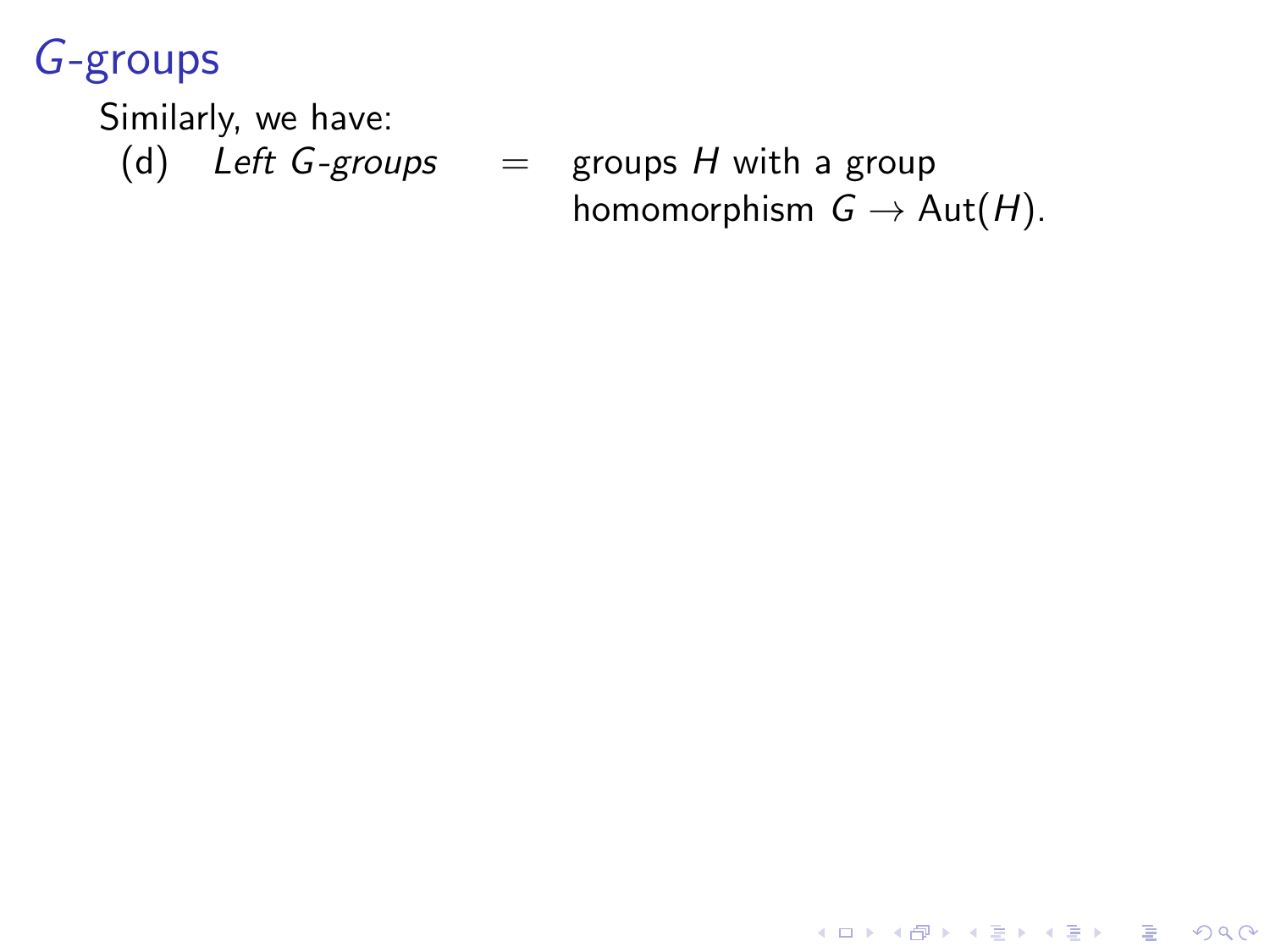Similarly, we have:

- 
- (d) Left G-groups  $=$  groups H with a group homomorphism  $G \to \text{Aut}(H)$ .
- 
- (e) Right G-groups  $=$  groups H with a group antihomomorphism  $G \to \text{Aut}(H)$ ,

**KORK STRAIN A BAR SHOP**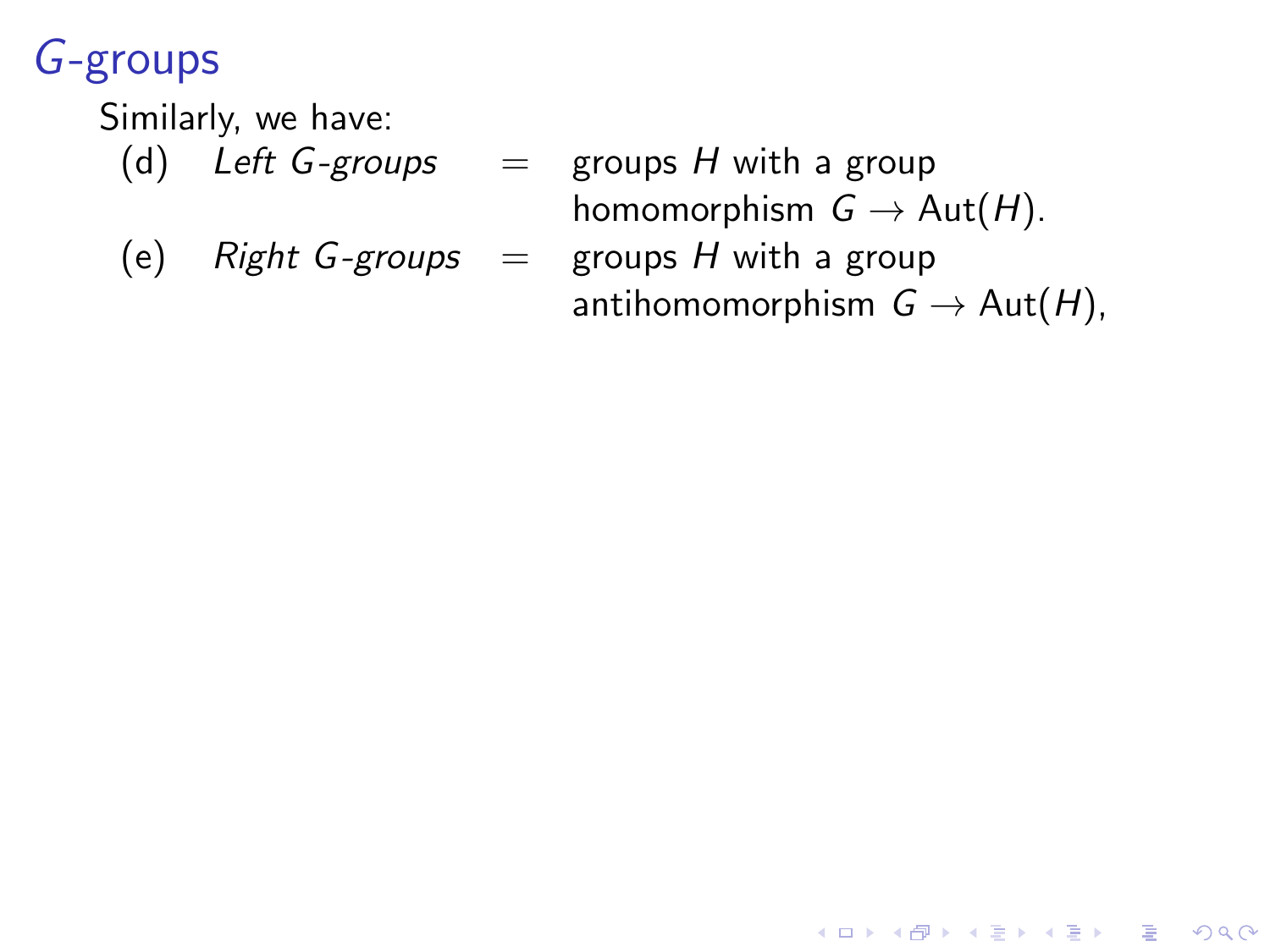Similarly, we have:

- 
- 
- (d) Left G-groups  $=$  groups H with a group homomorphism  $G \to \text{Aut}(H)$ .
- (e) Right G-groups  $=$  groups H with a group antihomomorphism  $G \to \text{Aut}(H)$ , or equivalently
	- $=$  groups H with a group homomorphism  $G^{op} \to Aut(H)$ .

**KORK STRAIN A BAR SHOP**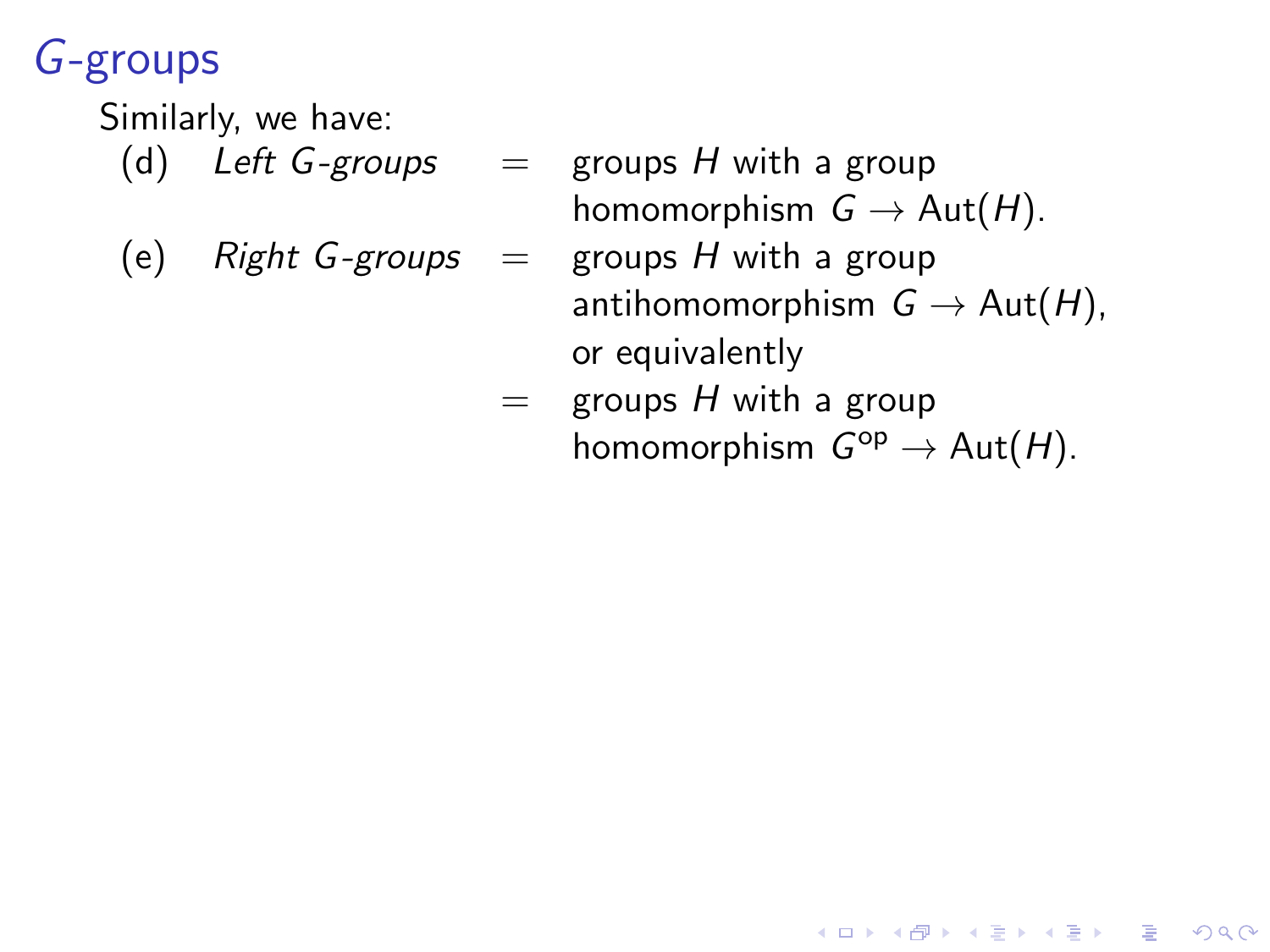Similarly, we have:

- 
- (d) Left G-groups  $=$  groups H with a group homomorphism  $G \to \text{Aut}(H)$ .
- 
- (e) Right G-groups  $=$  groups H with a group antihomomorphism  $G \to \text{Aut}(H)$ , or equivalently

**KORKAR KERKER E VOOR** 

 $=$  groups H with a group homomorphism  $G^{op} \to Aut(H)$ .

Now the opposite of any group  $G$  is a group  $G^{op}$  and the mapping  $G \rightarrow G^\mathsf{op}$ , defined by  $g \in G \mapsto g^{-1}$ , is an isomorphism of  $G$  onto G<sup>op</sup>. So there is no need to distinguish left G-sets from right G-sets, they form isomorphic categories. Similarly, there is no need to distinguish left G-groups from right G-groups, they form isomorphic categories.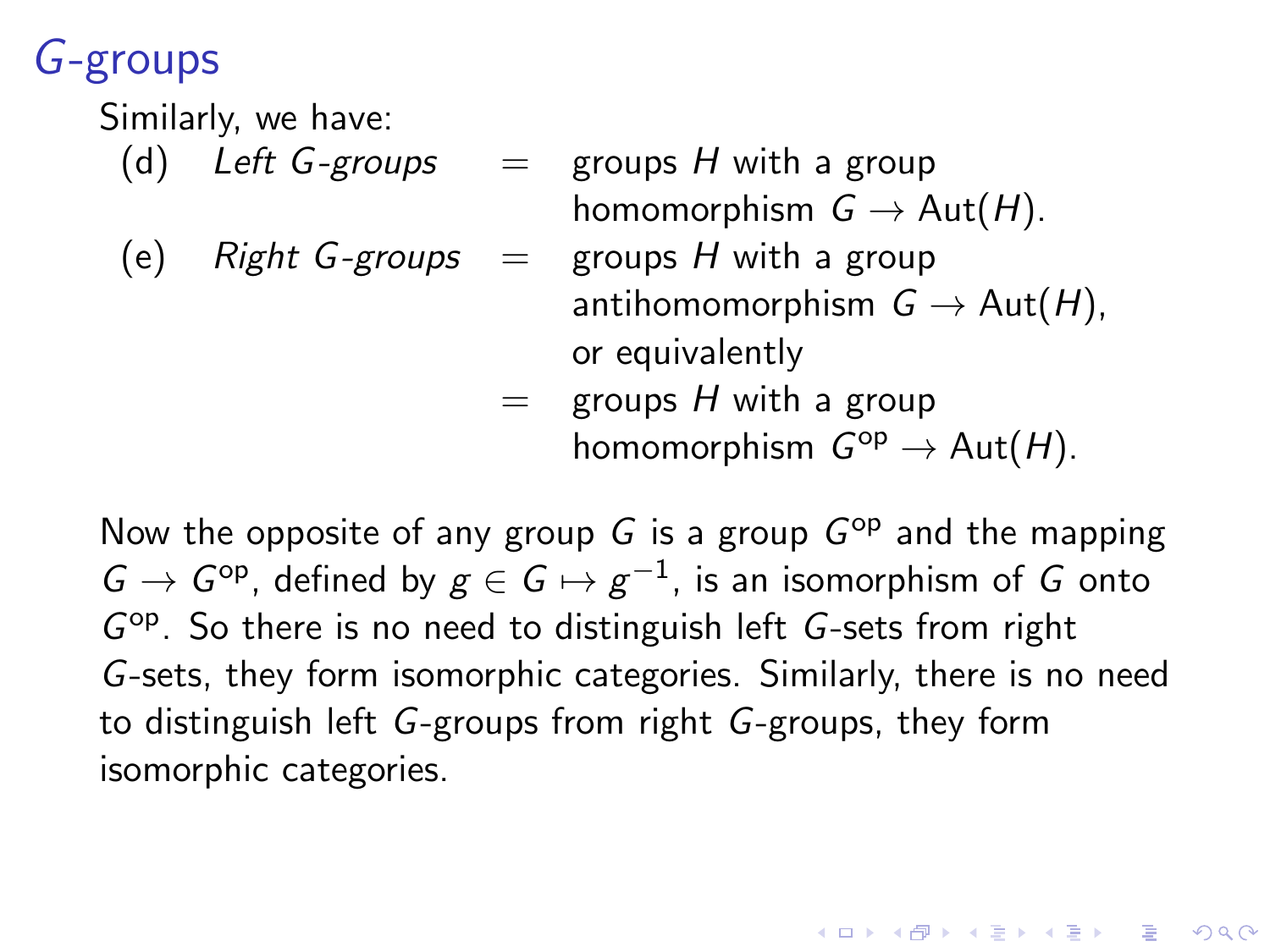Similarly, we have:

- 
- (d) Left G-groups  $=$  groups H with a group homomorphism  $G \to \text{Aut}(H)$ .
- 
- (e) Right G-groups  $=$  groups H with a group antihomomorphism  $G \to \text{Aut}(H)$ , or equivalently

**KORKAR KERKER E VOOR** 

 $=$  groups H with a group homomorphism  $G^{op} \to Aut(H)$ .

Now the opposite of any group  $G$  is a group  $G^{op}$  and the mapping  $G \rightarrow G^\mathsf{op}$ , defined by  $g \in G \mapsto g^{-1}$ , is an isomorphism of  $G$  onto G<sup>op</sup>. So there is no need to distinguish left G-sets from right G-sets, they form isomorphic categories. Similarly, there is no need to distinguish left G-groups from right G-groups, they form isomorphic categories.

The notion of G-group is classical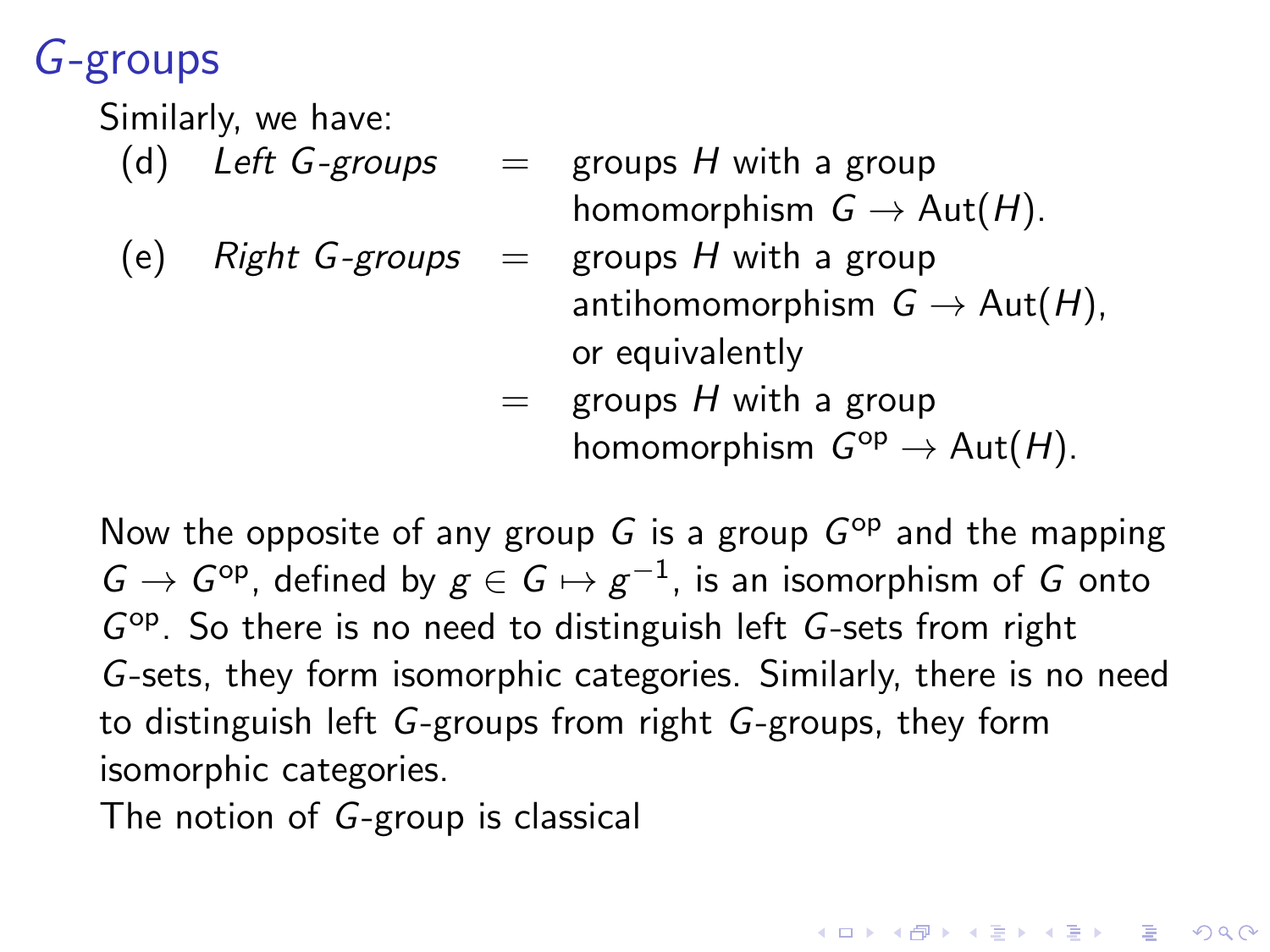Similarly, we have:

- 
- (d) Left G-groups  $=$  groups H with a group homomorphism  $G \to \text{Aut}(H)$ .
- 
- (e) Right G-groups  $=$  groups H with a group antihomomorphism  $G \to \text{Aut}(H)$ , or equivalently
	- $=$  groups H with a group homomorphism  $G^{op} \to Aut(H)$ .

Now the opposite of any group  $G$  is a group  $G^{op}$  and the mapping  $G \rightarrow G^\mathsf{op}$ , defined by  $g \in G \mapsto g^{-1}$ , is an isomorphism of  $G$  onto G<sup>op</sup>. So there is no need to distinguish left G-sets from right G-sets, they form isomorphic categories. Similarly, there is no need to distinguish left G-groups from right G-groups, they form isomorphic categories.

The notion of G-group is classical, and sometimes G is called an operator group on H [Suzuki, Group Theory I, 1982, Definition 8.1].**KORKAR KERKER E VOOR**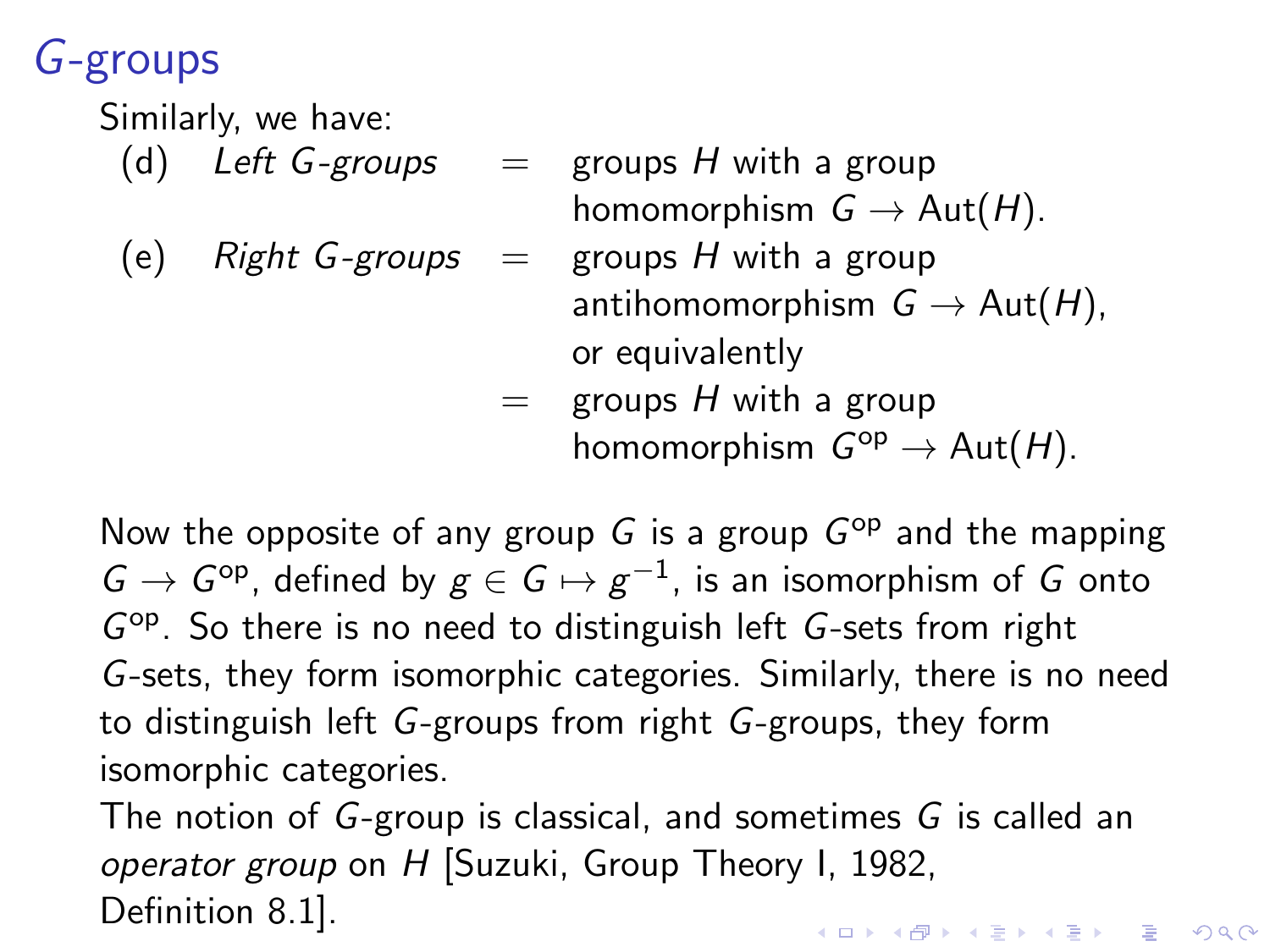Let G be a group. A (left) G-group is a pair  $(H, \varphi)$ , where H is a group and  $\varphi: G \to \text{Aut}(H)$  is a group homomorphism.

**KORK STRATER STRAKER**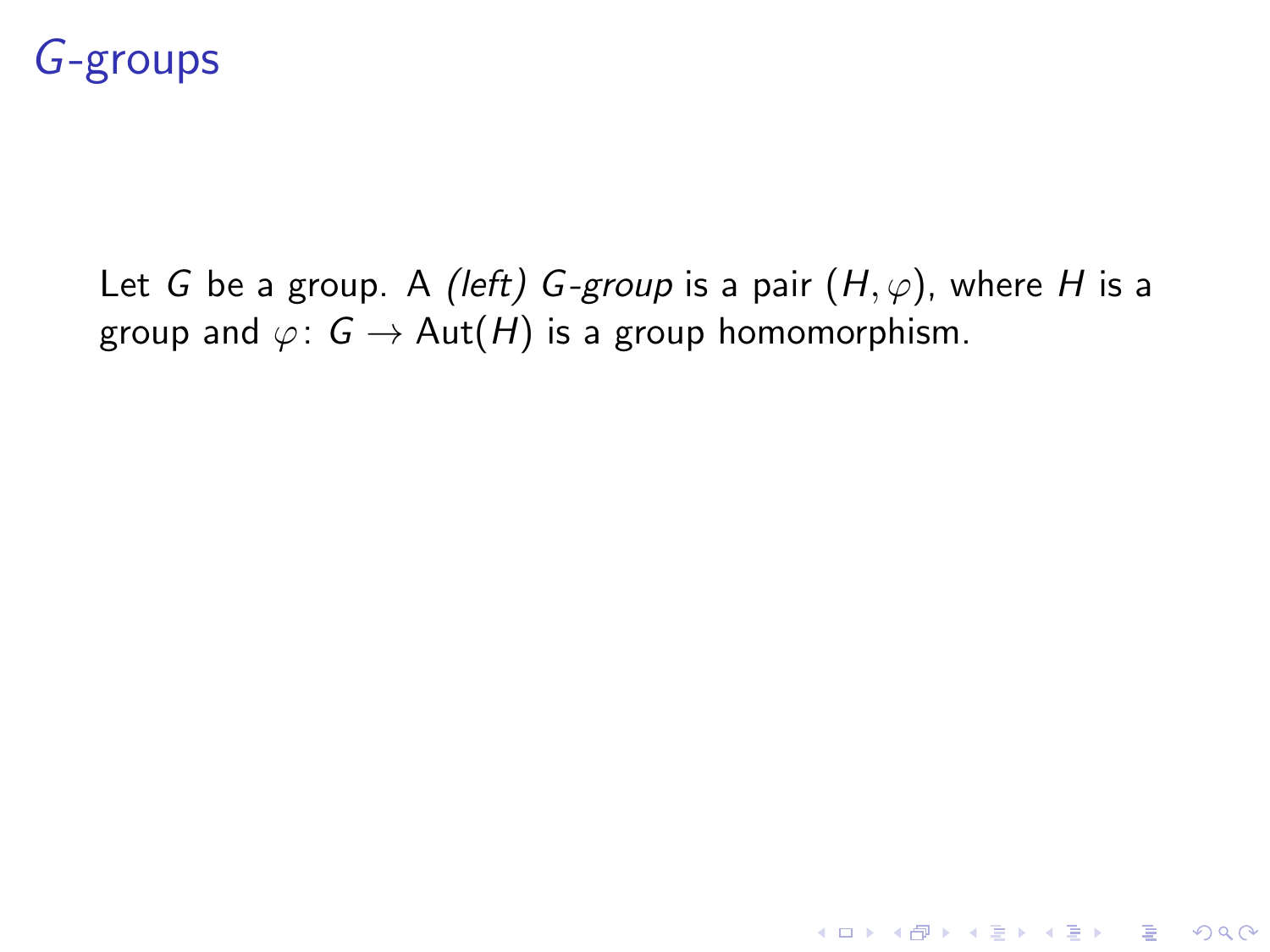Let G be a group. A (left) G-group is a pair  $(H, \varphi)$ , where H is a group and  $\varphi: G \to \text{Aut}(H)$  is a group homomorphism. Equivalently, a  $G$ -group is a group  $H$  endowed with a mapping  $\cdot: G \times H \rightarrow H$ ,  $(g, h) \mapsto gh$ , called left scalar multiplication, such that  $\mathbf{r}$  (given by  $\mathbf{r}$ ) = (given by  $\mathbf{r}$ )

**KORK ERKER ADE YOUR** 

\n- (a) 
$$
g(hh') = (gh)(gh')
$$
\n- (b)  $(gg')h = g(g'h)$
\n- (c)  $1_Gh = h$
\n- for every  $g, g' \in G$  and every  $h, h' \in H$ .
\n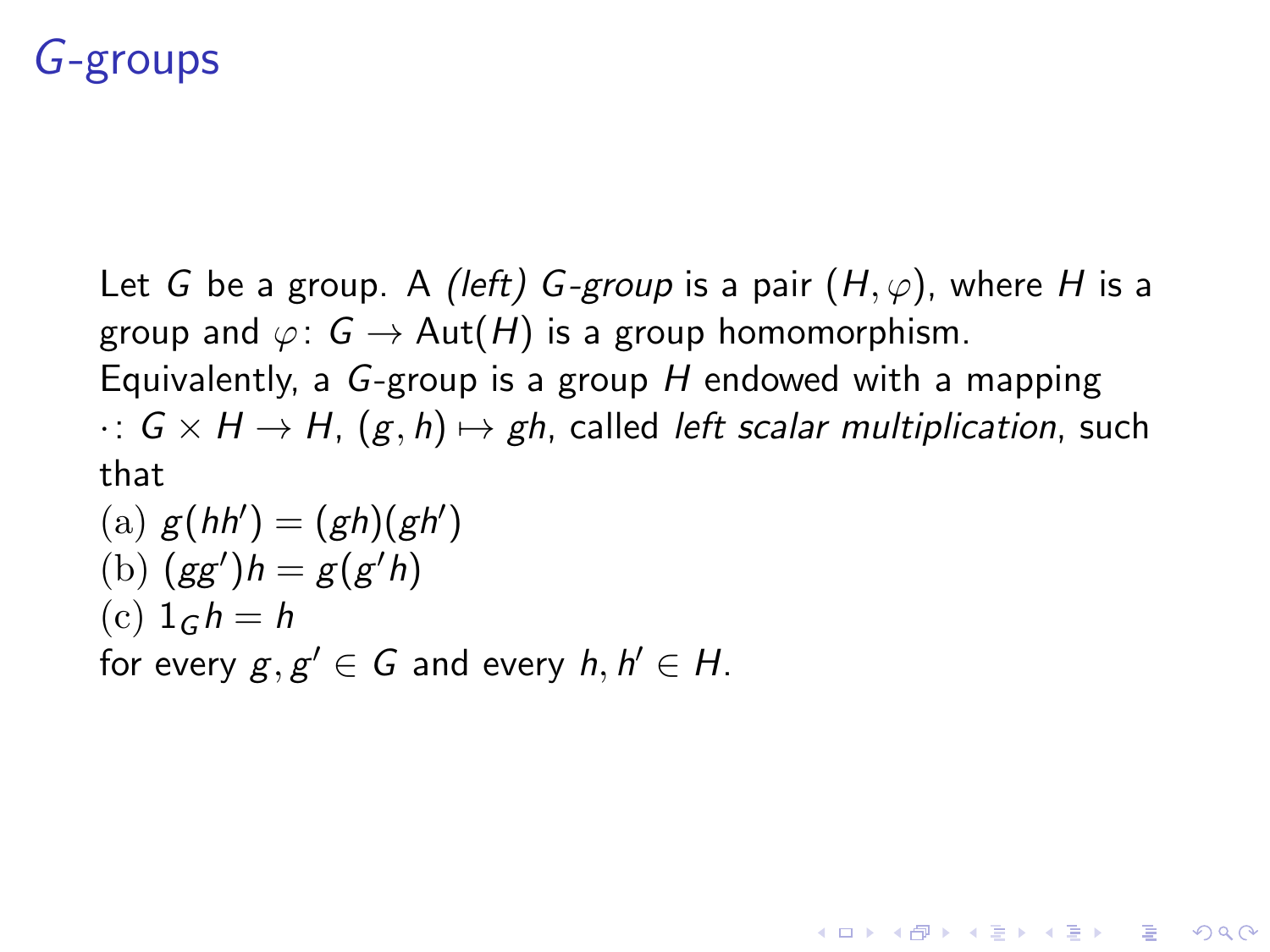Objects of G-Grp: all pairs  $(H, \varphi)$ , where H is any group and  $\varphi: G \to \text{Aut}(H)$  is a group homomorphism.

K ロ ▶ K @ ▶ K 할 > K 할 > 1 할 > 1 이익어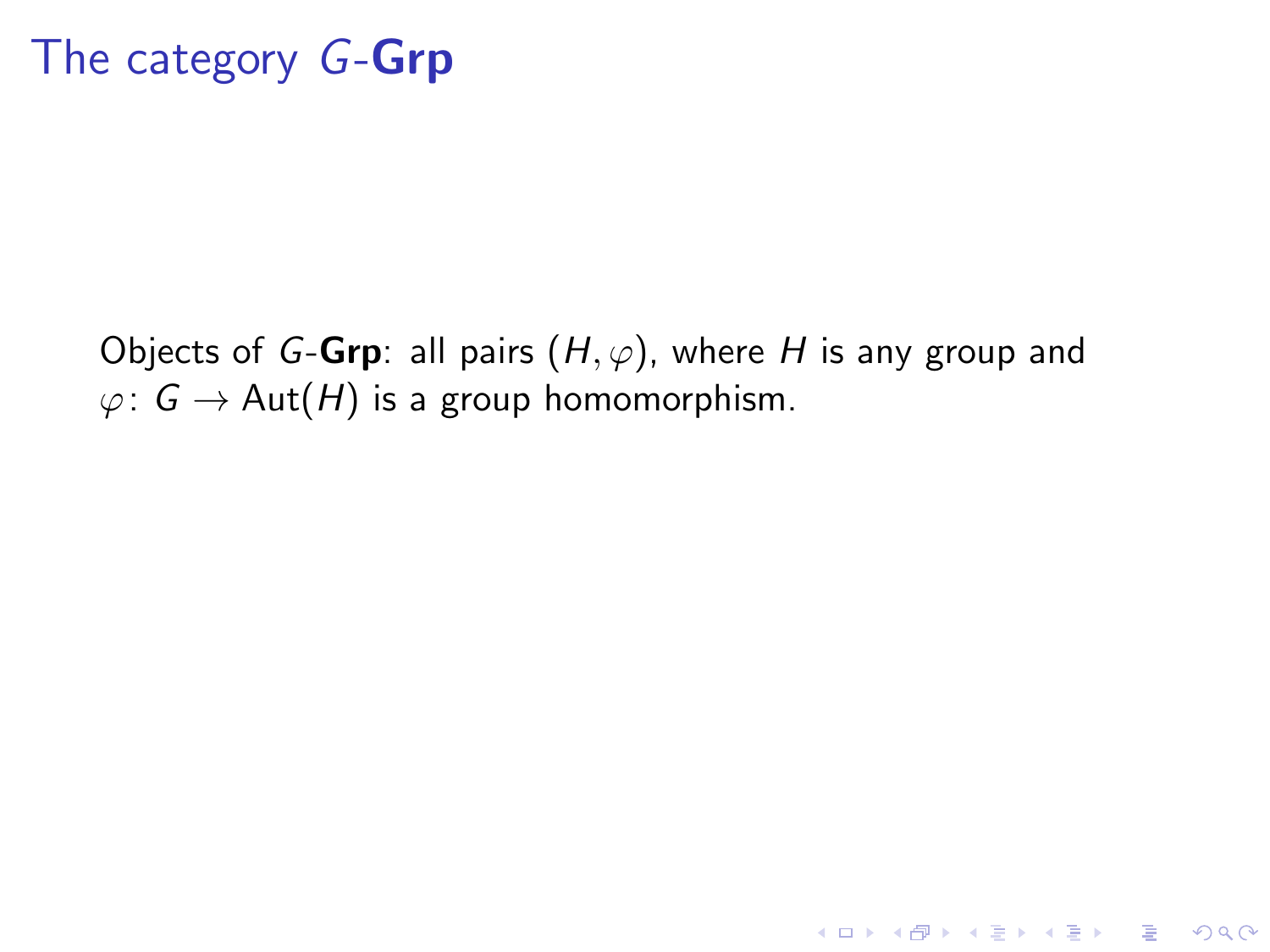Objects of G-Grp: all pairs  $(H, \varphi)$ , where H is any group and  $\varphi: G \to \text{Aut}(H)$  is a group homomorphism.

Strict analogy with left modules over a ring  $R$ : Objects of R-Mod: all pairs  $(H, \varphi)$ , where H is any abelian group and  $\varphi: R \to \text{End}(H)$  is a ring homomorphism.

**KORKAR KERKER EL VOLO**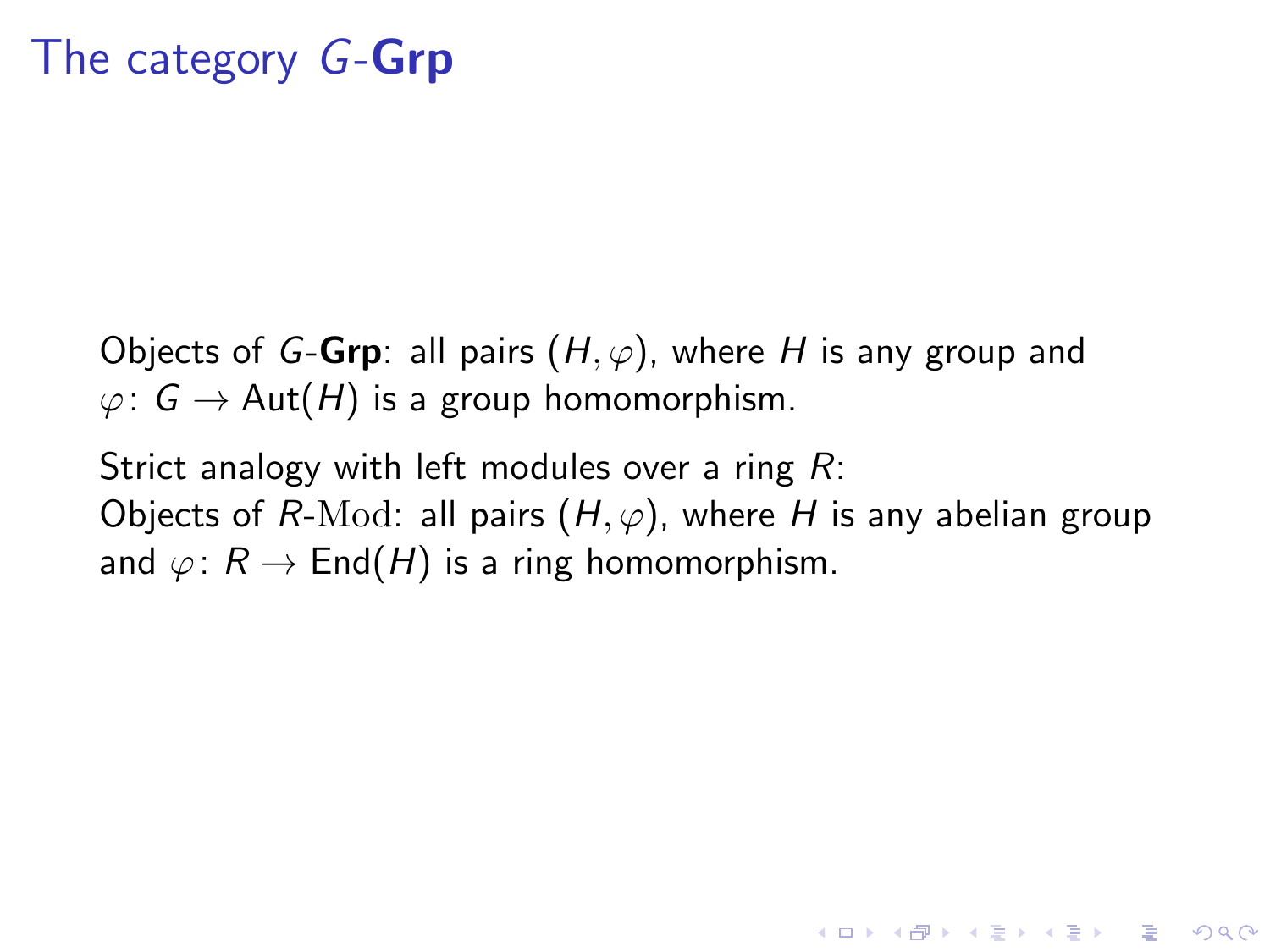A special object of G-Grp is the regular G-group  $(G, \alpha)$ . Here  $\alpha\colon\thinspace \mathsf{G}\to\operatorname{\mathsf{Aut}}(\mathsf{G})$ ,  $\mathsf{g}\mapsto\alpha_{\mathsf{g}},$  where  $\alpha_{\mathsf{g}}(\mathsf{x})=\mathsf{g}\mathsf{x}\mathsf{g}^{-1}$  for every  $g, x \in G$ .

**KORK ERKER ER AGA**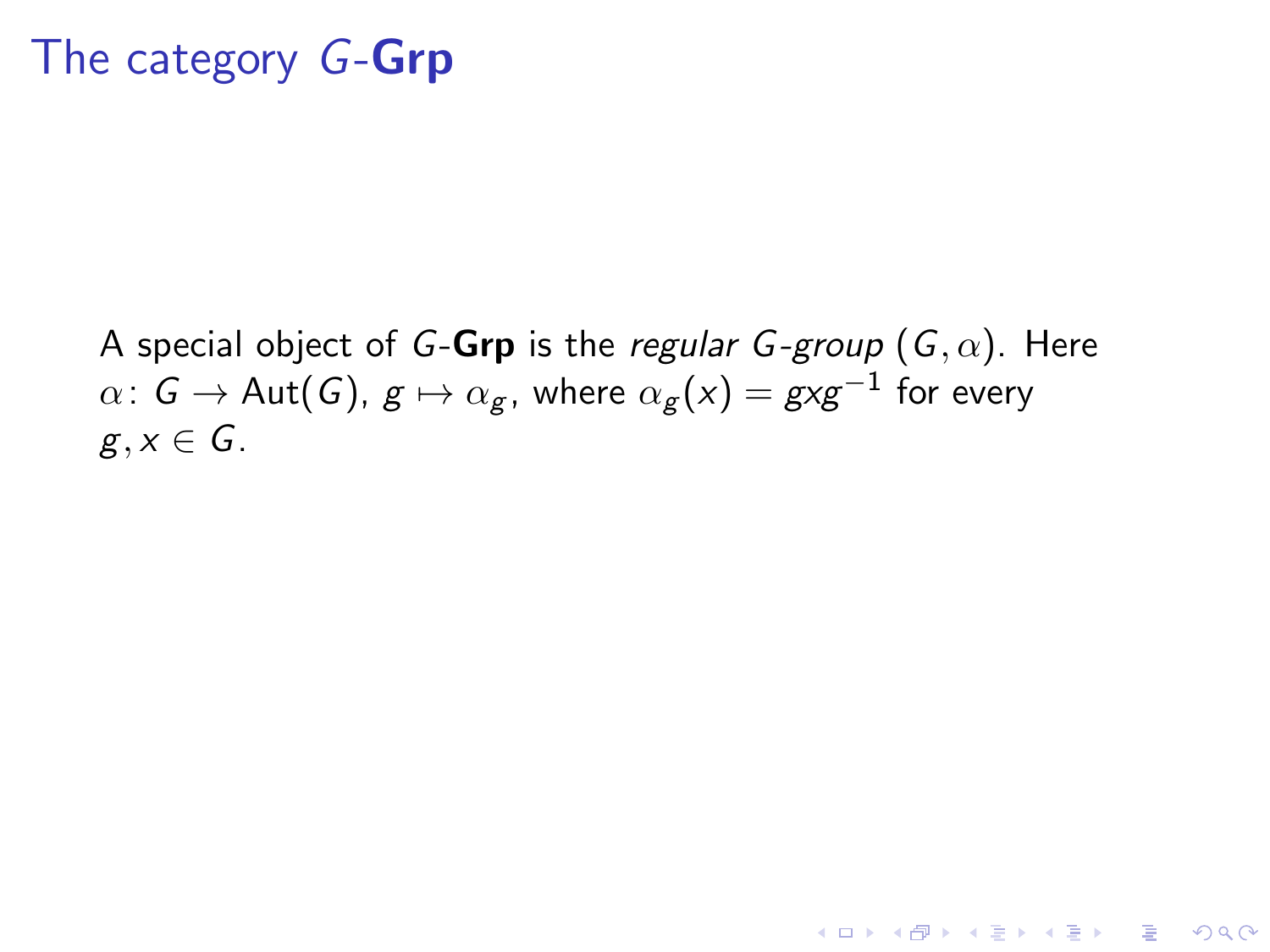A special object of G-Grp is the regular G-group  $(G, \alpha)$ . Here  $\alpha\colon\thinspace \mathsf{G}\to\operatorname{\mathsf{Aut}}(\mathsf{G})$ ,  $\mathsf{g}\mapsto\alpha_{\mathsf{g}},$  where  $\alpha_{\mathsf{g}}(\mathsf{x})=\mathsf{g}\mathsf{x}\mathsf{g}^{-1}$  for every  $g, x \in G$ .

The regular G-group  $(G, \alpha)$  plays, in the category G-Grp, a role pretty similar to the role of the regular module  $_R R$  in the category R-Mod.

**KORK ERKER ADE YOUR**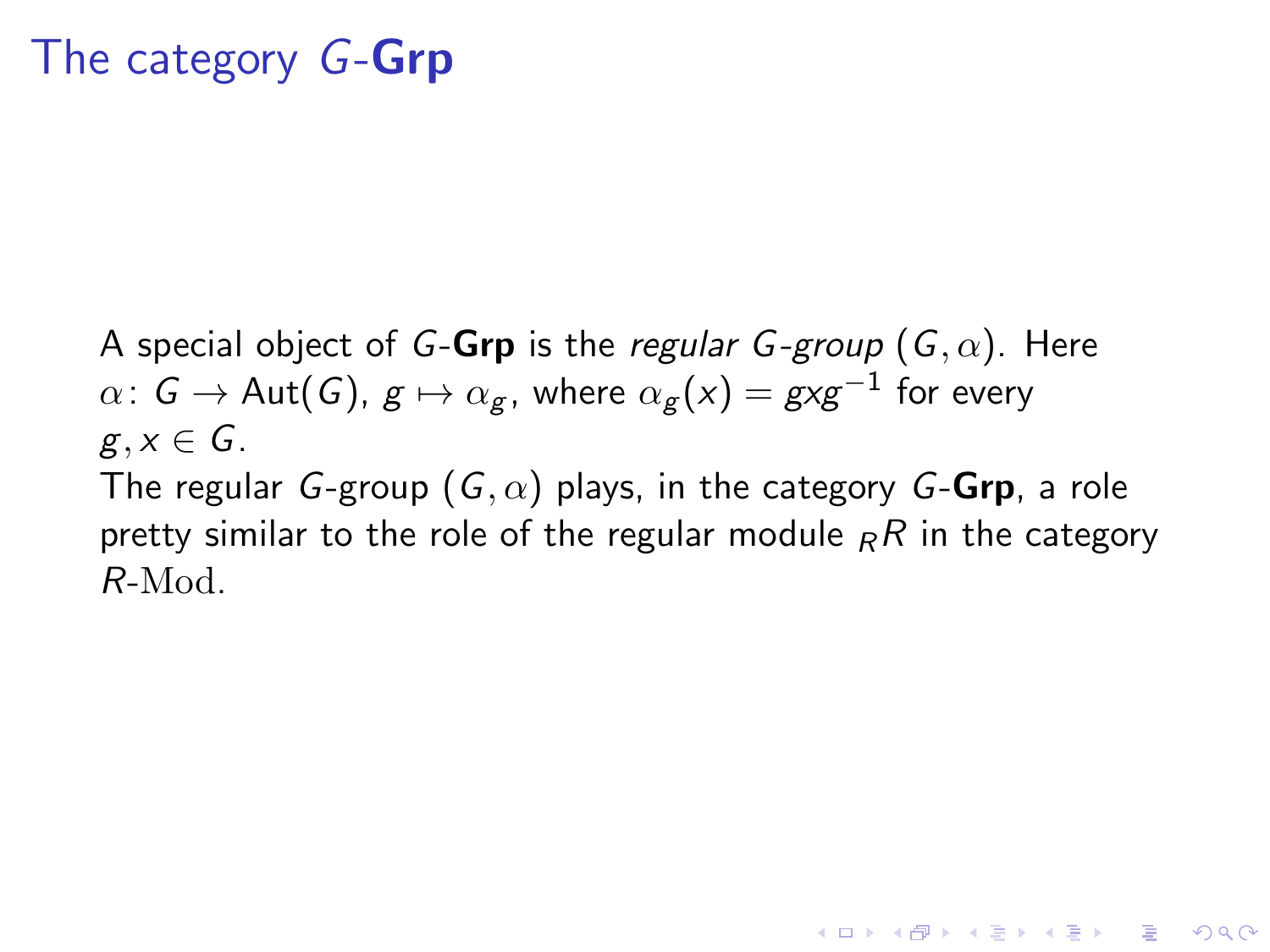#### Subobjects of the regular G-group  $G =$  normal subgroups of G

K ロ ▶ K @ ▶ K 할 ▶ K 할 ▶ | 할 | ⊙Q @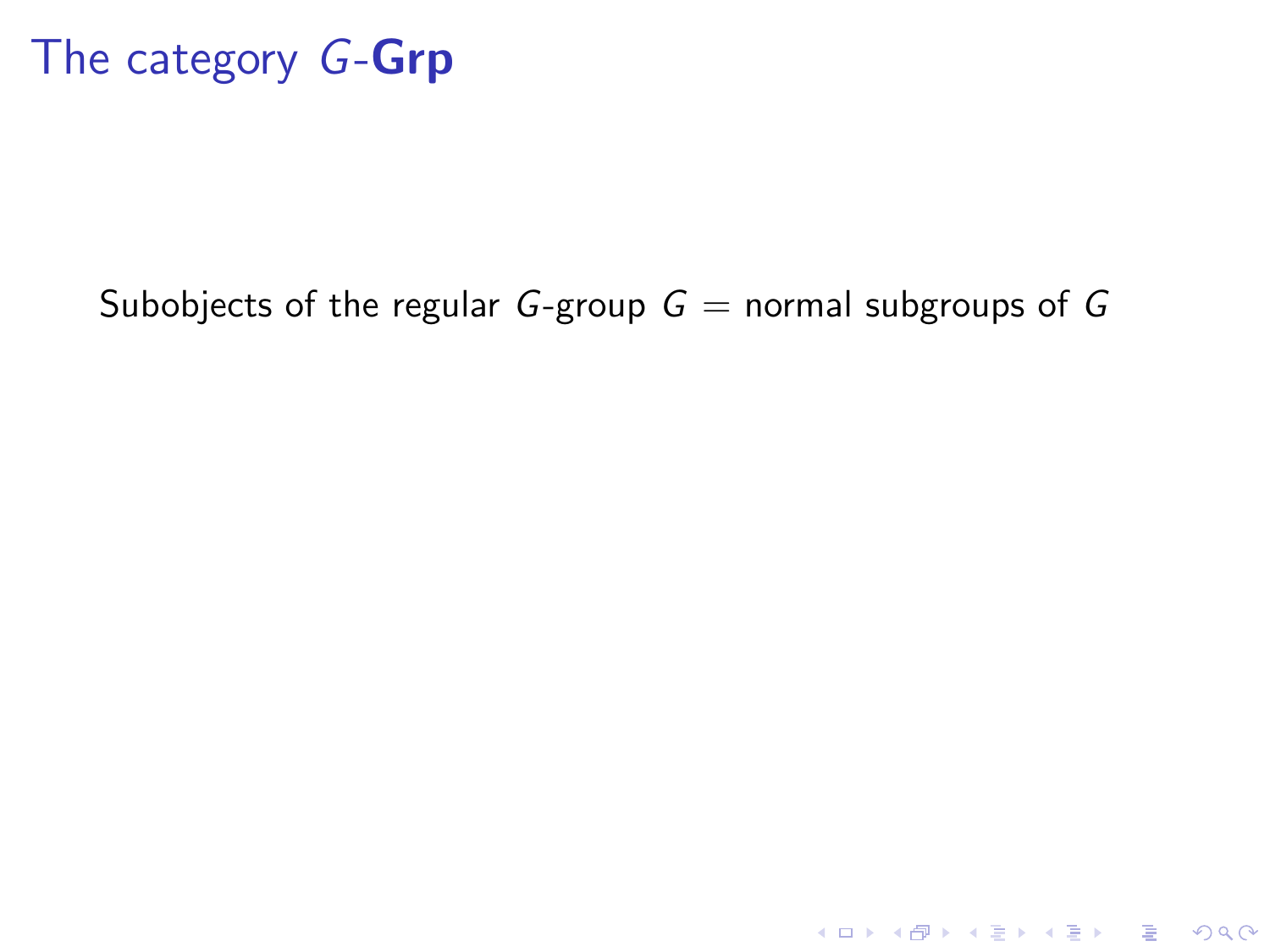Subobjects of the regular G-group  $G =$  normal subgroups of G (Subobjects of the regular R-module  $_RR =$  left ideals of R)

**KORK ERKER ADE YOUR**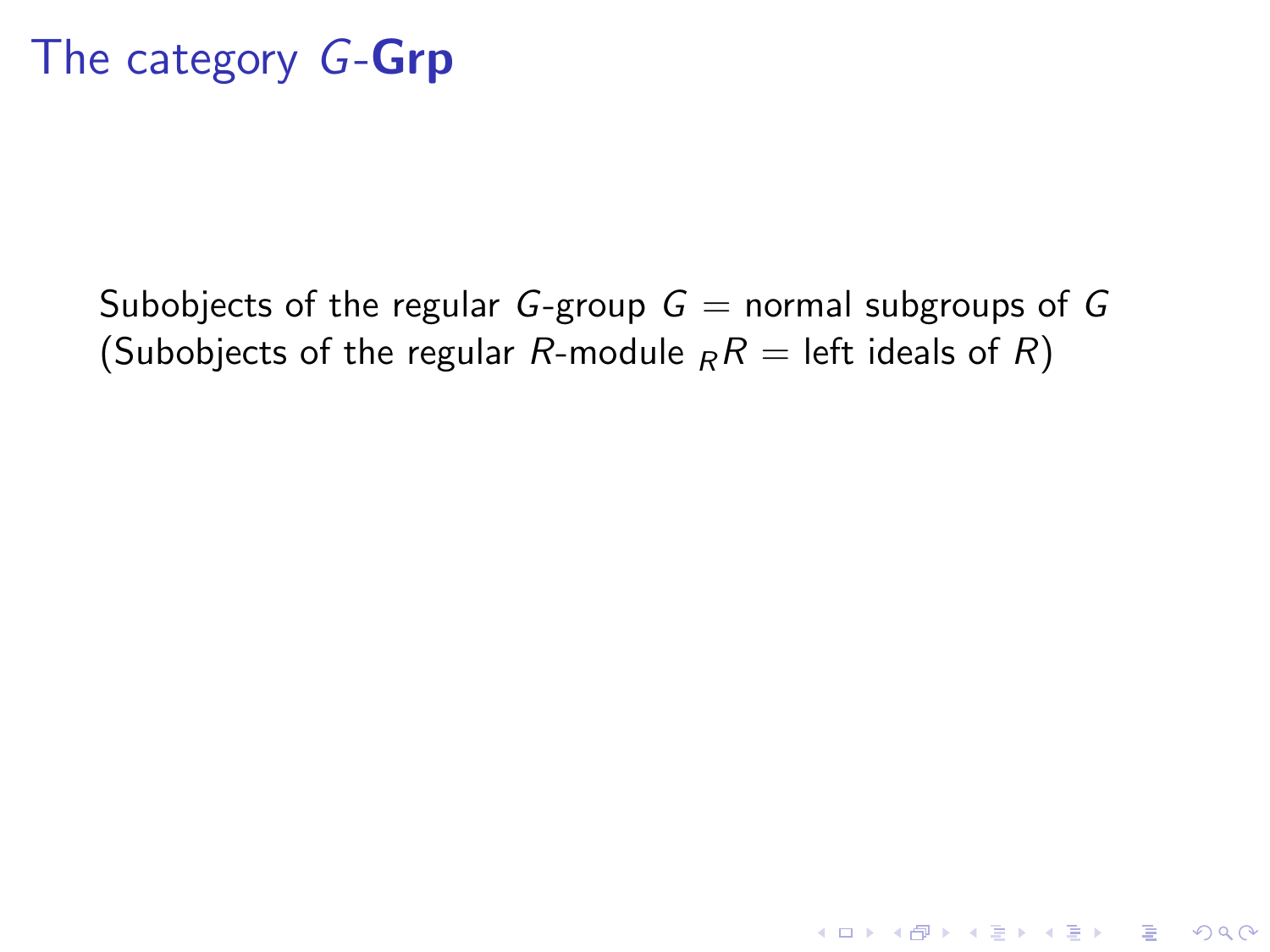Subobjects of the regular G-group  $G =$  normal subgroups of G (Subobjects of the regular R-module  $_R R =$  left ideals of R) Quotient objects of the regular G-group  $G =$  factor groups  $G/M$ 

**KORKA SERKER ORA**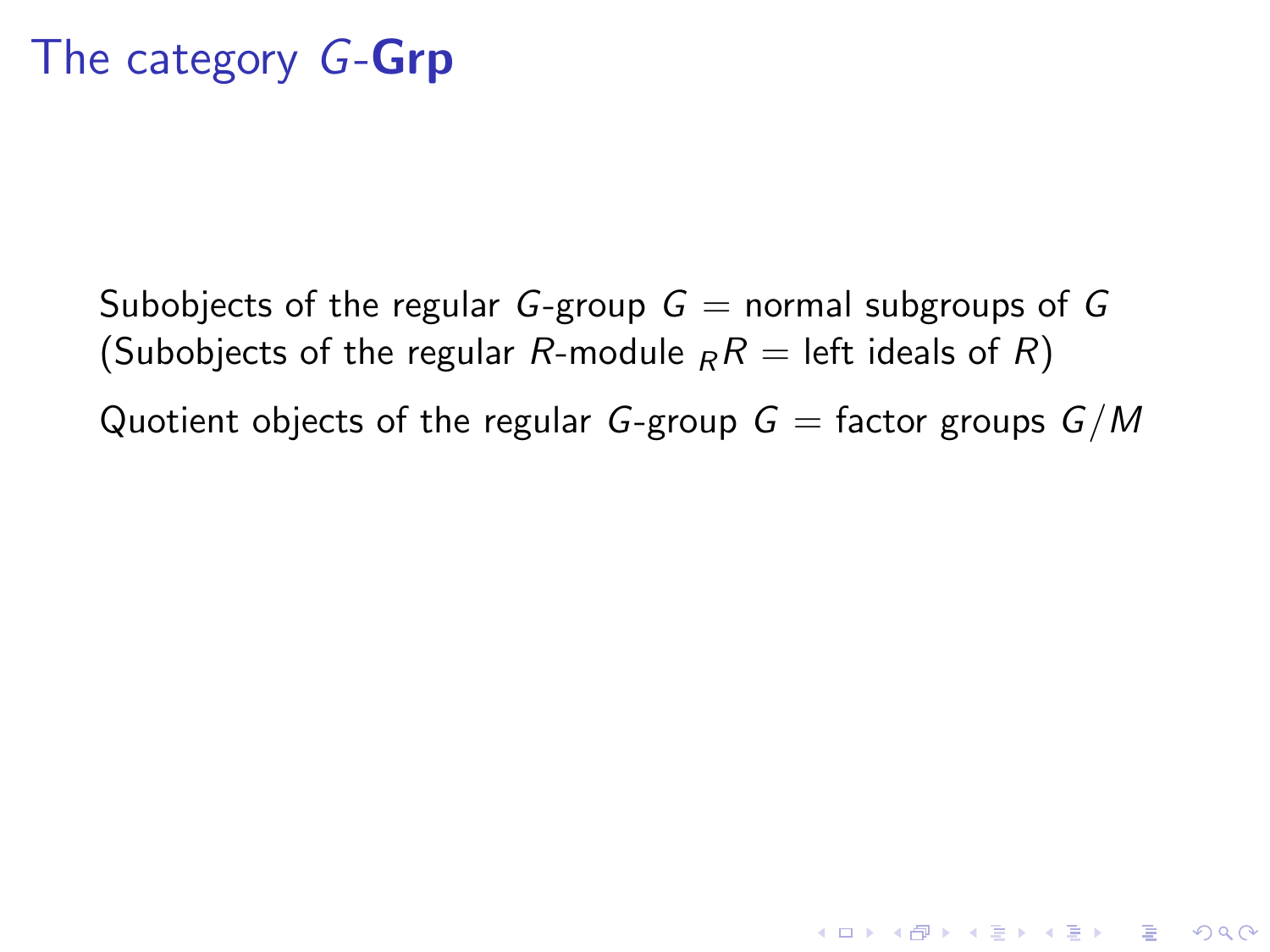Subobjects of the regular G-group  $G =$  normal subgroups of G (Subobjects of the regular R-module  $_R R =$  left ideals of R)

Quotient objects of the regular G-group  $G =$  factor groups  $G/M$ (Quotient objects of the regular R-module  $_R R =$  cyclic right R-modules)

**KORKA SERKER ORA**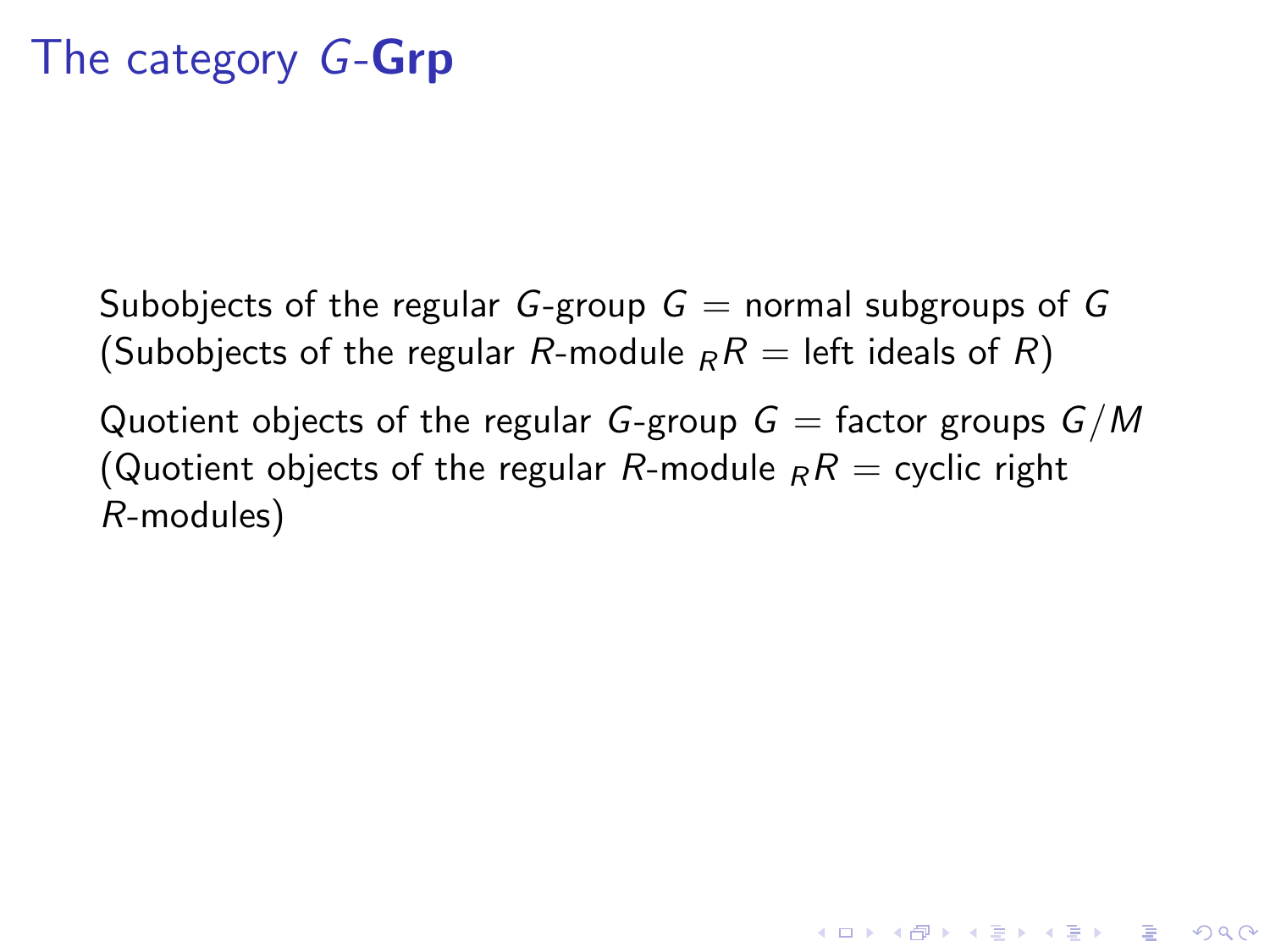Subobjects of the regular G-group  $G =$  normal subgroups of G (Subobjects of the regular R-module  $_R R =$  left ideals of R)

Quotient objects of the regular G-group  $G =$  factor groups  $G/M$ (Quotient objects of the regular R-module  $_R R =$  cyclic right R-modules)

The morphisms in the category G-Grp are the group morphisms  $f: H \to H'$  such that  $f(gh) = gf(h)$  for every  $g \in G$ ,  $h \in H$ .

**KORK ERKER ADE YOUR**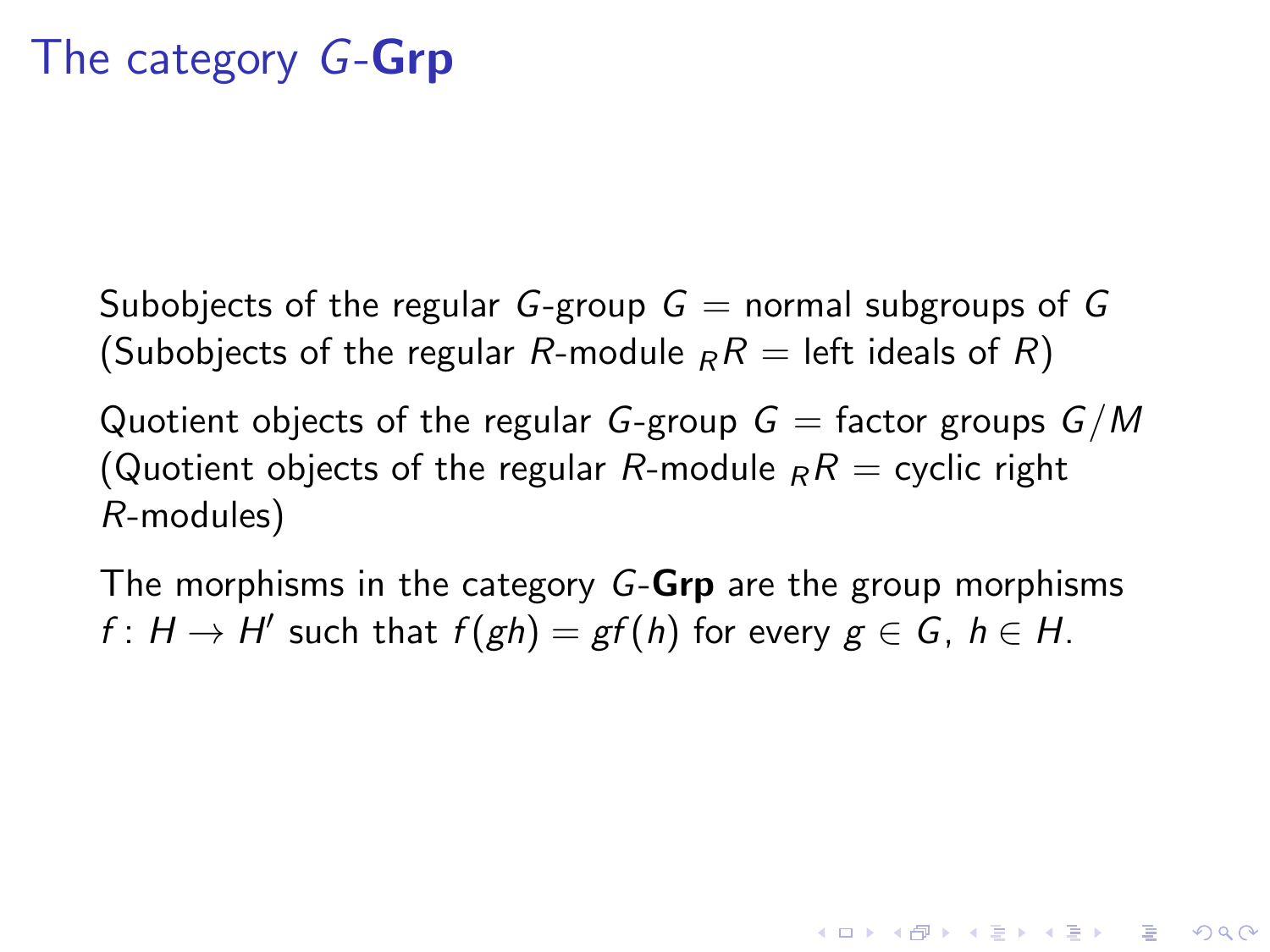G-Grp is a semi-abelian category in the sense of Janelidze, Márki and Tholen.

K ロ ▶ K @ ▶ K 할 ▶ K 할 ▶ | 할 | ⊙Q @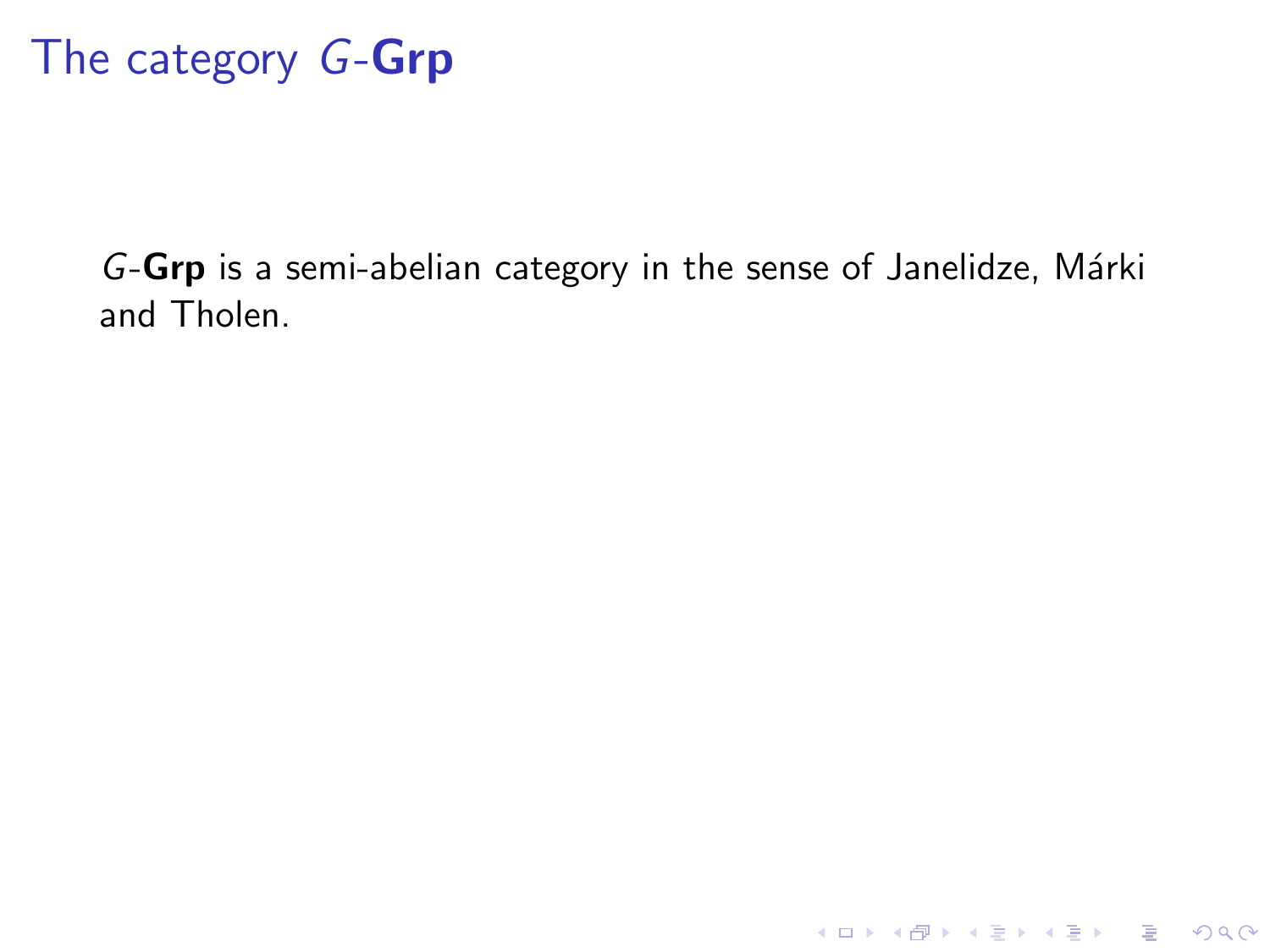$G$ -Grp is a semi-abelian category in the sense of Janelidze, Márki and Tholen.

The injective objects in the category G-Grp are only the trivial groups, like in the case of the category **Grp** of groups. This is very different from the behaviour of injective modules in the category R-Mod.

**KORKA SERKER ORA**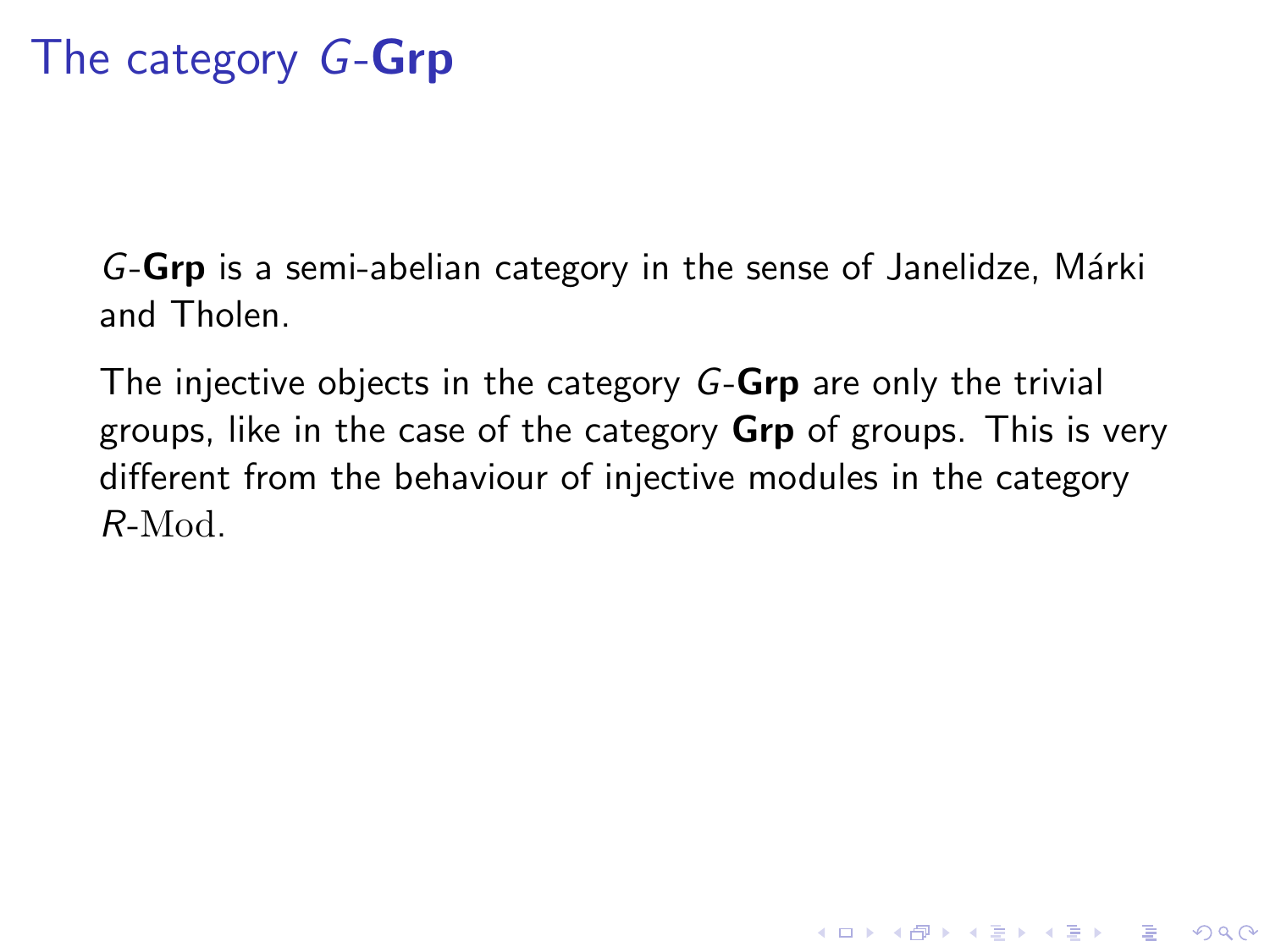G-Grp is a semi-abelian category in the sense of Janelidze, Márki and Tholen.

The injective objects in the category G-Grp are only the trivial groups, like in the case of the category **Grp** of groups. This is very different from the behaviour of injective modules in the category R-Mod.

The category G-Set of G-sets is a Boolean topos (which does not satisfy the Axiom of Choice), and the category of G-groups is the category of groups of that topos (Janelidze).

4 D > 4 P + 4 B + 4 B + B + 9 Q O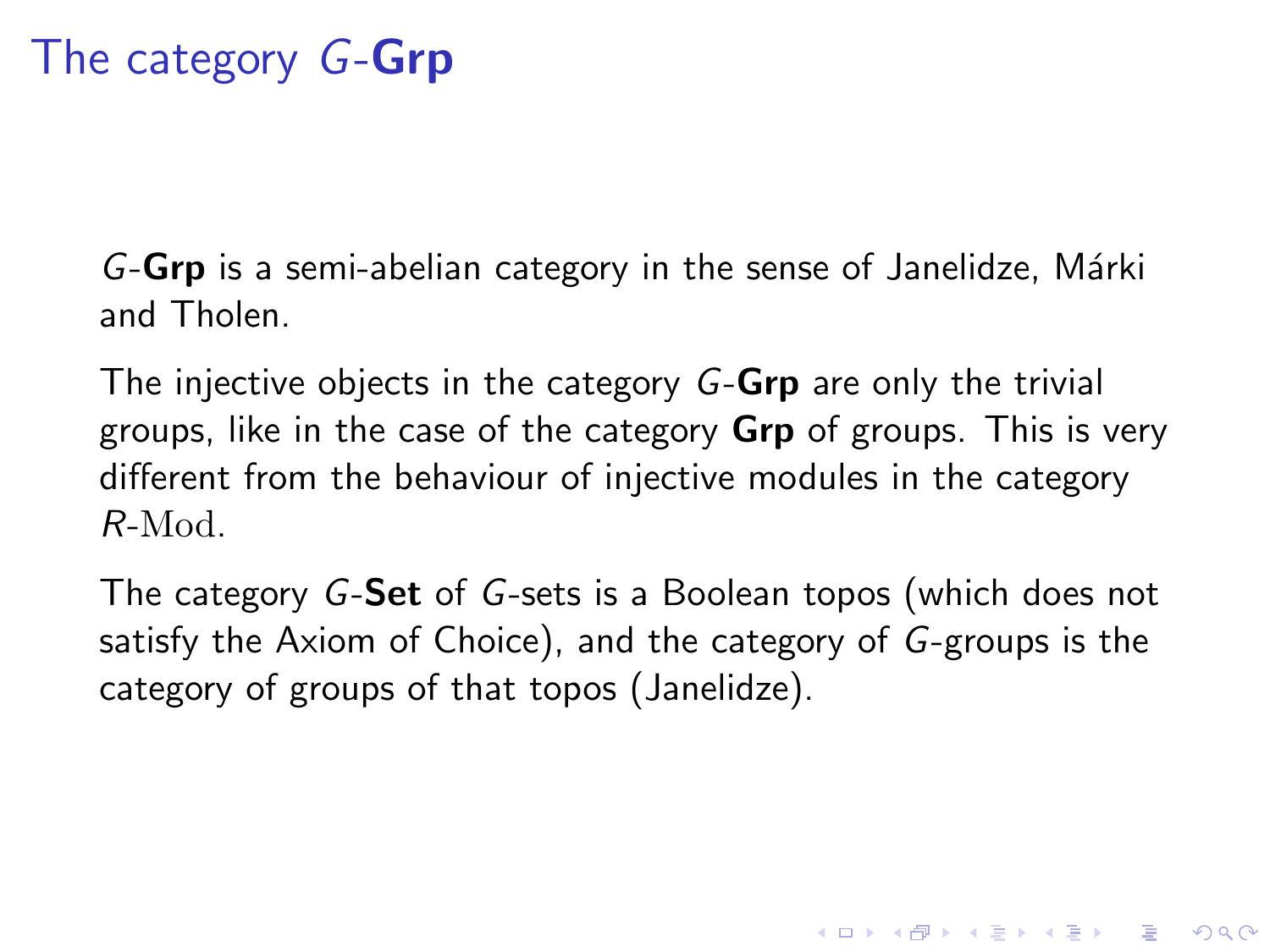# Modules vs groups

| module $M_R$ , $E :=$ End( $M_R$ )                                    | group G                                                                                                     |
|-----------------------------------------------------------------------|-------------------------------------------------------------------------------------------------------------|
| idempotents in E<br>$\{(A, B)   A, B \leq M_R,$<br>$M_R = A \oplus B$ | idempotents in $\mathsf{End}_{\mathsf{Grp}}(G)$<br>$\{(A, B)   A, B \leq G,$<br>$G = A \rtimes B$           |
|                                                                       | idempotents in $\textsf{End}_{G\text{-}\textsf{Grp}}(G)$<br>{ $(A, B)   A, B \le G$ ,<br>$G = A \times B$ } |

K ロ ▶ K @ ▶ K 할 ▶ K 할 ▶ | 할 | 2000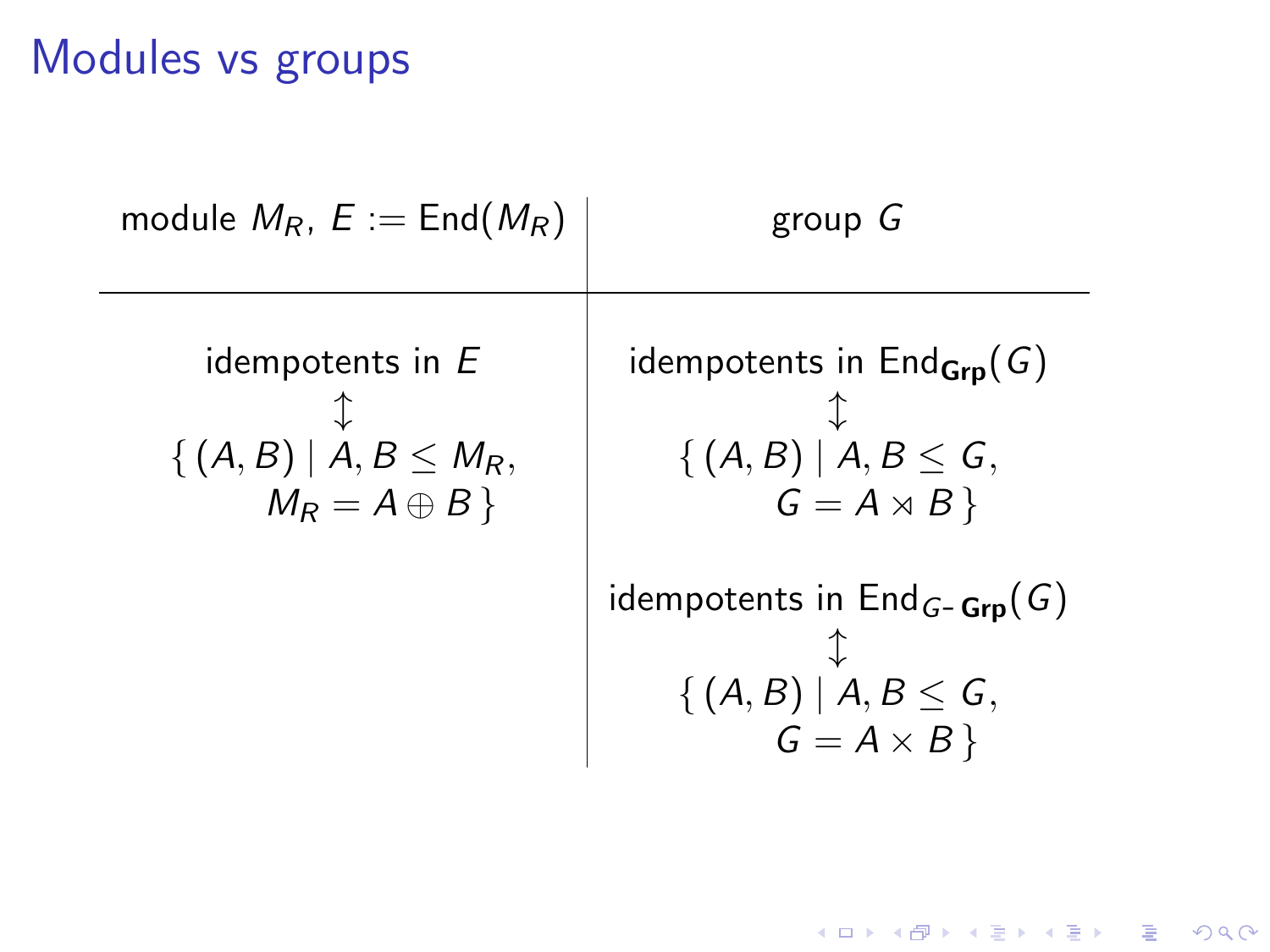## Modules vs groups

 $E\text{-Mod}$   $E\in E$  regular module  $\parallel$  G-groups

 $E\text{-Mod}$  is the category  $G\text{-}\mathbf{G}\mathbf{r}$  is the category in which it is natural to study  $\vert$  in which it is natural to study of  $E$  of G  $=$  direct-sum decompositions

 $\Omega$ -groups  $G$ -sets  $\setminus$  $G$  regular  $G$ -group  $direct-sum decompositions$  direct-product decompositions

> of  $M_R$   $\qquad \qquad \vert$   $\qquad \qquad$   $\qquad$   $\qquad$   $\qquad$   $\qquad$   $\qquad$   $\qquad$   $\qquad$   $\qquad$   $\qquad$   $\qquad$   $\qquad$   $\qquad$   $\qquad$   $\qquad$   $\qquad$   $\qquad$   $\qquad$   $\qquad$   $\qquad$   $\qquad$   $\qquad$   $\qquad$   $\qquad$   $\qquad$   $\qquad$   $\qquad$   $\qquad$   $\qquad$   $\qquad$   $\qquad$   $\qquad$   $\qquad$   $=\{central$  automorphisms of  $G\}$

> > $\mathbf{A} \equiv \mathbf{A} + \mathbf{B} + \mathbf{A} + \mathbf{B} + \mathbf{A} + \mathbf{B} + \mathbf{A} + \mathbf{B} + \mathbf{A} + \mathbf{B} + \mathbf{A} + \mathbf{B} + \mathbf{A} + \mathbf{B} + \mathbf{A} + \mathbf{B} + \mathbf{A} + \mathbf{B} + \mathbf{A} + \mathbf{B} + \mathbf{A} + \mathbf{B} + \mathbf{A} + \mathbf{B} + \mathbf{A} + \mathbf{B} + \mathbf{A} + \mathbf{B} + \mathbf{A} + \mathbf{B} + \math$  $QQ$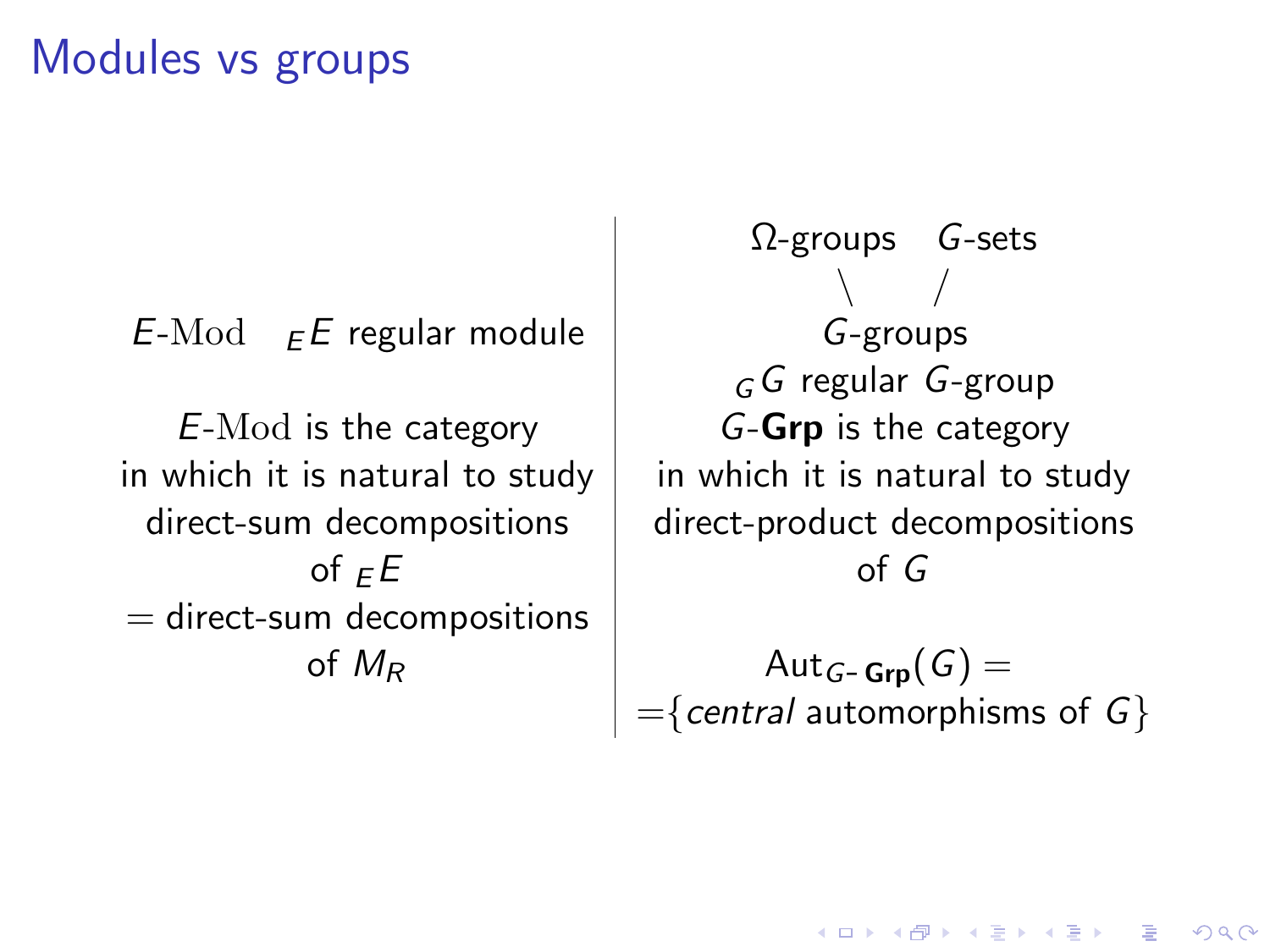A different application: uniqueness of factorisation of polynomials into irreducible polynomials.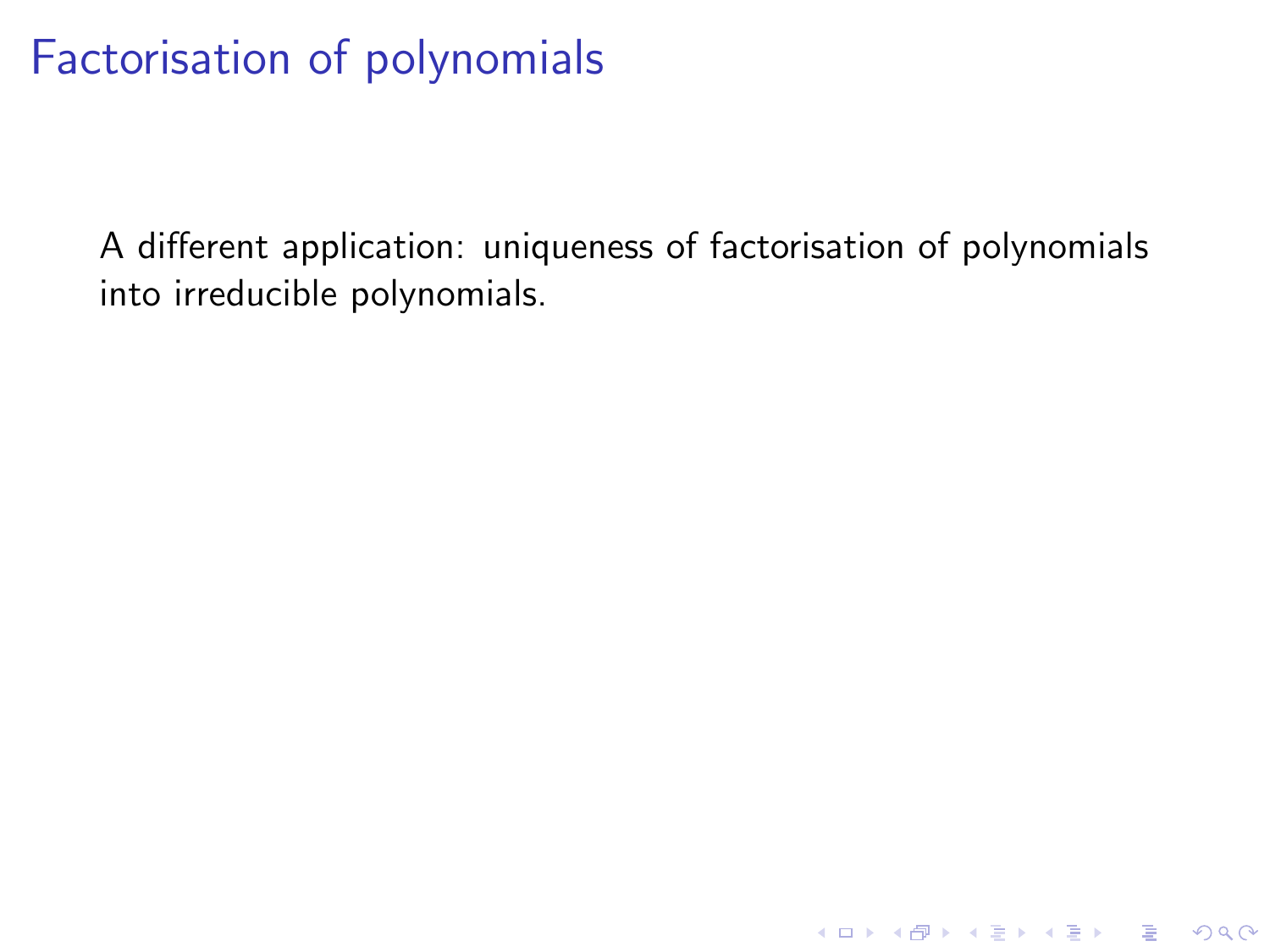A different application: uniqueness of factorisation of polynomials into irreducible polynomials. Uniqueness of factorisation: UFD.

K ロ ▶ K @ ▶ K 할 > K 할 > 1 할 > 1 이익어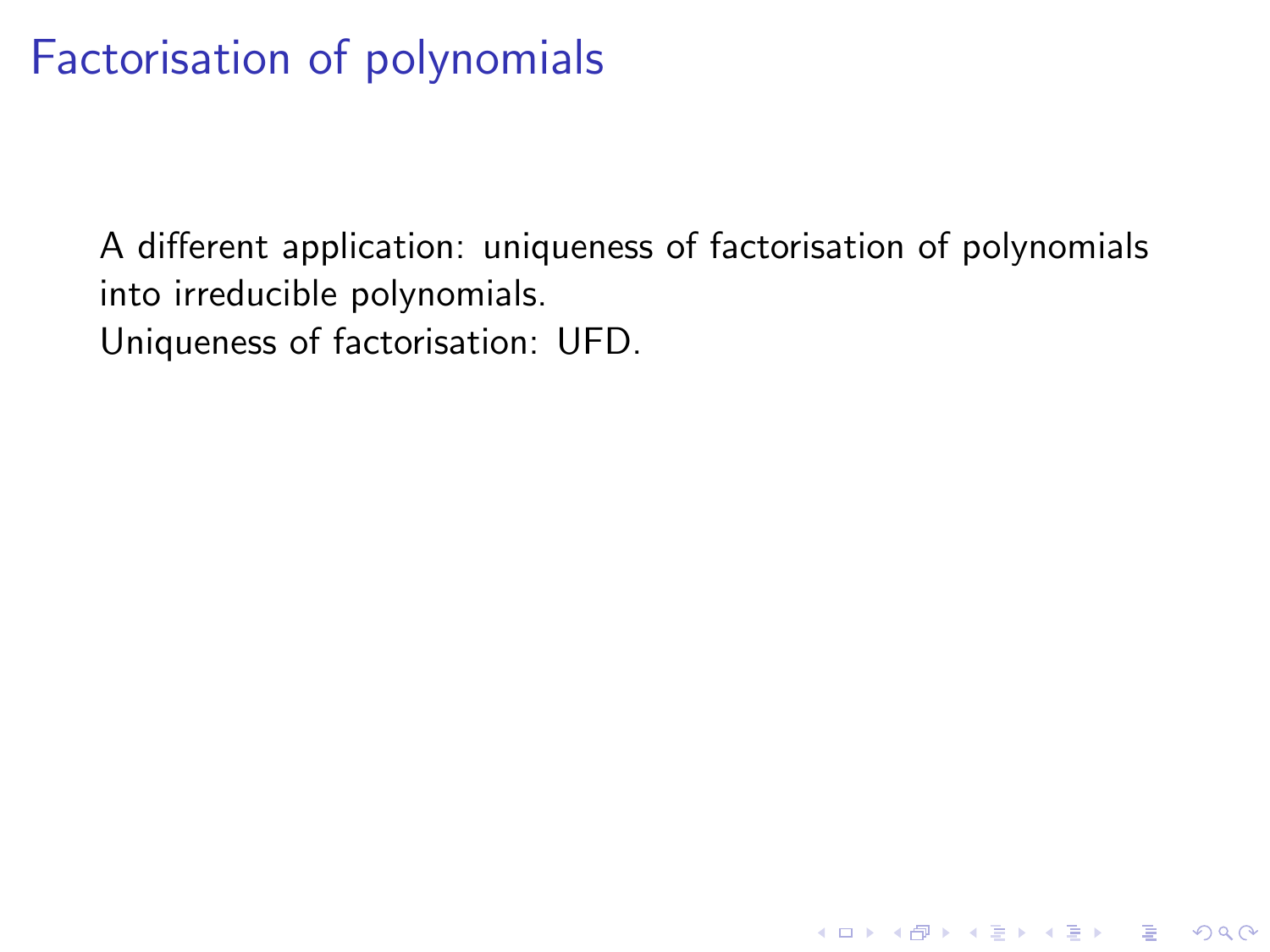A different application: uniqueness of factorisation of polynomials into irreducible polynomials.

**K ロ ▶ K @ ▶ K 할 X X 할 X → 할 X → 9 Q Q ^** 

Uniqueness of factorisation: UFD. The standard definition is: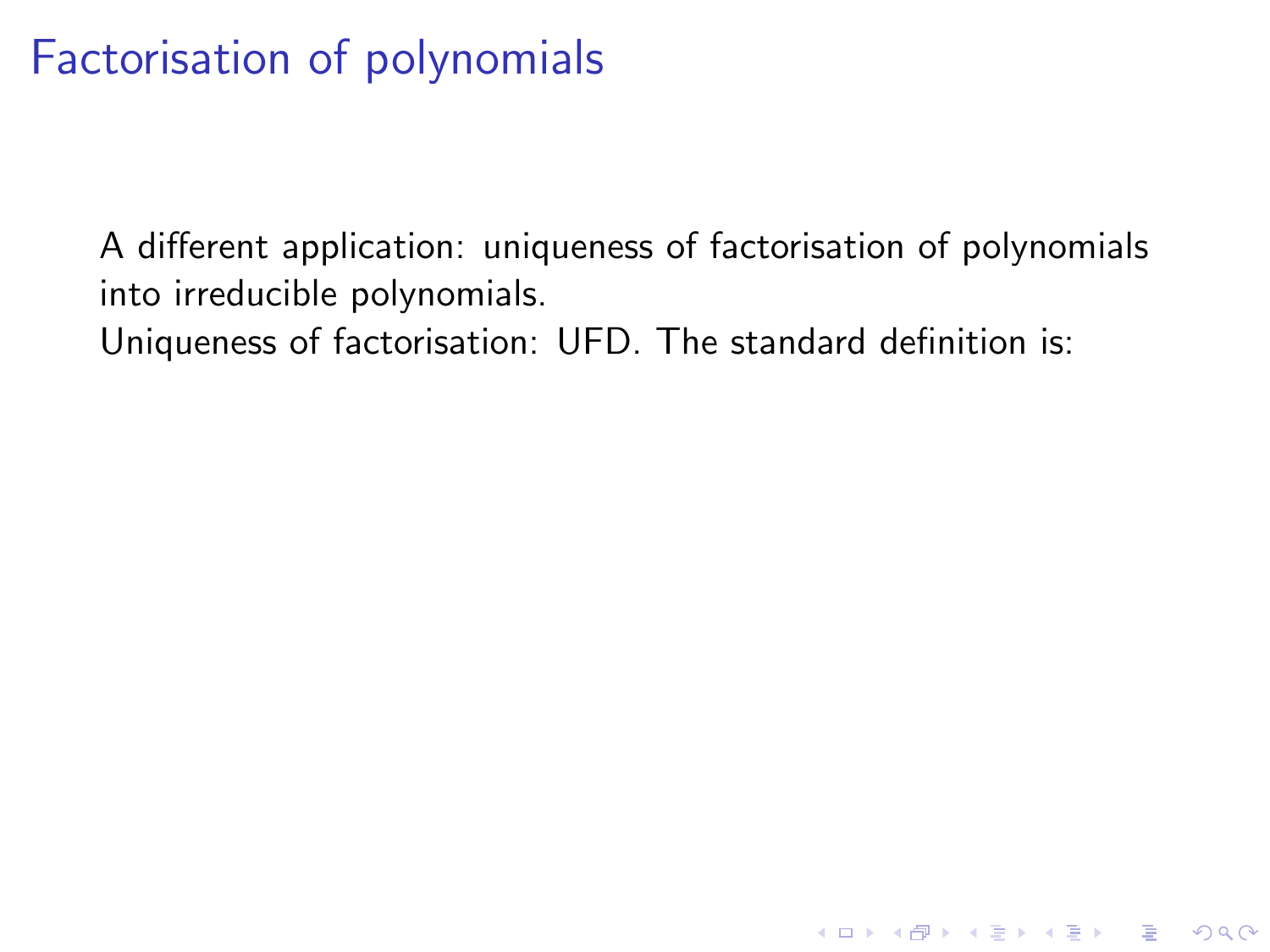A different application: uniqueness of factorisation of polynomials into irreducible polynomials.

Uniqueness of factorisation: UFD. The standard definition is:

A unique factorisation domain  $R$  (UFD) is a commutative integral domain  $R$  in which:

(i) every element  $a \in R$ ,  $a \neq 0$  and a non-invertible, is a product of finitely many irreducible elements of  $R$ ;

(ii) if  $p_1, \ldots, p_n, q_1, \ldots, q_m$  are irreducible elements of R and  $p_1 \ldots p_n = q_1 \ldots q_m$ , then  $n = m$  and there exists a permutation  $\sigma$ of  $\{1, 2, \ldots, n\}$  such that  $p_i$  and  $q_{\sigma(i)}$  are associates for every  $i = 1, 2, \ldots, n$ .

**KORKAR KERKER EL VOLO**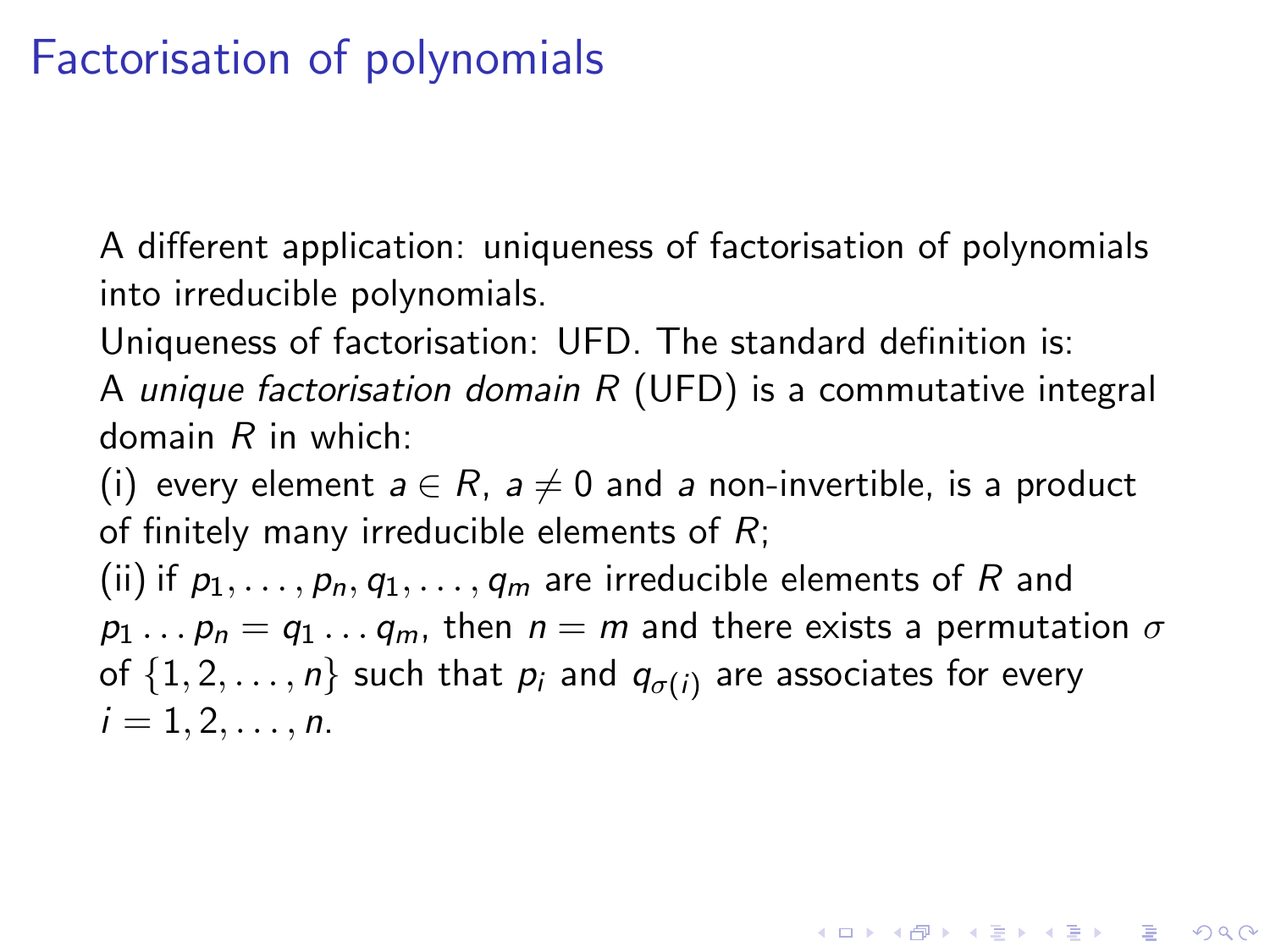## Primes and irreducible elements

In an integral domain  $R$ , every prime element is irreducible.

K ロ X K (P) X (E) X (E) X (E) X (P) Q (P)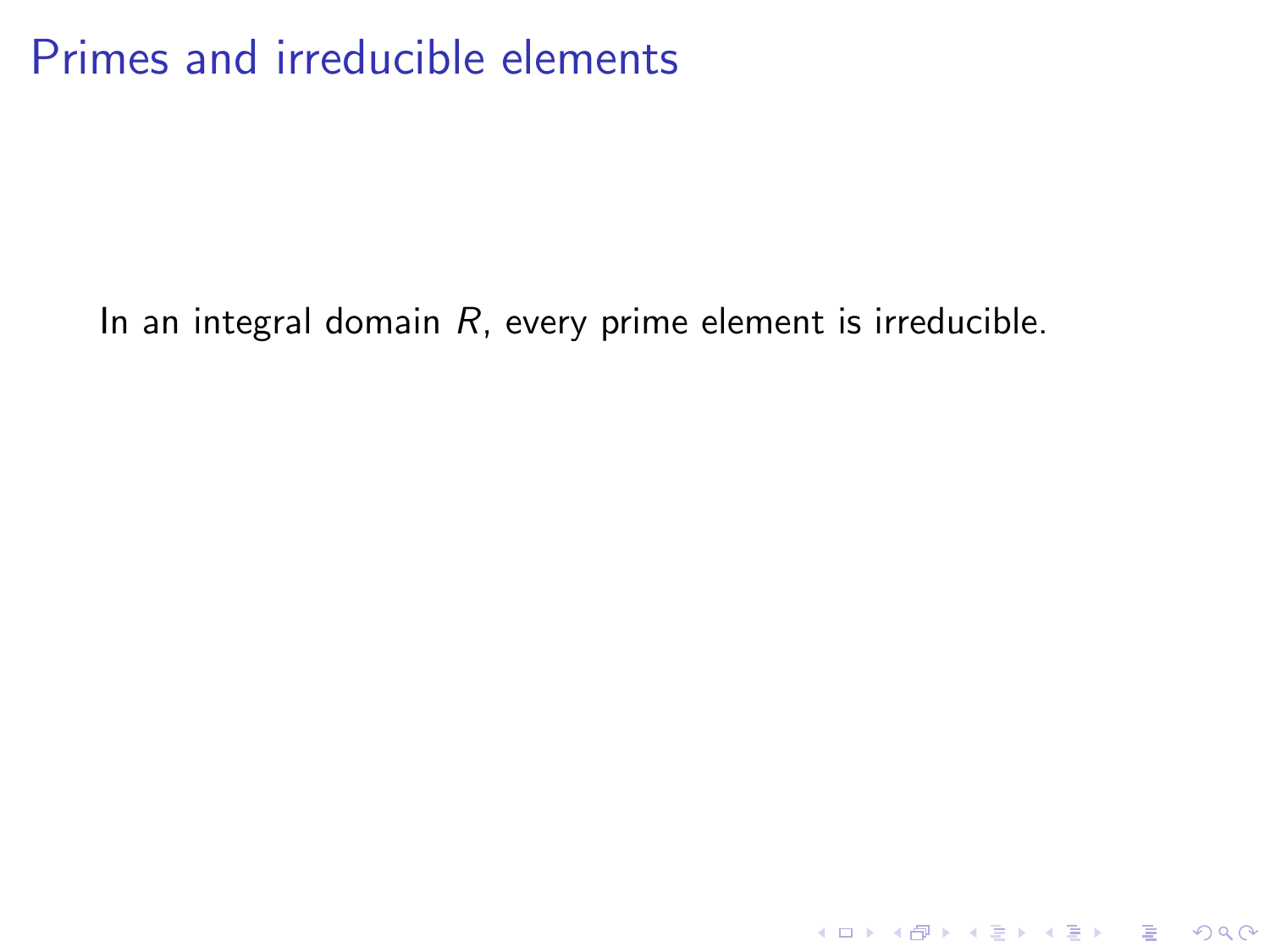In an integral domain R, every prime element is irreducible. If R is a UFD, the converse holds. More precisely: An integral domain  $R$  is a UFD if and only if every irreducible is prime and R satisfies ascending chain condition on principal ideals, if and only if every irreducible is prime and  $R$  is atomic (every element  $a \in R$ ,  $a \neq 0$  and a non-invertible, is a product of finitely many irreducible elements of R.)

**KORKAR KERKER EL VOLO**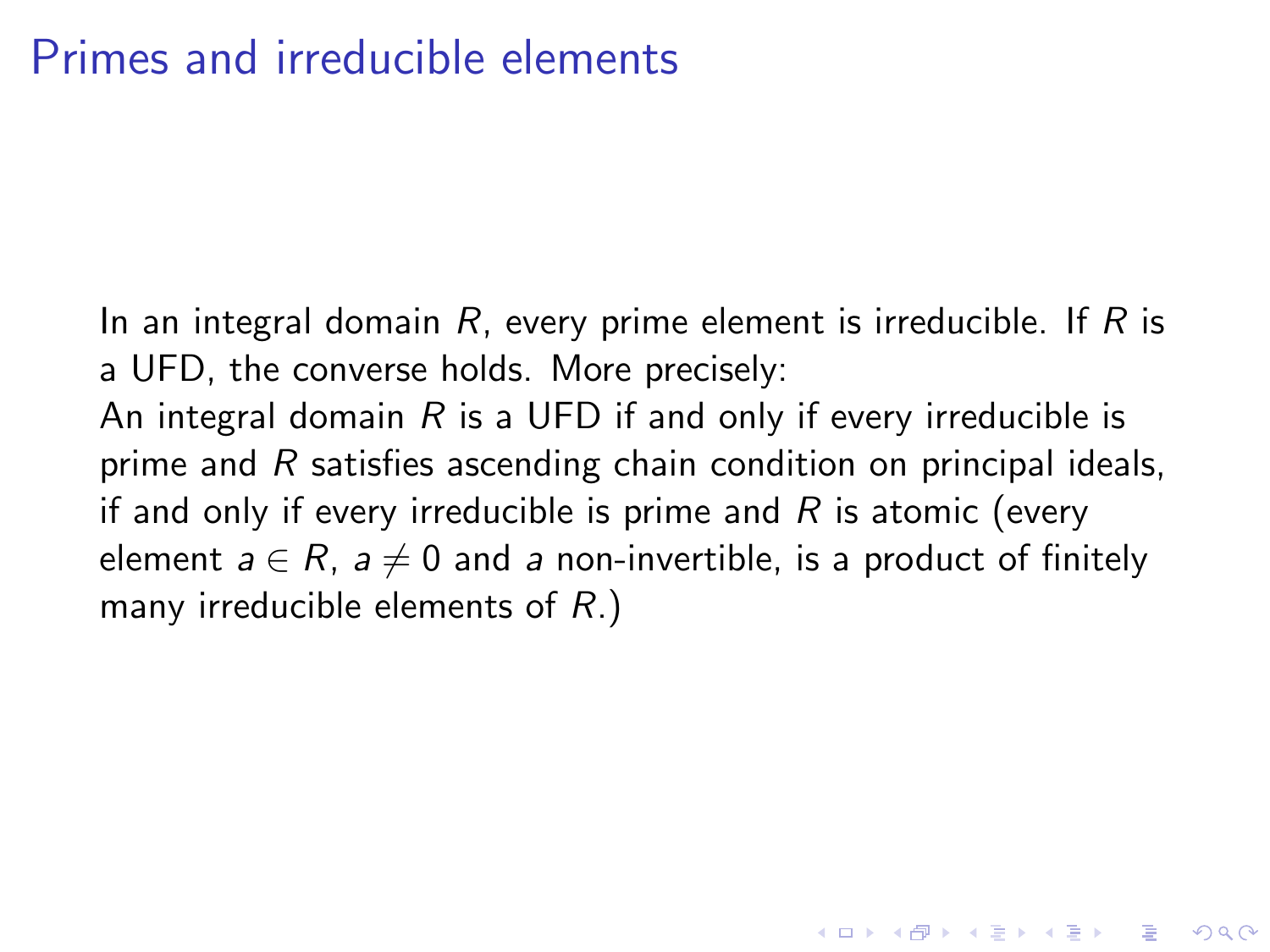### Associated elements

#### **Proposition**

The following conditions are equivalent for two prime elements a, b of a commutative integral domain R:

**KORK ERKER ADE YOUR** 

- (i)  $a = bu$  for some invertible element  $u \in R$ .
- (ii)  $aR = bR$ .
- (iii)  $R/aR \cong R/bR$ .
- $(iv)$   $[R/aR]_m = [R/bR]_m$ .
- (v)  $[R/aR]_e = [R/bR]_e$ .
- (vi)  $[R/aR]_l = [R/bR]_l$ .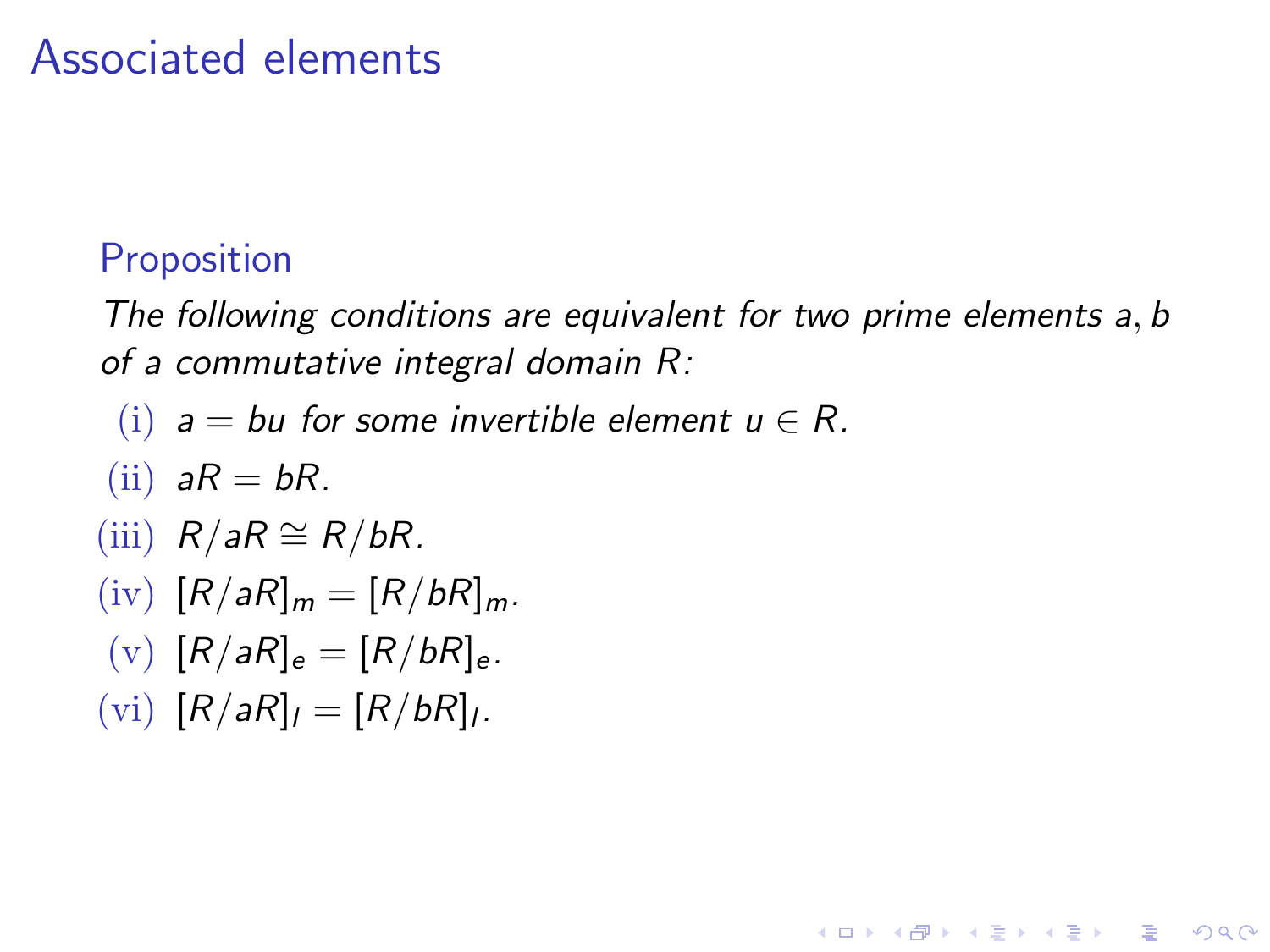# Commutative polynomials, non-commutative polynomials

The ring  $\mathbb{Z}[x_1, \ldots, x_n]$ .

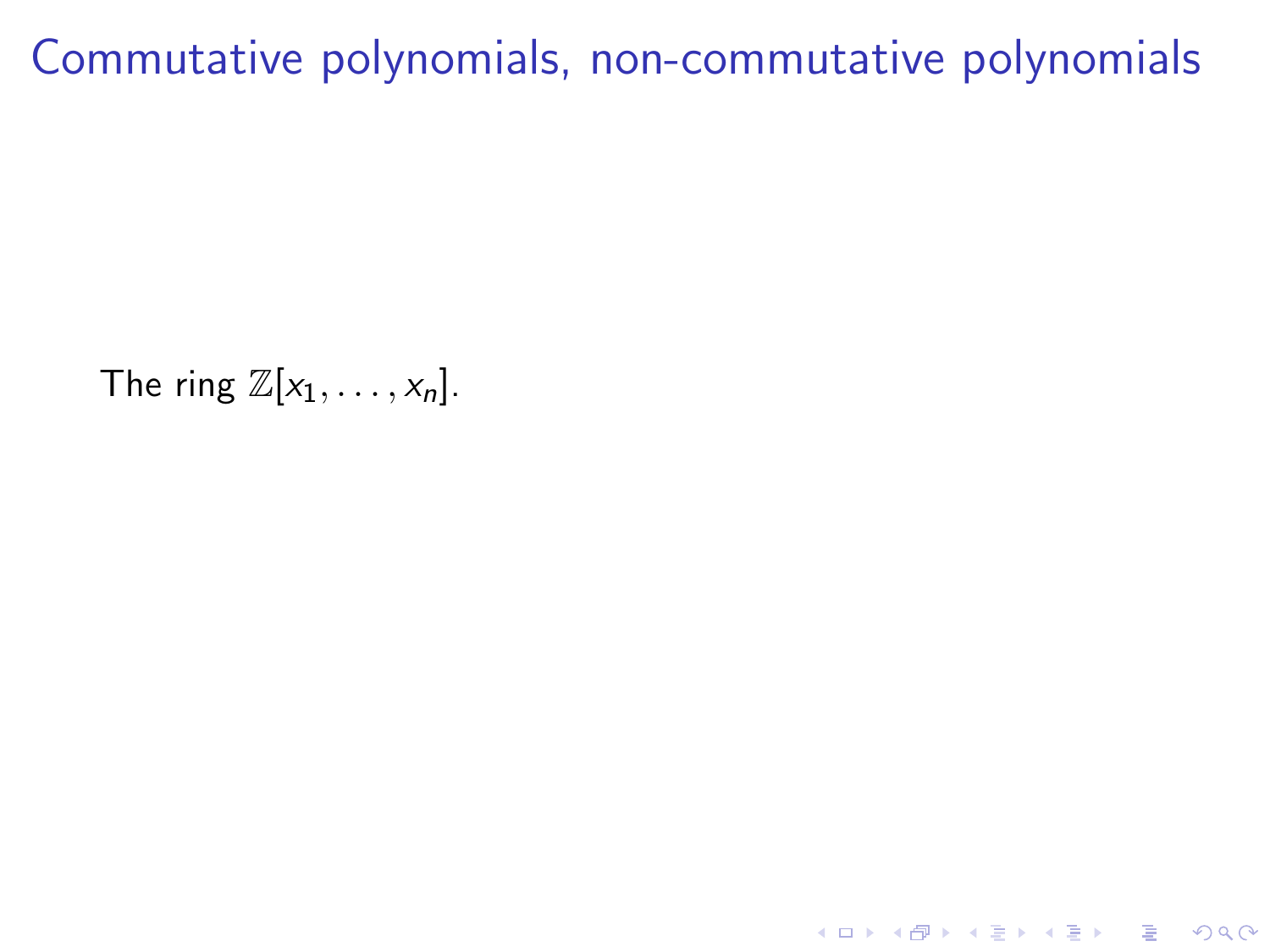# Commutative polynomials, non-commutative polynomials

The ring  $\mathbb{Z}[x_1, \ldots, x_n]$ . Coefficients in the ring of integers  $\mathbb{Z}$ . *n* commuting indeterminates  $x_1, \ldots, x_n$ .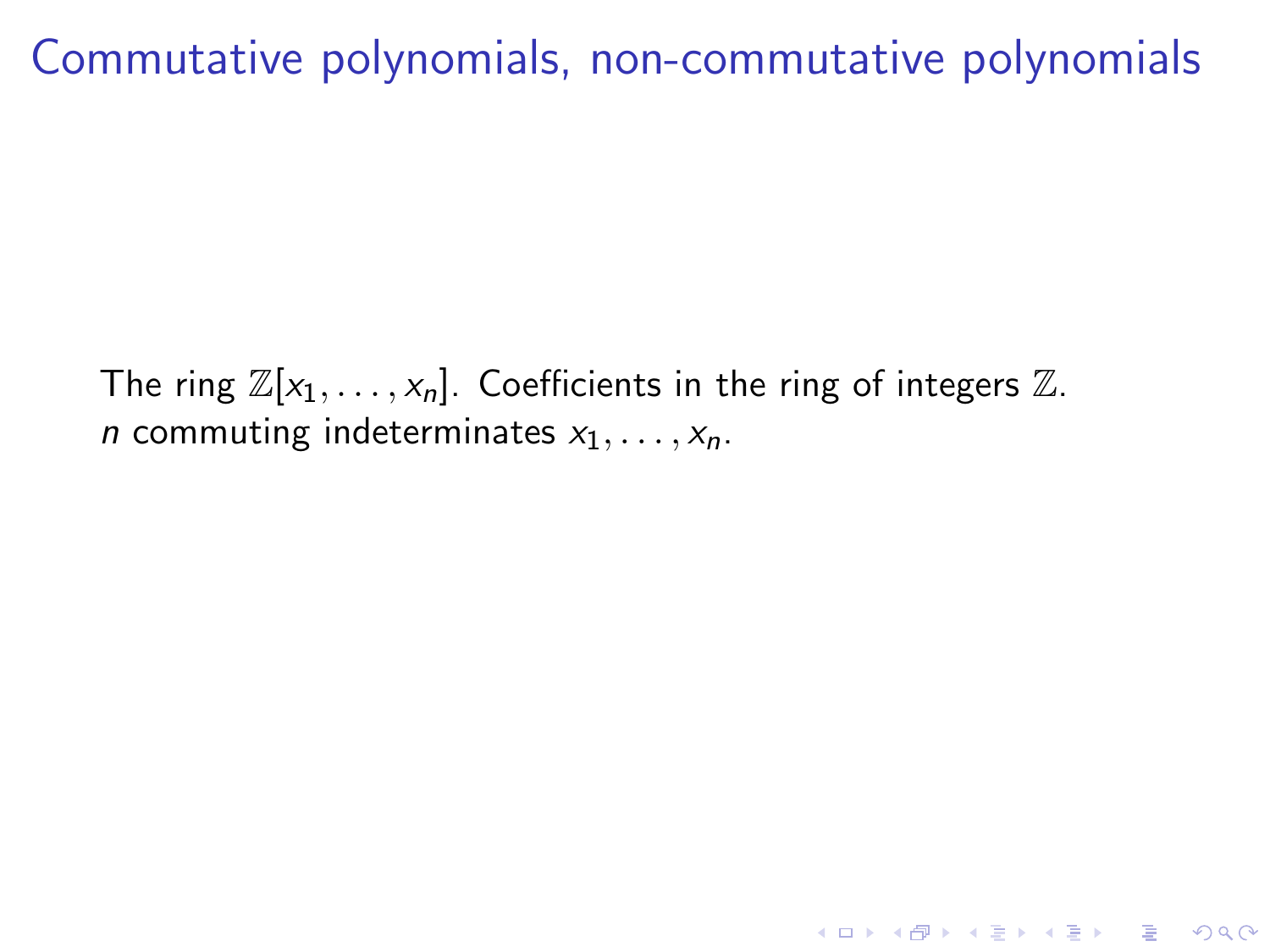# Commutative polynomials, non-commutative polynomials

The ring  $\mathbb{Z}[x_1, \ldots, x_n]$ . Coefficients in the ring of integers  $\mathbb{Z}$ . *n* commuting indeterminates  $x_1, \ldots, x_n$ .

**K ロ ▶ K @ ▶ K 할 X X 할 X → 할 X → 9 Q Q ^** 

It is a UFD.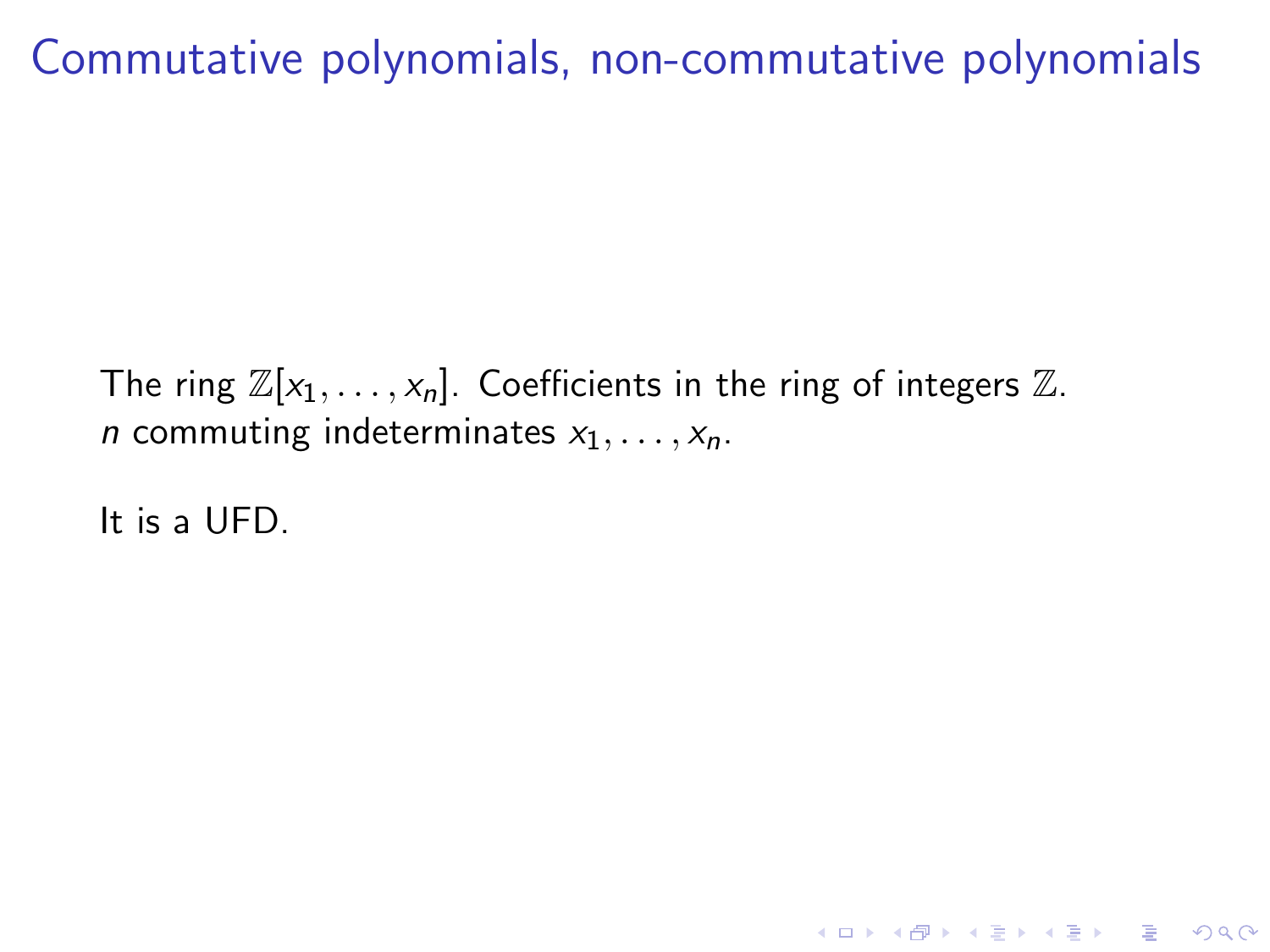The ring  $\mathbb{Z}\langle x_1, \ldots, x_n \rangle$ .

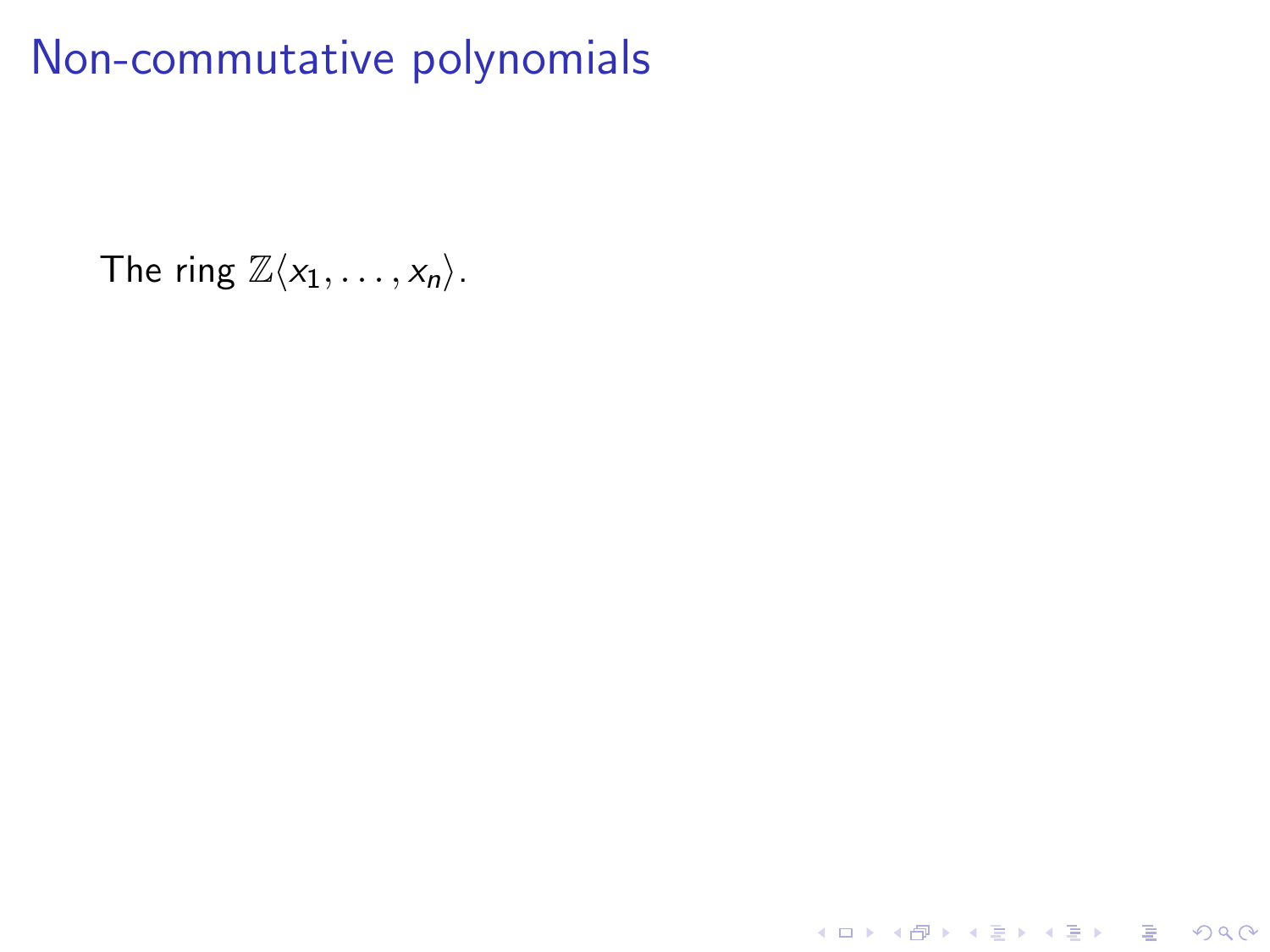The ring  $\mathbb{Z}\langle x_1, \ldots, x_n \rangle$ . Coefficients in the ring of integers  $\mathbb{Z}$ . *n* non-commuting indeterminates  $x_1, \ldots, x_n$ .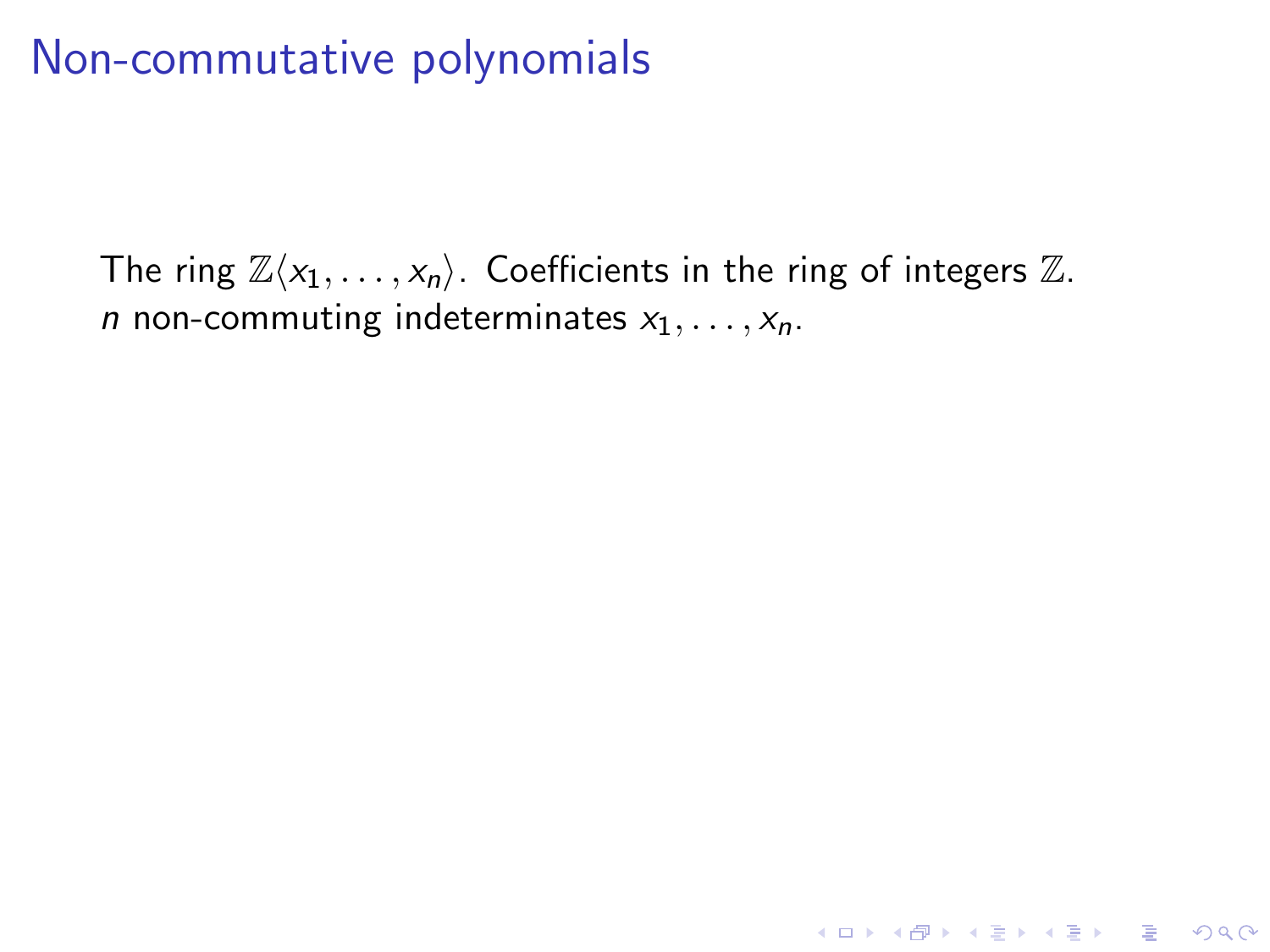The ring  $\mathbb{Z}\langle x_1, \ldots, x_n \rangle$ . Coefficients in the ring of integers  $\mathbb{Z}$ . *n* non-commuting indeterminates  $x_1, \ldots, x_n$ .  $\mathbb{Z}\langle x_1, \ldots, x_n \rangle$  is the free ring on  $n$  objects.

**K ロ ▶ K @ ▶ K 할 X X 할 X → 할 X → 9 Q Q ^**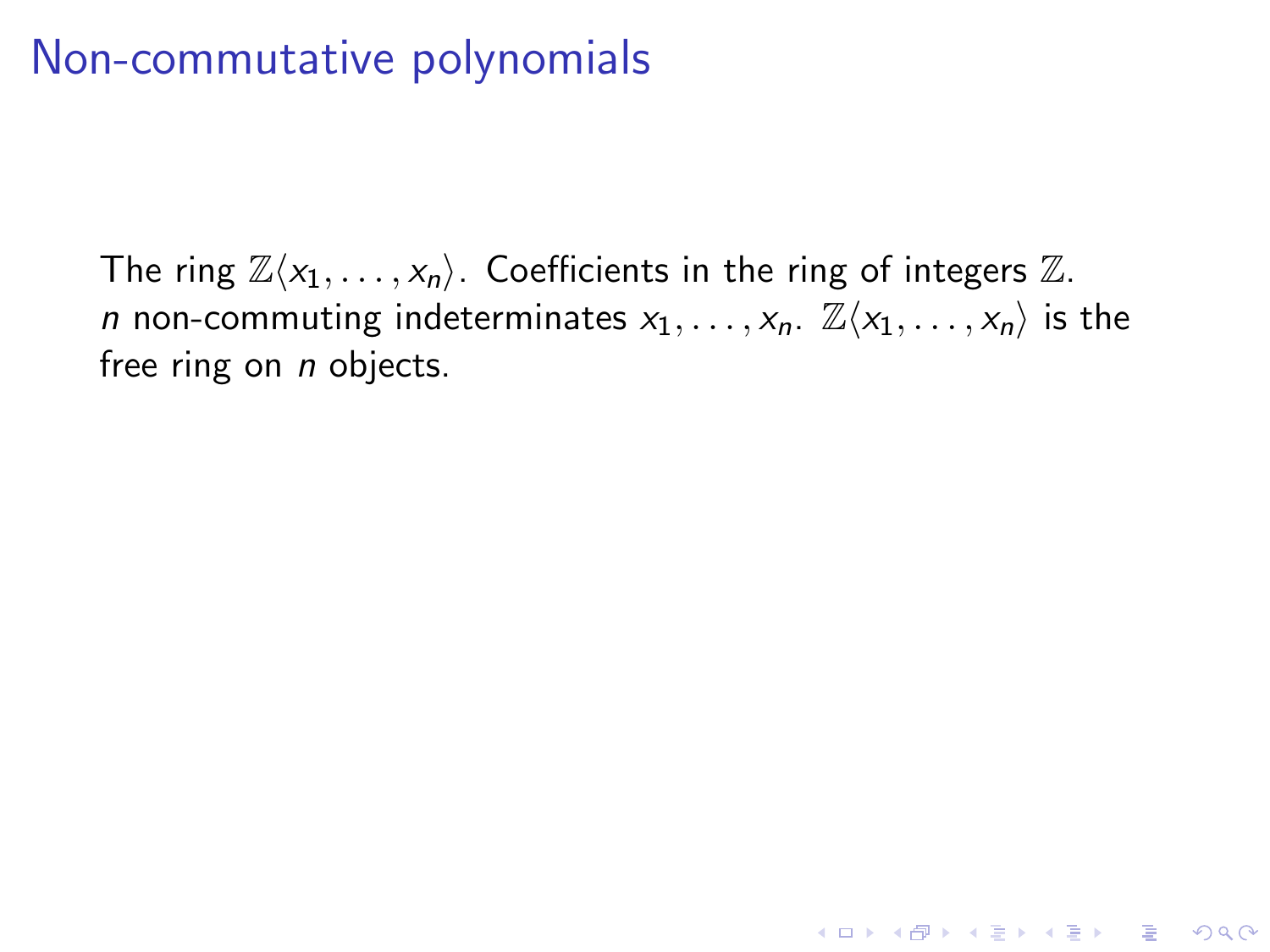The ring  $\mathbb{Z}\langle x_1, \ldots, x_n \rangle$ . Coefficients in the ring of integers  $\mathbb{Z}$ . *n* non-commuting indeterminates  $x_1, \ldots, x_n$ .  $\mathbb{Z}\langle x_1, \ldots, x_n \rangle$  is the free ring on  $n$  objects.

4 D > 4 P + 4 B + 4 B + B + 9 Q O

Do polynomials in  $\mathbb{Z}\langle x_1, \ldots, x_n \rangle$  factorise in a unique way as product of irreducible polynomials?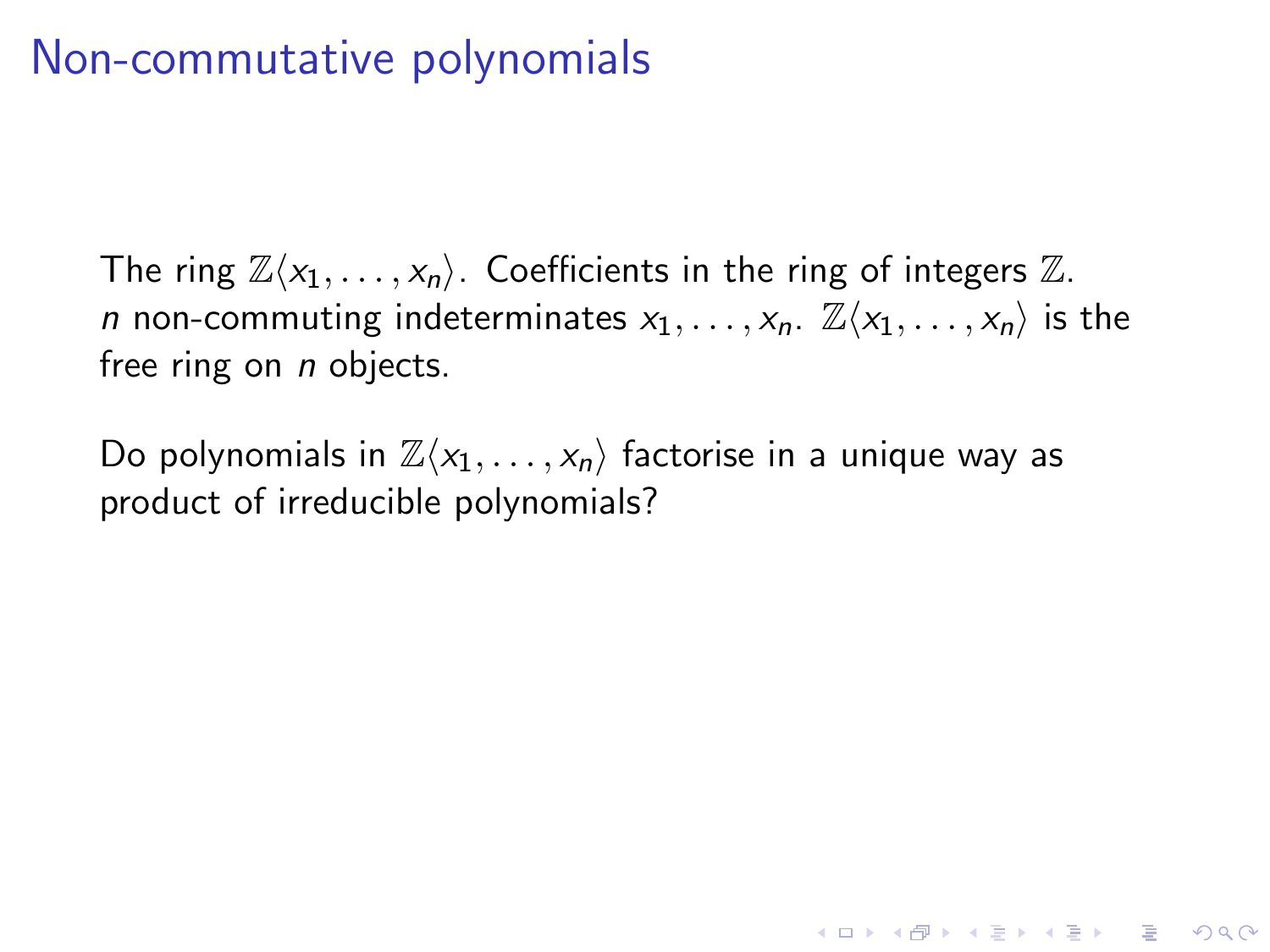The ring  $\mathbb{Z}\langle x_1,\ldots, x_n\rangle$ . Coefficients in the ring of integers  $\mathbb{Z}$ . *n* non-commuting indeterminates  $x_1, \ldots, x_n$ .  $\mathbb{Z}\langle x_1, \ldots, x_n \rangle$  is the free ring on  $n$  objects.

Do polynomials in  $\mathbb{Z}\langle x_1, \ldots, x_n \rangle$  factorise in a unique way as product of irreducible polynomials?

 $\mathbb{Z}\langle x_1, \ldots, x_n \rangle$  is atomic: polynomials do factorise as product of irreducible polynomials. The invertible elements in  $\mathbb{Z}\langle x_1, \ldots, x_n \rangle$ are only 1 and  $-1$ .

**KORKAR KERKER EL VOLO**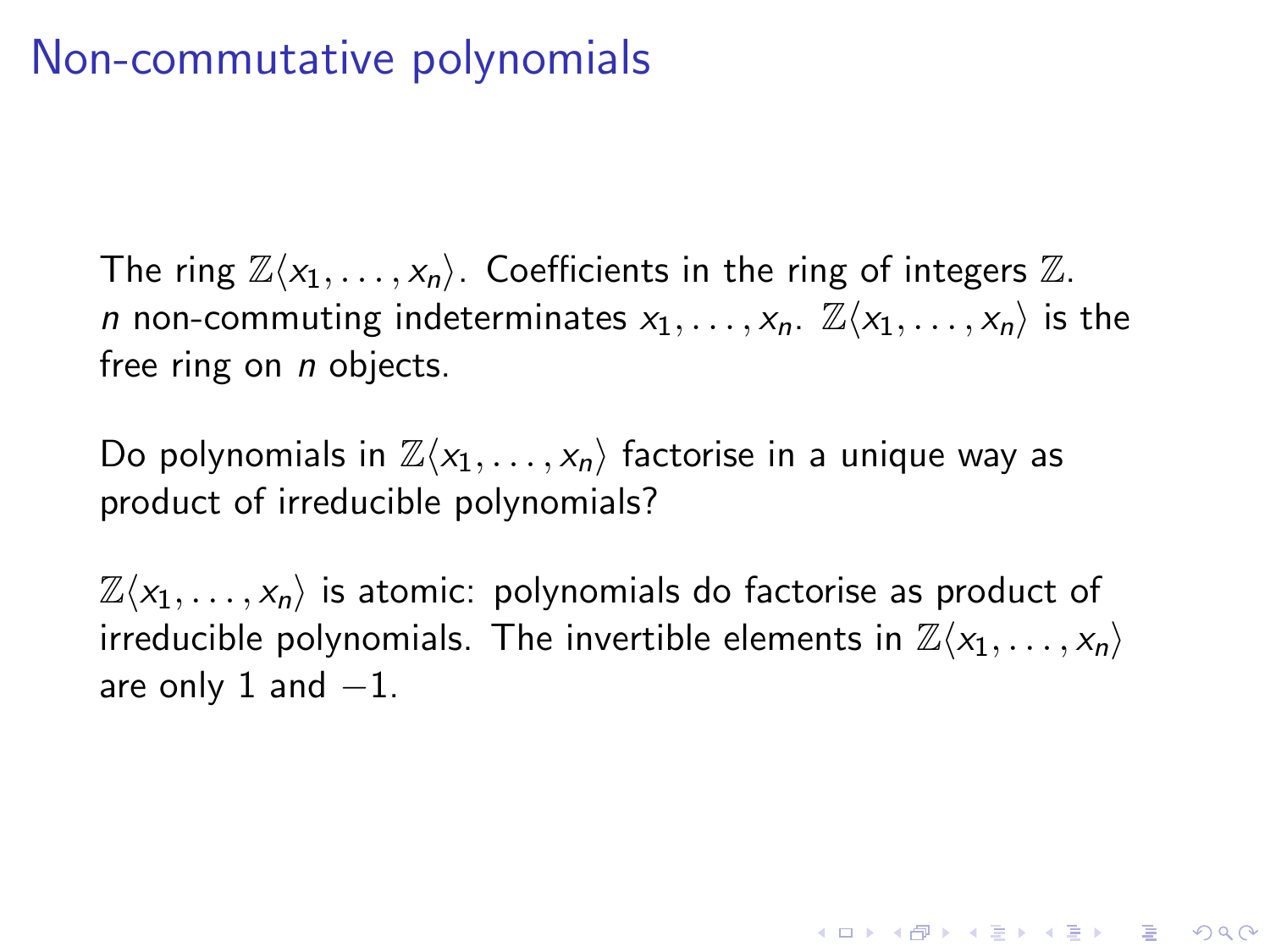Does a polynomial in  $\mathbb{Z}\langle x_1, \ldots, x_n \rangle$  factorise as a product of irreducible polynomials in a unique way up to the sign of the irreducible factors?

**K ロ ▶ K @ ▶ K 할 X X 할 X → 할 X → 9 Q Q ^**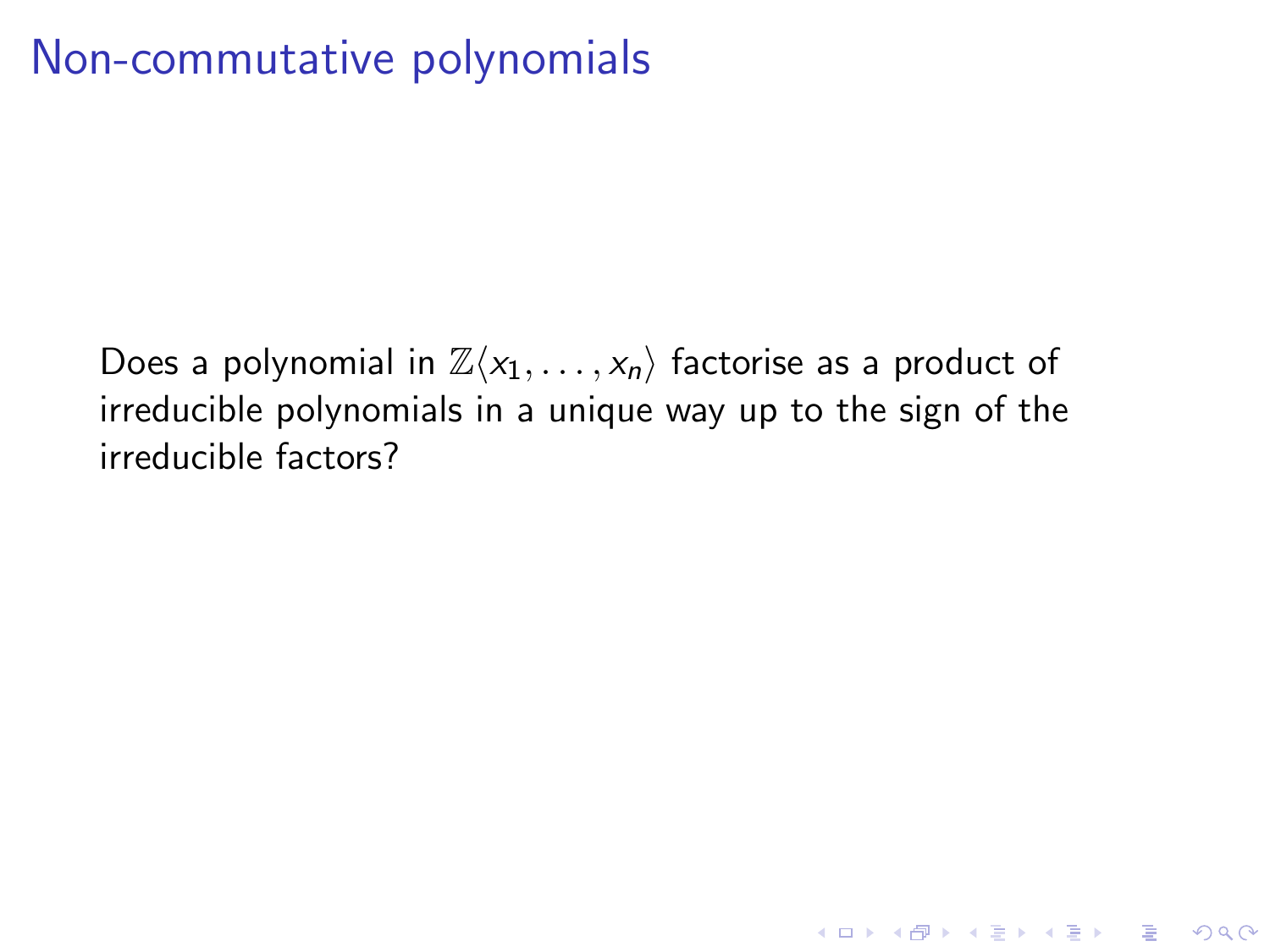Does a polynomial in  $\mathbb{Z}\langle x_1, \ldots, x_n \rangle$  factorise as a product of irreducible polynomials in a unique way up to the sign of the irreducible factors?

**K ロ ▶ K @ ▶ K 할 X X 할 X → 할 X → 9 Q Q ^** 

No: 
$$
x(yx-2) = (xy-2)x
$$
 in the ring  $\mathbb{Z}\langle x, y \rangle$ .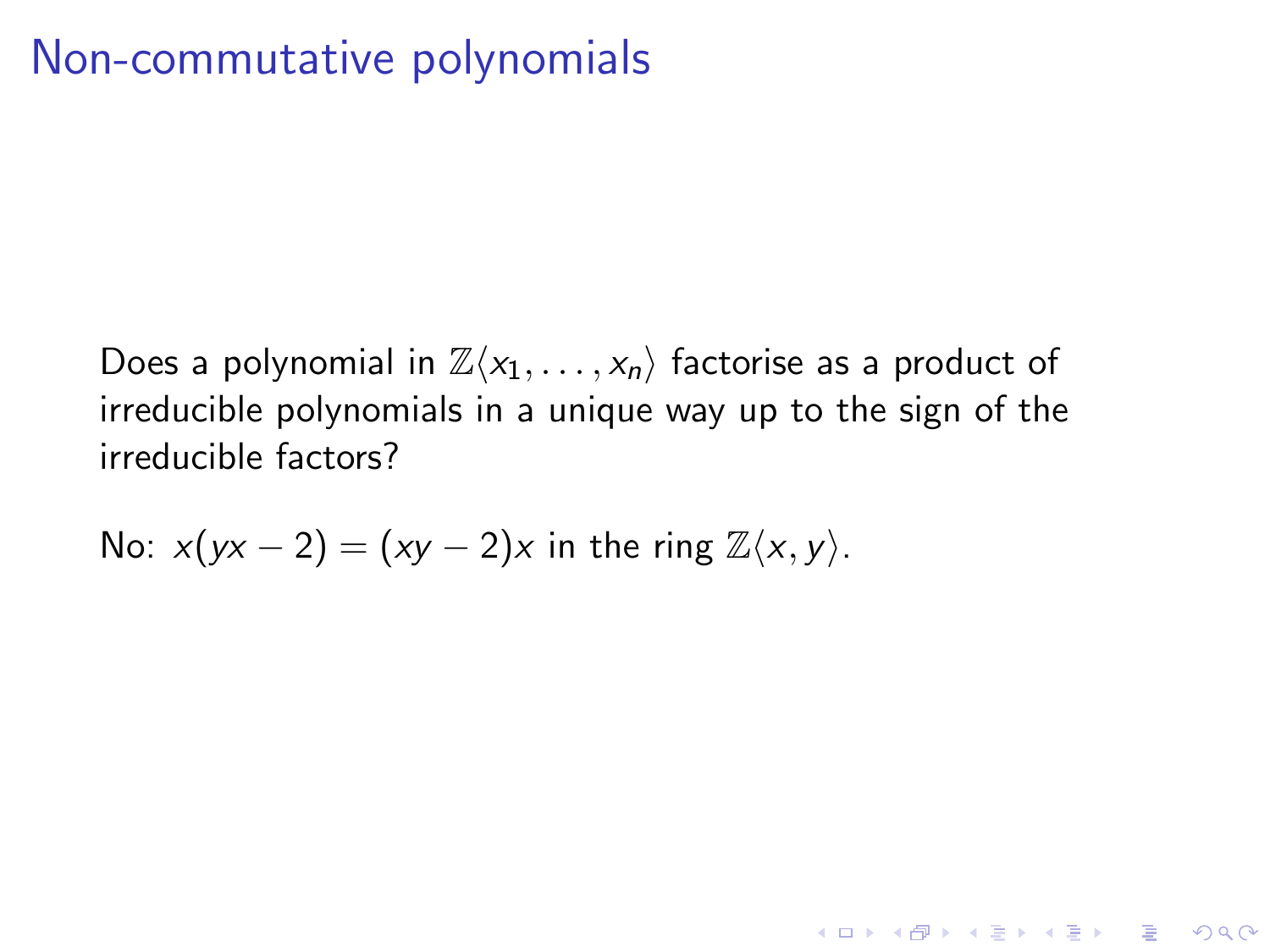## The Brungs Theorem

#### Theorem

Every polynomial in  $R := \mathbb{Z}\langle x_1, \ldots, x_n \rangle$  factorises as a product of irreducible polynomials. Moreover, if  $p_1, \ldots, p_n, q_1, \ldots, q_m$  are irreducible polynomials in R and  $p_1 \ldots p_n = q_1 \ldots q_m$ , then  $n = m$ and there exists a permutation  $\sigma$  of  $\{1, 2, \ldots, n\}$  such that  $[R/p_iR]_m = [R/q_{\sigma(i)}R]_m$ .

**KORK ERKER ADE YOUR**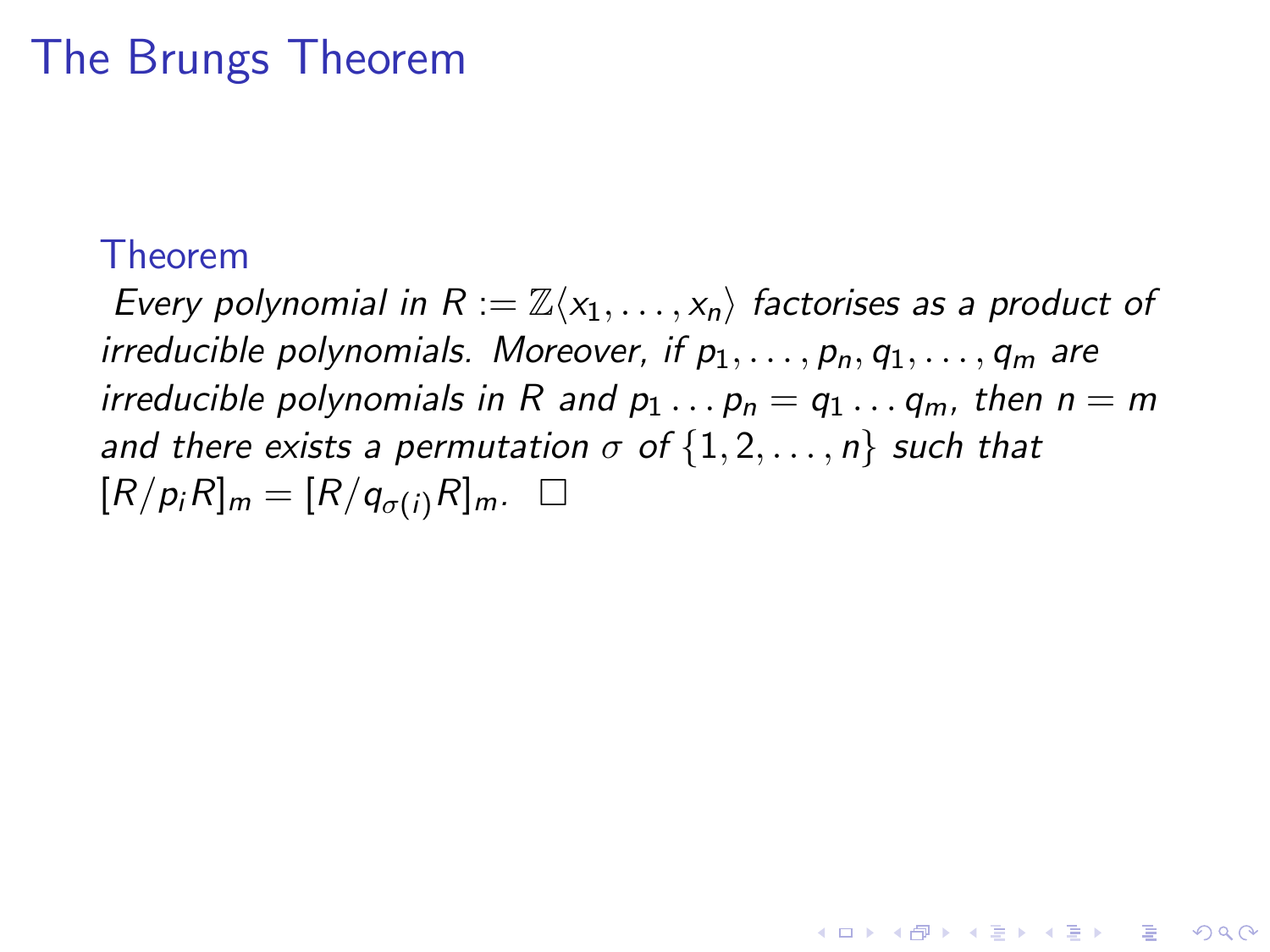#### The Brungs Theorem

#### Theorem

Every polynomial in  $R := \mathbb{Z}\langle x_1, \ldots, x_n \rangle$  factorises as a product of irreducible polynomials. Moreover, if  $p_1, \ldots, p_n, q_1, \ldots, q_m$  are irreducible polynomials in R and  $p_1 \ldots p_n = q_1 \ldots q_m$ , then  $n = m$ and there exists a permutation  $\sigma$  of  $\{1, 2, \ldots, n\}$  such that  $[R/p_iR]_m = [R/q_{\sigma(i)}R]_m$ .

**KORK ERKER ADE YOUR** 

For 
$$
x(yx - 2) = (xy - 2)x
$$
 in the ring  $R = \mathbb{Z}\langle x, y \rangle$ ,  
\n $[R/(xy - 2)R]_m = [R/(yx - 2)R]_m$ ,  
\nbecause  $\lambda_y: R/(xy - 2)R \rightarrow R/(yx - 2)R$  and  
\n $\lambda_x: R/(yx - 2)R \rightarrow R/(xy - 2)R$  are monomorphisms.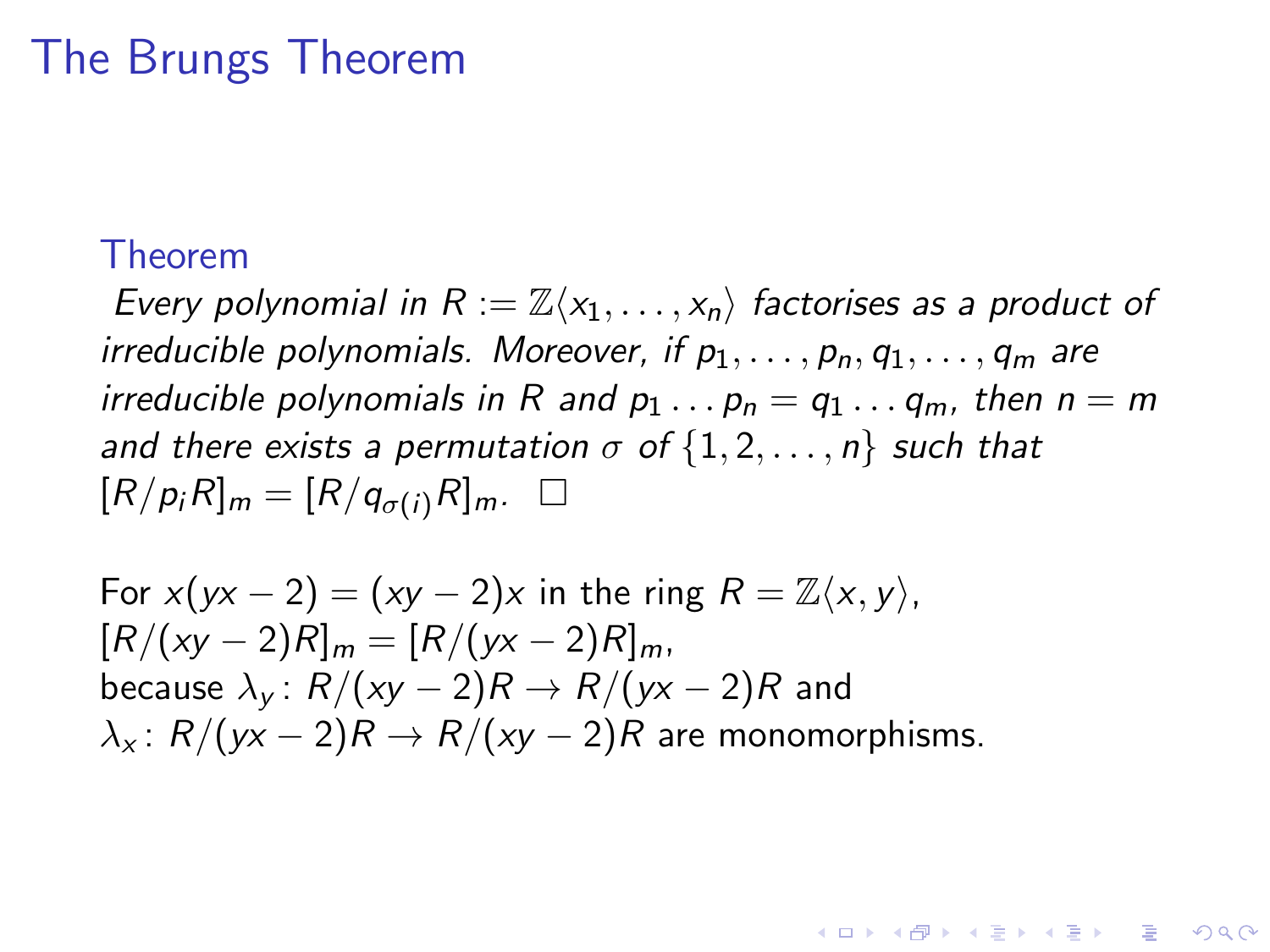Now consider  $\mathbb{N}_0[x]$ , set of all polynomials in  $\mathbb{Z}[x]$  whose coefficients are all  $\geq 0$ .

**K ロ ▶ K @ ▶ K 할 X X 할 X → 할 X → 9 Q Q ^**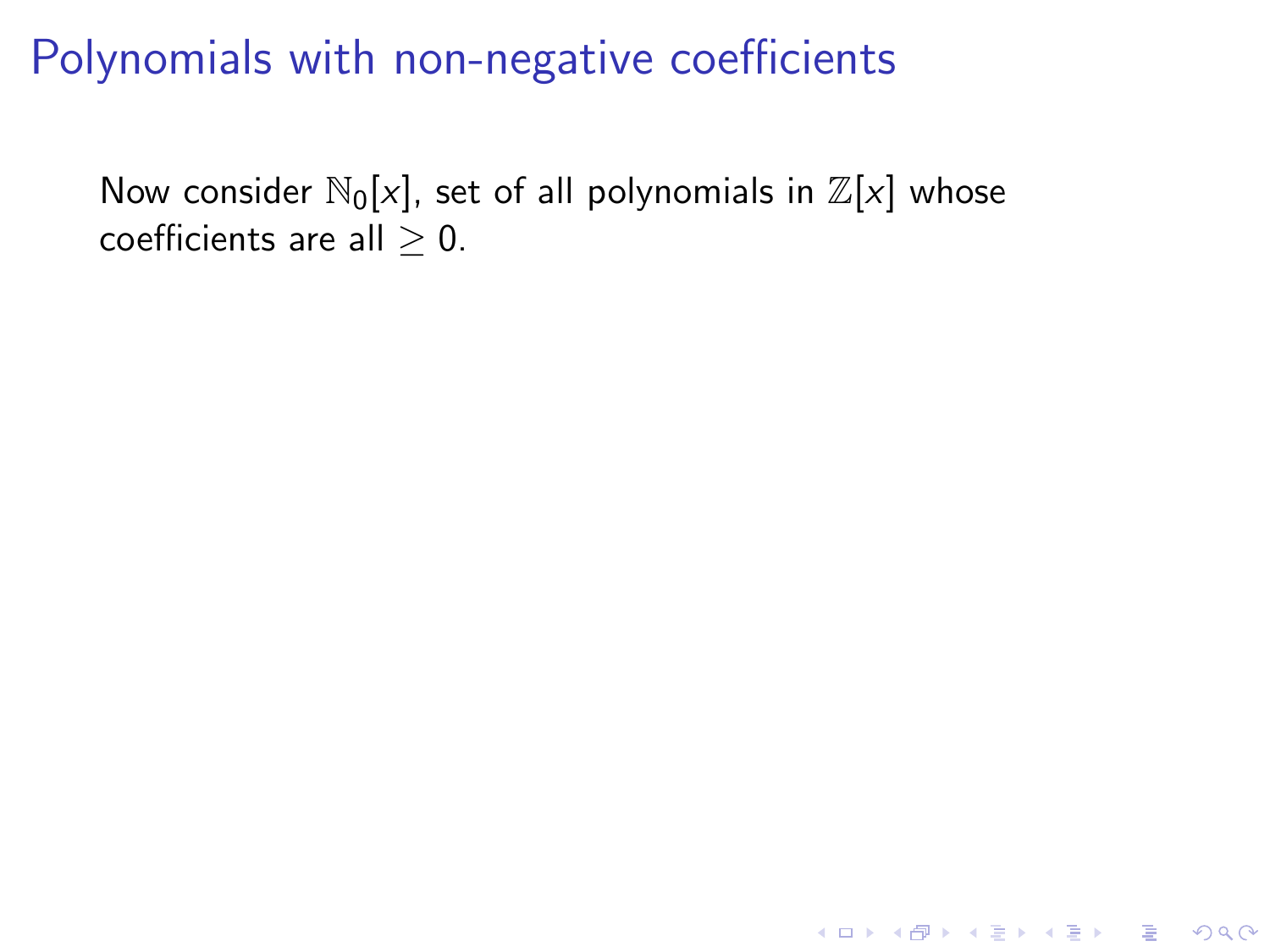Now consider  $\mathbb{N}_0[x]$ , set of all polynomials in  $\mathbb{Z}[x]$  whose coefficients are all  $> 0$ . It is not a ring (it is a commutative semiring), it is a semigroup with respect to multiplication. In  $\mathbb{N}_0[x]$  every element is a finite product of atoms (= polynomials irreducible in  $\mathbb{N}_0[x]$ ). The unique invertible element is 1. Does a polynomial in  $\mathbb{N}_0[x]$  factorise as a product of irreducible polynomials in a unique way?

**KORKAR KERKER EL VOLO**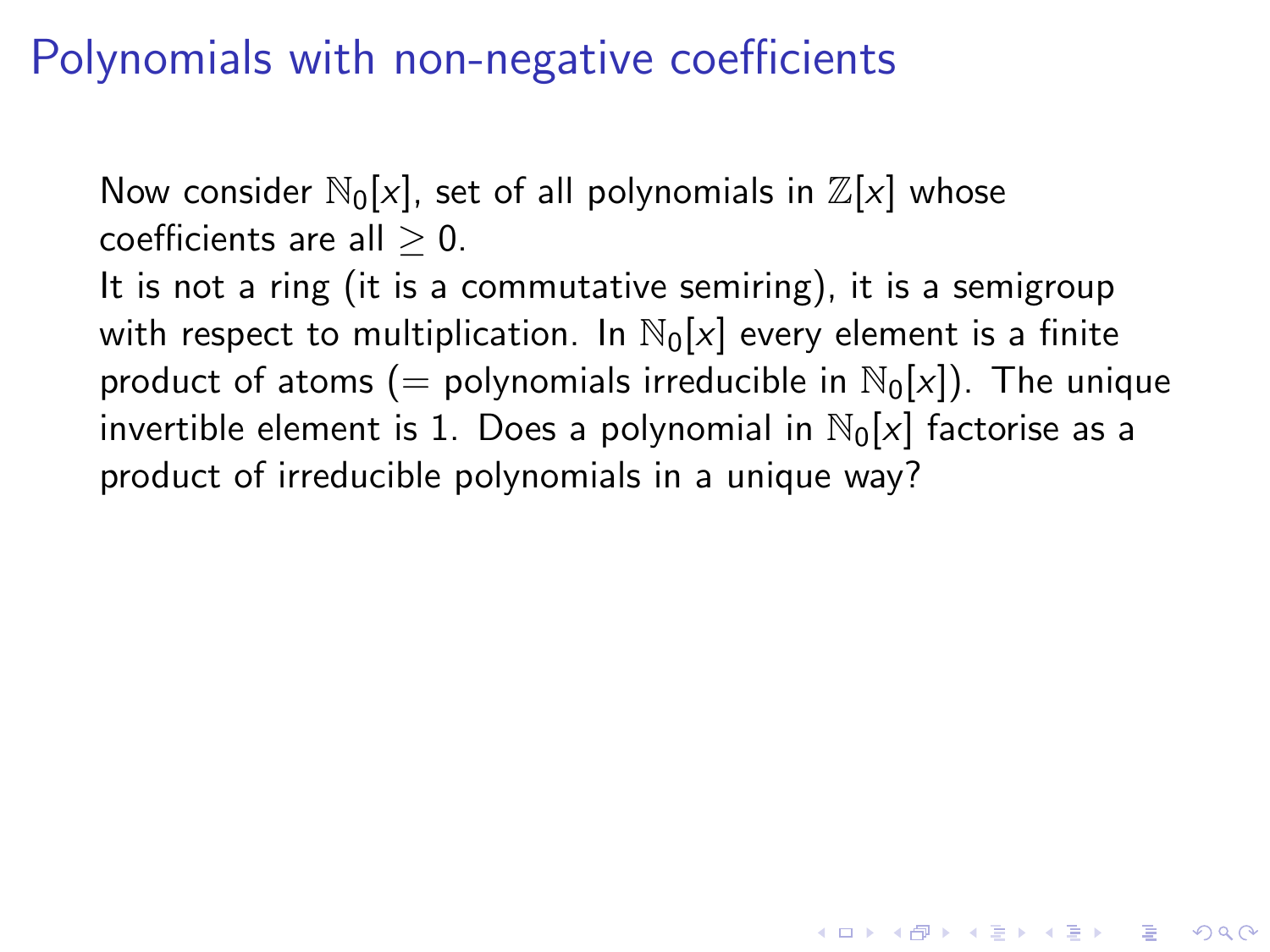Now consider  $\mathbb{N}_0[x]$ , set of all polynomials in  $\mathbb{Z}[x]$  whose coefficients are all  $> 0$ . It is not a ring (it is a commutative semiring), it is a semigroup with respect to multiplication. In  $\mathbb{N}_0[x]$  every element is a finite product of atoms (= polynomials irreducible in  $\mathbb{N}_0[x]$ ). The unique invertible element is 1. Does a polynomial in  $\mathbb{N}_0[x]$  factorise as a product of irreducible polynomials in a unique way?

**KORKAR KERKER EL VOLO** 

No. Example: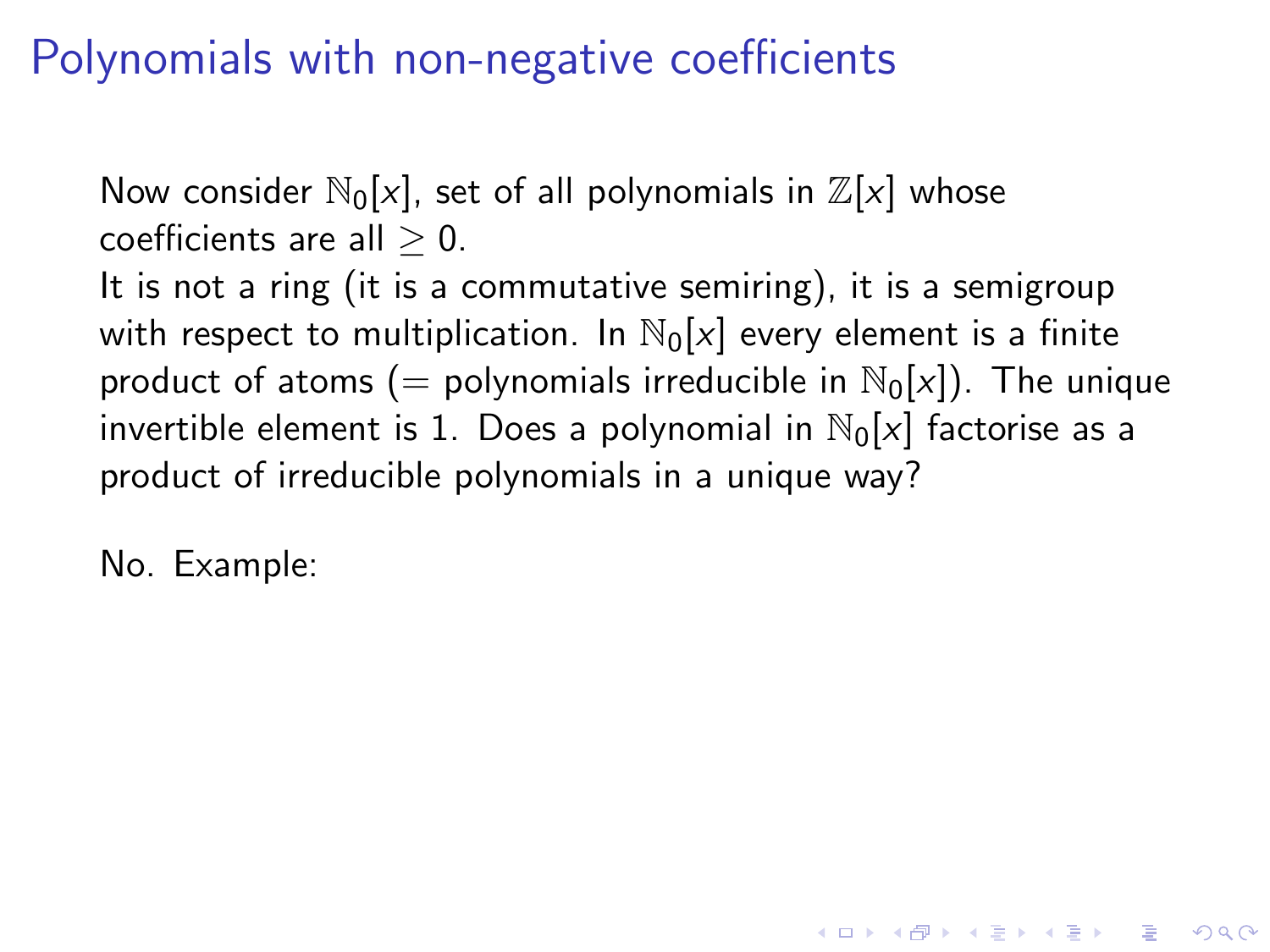Now consider  $\mathbb{N}_0[x]$ , set of all polynomials in  $\mathbb{Z}[x]$  whose coefficients are all  $> 0$ . It is not a ring (it is a commutative semiring), it is a semigroup with respect to multiplication. In  $\mathbb{N}_0[x]$  every element is a finite product of atoms (= polynomials irreducible in  $\mathbb{N}_0[x]$ ). The unique invertible element is 1. Does a polynomial in  $\mathbb{N}_0[x]$  factorise as a product of irreducible polynomials in a unique way?

#### No. Example:

From the theory of cyclotomic polynomials we know that the factorization of  $x^n - 1$  in the UFD  $\mathbb{Q}[x]$  is  $x^n - 1 = \prod_{d|n} \Phi_d(x)$ , where  $\Phi_d(x)$  is the d-th cyclotomic polynomial. Here  $\Phi_1(x) = x - 1$ ,  $\Phi_2(x) = x + 1$ ,  $\Phi_3(x) = x^2 + x + 1$ ,  $\Phi_4(x) = x^2 + 1$ ,  $\Phi_5(x) = x^4 + x^3 + x^2 + x + 1$ ,  $\Phi_6(x) = x^2 - x + 1$ .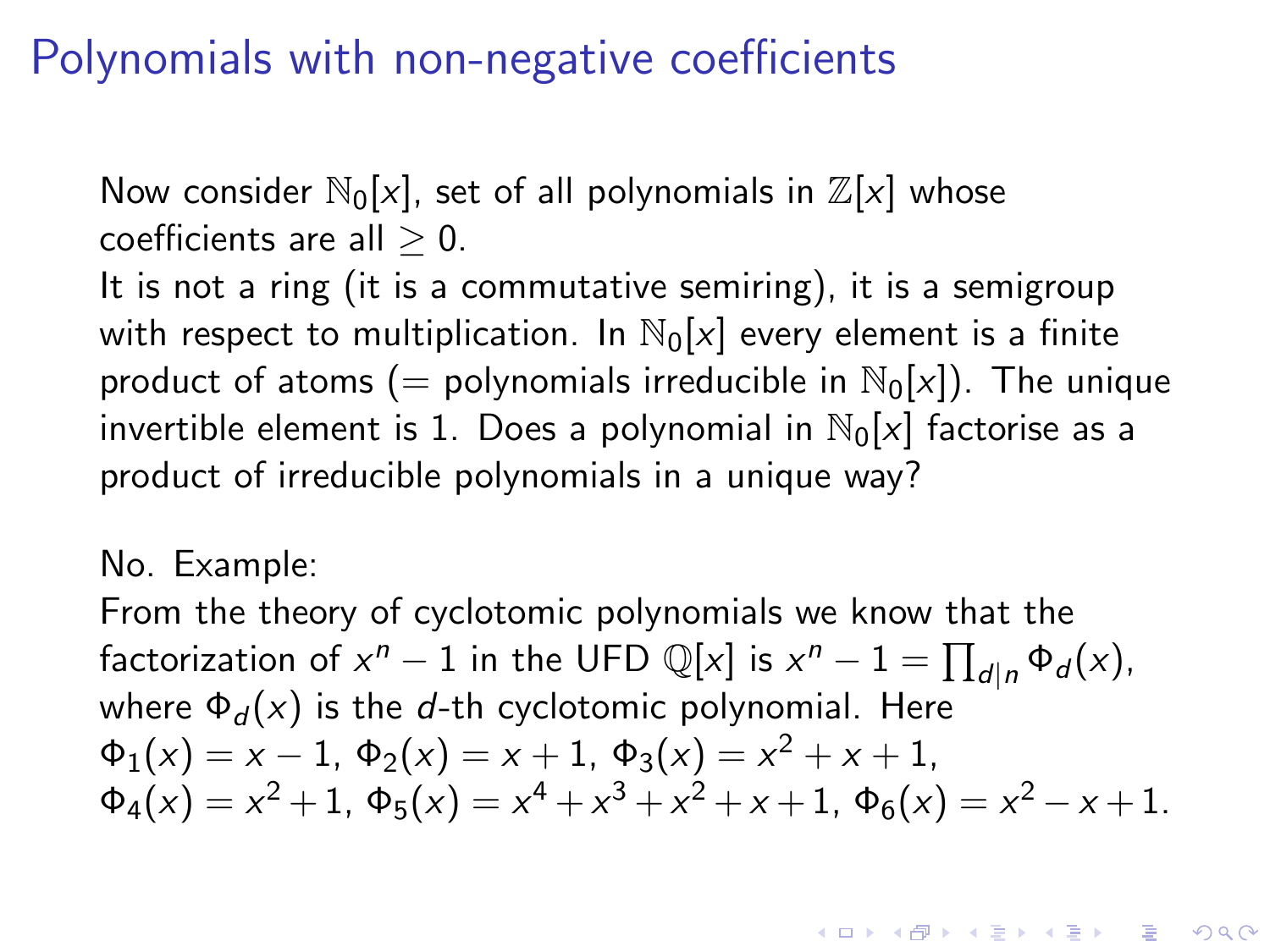## Polynomials with non-negative coefficients

K ロ ▶ K @ ▶ K 할 ▶ K 할 ▶ ... 할 ... 9 Q Q ·

Thus 
$$
x^6 - 1 = \Phi_1(x)\Phi_2(x)\Phi_3(x)\Phi_6(x) =
$$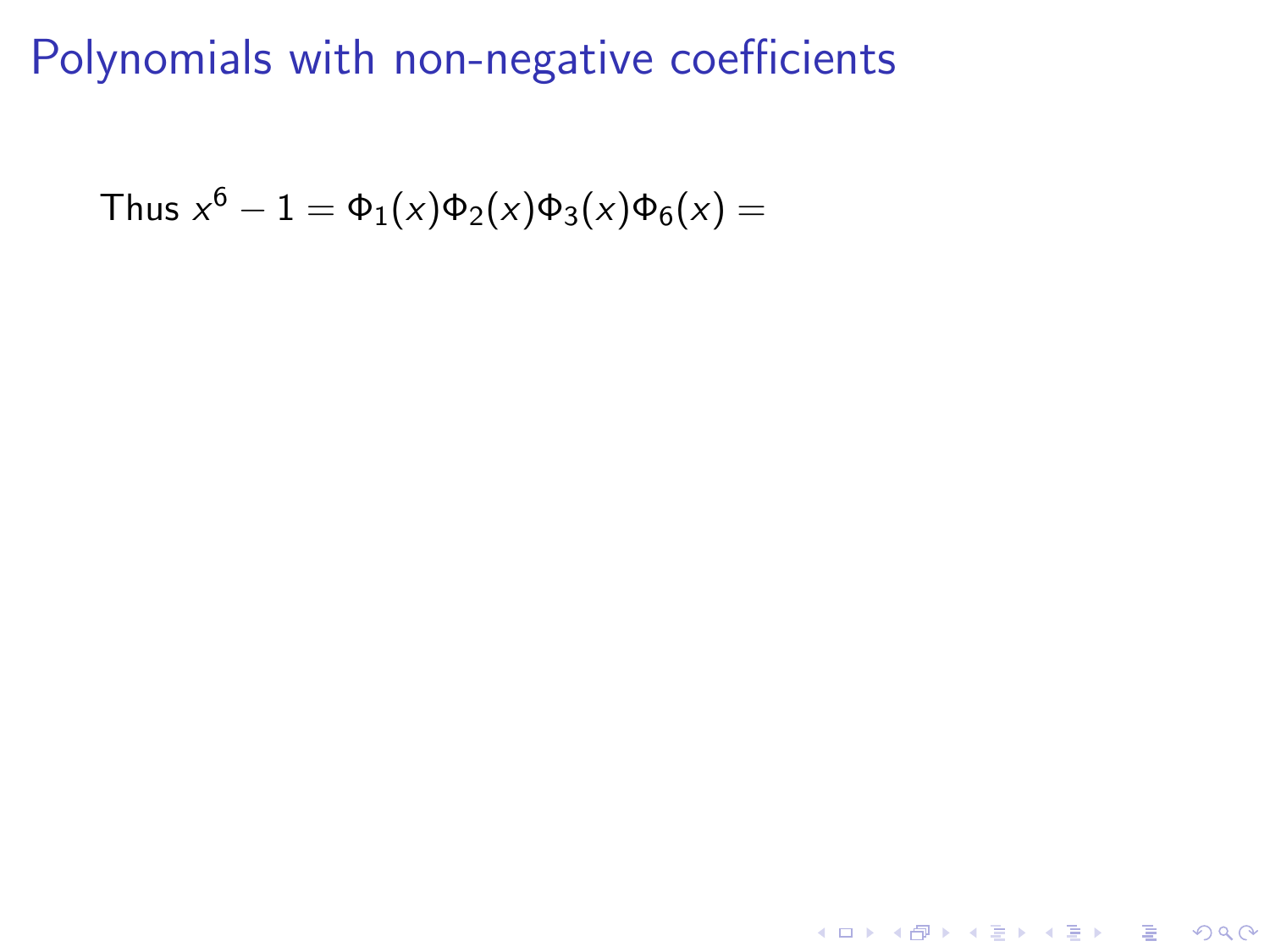## Polynomials with non-negative coefficients

Thus  $x^6 - 1 = \Phi_1(x)\Phi_2(x)\Phi_3(x)\Phi_6(x) =$  $(x-1)(x+1)(x^2+x+1)(x^2-x+1)$ , so we have a factorization  $x^5 + x^4 + x^3 + x^2 + x + 1 = (x + 1)(x^2 + x + 1)(x^2 - x + 1)$  into irreducibles in  $\mathbb{Q}[x]$ . Multiplying the first factor and the last one, we get that  $(x+1)(x^2-x+1)=x^3+1\in\mathbb{N}_0[x]$ , and multiplying the last two factors we get that  $(x^{2} + x + 1)(x^{2} - x + 1) = x^{4} + x^{2} + 1 \in \mathbb{N}_{0}[x]$ . Thus we get two essentially different factorizations  $(x^3+1)(x^2+x+1) = (x+1)(x^4+x^2+1)$  of  $x^5 + x^4 + x^3 + x^2 + x + 1$  into irreducibles of  $\mathbb{N}_0[x]$ . Thus factorizations into irreducibles in  $\mathbb{N}_0[x]$  are not unique (but every polynomial in  $\mathbb{N}_0[x]$  has only finitely many distinct factorizations into irreducibles).

**KORKAR KERKER EL VOLO**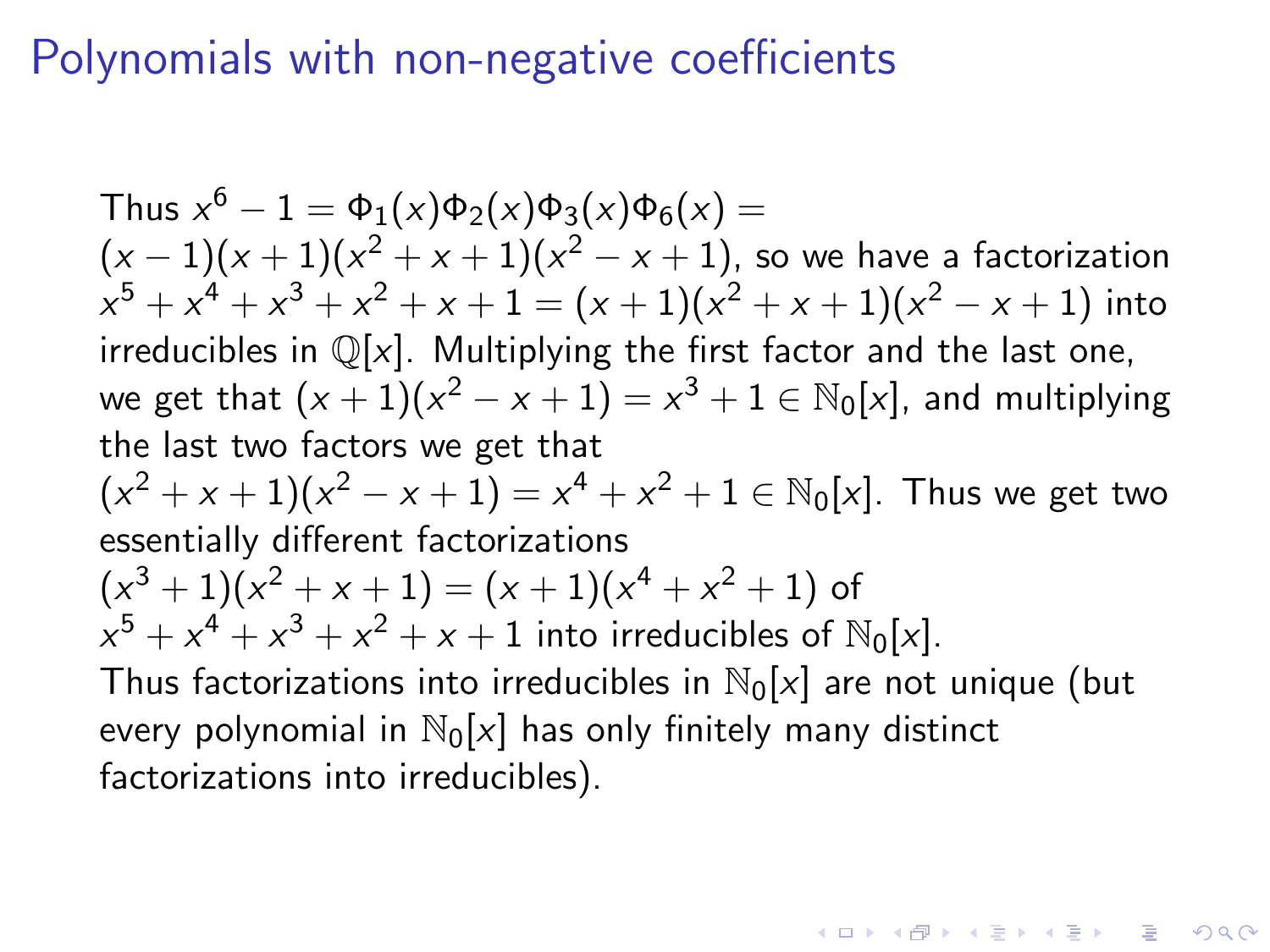The Krull-Schmidt theorem does not hold for finite partially ordered sets (Nakayama and Hashimoto).

K ロ ▶ K @ ▶ K 할 > K 할 > 1 할 > 1 이익어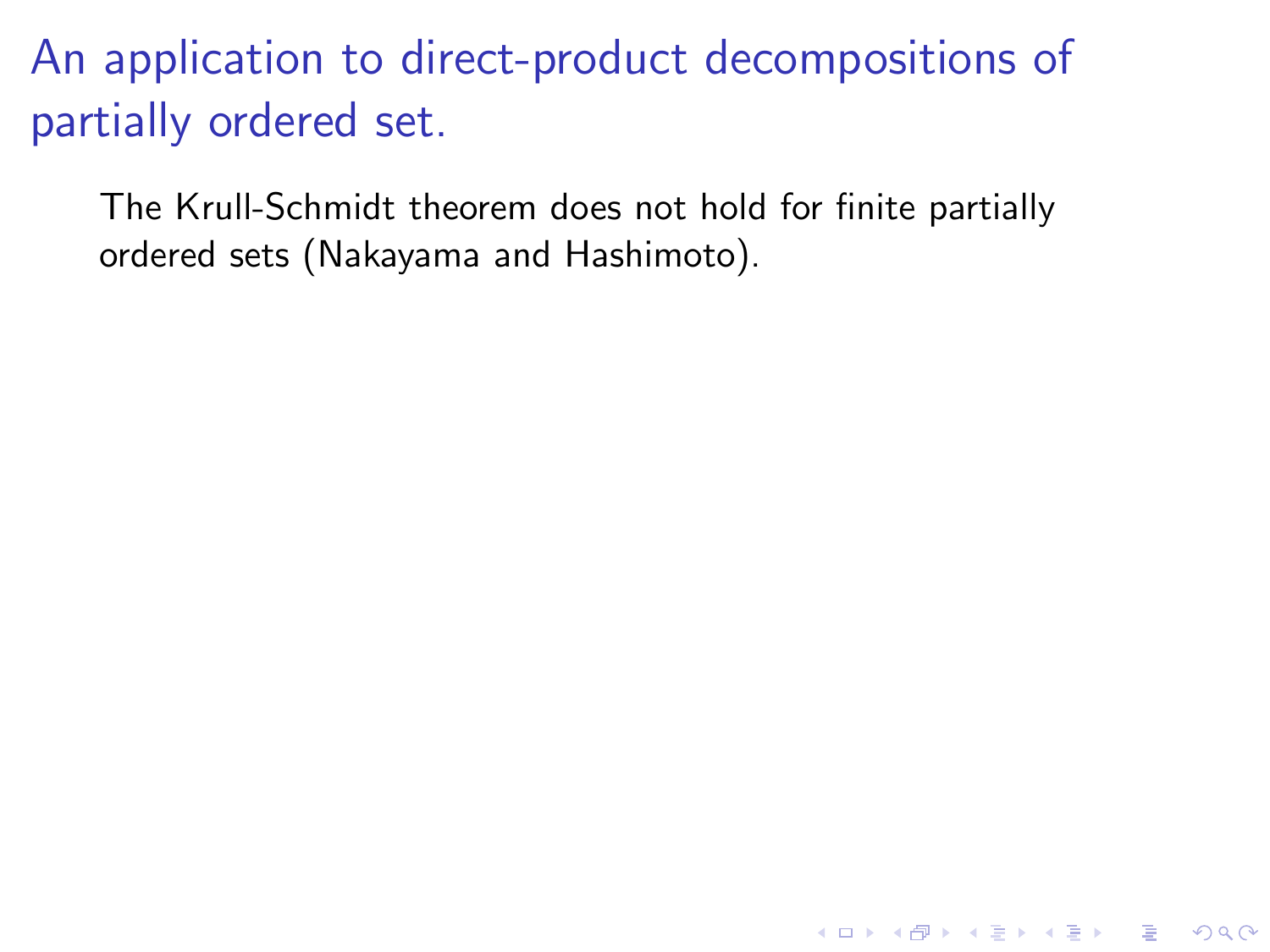The Krull-Schmidt theorem does not hold for finite partially ordered sets (Nakayama and Hashimoto). In fact:

K ロ ▶ K @ ▶ K 할 > K 할 > 1 할 > 1 이익어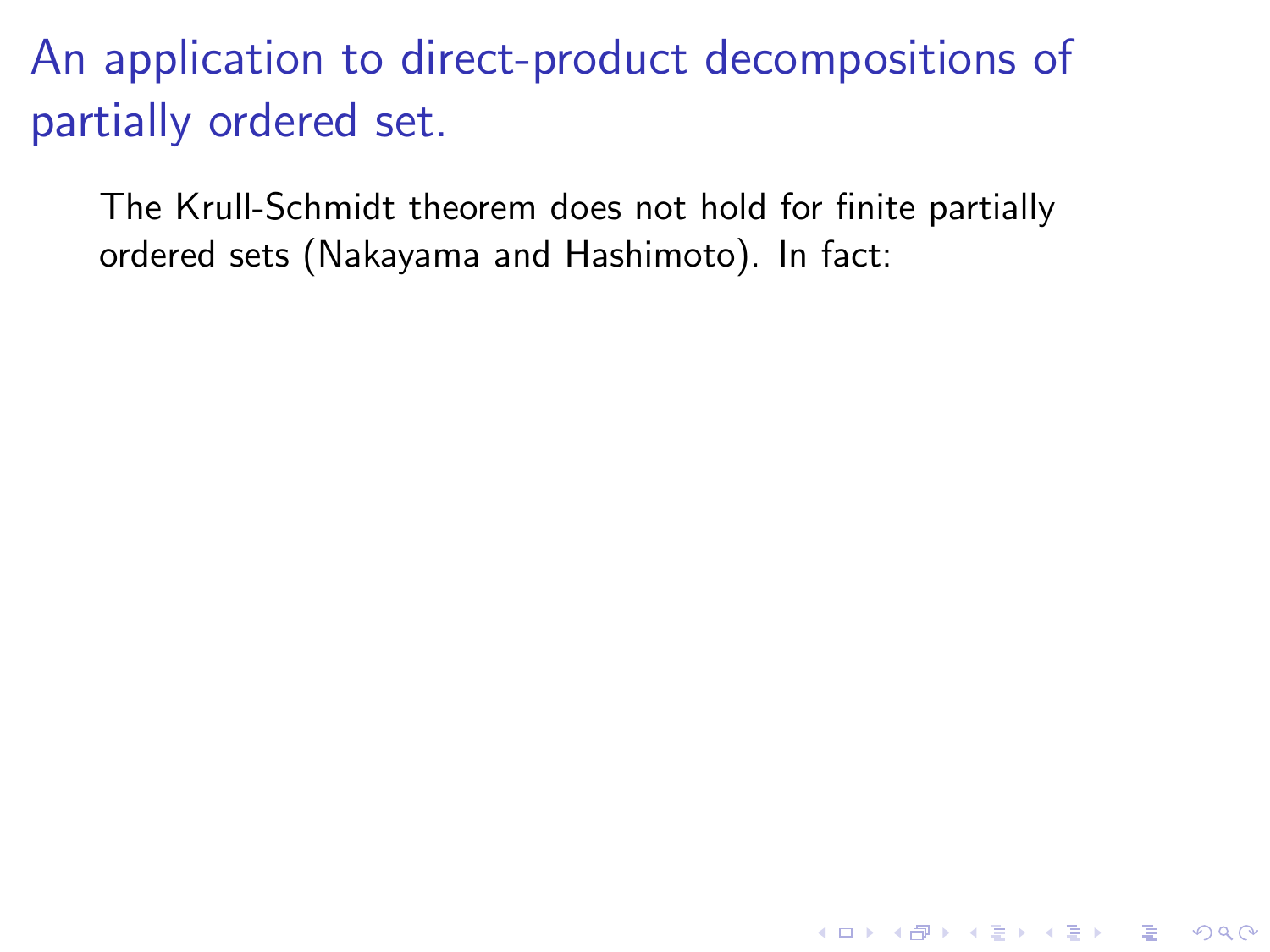The Krull-Schmidt theorem does not hold for finite partially ordered sets (Nakayama and Hashimoto). In fact: (1) The category of partially ordered sets has coproducts (disjoint unions) and products (direct products with the component-wise order).

4 D > 4 P + 4 B + 4 B + B + 9 Q O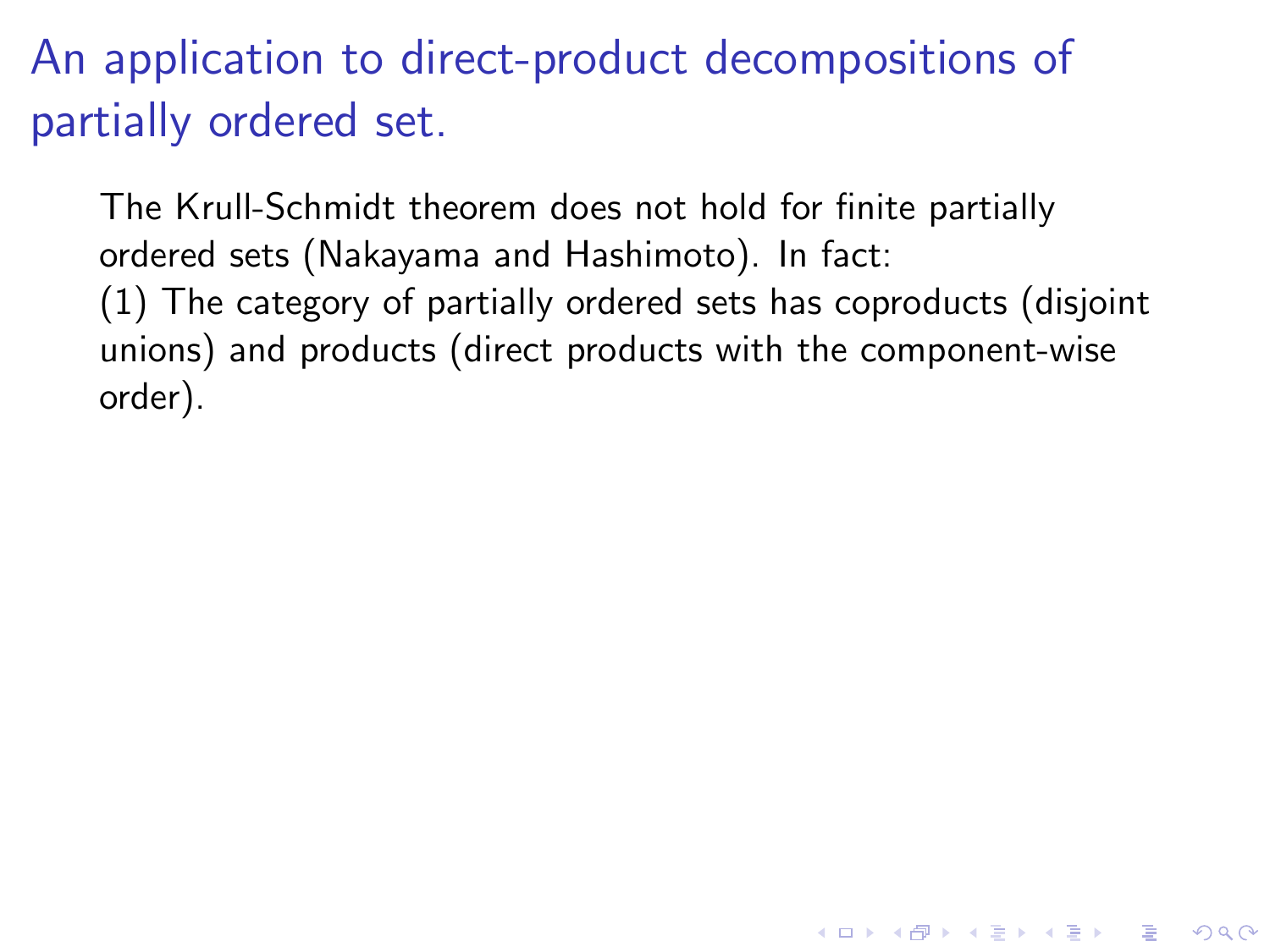The Krull-Schmidt theorem does not hold for finite partially ordered sets (Nakayama and Hashimoto). In fact:

(1) The category of partially ordered sets has coproducts (disjoint unions) and products (direct products with the component-wise order).

**K ロ ▶ K @ ▶ K 할 X X 할 X 및 할 X X Q Q O** 

(2) This is a distributive category:

 $X \times (Y \cup Z) \cong (X \times Y) \cup (X \times Z).$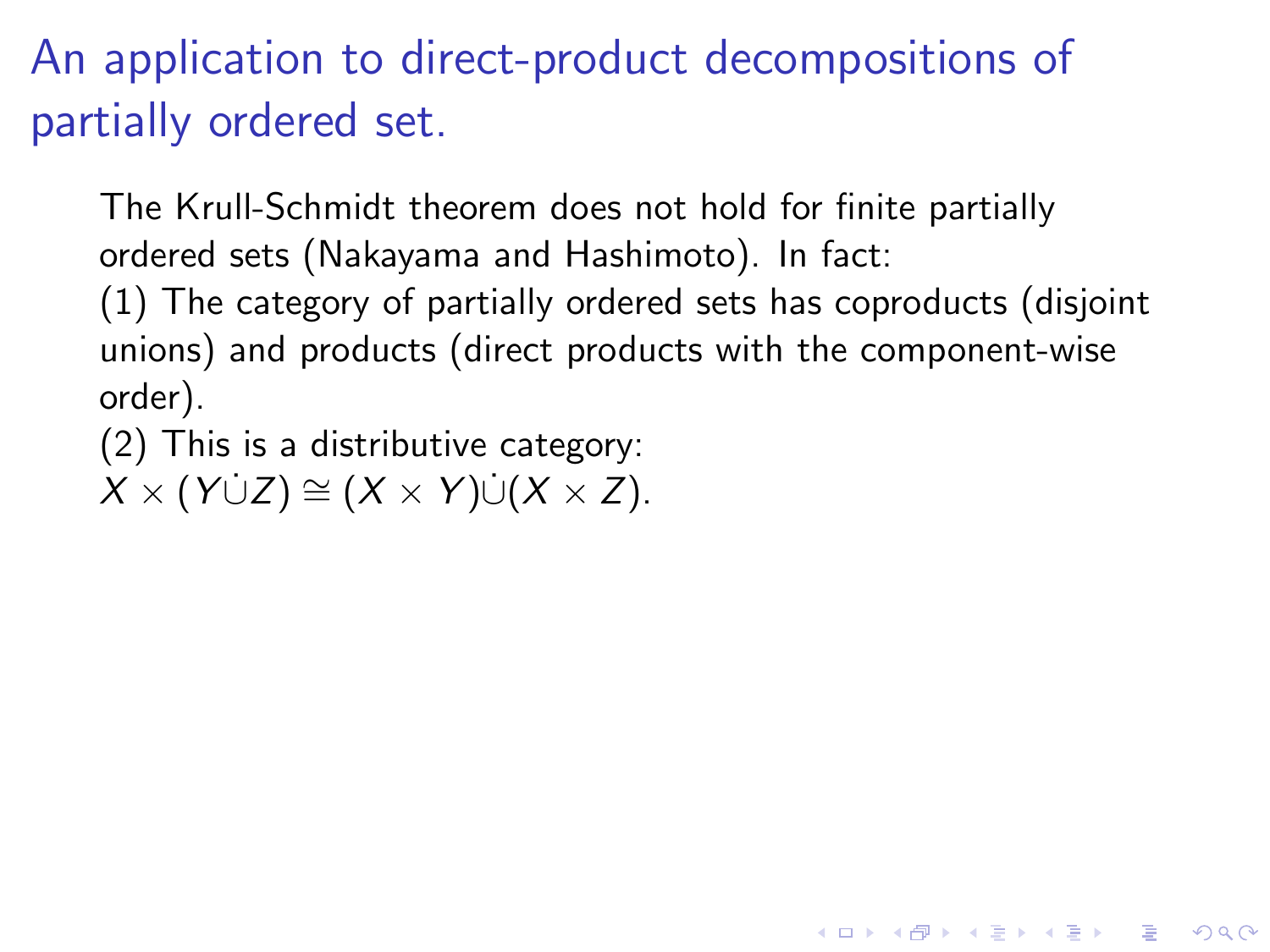The Krull-Schmidt theorem does not hold for finite partially ordered sets (Nakayama and Hashimoto). In fact:

(1) The category of partially ordered sets has coproducts (disjoint unions) and products (direct products with the component-wise order).

(2) This is a distributive category:

 $X \times (Y \cup Z) \cong (X \times Y) \cup (X \times Z).$ 

(3) Let  $L = \{0, 1\}$  be the partially ordered set with two elements  $0 < 1$ 

**KORKAR KERKER EL VOLO**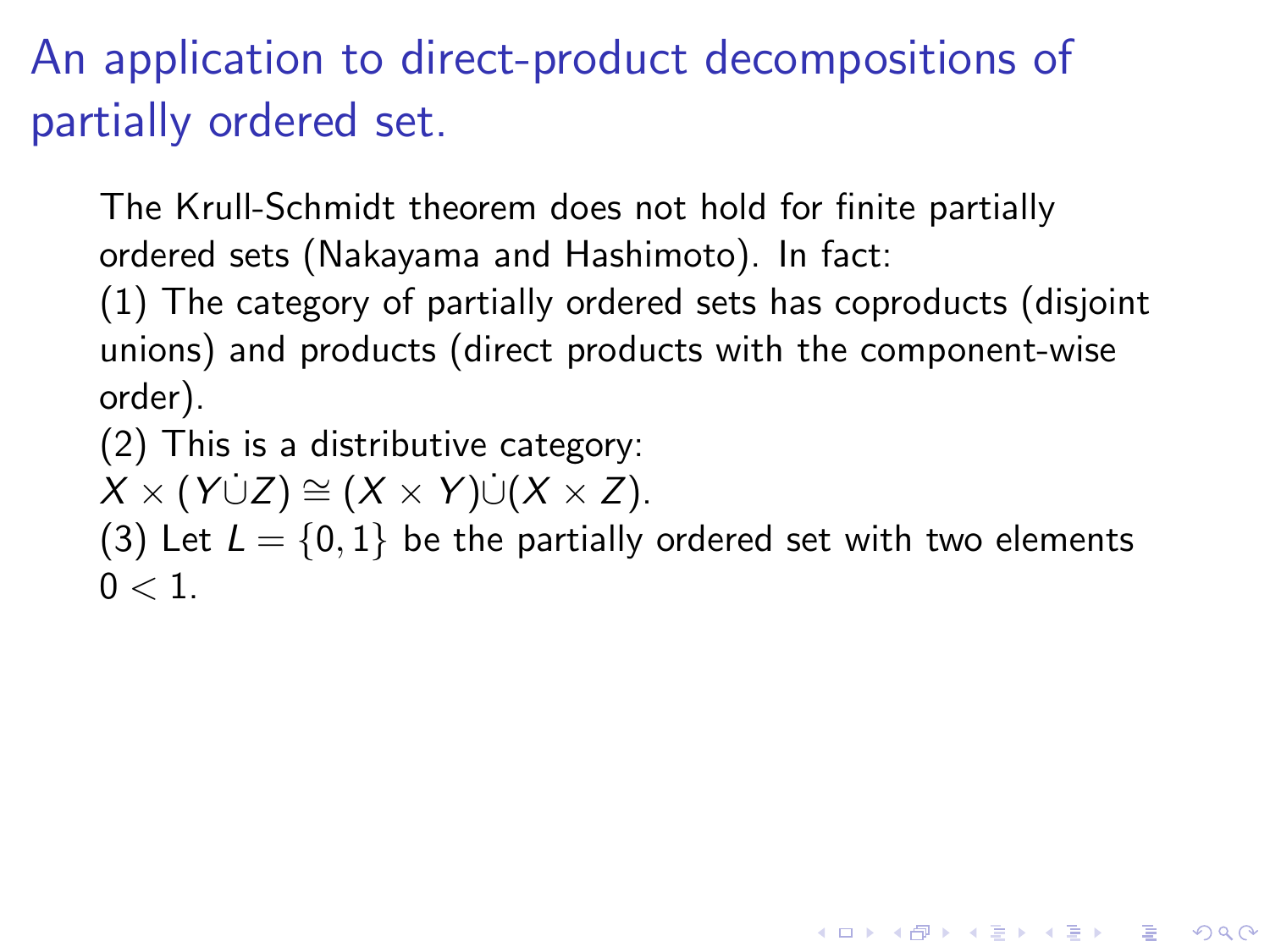The Krull-Schmidt theorem does not hold for finite partially ordered sets (Nakayama and Hashimoto). In fact:

(1) The category of partially ordered sets has coproducts (disjoint unions) and products (direct products with the component-wise order).

(2) This is a distributive category:

 $X \times (Y \cup Z) \cong (X \times Y) \cup (X \times Z).$ 

(3) Let  $L = \{0, 1\}$  be the partially ordered set with two elements  $0 < 1$ 

(4) For every  $n \geq 0$ ,  $L^n$  is a connected partially ordered set with  $2^n$ elements and its automorphism group is the symmetric group  $S_n$ .

**KORKAR KERKER EL VOLO**